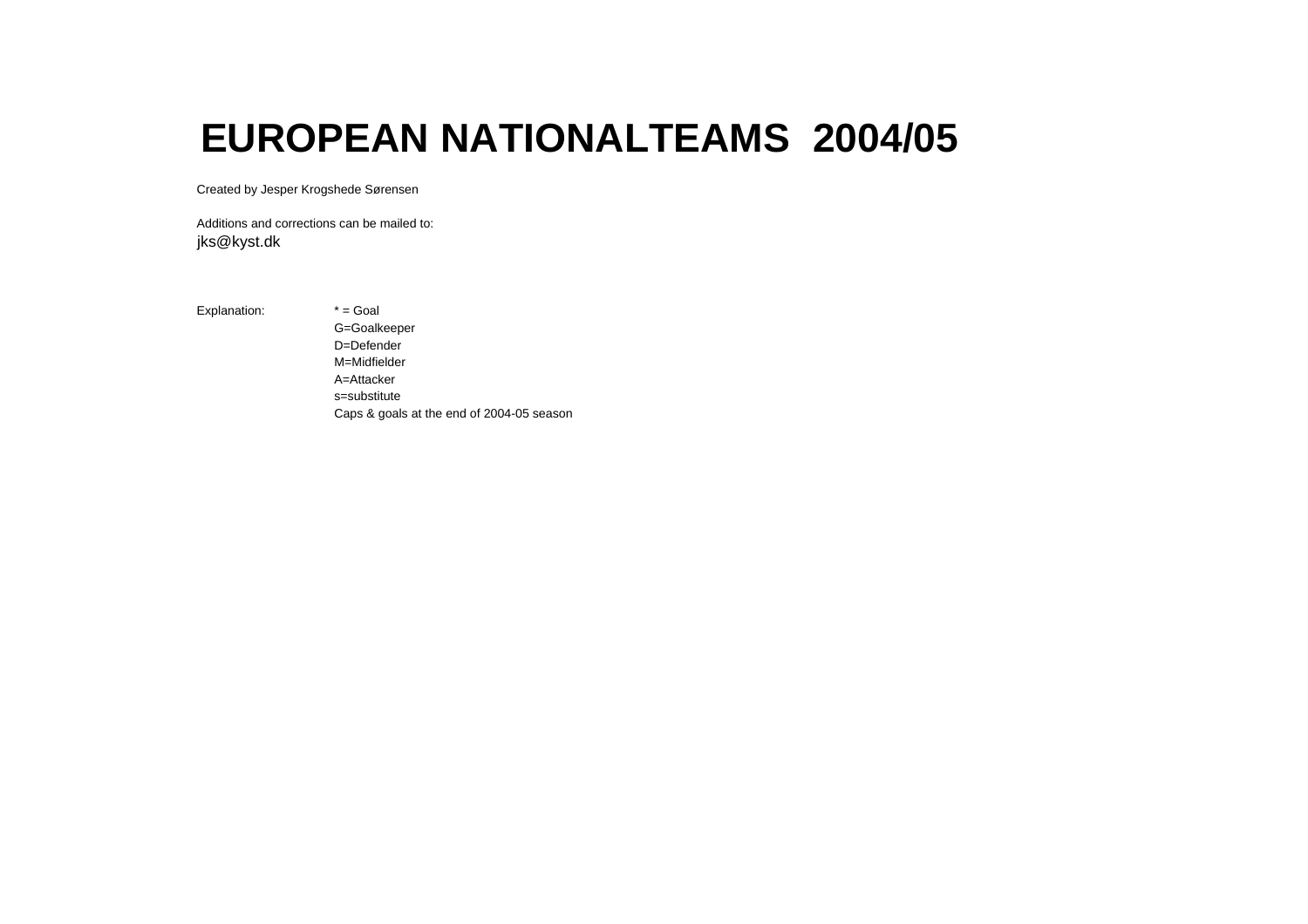ALBANIA

CYP GRE GEO DEN KAZ UKR TYR GRE POL GEO DEN

| Foto         | <b>STRAKOSHA</b> | Panionios (GRE)                          | G     | G     | G | G | G     | G            |   |             |   |             |       |
|--------------|------------------|------------------------------------------|-------|-------|---|---|-------|--------------|---|-------------|---|-------------|-------|
| Elvin        | <b>BEQIRI</b>    | Metalurg Donetsk (UKR)                   | D     | D     | D |   |       |              | D | D           |   | D           | D     |
| Ardit        | <b>BEQIRI</b>    | <b>SK Tirana</b>                         | D     |       |   | D | D     |              |   |             |   |             |       |
| Adrian       | <b>ALIAJ</b>     | RW Oberhausen (GER)                      | D     | $D^*$ | D |   |       | D            | D |             | D | D           | D     |
| Altin        | LALA             | Hannover 96 (GER)                        | M     | M     | M | M | M     | М            | M | M           | M |             | M     |
| Henri        | <b>NDREKA</b>    | Partizani Tirana                         | M     |       |   |   |       |              |   |             |   |             |       |
| Klodian      | <b>DURO</b>      | Armenia Bielefeld (GER)                  | M     | м     | M | M |       | М            | м | M           | M | M           | s     |
| Ervin        | <b>SKELA</b>     | Armenia Bielefeld (GER)                  | M     | M     | M | M | M     | M            | M | M           | M | $M^*$       | M     |
| Edwin        | <b>MURATI</b>    | Iraklis (GRE)                            | M     | $M^*$ | M | М |       |              |   |             | s |             |       |
| Alban        | <b>BUSHI</b>     | Istanbulspor (TYR)                       | Α     |       | s | s | $A^*$ | A            | s |             |   |             |       |
| Florian      | <b>MYRTAJ</b>    | Verona (ITA) > Catanzaro (ITA)           | A     | A     | Α |   |       | s            |   |             | A | s           | s     |
| Elion        | <b>LIKA</b>      | Dinamo Tirana                            | s     |       |   |   |       |              | G | G           |   | G           | G     |
| Mehmet       | <b>DRAGUSHA</b>  | Eintracht Frankfurt (GER)                | s     | s     | s | s | M     |              |   |             | M |             |       |
| Devis        | <b>MUKA</b>      | <b>SK Tirana</b>                         | s     |       |   | М | M     |              |   | М           |   |             |       |
| Edmond       | <b>KAPLLANI</b>  | Karlsruher SC (GER)                      | s     |       |   |   |       |              |   |             | s |             |       |
| Altin        | <b>RRAKLLI</b>   | <b>SK Tirana</b>                         | $s^*$ |       |   |   | s     |              |   | s           |   |             |       |
| Besnik       | <b>HASI</b>      | Anderlecht (BEL)                         |       | D     | D | D | D     |              |   |             | M | D           | D     |
| Lorik        | CANA             | Paris SG (FRA)                           |       | D     | D | D | D     | D            | D | D           |   |             | D     |
| Igli         | <b>TARE</b>      | Bologna (ITA)                            |       | Α     | Α | A | Α     | $\mathsf{A}$ | Α | $\mathbf s$ |   | $A^{**}$    | Α     |
| Bledi        | <b>SHKEMBI</b>   | Kamen Ingrad (CRO) > Met.Zaporozhe (UKR) |       |       | s |   | s     |              |   |             | s | s           |       |
| Altin        | <b>HAXHI</b>     | Apollon Kalamaria (GRE)                  |       |       |   | м | M     | M            | M | M           | s | M           |       |
| Suad         | LICI             | Vllaznia Shkoder                         |       |       |   |   | s     |              |   | A           | s |             |       |
| Armend       | <b>DALLKU</b>    | Elbasani                                 |       |       |   |   |       | D            | D | s           | D |             |       |
| Geri         | <b>CIPI</b>      | <b>SK Tirana</b>                         |       |       |   |   |       | D            |   |             | D | $\mathbf S$ |       |
| <b>Tefik</b> | <b>OSMANI</b>    | Elbasani                                 |       |       |   |   |       | s            |   | D           | D | D           | D     |
| Erion        | <b>BOGDANI</b>   | Verona (ITA)                             |       |       |   |   |       | s            | A | Α           |   | A           | $A^*$ |
| Isli         | <b>HIDI</b>      | <b>SK Tirana</b>                         |       |       |   |   |       |              |   |             | G |             |       |
| <b>Elvis</b> | <b>SINA</b>      | <b>SK Tirana</b>                         |       |       |   |   |       |              |   |             | s |             | s     |
| Redi         | <b>JUPI</b>      | Diyarbakirspor (TYR)                     |       |       |   |   |       |              |   |             |   | M           | M     |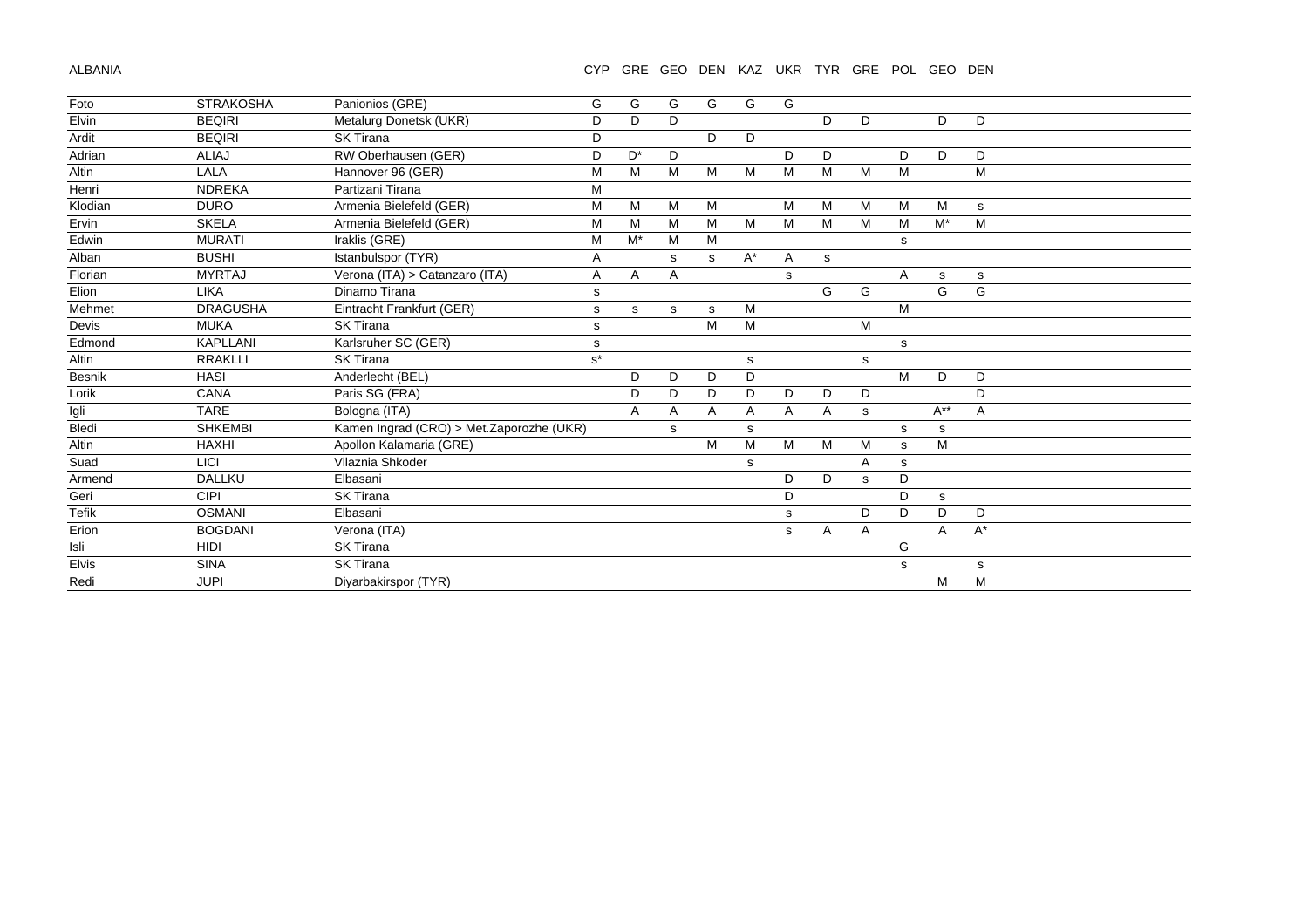ANDORRA

## FIN RUM MAC HOL MAC ARM CZE CZE

| Jesus Luis        | KOLDO ALVAREZ        | FC Andorra (SPA)                      | G | G  | G            | G  | G | G     | G | G     |  |  |
|-------------------|----------------------|---------------------------------------|---|----|--------------|----|---|-------|---|-------|--|--|
| Jose Manuel TXEMA | Garcia               | FC Andorra (SPA)                      | D | D  |              | D  | D | D     | D | D     |  |  |
| JULI              | Fernandez            | FC Santa Coloma                       | D | D  | D            | D  |   | D     | s | D     |  |  |
| Antonio           | <b>LIMA</b>          | FC Palamos (SPA)                      | D | D  | D            | D  | D |       | D | D     |  |  |
| Oscar             | <b>SONOJEE</b>       | FC Andorra (SPA)                      | M | s  | м            | м  | M | м     | M | M     |  |  |
| Marc              | <b>PUYOL</b>         | UE Figueres (SPA)                     | M | M* | M            |    | м | м     | M |       |  |  |
| Antonio           | <b>SIVERA</b>        | FC Santa Coloma                       | M | м  | м            | м  | м | М     | M | M     |  |  |
| Justo             | <b>RUIZ Gonzalez</b> | <b>FC Rangers</b>                     | M | м  | М            | м  | м | М     | M | м     |  |  |
| <b>JULI</b>       | SANCHEZ              | FC Balaguer (SPA)                     | Α | A  | s            | s  | s | s     | s |       |  |  |
| Sergio            | <b>MORENO</b>        | UE Lleida (SPA)                       | A | s  |              |    |   |       |   | s     |  |  |
| Josep Manuel      | <b>AYALA Garcia</b>  | FC Santa Coloma                       | A | A  | $\mathsf{A}$ | s  |   | A     | s | A     |  |  |
| <b>MANOLO</b>     | Jimenez              | FC Rangers                            | s | s  |              | Α  |   | Α     |   | Α     |  |  |
| Fernando          | SILVA                | Cerro Reyes (SPA)                     | s |    | A            | A  | A | $A^*$ | A |       |  |  |
| Gabriel           | <b>RIERA</b>         | FC Andorra (SPA)                      | s |    |              |    |   |       |   | $M^*$ |  |  |
| Marc              | <b>BERNAUS</b>       | Elche CF (SPA)                        |   | M  | $M^*$        |    | м |       | м |       |  |  |
| <b>Ildefons</b>   | LIMA                 | CP Ejido (SPA) > Rayo Vallecano (SPA) |   | D  |              | D. | D |       | D |       |  |  |
| Jordi             | <b>ESCURA</b>        | FC Mollerusa (SPA)                    |   |    | D            | D  | D | D     | D | D     |  |  |
| Genis             | <b>GARCIA</b>        | <b>FC Rangers</b>                     |   |    | s            | s  | s | s     |   | s     |  |  |
| Roberto           | <b>JONAS Alonso</b>  | FC Andorra (SPA) > Santa Julia        |   |    | s            |    | s |       |   |       |  |  |
| Javier Martin     | SANCHEZ              | FC Rangers                            |   |    |              |    |   | s     |   |       |  |  |
| Xavier            | <b>ANDORRA</b>       | FC Andorra (SPA)                      |   |    |              |    |   |       |   | s     |  |  |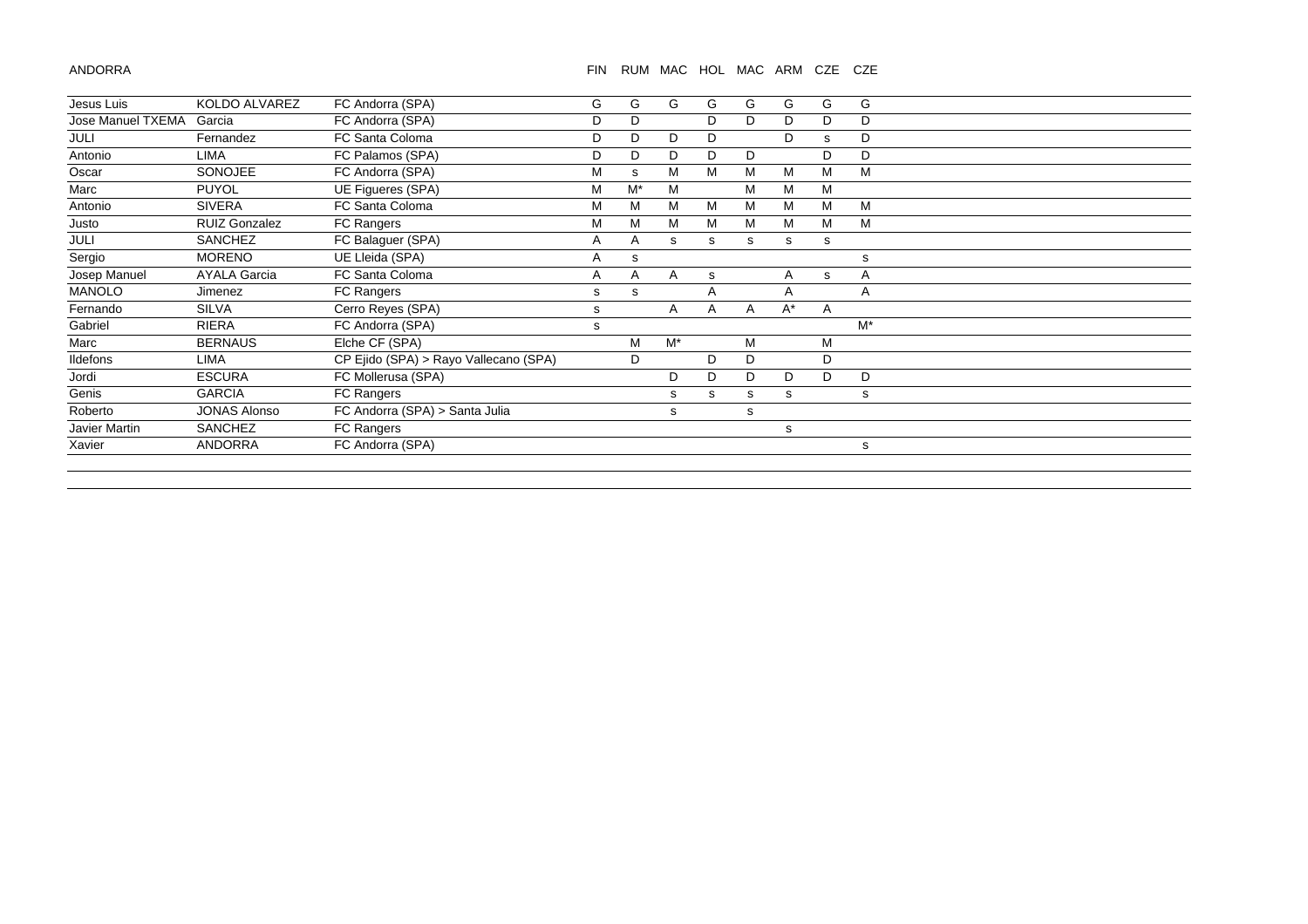ARMENIA

#### MAC FIN FIN CZE RUM KUW ARM HOL MAC RUM

| Armen            | <b>HAMBARTZUMYAN</b> | Slavia Sofia (BUL)                        | G           | G | G     |   |       |       |       |    |             |   |
|------------------|----------------------|-------------------------------------------|-------------|---|-------|---|-------|-------|-------|----|-------------|---|
| Yeghishe         | <b>MELIKYAN</b>      | Metalurg Donetsk (UKR)                    | D           | D |       | D |       |       | D     | D  |             | D |
| Karen            | <b>DOKHOYAN</b>      | Krylya Sovetov Samara (RUS)               | D           | D | D     | D | $D^*$ |       | D     | D  | D           | D |
| Sargis           | <b>HOVSEPYAN</b>     | Pyunik Yerevan                            | D           | D | D     | D | D     | D     |       | D. | D           | D |
| Harutyun         | VARDANYAN            | FC Aarau (SCH)                            | D           |   | D     | D | D     |       |       |    |             |   |
| Romik            | <b>KHACHATRYAN</b>   | Olympiakos Nico.(CYP) > OFI Kreta (GRE)   | M           | M | M     |   |       |       | $M^*$ | M  | M           | М |
| Artur            | <b>PETROSYAN</b>     | FC Zürich (SCH)                           | M           | M |       | M |       |       |       |    |             |   |
| Rafael           | <b>NAZARYAN</b>      | Darida Minsk (BLS)                        | M           | M | M     | M | M     | M     | M     | s  |             |   |
| Albert           | <b>SARKISYAN</b>     | Alania Vlad. (RUS) > Amkar Perm (RUS)     | M           | M |       | s |       |       |       |    | M           |   |
| Artavazd         | <b>KARAMYAN</b>      | Rapid Bucaresti (RUM)                     | A           | A |       |   |       | s     |       | s  |             |   |
| Andrey           | <b>MOVSISYAN</b>     | FK Moskva (RUS)                           | A           | A | Α     | s |       | s     |       |    |             |   |
| Ara              | <b>HAKOBYAN</b>      | Stal Alchevsk (UKR)                       | $\mathbf s$ |   | s     |   |       |       | $A^*$ | A  | $\mathbf s$ | Α |
| Karen            | <b>ALEKSANYAN</b>    | Pyunik Yere. > Zimbru Chisinau (MOL)      | s           | s | s     | A | s     |       | Α     |    | A           |   |
| Aleksandr        | <b>TADEVOSYAN</b>    | Pyunik Yerevan                            | s           |   | D     |   | D.    | D     |       | s  | D           | D |
| Artur            | <b>MKRTCHYAN</b>     | Darida Minsk (BLS)                        |             | D |       | s |       |       |       |    |             |   |
| Edgar            | <b>MANUCHARYAN</b>   | Pyunik Yerevan                            |             | s | s     | A | Α     |       |       |    | $s^*$       | Α |
| Davit            | <b>GRIGORYAN</b>     | MIKA Ashtarak > Yesil B. Petropavl. (KAZ) |             | s | M     |   | M     | M     |       | M  |             | s |
| Armen            | <b>SHAKHGELDYAN</b>  | MIKA Ashtarak > Beirut (LBN)              |             |   | $M^*$ | M | M     |       | M     | M  | M           | M |
| Hamlet           | <b>MKHITARYAN</b>    | MTZ-Ripo Minsk (BLS)                      |             |   | M     | м | м     | $M^*$ | M     | м  | M           | М |
| Edel Apula Edima | <b>BETE</b>          | Pvunik Yerevan                            |             |   |       | G | G     | G     |       |    |             |   |
| Aram             | <b>VOSKANYAN</b>     | Yesil Bogatyr Petropavlovsk (KAZ)         |             |   |       |   | M     | M     | s     | M  | M           | М |
| Arman            | <b>KARAMYAN</b>      | Rapid Bucaresti (RUM) > Brasov (RUM)      |             |   |       |   | s     | Α     | A     |    |             | s |
| Aghvan           | <b>MKRTCHYAN</b>     | Pyunik Yerevan                            |             |   |       |   | s     | s     | s     |    | D           |   |
| Robert           | ARZUMANYAN           | Pyunik Yerevan                            |             |   |       |   |       | D     | D     | D  |             | s |
| Valeri           | <b>ALEKSANYAN</b>    | Pvunik Yerevan                            |             |   |       |   |       | D     |       |    |             |   |
| Romeo            | <b>JENEBYAN</b>      | <b>Banants Yeravan</b>                    |             |   |       |   |       | A     | s     |    | s           |   |
| Ararat           | ARAKELYAN            | <b>Banants Yeravan</b>                    |             |   |       |   |       | s     |       |    |             |   |
| Levon            | <b>PACHAJYAN</b>     | Pyunik Yerevan                            |             |   |       |   |       | s     |       |    |             |   |
| Roman            | <b>BEREZOVSKY</b>    | Dinamo Moskva (RUS)                       |             |   |       |   |       |       | G     | G  | G           | G |
|                  |                      |                                           |             |   |       |   |       |       |       |    |             |   |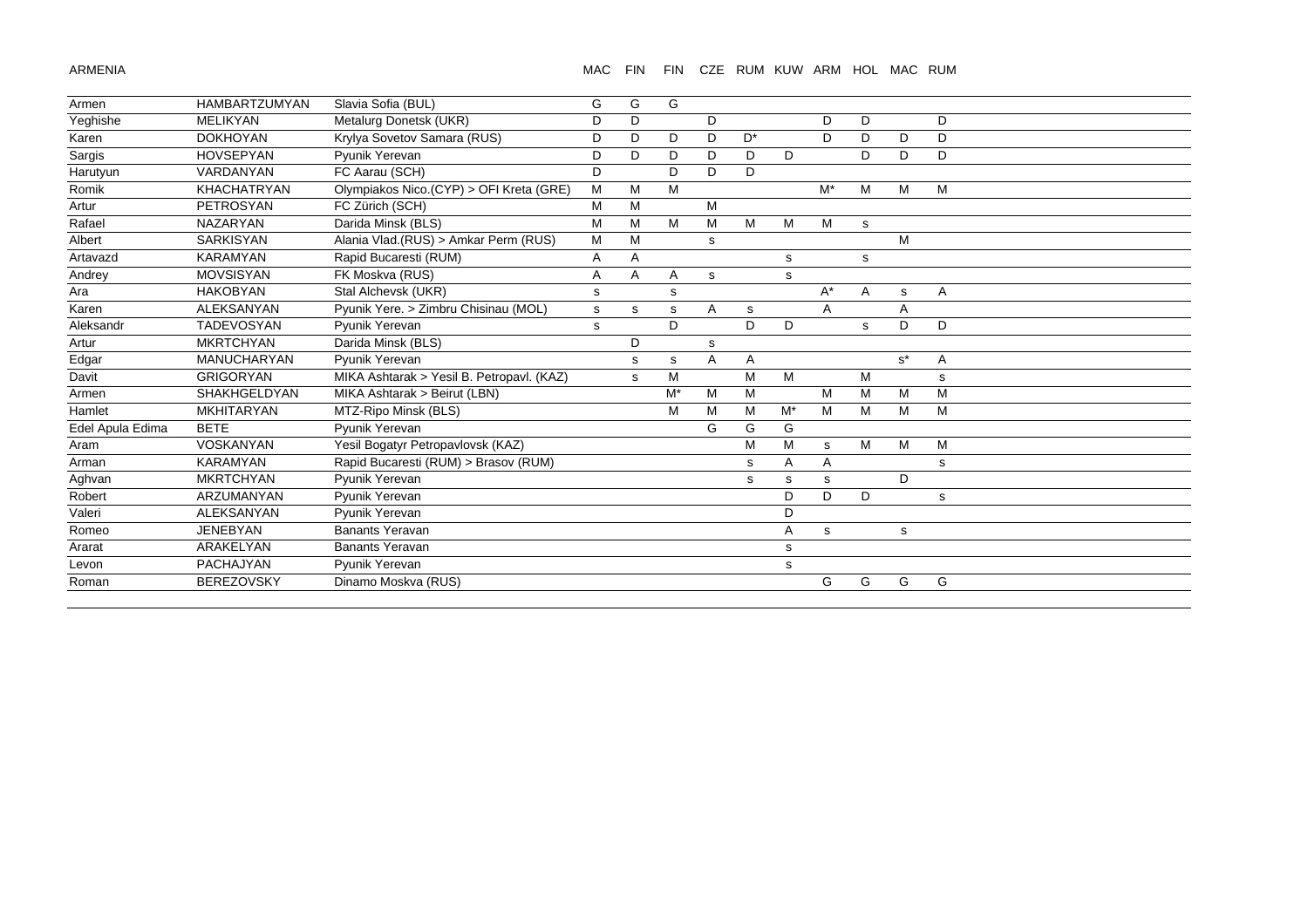AUSTRIA

## GER ENG AZB POL NIR CYP LAT WAL WAL

| Thomas      | <b>MANDL</b>        | FC Basel (SCH)                   | G            |             |                      |             |             |                |                                                                                       |                      |             |  |
|-------------|---------------------|----------------------------------|--------------|-------------|----------------------|-------------|-------------|----------------|---------------------------------------------------------------------------------------|----------------------|-------------|--|
| Martin      | <b>STRANZL</b>      | Vfb Stuttgart (GER)              | D            | D           | $\mathsf{D}^{\star}$ | D           |             | D              |                                                                                       | D                    | D           |  |
| Anton       | <b>EHMANN</b>       | Grazer AK                        | D            |             |                      |             |             |                | D                                                                                     | $\mathsf{D}^{\star}$ | D           |  |
| Martin      | <b>HIDEN</b>        | Rapid Wien                       | D            | D           | D                    | D           | D           |                |                                                                                       |                      |             |  |
| Markus      | <b>KATZER</b>       | Rapid Wien                       | D            |             |                      |             |             | D              | s                                                                                     | D                    | D           |  |
| Markus      | <b>SCHOPP</b>       | Brescia (ITA)                    | M            |             | M                    | $M^*$       | $M^{**}$    |                |                                                                                       |                      |             |  |
| Dietmar     | <b>KÜHBAUER</b>     | Mattersburg                      | M            | M           | M                    | M           | M           |                |                                                                                       |                      | M           |  |
| Rene        | <b>AUFHAUSER</b>    | Grazer AK                        | M            | M           | M                    | M           |             |                | M                                                                                     | M                    | $M^*$       |  |
| Andreas     | <b>IVANSCHITZ</b>   | Rapid Wien                       | M            | $M^*$       | M                    | M           | $\mathbf s$ | M              |                                                                                       | M                    | M           |  |
| Martin      | AMERHAUSER          | Grazer AK                        | $M^*$        |             |                      |             |             |                |                                                                                       |                      |             |  |
| Roland      | <b>KOLLMANN</b>     | Grazer AK                        | Α            | $s^*$       | $\mathsf{A}^{\star}$ | $\mathbf s$ | s           |                | A                                                                                     |                      |             |  |
| Roland      | <b>KIRCHLER</b>     | Pasching                         | $\mathbf S$  |             |                      |             | M           | $M^*$          |                                                                                       | M                    | M           |  |
| Roman       | WALLNER             | Hannover 96 (GER)                | $\mathbf S$  |             |                      |             |             |                |                                                                                       |                      |             |  |
| Roland      | LINZ                | Nice (FRA) > Sturm Graz          | $\mathsf{s}$ |             | s                    |             |             |                |                                                                                       |                      |             |  |
| Alexander   | <b>MANNINGER</b>    | Brescia (ITA)                    |              | G           | G                    | G           | G           |                |                                                                                       |                      |             |  |
| Joachim     | <b>STANDFEST</b>    | Grazer AK                        |              | D           | D                    | D           |             |                |                                                                                       |                      |             |  |
| Emanuel     | POGATETZ            | Grazer AK > Spartak Moskva (RUS) |              | D           | D                    | D           | D           |                | D                                                                                     | D                    |             |  |
| Gernot      | <b>SICK</b>         | Grazer AK                        |              | M           |                      |             | $\mathbf s$ |                |                                                                                       |                      |             |  |
| Eduard      | <b>GLIEDER</b>      | Pasching                         |              | A           | $\mathbf s$          |             |             |                |                                                                                       |                      |             |  |
| Mario       | <b>HAAS</b>         | Sturm Graz > JEF United (JAP)    |              | A           | A                    | A           |             |                | A                                                                                     | Α                    | A           |  |
| Mario       | <b>HIEBLINGER</b>   | Kärnten                          |              | $\mathbf S$ |                      |             |             | D              |                                                                                       | s                    |             |  |
| Markus      | KIESENEBNER         | Austria Wien                     |              | s           |                      | $\mathbf s$ | M           |                |                                                                                       |                      | s           |  |
| Matthias    | <b>DOLLINGER</b>    | Grazer AK                        |              |             | s                    |             |             |                | M                                                                                     |                      |             |  |
| Ivica       | <b>VASTIC</b>       | Austria Wien                     |              |             |                      | A           | Α           | A              |                                                                                       | $\texttt{s}^{\star}$ | $\mathbf s$ |  |
| Christian   | <b>MAYRLEB</b>      | Pasching                         |              |             |                      | s           | $A^*$       | $\overline{A}$ |                                                                                       | A                    | Α           |  |
| Andreas     | <b>IBERTSBERGER</b> | Salzburg > Freiburg (GER)        |              |             |                      |             | D           |                | D                                                                                     |                      |             |  |
| Ferdinand   | <b>FELDHOFER</b>    | Rapid Wien                       |              |             |                      |             | D           |                |                                                                                       |                      |             |  |
| Helge       | <b>PAYER</b>        | Rapid Wien                       |              |             |                      |             |             | G              |                                                                                       | G                    | G           |  |
| Patrick     | <b>PIRCHER</b>      | SW Bregenz                       |              |             |                      |             |             | D              | s                                                                                     |                      |             |  |
| Stefan      | <b>KULOVITS</b>     | Rapid Wien                       |              |             |                      |             |             | М              |                                                                                       |                      |             |  |
| Sebastian   | <b>MARTINEZ</b>     | Rapid Wien                       |              |             |                      |             |             | M              | s                                                                                     |                      |             |  |
| Thomas      | <b>PICHLMANN</b>    | Pasching                         |              |             |                      |             |             | $\mathbf s$    | s                                                                                     |                      |             |  |
| Andreas     | <b>SCHRANZ</b>      | Grazer AK                        |              |             |                      |             |             |                | G                                                                                     |                      |             |  |
| <b>Bozo</b> | <b>KOVACEVIC</b>    | Pasching                         |              |             |                      |             |             |                | D                                                                                     |                      |             |  |
| Yüksel      | <b>SARIYAR</b>      | Pasching                         |              |             |                      |             |             |                | $M^*$                                                                                 |                      |             |  |
| Wolfgang    | <b>MAIR</b>         | <b>Wacker Tirol</b>              |              |             |                      |             |             |                | $\mathsf{M}% _{T}=\mathsf{M}_{T}\!\left( a,b\right) ,\ \mathsf{M}_{T}=\mathsf{M}_{T}$ | s                    | s           |  |
| Jürgen      | <b>MACHO</b>        | Kaiserslautern (GER)             |              |             |                      |             |             |                | s                                                                                     |                      |             |  |
| Ernst       | <b>DOSPEL</b>       | Austria Wien                     |              |             |                      |             |             |                |                                                                                       | M                    | D           |  |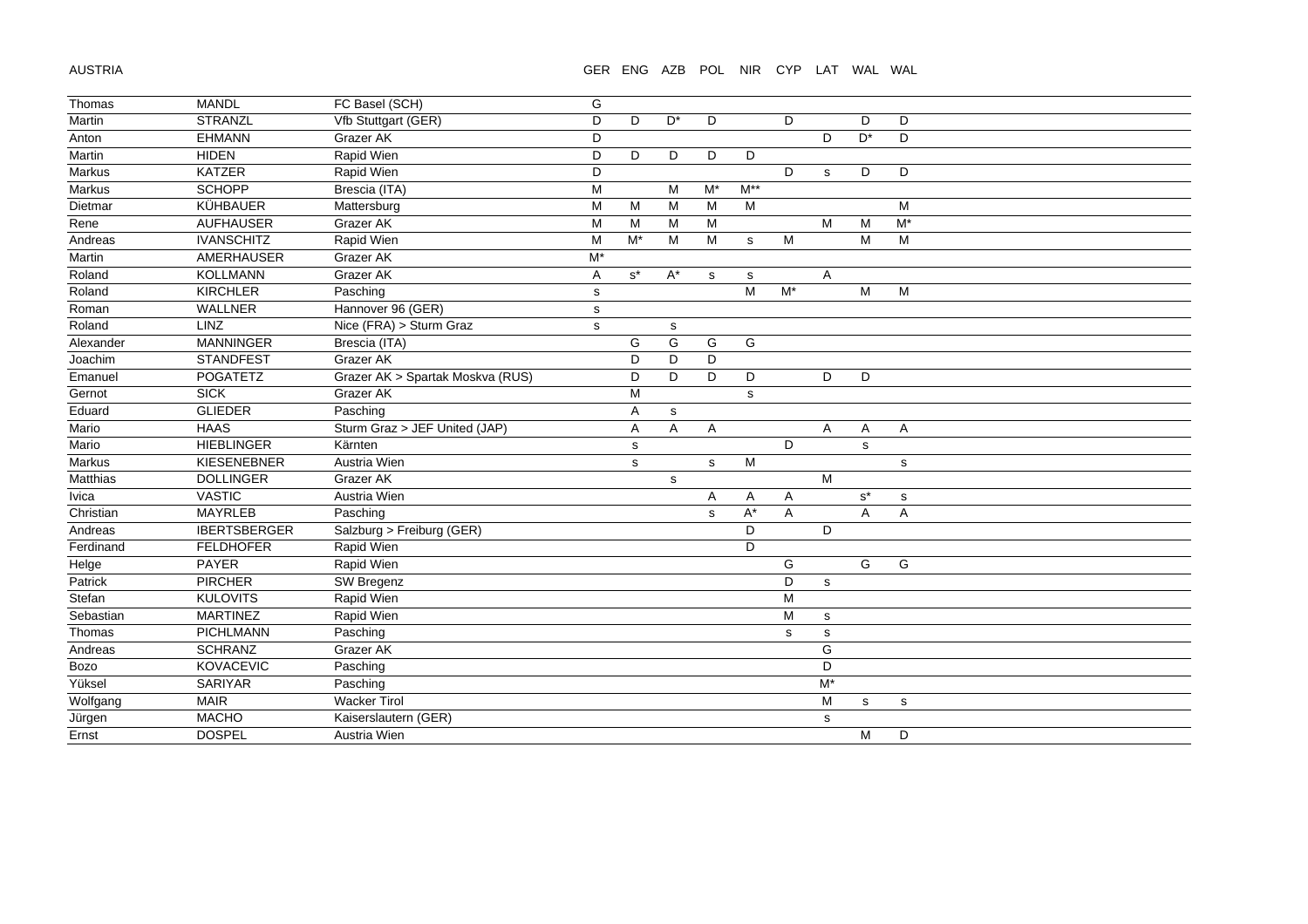AZERBAIJAN

## JOR WAL AUT NIR ENG BUL T&T T&T MOL POL ENG IRN POL

| Dmitriy  | <b>KRAMARENKO</b> | Baltika (RUS) > Karvan             | G           | G            | G              |                |             |                |             |                |              | G | G           |              |   |
|----------|-------------------|------------------------------------|-------------|--------------|----------------|----------------|-------------|----------------|-------------|----------------|--------------|---|-------------|--------------|---|
| Mahir    | <b>SHUKUROV</b>   | Antalyaspor (TYR) > Karvan         | D           | D            | D              | D              | D           | D              | D           |                | D            | D |             | D            | D |
| Aftandil | <b>HADJIYEV</b>   | <b>Turan Tovuz</b>                 | D           | D            | D              | D              | D           | D              | D           | D              | D            | D | D           | D            | D |
| Rashad   | <b>SADIGOV</b>    | Nefchi Baku                        | D           | $D^*$        | D              | D              | D           |                |             |                | D            | D | D           | D            | D |
| Rafael   | AMIRBEKOV         | FK Baku                            | D           |              |                | D              | D           | D              | D           | D              | D            | D | D           |              |   |
| Agil     | <b>MAMEDOV</b>    | Karabakh Agdam                     | D           |              |                |                |             |                | D           | D              |              |   |             |              |   |
| Emin     | <b>GULIYEV</b>    | Nefchi Baku                        | M           |              |                | M              | M           |                |             |                | M            | M |             | M            | M |
| Makhmud  | <b>GURBANOV</b>   | Nefchi Baku                        | M           | M            | M              | M              |             |                |             |                |              |   |             |              |   |
| Anatoli  | <b>PONOMAREV</b>  | no club > Inter Baku               | $M^*$       | M            | М              | s              | M           | M              |             |                | $\mathsf{A}$ |   |             |              |   |
| Gurban   | <b>GURBANOV</b>   | Nefchi Baku                        | A           | Α            | $\overline{A}$ | s              | $\mathbf s$ |                |             |                |              | A | s<br>A      | $\mathsf{s}$ | A |
| Nadir    | <b>NABIEV</b>     | <b>Turan Tovuz</b>                 | A           | $\mathbf s$  | $\mathbf s$    | A              | A           |                | A           | A              | $\mathbf s$  | A | A           | $\mathbf{s}$ |   |
| Zaur     | <b>TAGIZADE</b>   | Nefchi Baku                        |             |              |                |                |             |                |             |                |              |   |             |              |   |
| Vusal    | <b>HUSEINOV</b>   | Shamkir                            | $\mathbf S$ | M            | M              |                |             |                |             |                |              |   |             |              |   |
|          | ABDULLAYEV        |                                    | $\mathbf s$ |              |                |                |             |                |             |                |              |   |             |              | D |
| Rashad   |                   | Khazar Lankaran > Genclerbirliyi   | $\mathbf s$ |              |                |                | $\mathbf s$ |                | $\mathbf s$ | D              | s            |   |             |              |   |
| Ilgar    | <b>GURBANOV</b>   | Fenerbahce (TYR) > Khazar Lankaran | $\mathbf s$ | s            | s              | $\mathbf s$    | $\mathbf s$ | $\mathsf{s}$   |             |                | M            | s |             |              |   |
| Aslan    | <b>KERIMOV</b>    | Karabakh Agdam                     | $\mathbf s$ | M            | M              |                | M           |                | M           | M              | M            | M | M           | M            | M |
| Emin     | <b>AGAEV</b>      | Baltika (RUS) > Din.Briansk (RUS)  |             | D            | D              |                |             |                |             |                |              |   |             |              |   |
| Samir    | <b>ALIYEV</b>     | Khazar Lankaran                    |             | A            | A              | A              | A           |                |             |                |              |   |             |              |   |
| Ismayil  | <b>MAMEDOV</b>    | Karabakh Agdam                     |             | $\mathsf{s}$ | s              | $\overline{A}$ |             | $\overline{A}$ | A           | $\overline{A}$ |              |   |             |              |   |
| Jahangir | HASANZADE         | Nefchi Baku                        |             |              |                | G              | G           |                |             |                | G            |   |             | G            | G |
| Kamal    | <b>GULIYEV</b>    | Volyn Lutsk (UKR) > Karvan         |             |              |                | M              | M           | M              |             |                | M            | M |             | M            | M |
| Rauf     | <b>MEKHTIEV</b>   | Karabakh Agdam                     |             |              |                |                |             | G              | G           | G              |              |   |             |              |   |
| Samir    | <b>ABBASOV</b>    | Karabakh Agdam                     |             |              |                |                |             | D              | D           | D              | s            |   |             |              |   |
| Elmar    | <b>BAKHSHIYEV</b> | Inter Baku                         |             |              |                |                |             | M              |             |                |              |   | M           |              |   |
| Daniel   | AKHTIAMOV         | Inter Baku                         |             |              |                |                |             | M              | $\mathbf s$ | s              | $\mathbf s$  | s | $\mathbf s$ |              |   |
| Zaur     | RAMAZANOV         | Karvan                             |             |              |                |                |             | Α              |             |                | A            |   |             | A            | s |
| Zaur     | <b>GASHIMOV</b>   | Inter Baku                         |             |              |                |                |             | s              |             |                |              |   | D           |              |   |
| Rail     | <b>MELIKOV</b>    | <b>FK Baku</b>                     |             |              |                |                |             | s              | s           | $\mathbf s$    |              | s | M           |              | M |
| Ilgar    | ABDURAHMANOV      | Genclerbirliyi > Khazar Lankaran   |             |              |                |                |             | s              | M           | M              | $\mathbf s$  |   | M           | M            | M |
| Vugar    | <b>NADYROV</b>    | Karabakh Agdam                     |             |              |                |                |             | s              | s           | $\mathbf s$    |              | M |             |              |   |
| Vugar    | <b>GULIYEV</b>    | Araz Imishli                       |             |              |                |                |             | s              | s           | s              |              |   | $\mathbf s$ |              |   |
| Kenan    | <b>KERIMOV</b>    | <b>Turan Tovuz</b>                 |             |              |                |                |             |                | M           | M              |              |   |             |              |   |
| Mikhail  | YUSIFOV           | <b>MOIK</b>                        |             |              |                |                |             |                |             | $\mathbf s$    |              |   |             |              |   |
| Vasif    | <b>HAGVERDIEV</b> | Araz Imishli                       |             |              |                |                |             |                |             | $\mathbf s$    |              |   |             |              |   |
| Ruslan   | MEDZHIDOV         | Anzhi Makhachkala (RUS)            |             |              |                |                |             |                |             |                | $\mathbf s$  |   |             |              |   |
| Alim     | <b>GURBANOV</b>   | Khazar Lankaran                    |             |              |                |                |             |                |             |                |              |   |             | $M^*$        | s |
| Farrukh  |                   |                                    |             |              |                |                |             |                |             |                |              |   |             |              |   |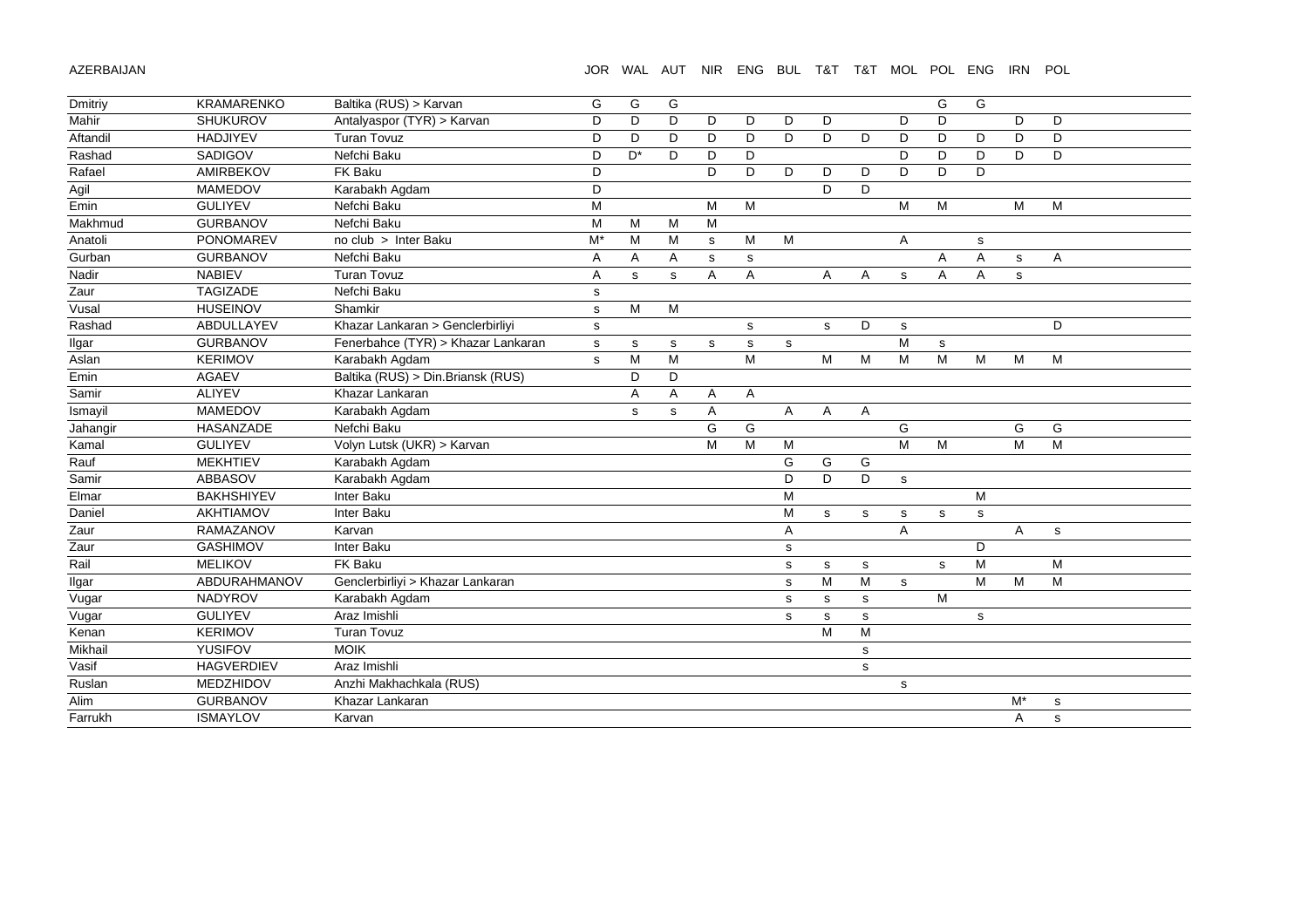BELARUS

| Vasili     | <b>KHOMUTOVSKI</b>  | Steaua Bucaresti (RUM) > no club          | G     | G     | G              | G        |                |       |       |       |   |  |
|------------|---------------------|-------------------------------------------|-------|-------|----------------|----------|----------------|-------|-------|-------|---|--|
| Aleksandr  | <b>KULCHIY</b>      | Shinnik Yaroslavl (RUS)                   | D     | D.    | D              | D        | D*             | D     | $D^*$ |       | s |  |
| Igor       | <b>TARLOVSKI</b>    | Alania Vlad. (RUS) > Fakel Voronezh (RUS) | D     |       |                | D        | D              |       |       | s     |   |  |
| Sergey     | <b>SHTANYUK</b>     | Shinnik Yaroslavl (RUS)                   | D     | D     | D              | D        |                | D     |       | D     | D |  |
| Sergey     | <b>OMELYANCHUK</b>  | Ars. Kyiv (UKR) > Lok.Moskva (RUS)        | D     | D     | D <sup>*</sup> |          | D              | D     | D     | D     | D |  |
| Sergey     | <b>YASKOVICH</b>    | FK Moskva (RUS) > Tom Tomsk (RUS)         | D     | D     | D              | D        | s              |       |       | D     | D |  |
| Sergey     | <b>GURENKO</b>      | Lokomotiv Moskva (RUS)                    | M     | M     | M              | M        | M              | M     | D     | D     | D |  |
| Maxim      | <b>ROMASHCHENKO</b> | Dinamo Moskva (RUS)                       | M     | M     | $M^*$          | $M^{**}$ |                | M     | M     |       |   |  |
| Aleksandr  | <b>HLEB</b>         | VfB Stuttgart (GER)                       | M     |       |                |          |                | $M^*$ | A     | M     | M |  |
| Vyacheslav | <b>HLEB</b>         | HSV (GER) > Grasshoppers (SCH)            | M*    | M     |                |          |                | $s^*$ |       |       | s |  |
| Vitaly     | <b>KUTUZOV</b>      | Sampdoria (ITA)                           | A     | $A^*$ | $A^*$          | A        |                | Α     | A     | Α     |   |  |
| Aleksandr  | <b>SULIMA</b>       | Neman Grodno > MTZ-Ripo Minsk             | s     |       |                |          | s              | G     |       |       |   |  |
| Dmitri     | <b>ROVNEIKO</b>     | Rotor Volgo. (RUS) > Torpedo M.(RUS)      | s     |       |                |          |                |       |       |       |   |  |
| Denis      | <b>KOVBA</b>        | Krylya Sovetov Samara (RUS)               | $s^*$ |       | s              | s        | M              | s     | M     | М     | M |  |
| Leonid     | <b>KOVEL</b>        | Dinamo Minsk                              | s     |       | s              | s        | $s^*$          |       |       |       |   |  |
| Vitaly     | <b>BULYGA</b>       | Amkar Perm (RUS) > Krylya Sov. (RUS)      | s     | A     | $s^*$          | $s^*$    | $\overline{A}$ | A     | s     | A     | A |  |
| Andrey     | LAVRIK              | Amkar Perm (RUS)                          |       | M     | M              | M        |                | $s^*$ | D     | s     |   |  |
| Gennadi    | <b>BLIZNYUK</b>     | Sokol Saratov (RUS)                       |       | s     |                |          |                |       |       |       |   |  |
| Alexei     | <b>SUCHKOV</b>      | Karpaty Lvov (UKR)                        |       | s     |                |          | M              |       |       |       |   |  |
| Denis      | <b>SASHEKO</b>      | Torpede Zhodino > Halmstad (SWE)          |       | s     |                |          | s              |       |       |       |   |  |
| Valentin   | <b>BELKEVICH</b>    | Dynamo Kyiv (UKR)                         |       |       | M              | M        |                | M     | M     | $M^*$ | M |  |
| Vladimir   | <b>KORYTKO</b>      | Alania Vladikavkaz (RUS)                  |       |       | Α              | A        | Α              |       |       |       |   |  |
| Yuri       | ZHEVNOV             | BATE Borisov > FK Moskva (RUS)            |       |       |                |          | G              |       | G     | G     | G |  |
| Andrey     | <b>OSTROVSKY</b>    | Arsenal Kyiv (UKR)                        |       |       |                |          | D              | D     | s     |       |   |  |
| Oleg       | <b>SHKABARA</b>     | <b>BATE Borisov</b>                       |       |       |                |          | $M^*$          |       |       |       |   |  |
| Timofey    | <b>KALACHEV</b>     | Khimki (RUS)                              |       |       |                |          |                | s     | s     |       | М |  |
| Aleksandr  | <b>KHATSKEVICH</b>  | Venta Ventspils (LAT)                     |       |       |                |          |                |       | M     | M     |   |  |
| Sergey     | <b>KORNILENKO</b>   | Dnipro Dnipropetrovsk (UKR)               |       |       |                |          |                |       |       | s     | Α |  |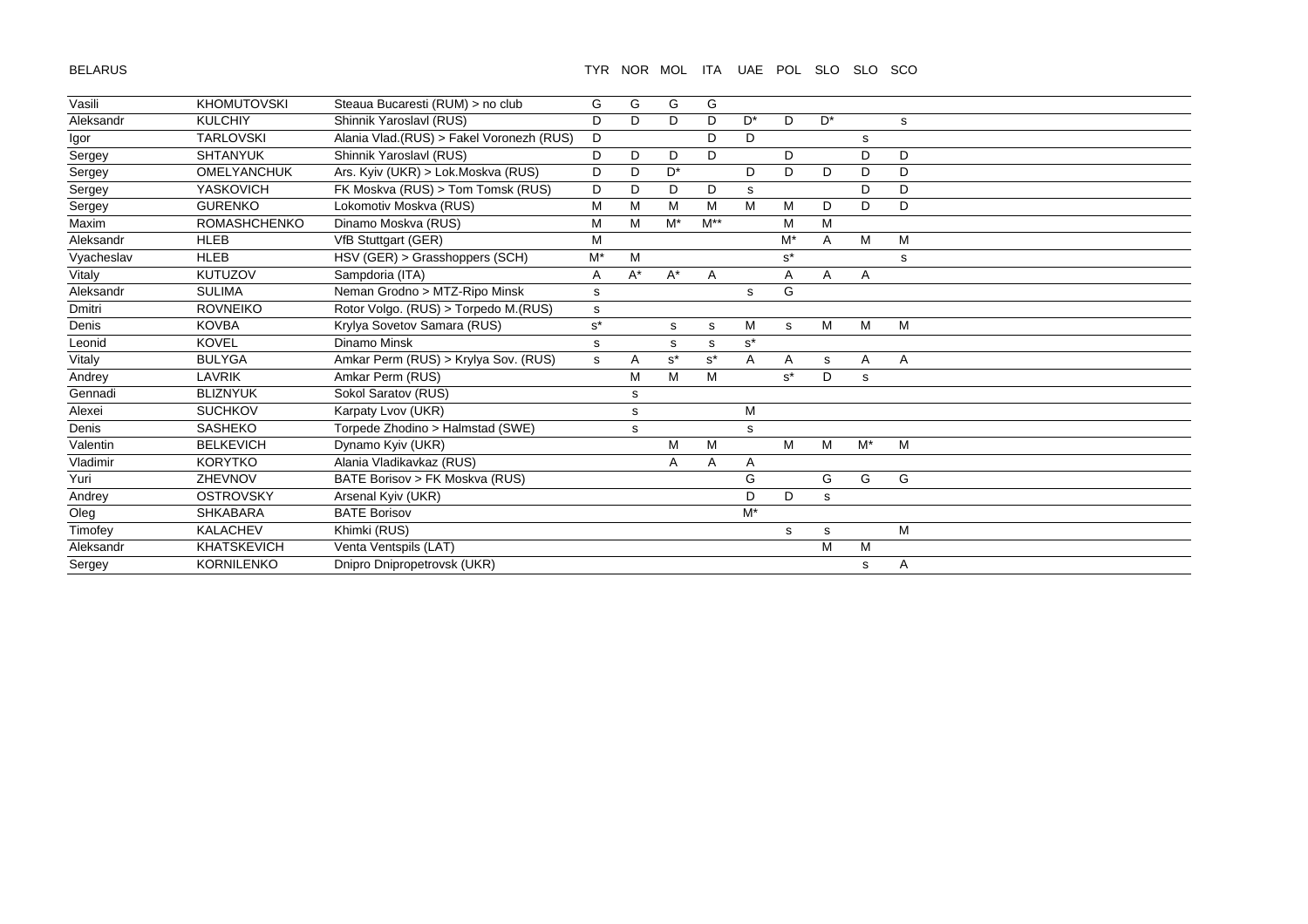BELGIUM

# NOR LIT SPA SER EGY BOS SMA SER

| Tristan  | <b>PEERSMAN</b>   | Anderlecht                         | G        | G     | G |   |   |          |       |              |  |  |
|----------|-------------------|------------------------------------|----------|-------|---|---|---|----------|-------|--------------|--|--|
| Eric     | <b>DEFLANDRE</b>  | Standard Liege                     | D        | D     | D |   |   |          |       |              |  |  |
| Didier   | <b>DHEEDENE</b>   | Austria Wien (AUT)                 | D        | D     |   |   |   |          |       |              |  |  |
| Timmy    | <b>SIMONS</b>     | Club Brügge                        | D        | D     |   | D | D | M        | $M^*$ |              |  |  |
| Vincent  | <b>KOMPANY</b>    | Anderlecht                         | D        | s     | D | D | D | D        | D     |              |  |  |
| Philippe | <b>CLEMENT</b>    | Club Brügge                        | M        | M     | M | M | M | s        |       | D            |  |  |
| Bart     | <b>GOOR</b>       | Feyenoord (HOL)                    | M        | M     | M |   |   |          |       |              |  |  |
| Sven     | <b>VERMANT</b>    | Schalke 04 (GER)                   | М        | M     |   |   |   |          |       |              |  |  |
| Roberto  | <b>BISCONTI</b>   | Standard Liege > Nice (FRA)        | M        |       | M | М | s | s        | s     | M            |  |  |
| Mbo      | <b>MPENZA</b>     | Anderlecht                         | M        | M     | M |   | M |          |       | M            |  |  |
| Thomas   | <b>BUFFEL</b>     | Feyenoord (HOL) > Gl.Rangers (SCO) | $A^{**}$ | Α     | A | A | Α | $M^*$    | M     | A            |  |  |
| Walter   | <b>BASEGGIO</b>   | Anderlecht                         | s        |       |   | M | M |          |       |              |  |  |
| Wesley   | <b>SONCK</b>      | Ajax (HOL) > Gladbach (GER)        | s        | $A^*$ | A | Α |   |          |       |              |  |  |
| Luigi    | <b>PIERONI</b>    | Auxerre (FRA)                      | s        | s     |   | s | s | A        | A     | s            |  |  |
| Olivier  | <b>DESCHACHT</b>  | Anderlecht                         | s        |       | D | D |   |          |       | D            |  |  |
| Daniel   | <b>VAN BUYTEN</b> | Hamburger SV (GER)                 | s        | D     | D | M |   | D        | $D^*$ | D            |  |  |
| Gregory  | <b>DUFER</b>      | Caen (FRA)                         |          | s     | s |   |   |          |       |              |  |  |
| Olivier  | <b>DOLL</b>       | Lokeren                            |          |       | s |   | s | D        | D     |              |  |  |
| Stein    | <b>HUYSEGEMS</b>  | AZ Alkmaar (HOL)                   |          |       | s | s |   |          |       |              |  |  |
| Silvio   | <b>PROTO</b>      | La Louviere                        |          |       |   | G | G | G        | G     | G            |  |  |
| Olivier  | DE COCK           | Club Brügge                        |          |       |   | D | D |          |       |              |  |  |
| Koen     | <b>DAERDEN</b>    | Genk                               |          |       |   | s | s | $M^*$    | M     | M            |  |  |
| Peter    | VAN DER HEYDEN    | Club Brügge                        |          |       |   |   | D | D        | D     |              |  |  |
| Yves     | VANDERHAEGHE      | Anderlecht                         |          |       |   |   | M | M        | M     | M            |  |  |
| Emile    | <b>MPENZA</b>     | Hamburger SV (GER)                 |          |       |   |   | Α | $A^{**}$ | A     | A            |  |  |
| Tom      | <b>SOETAERS</b>   | Genk                               |          |       |   |   | s |          |       |              |  |  |
| Kevin    | VANDENBERGH       | Genk                               |          |       |   |   |   | s        | s     | $\mathbf{s}$ |  |  |
| Thomas   | <b>CHATELLE</b>   | Genk                               |          |       |   |   |   |          | s     |              |  |  |
| Anthony  | VANDENBORRE       | Anderlecht                         |          |       |   |   |   |          |       | D            |  |  |
| Philippe | <b>LEONARD</b>    | <b>Standard Liege</b>              |          |       |   |   |   |          |       | s            |  |  |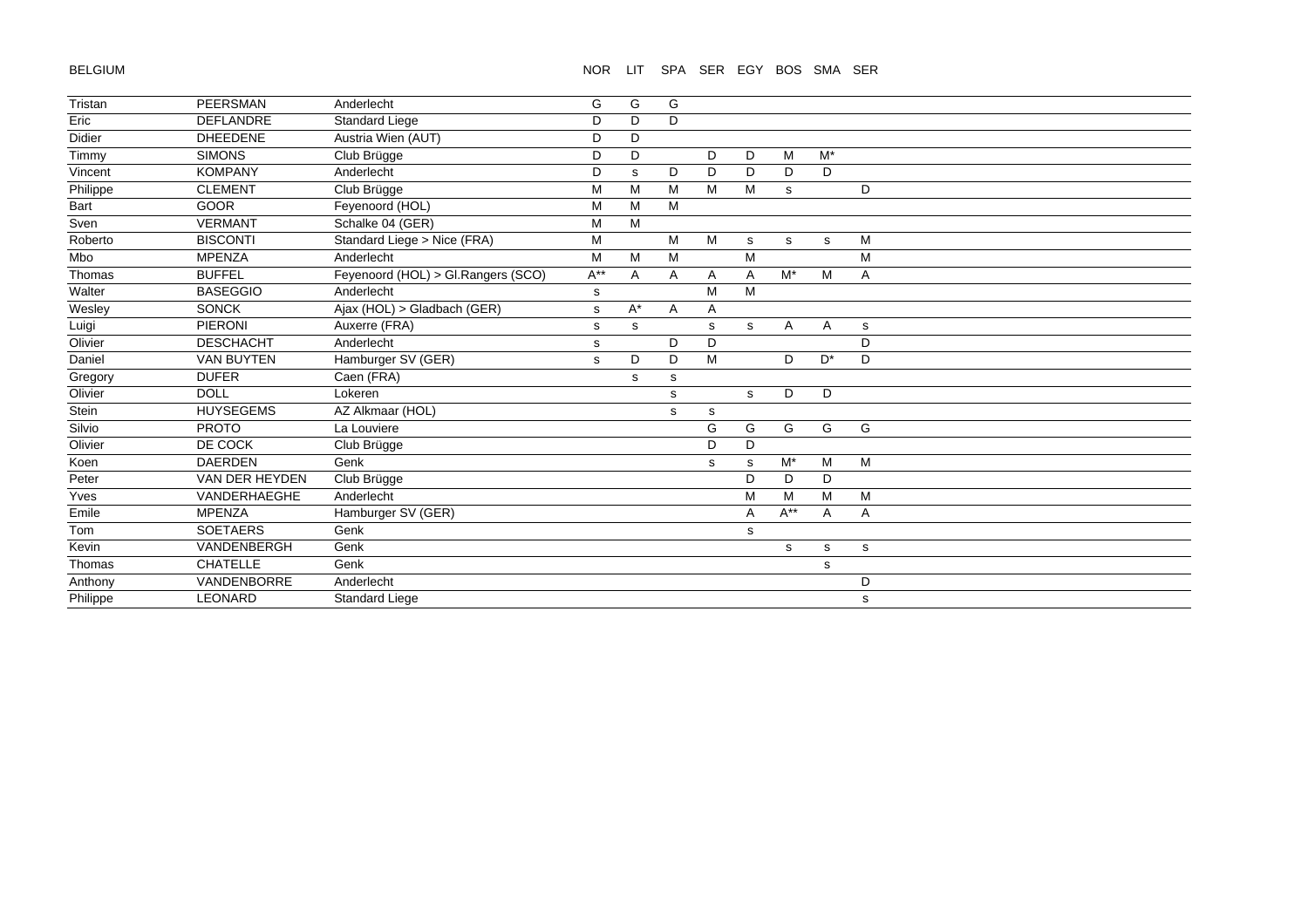#### BOSNIA-HERCEGOVINA FRA SPA SER IRN BEL LIT SMA SPA

| Kenan           | <b>HASAGIC</b>      | Gaziantepspor (TYR)                      | G            | G  |   | G           | G     | G     |          |       |
|-----------------|---------------------|------------------------------------------|--------------|----|---|-------------|-------|-------|----------|-------|
| Nermin          | <b>SABIC</b>        | Vatai Changchun (CHN)                    | D            |    |   |             |       |       |          |       |
| <b>Branimir</b> | <b>BAJIC</b>        | Partizan Beograd (SCG)                   | D            | D  | D | D           | D     | D     |          | D     |
| Zlatan          | <b>BAJRAMOVIC</b>   | Freiburg (GER)                           | D            |    |   |             | M     | M     | M        | M     |
| Sasa            | <b>PAPAC</b>        | Austria Wien (AUT)                       | D            |    | D |             | D     |       | D        |       |
| <b>Ivica</b>    | <b>GRLIC</b>        | Duisburg (GER)                           | M            |    | M | M           | M     | м     | M        | м     |
| Mirsad          | <b>BESLIJA</b>      | RC Genk (BEL)                            | $M^*$        | M  | M |             | M     | s     | M        | M     |
| Hasan           | <b>SALIHAMIDZIC</b> | Bayern München (GER)                     | М            | M  |   | M           |       |       | $M^{**}$ |       |
| Elvir           | <b>BALJIC</b>       | Galatasaray (TYR) > Konyaspor (TYR)      | M            | M  | M | M           | M     | M     |          |       |
| Elvir           | <b>BOLIC</b>        | Genclerbirligi (TYR) > Malatyaspor (TYR) | Α            | A* | Α | $A^*$       | $A^*$ | Α     |          |       |
| Sergei          | <b>BARBAREZ</b>     | Hamburger SV (GER)                       | A            | Α  | Α |             | Α     | Α     | $A^*$    | Α     |
| Vladan          | <b>GRUJIC</b>       | FC Köln (GER) > Alania Vladikavk. (RUS)  | $\mathbf{s}$ | M  |   | M           | s     | s     |          | M     |
| Zvjezdan        | <b>MISIMOVIC</b>    | VfL Bochum (GER)                         | s            | Α  | Α |             | s     | $A^*$ | A        | $A^*$ |
| Gradimir        | CRNOGORAC           | Sloboda Tuzla                            | s            |    | s |             |       |       |          |       |
| Asim            | <b>SEHIC</b>        | Pula 1856 (CRO)                          | s            |    |   |             |       |       |          |       |
| Emir            | <b>SPAHIC</b>       | Shinnik Yaroslavl (RUS)                  |              | D  | D | D           | D     | D     |          | D     |
| Vedin           | <b>MUSIC</b>        | Modena (ITA)                             |              | D  |   |             |       |       |          | D     |
| Dragan          | <b>BLATNJAK</b>     | Hajduk Split (CRO)                       |              | s  | M | M           |       |       |          |       |
| Nedim           | <b>HALILOVIC</b>    | Varteks Varazdin (CRO)                   |              | s  |   | A           | s     | s     | s        | s     |
| Almir           | <b>TOLJA</b>        | SW Bregenz (AUT)                         |              |    | G |             |       |       | G        | G     |
| Mirko           | <b>HRGOVIC</b>      | Wolfsburg (GER)                          |              |    | s |             |       |       |          |       |
| Ricardo         | <b>BAIANO</b>       | Kuban Krasnodar (RUS)                    |              |    | s |             |       |       |          |       |
| Ninoslav        | <b>MILENKOVIC</b>   | Lierse (BEL)                             |              |    |   | D           | D     | D     | D        | s     |
| Velimir         | <b>VIDIC</b>        | Zrinjski                                 |              |    |   | s           |       | D.    | D        | D.    |
| <b>Bulend</b>   | <b>BISCEVIC</b>     | Hajduk Split (CRO)                       |              |    |   | s           |       |       |          |       |
| Senijad         | <b>IBRICIC</b>      | NK Zagreb (CRO)                          |              |    |   | $\mathbf s$ |       |       |          |       |
| Ivan            | <b>MEDVID</b>       | Siroki Brijeg                            |              |    |   | s           |       |       |          |       |
| Dusan           | <b>KERKEZ</b>       | Zrinjski                                 |              |    |   | s           |       |       | s        |       |
| Dzemal          | <b>BERBEROVIC</b>   | FK Sarajevo                              |              |    |   |             |       |       | D        |       |
| Mladen          | <b>BARTOLOVIC</b>   | NK Zagreb (CRO)                          |              |    |   |             |       |       | s        |       |
| Dario           | <b>DAMJANOVIC</b>   | Hajduk Split (CRO)                       |              |    |   |             |       |       |          | s     |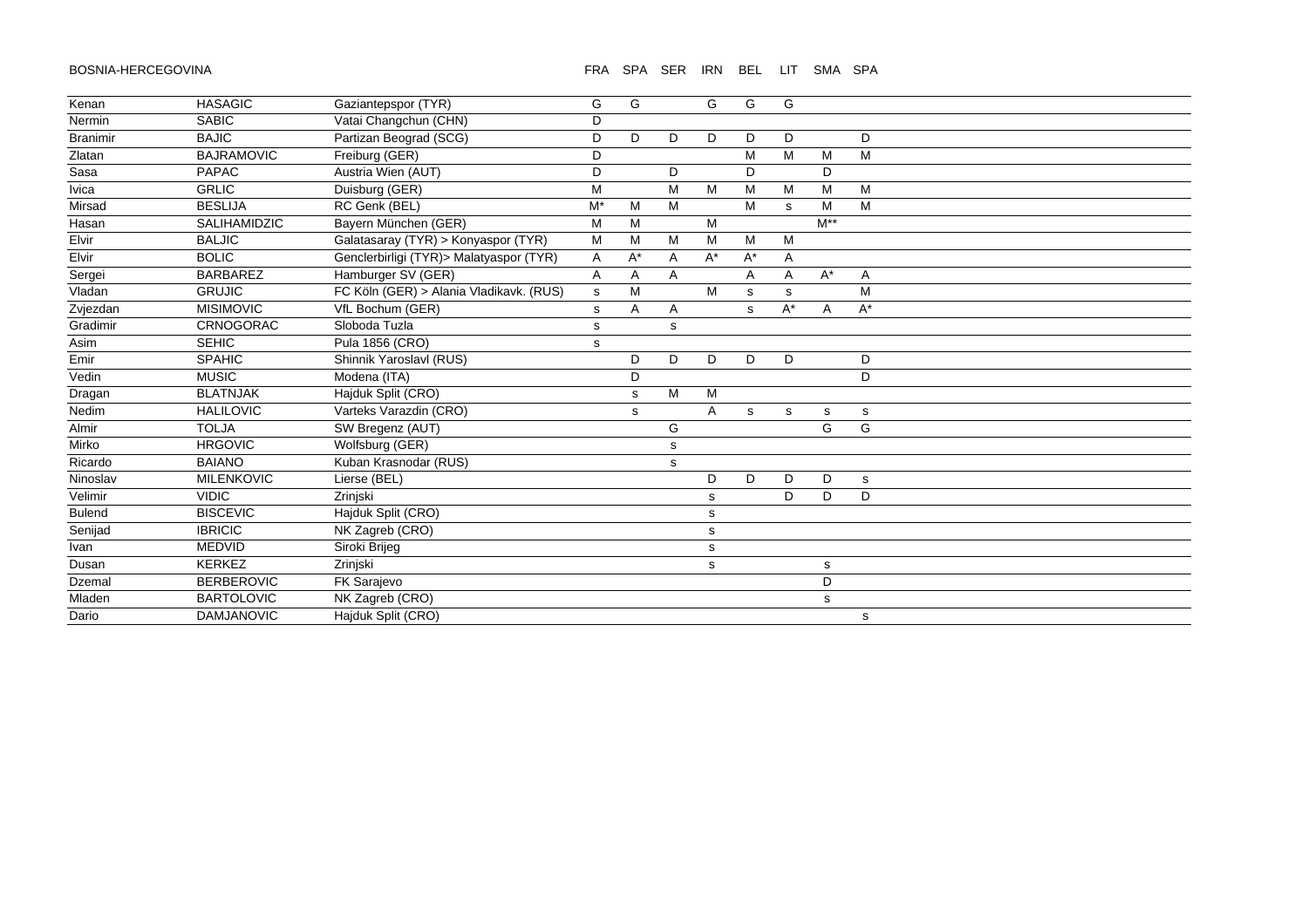BULGARIA

IRL ISL CRO MAL AZB EGY SER SVE HUN CRO

| Zdravko    | ZDRAVKOV         | Rizespor (TYR)                  | G            |          |       |                  | G           |                      | s            |             |             |             |
|------------|------------------|---------------------------------|--------------|----------|-------|------------------|-------------|----------------------|--------------|-------------|-------------|-------------|
| Radostin   | <b>KISHISHEV</b> | Charlton (ENG)                  | D            | D        | D     |                  | D           |                      | D            | D           |             | D           |
| Ilyan      | STOYANOV         | Levski Sofia > JEF United (JAP) | D            | D        | D     | D                |             |                      |              | D           | D           | D           |
| Rosen      | <b>KIRILOV</b>   | Litex Lovech                    | D            | D        |       | s                |             |                      |              | s           | D           | D           |
| Georgi     | <b>MARKOV</b>    | Levski Sofia                    | D            |          | D     |                  |             | D                    | D            | D           |             |             |
| Marian     | <b>HRISTOV</b>   | Wolfsburg (GER)                 | M            | M        |       |                  |             |                      |              |             |             |             |
| Stylian    | <b>PETROV</b>    | Celtic (SCO)                    | M            | M        | M     | $M^*$            |             |                      | M            |             | $M^*$       | M           |
| Chavdar    | YANKOV           | Slavia Sofia                    | M            | M        | M     | M                | M           | M                    | M            | M           | M           | M           |
| Zdravko    | LAZAROV          | Gaziantepspor (TYR)             | M            | M        |       |                  | M           |                      | M            | M           | M           | s           |
| Valeri     | <b>BOJINOV</b>   | Lecce (ITA) > Fiorentina (ITA)  | A*           | Α        | A     | A                | $\mathbf s$ |                      | Α            |             |             | $\mathbf s$ |
| Dimitar    | <b>BERBATOV</b>  | Bayer Leverkusen (GER)          | Α            | $A^{**}$ | $A^*$ | $A^{**}$         | A           |                      | Α            | Α           | Α           | A           |
| Dimitar    | <b>IVANKOV</b>   | Levski Sofia                    | $\mathbf s$  | G        | G     | G                | $\mathbf s$ | G                    | G            | G           | G           | G           |
| Elin       | <b>TOPUZAKOV</b> | Levski Sofia                    | $\mathsf{s}$ |          |       |                  | D           | D                    | s            | s           | D           |             |
| Martin     | KAMBUROV         | Lokomotiv Plovdiv               | $\mathbf s$  | s        |       |                  | $\mathbf s$ | Α                    | A            |             |             |             |
| Hristo     | YANEV            | CSKA Sofia                      | $\mathsf{s}$ | $s^*$    | s     | $\overline{M^*}$ |             |                      |              | $\mathbf s$ |             |             |
| Emil       | <b>GARGOROV</b>  | CSKA Sofia                      | s            |          |       | s                |             | $\texttt{s}^{\star}$ | s            |             |             |             |
| Vladimir   | <b>MANCHEV</b>   | Levante (SPA)                   | s            |          | s     | Α                | A           |                      |              |             | s           |             |
| Ivailo     | <b>PETKOV</b>    | Kuban Krasnodar (RUS)           |              | D        | D     | D                |             |                      | D            | D           | D           |             |
| Asen       | <b>BUKAREV</b>   | Levski Sofia                    |              | s        |       |                  |             |                      | s            |             |             |             |
| Blagoy     | <b>GEORGIEV</b>  | Slavia Sofia                    |              |          | M     | D                | D           | M                    | $\mathsf{s}$ | M           | M           | M           |
| Martin     | PETROV           | Wolfsburg (GER)                 |              |          | $M^*$ | M                | M           |                      | $\mathbf s$  |             | M           | $M^*$       |
| Ivan       | <b>PASKOV</b>    | <b>Lokomotiv Plovdiv</b>        |              |          | s     |                  |             |                      |              |             |             |             |
| Stoiko     | <b>SAKALIEV</b>  | CSKA Sofia                      |              |          |       | $\mathbf s$      |             | A                    |              |             |             |             |
| Mikhail    | <b>VENKOV</b>    | Litex Lovech                    |              |          |       |                  | D           | D                    |              |             |             |             |
| Ivan       | <b>STOYANOV</b>  | VfB Stuttgart (GER)             |              |          |       |                  | M           | M                    |              |             |             |             |
| Asen       | KARASLAVOV       | Slavia Sofia                    |              |          |       |                  | s           | D                    | D            |             |             |             |
| Dimitar    | <b>TELKIYSKI</b> | Levski Sofia                    |              |          |       |                  | s           | $\mathbf{s}$         |              |             |             |             |
| Dimitar    | <b>RANGELOV</b>  | Slavia Sofia                    |              |          |       |                  | s           | s                    |              |             |             |             |
| Georgi     | <b>ILIEV</b>     | Lokomotiv Plovdiv               |              |          |       |                  |             | M                    |              |             |             |             |
| Stoian     | <b>KOLEV</b>     | Lokomotiv Plovdiv               |              |          |       |                  |             | $\mathbf s$          |              |             |             |             |
| Aleksandar | <b>TUNCHEV</b>   | <b>Lokomotiv Plovdiv</b>        |              |          |       |                  |             | $\mathbf s$          |              |             |             |             |
| Kostadin   | <b>HAZUROV</b>   | CSKA Sofia                      |              |          |       |                  |             | $\mathbf s$          |              |             |             |             |
| Daniel     | <b>BORIMIROV</b> | Levski Sofia                    |              |          |       |                  |             |                      |              | M           | $\mathbf s$ |             |
| Georgi     | <b>IVANOV</b>    | Samsunspor (TYR)                |              |          |       |                  |             |                      |              | Α           | $\mathbf s$ | Α           |
| Valentin   | <b>ILIEV</b>     | CSKA Sofia                      |              |          |       |                  |             |                      |              |             |             | D           |
|            |                  |                                 |              |          |       |                  |             |                      |              |             |             |             |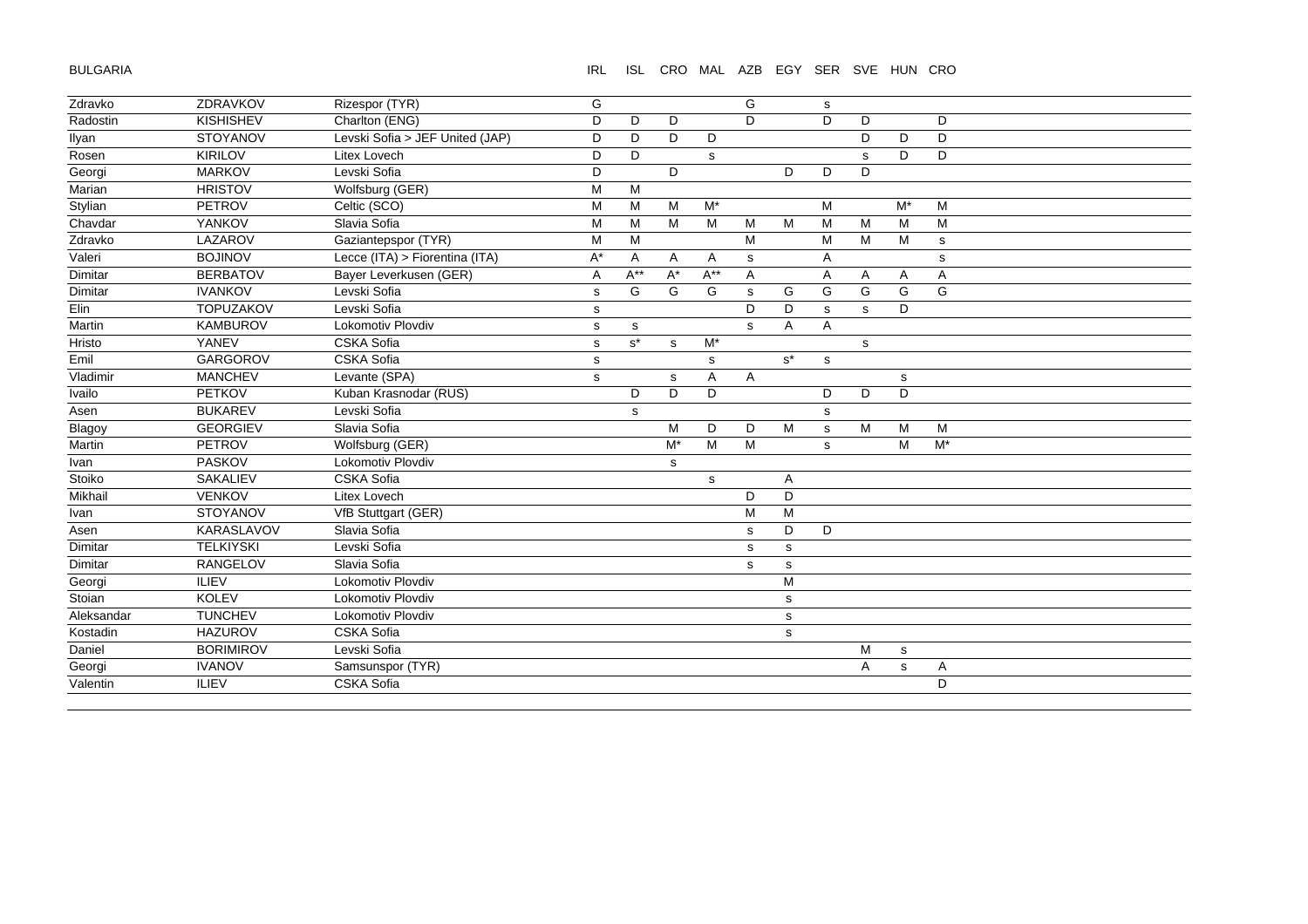CROATIA

ISR UNG SVE BUL IRL ISR ISL MAL BUL

|              |                   |                              |       | $\star$ |       |              |   |          |          |          |       |  |
|--------------|-------------------|------------------------------|-------|---------|-------|--------------|---|----------|----------|----------|-------|--|
| Tomislav     | <b>BUTINA</b>     | Club Brügge (BEL)            | G     | G       | G     | G            | G |          | G        | G        | G     |  |
| Darijo       | <b>SRNA</b>       | Shakhtar Donetsk (UKR)       | D     | D       | $D^*$ | $D^{**}$     | M | $D^*$    | D        |          | M     |  |
| Igor         | <b>TUDOR</b>      | Juventus (ITA) > Siena (ITA) | D     | D       | D     |              | D |          | D        | $D^*$    | $D^*$ |  |
| Robert       | <b>KOVAC</b>      | Bayern München (GER)         | D     | D       | D     | D            | D | D        |          | D.       | D     |  |
| Josip        | <b>SIMUNIC</b>    | Hertha BSC (GER)             | $D^*$ | D       | D     | D.           | D | D.       | $D^*$    |          | D     |  |
| Jerko        | <b>LEKO</b>       | Dynamo Kyiv (UKR)            | M     | s       | s     | s            |   | s        | s        |          | s     |  |
| Ivica        | <b>MORNAR</b>     | Rennes (FRA)                 | M     | s       |       |              |   |          |          |          |       |  |
| Marko        | <b>BABIC</b>      | Bayer Leverkusen (GER)       | M     | M       | M     | M            | M | s        |          | M        | $M^*$ |  |
| Niko         | <b>KOVAC</b>      | Hertha BSC (GER)             | M     | M       | M     | M            | M | M        | $M^{**}$ | M        | M     |  |
| Niko         | <b>KRANJCAR</b>   | Dinamo Zagreb > Hajduk Split | М     | M       | M     | M            | M | м        | м        | м        | $M^*$ |  |
| Ivan         | <b>KLASNIC</b>    | Werder Br.(GER)              | Α     | $A^*$   | Α     | A            | Α | $A^{**}$ | A        | Α        |       |  |
| <b>Stipe</b> | <b>PLETIKOSA</b>  | Shakhtar Donetsk (UKR)       | s     |         |       |              |   | G        |          |          |       |  |
| Jurica       | <b>VRANJES</b>    | Stuttgart (GER)              | s     | M       | M     | M            | M | s        |          | s        |       |  |
| Nikola       | <b>SAFARIC</b>    | Varteks Varazdin             | s     |         |       |              |   |          |          |          |       |  |
| <b>Bosko</b> | <b>BALABAN</b>    | Club Brügge (BEL)            | s     |         |       | s            | s |          |          |          | s     |  |
| Ivan         | LEKO              | Malaga (SPA) > Hajduk Split  | s     |         |       |              | s | M        | M        | M        |       |  |
| Ivica        | <b>BANOVIC</b>    | FC Nürnberg (GER)            | s     |         |       | s            |   |          |          |          |       |  |
| Dado         | <b>PRSO</b>       | Rangers (SCO)                |       | $A^*$   | Α     | $\mathsf{A}$ |   |          | $A^*$    | $A^{**}$ | Α     |  |
| Ivica        | <b>OLIC</b>       | CSKA Moskva (RUS)            |       | s       | s     |              |   |          | s        | s        | A     |  |
| Mario        | <b>TOKIC</b>      | Grazer AK (AUT)              |       |         | s     | D            | s |          |          | s        |       |  |
| Stjepan      | <b>TOMAS</b>      | Galatasaray (TYR)            |       |         |       |              | D | D        | D        | D        | D     |  |
| Mato         | <b>NERETLJAK</b>  | Hajduk Split                 |       |         |       |              | s | s        |          |          |       |  |
| Danijel      | <b>PRANJIC</b>    | Dinamo Zagreb                |       |         |       |              | s | M        |          |          |       |  |
| Eduardo      | <b>DA SILVA</b>   | Dinamo Zagreb                |       |         |       |              | s | A        |          |          |       |  |
| Goran        | <b>SABLIC</b>     | Dynamo Kyiv (UKR)            |       |         |       |              |   | s        |          |          |       |  |
| Sasa         | <b>BJELANOVIC</b> | US Lecce (ITA)               |       |         |       |              |   | s        |          |          |       |  |
| Anthony      | <b>SERIC</b>      | SS Lazio (ITA)               |       |         |       |              |   |          | M        |          |       |  |
| Ivan         | <b>BOSNJAK</b>    | Dinamo Zagreb                |       |         |       |              |   |          | s        | м        |       |  |
|              |                   |                              |       |         |       |              |   |          |          |          |       |  |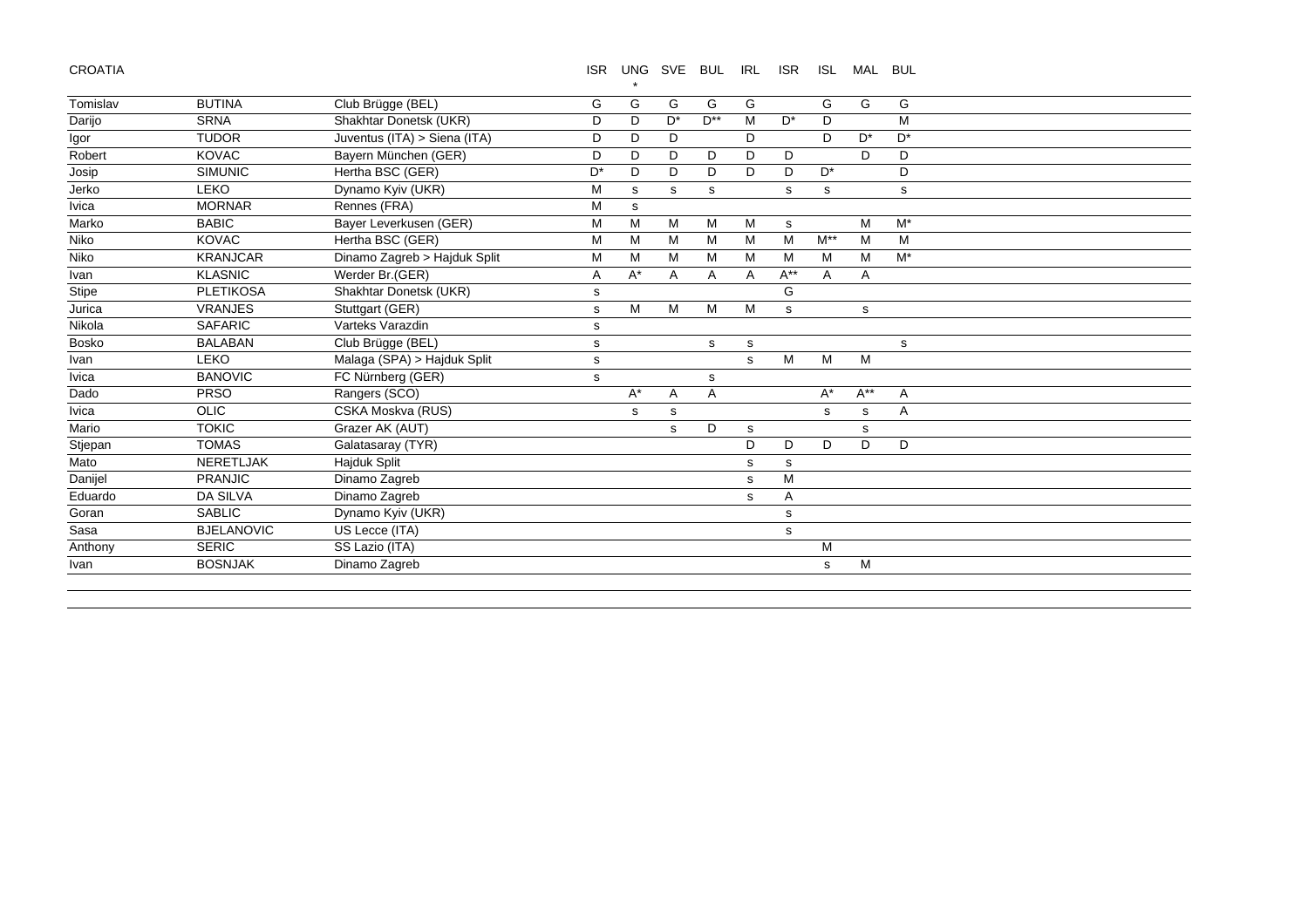CYPRUS

ALB IRL ISR FAR FRA ISR AUT FIN JOR SCH

| Michalis       | <b>MORFIS</b>         | <b>APOEL Nicosia</b>                | G           |   |       |              |   |       |              | G           |             |             |
|----------------|-----------------------|-------------------------------------|-------------|---|-------|--------------|---|-------|--------------|-------------|-------------|-------------|
| Stavros        | <b>GEORGIOU</b>       | <b>APOEL Nicosia</b>                | D           |   | s     | D            | D | D     |              | D           |             |             |
| Elias          | CHARALAMBOUS          | Omonia Nicosia                      | D           | D |       | D.           | D | D     | s            | D           |             |             |
| Marios         | ANTONIOU              | Apollon Limassol                    | D           |   |       |              |   |       |              |             |             |             |
| Lazaros        | <b>IACOVOU</b>        | Apollon Kalamaria (GRE)             | D           |   |       |              |   |       |              |             |             |             |
| Costas         | <b>KAIAFAS</b>        | Omonia Nicosia                      | M           |   |       | s            |   | M     |              |             |             |             |
| <b>Stelios</b> | <b>OKKARIDES</b>      | <b>APOEL Nicosia</b>                | M           | M | M     | M            | M | M     |              |             | s           |             |
| Constantinos   | <b>MAKRIDES</b>       | <b>APOEL Nicosia</b>                | M           | M | M     | M            | s | М     | M            | s           | M           | M           |
| Yiasemi        | <b>YIASEMAKIS</b>     | PAOK Saloniki (GRE)                 | M           |   | s     |              | s | s     | s            | M           | s           | s           |
| Michalis       | CONSTANDINOU          | Panathinaikos (GRE)                 | $A^{**}$    | Α | $A^*$ | $A^*$        | Α | Α     | A            | s           | Α           | Α           |
| Constantinos   | <b>CHARALAMBIDIS</b>  | APOEL Nicosia > Panathinaikos (GRE) | A           | A | A     | A            | A | A     | $A^*$        |             | $A^*$       | A           |
| Nicos          | PANAYIOTOU            | <b>AEK Larnaca</b>                  | $\mathbf s$ | G | G     | G            | G | G     | G            |             | $\mathbf s$ | G           |
| Alexis         | <b>GARPOZIS</b>       | PAOK Saloniki (GRE)                 | s           |   |       |              |   |       |              |             | D           | D           |
| Marinos        | <b>SATSIAS</b>        | <b>APOEL Nicosia</b>                | s           | М | M     | $\mathbf{s}$ | M |       | M            | s           | M           | s           |
| Marios         | <b>THEMISTOCLEOUS</b> | Omonia Nicosia                      | s           |   |       |              |   |       |              |             |             |             |
| Marios         | <b>ELIA</b>           | <b>APOEL Nicosia</b>                | s           | s | D     | D            | D | D     | D            |             | D           | D           |
| Chrysis        | <b>MICHAEL</b>        | <b>APOEL Nicosia</b>                | s           | s | s     |              |   |       | s            | $M^*$       | s           | M           |
| Loizos         | <b>KAKOYIANNIS</b>    | Ethnikos Akhnas                     |             | D | D     |              | D | D     |              |             |             |             |
| Georgios       | THEODOTOU             | Omonia Nicosia                      |             | D | D     |              |   |       |              |             |             |             |
| Lambros        | LAMBROU               | Digenis Morphou                     |             | D |       |              | s |       | D            | $\mathbf s$ | D           | D           |
| Yiannakis      | <b>OKKAS</b>          | Olympiakos (GRE)                    |             | M | M     | $M^*$        | M | $M^*$ |              |             | $M^*$       | M           |
| Simos          | <b>KRASSAS</b>        | AEK Athen (GRE)                     |             | s |       | M            |   |       | M            | s           | M           | M           |
| <b>Nicos</b>   | <b>NICOLAOU</b>       | Anorthosis Famagusta                |             |   | D     | D            | D |       | $\mathbf{s}$ | D           |             |             |
| Marios         | <b>NEOPHYTOU</b>      | <b>APOEL Nicosia</b>                |             |   |       | s            |   | s     |              |             |             |             |
| Demos          | <b>GOUMENOS</b>       | <b>EN Paralimni</b>                 |             |   |       |              |   | s     | s            | M           |             |             |
| Christos       | <b>VELIS</b>          | <b>AEK Larnaca</b>                  |             |   |       |              |   |       | D            | s           |             |             |
| Eleftherios    | <b>ELEFTHERIOU</b>    | <b>AEK Larnaca</b>                  |             |   |       |              |   |       | M            | M           |             |             |
| Stathis        | <b>ALONEFTIS</b>      | Omonia Nicosia                      |             |   |       |              |   |       | M            |             | s           | $\mathbf s$ |
| Petros         | <b>FILANIOTIS</b>     | <b>AEL Limassol</b>                 |             |   |       |              |   |       | s            | Α           | s           |             |
| Loizos         | <b>KAKOYIANNIS</b>    | Ethnikos Akhnas                     |             |   |       |              |   |       |              | D           |             |             |
| Loukas         | LOUKA                 | Anorthosis Famagusta                |             |   |       |              |   |       |              | D           | D           | D           |
| Antonis        | <b>GEORGIALLIDES</b>  | Anorthosis Famagusta                |             |   |       |              |   |       |              | s           | G           |             |
|                |                       |                                     |             |   |       |              |   |       |              |             |             |             |
|                |                       |                                     |             |   |       |              |   |       |              |             |             |             |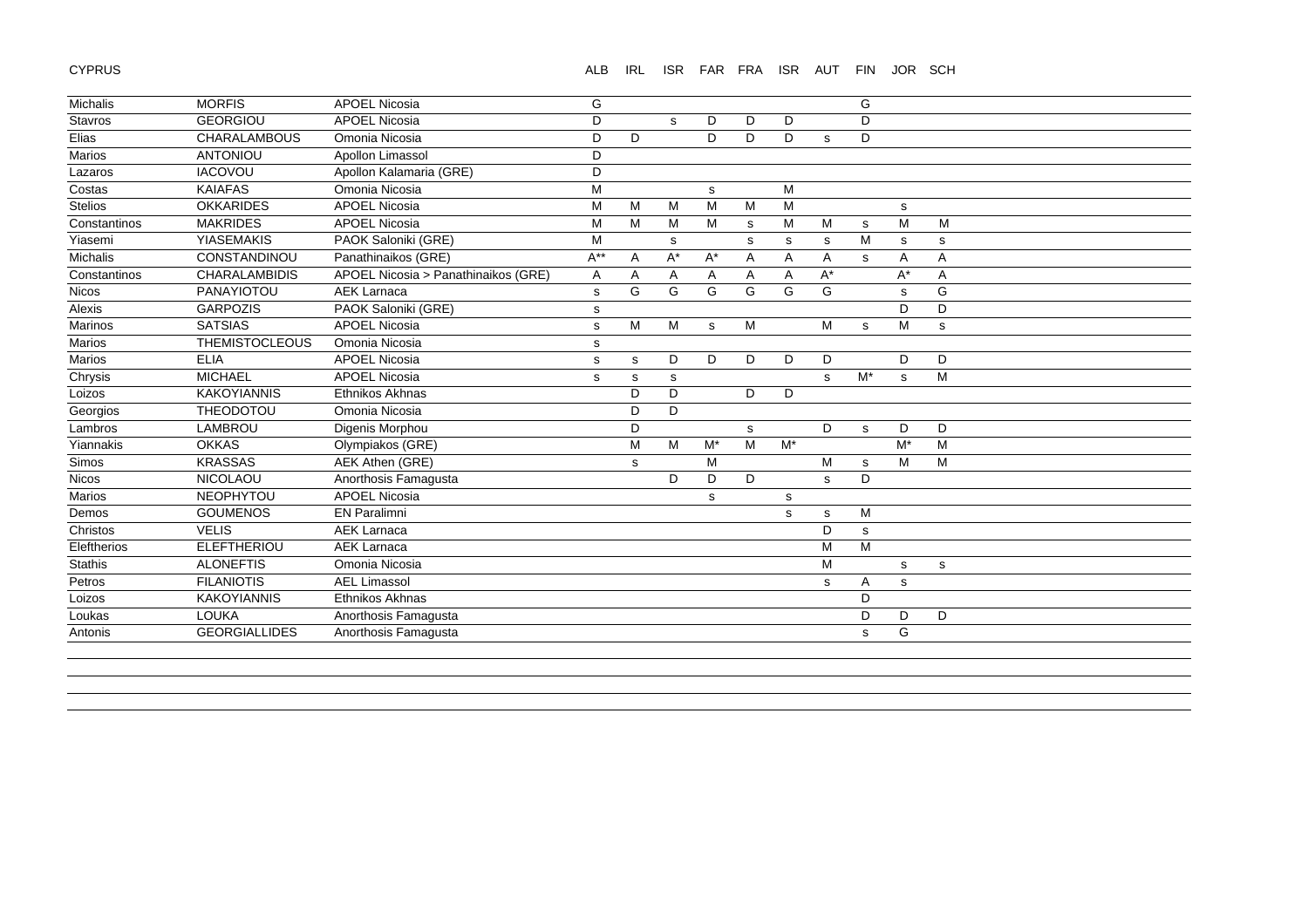CZECH REP.

GRE HOL RUM ARM MAC SLO FIN AND AND MAC

| Petr      | CECH               | Chelsea (ENG)                      | G | G | G     | G        | G     |                      | G     | G     | G        | G      |  |  |
|-----------|--------------------|------------------------------------|---|---|-------|----------|-------|----------------------|-------|-------|----------|--------|--|--|
| Zdenek    | <b>GRYGERA</b>     | Ajax (HOL)                         | D | s |       | D        | D     |                      |       |       | D        | D      |  |  |
| David     | <b>ROHZEHNAL</b>   | Club Brügge (BEL)                  | D |   |       |          |       | D                    |       | D     | D        |        |  |  |
| Rene      | <b>BOLF</b>        | Auxerre (FRA)                      | D | D | D     | D        | D     | D                    | D     |       |          |        |  |  |
| Marek     | <b>JANKULOVSKI</b> | Udinese (ITA)                      | D | D | D     | D        | D     | D                    | D     | $D^*$ |          |        |  |  |
| Tomas     | <b>GALASEK</b>     | Ajax (HOL)                         | M |   | M     | M        | M     |                      |       |       | $M^*$    | M      |  |  |
| Karel     | <b>POBORSKY</b>    | Sparta Prag                        | M |   |       |          | M     |                      | M     | м     | M        | M      |  |  |
| Roman     | <b>TYCE</b>        | 1860 München (GER)                 | M | M |       |          |       |                      |       | M     |          |        |  |  |
| Tomas     | <b>ROSICKY</b>     | Dortmund (GER)                     | M | M | M     | $M^*$    | M     |                      | $M^*$ | $M^*$ | $M^*$    | $M^*$  |  |  |
| Jan       | <b>KOLLER</b>      | Dortmund (GER)                     | A | A | $A^*$ | $A^{**}$ | $A^*$ | $A^*$                |       |       | $A^*$    | $A***$ |  |  |
| Marek     | <b>HEINZ</b>       | Gladbach (GER)                     | Α | M | M     | A        | s     | M                    |       |       |          |        |  |  |
| Libor     | <b>SIONKO</b>      | Austria Wien (AUT)                 | s |   | s     | M        |       | M                    | M     |       |          |        |  |  |
| Pavel     | <b>MARES</b>       | Zenit St.Peterburg (RUS)           | s |   |       |          |       |                      |       |       |          |        |  |  |
| Stepan    | <b>VACHOUSEK</b>   | Austria Wien (AUT)                 | s | s | M     | M        | M     | s                    |       | М     |          |        |  |  |
| Tomas     | <b>HÜBSCHMAN</b>   | Shakhtar Donetsk (UKR)             | s | M |       |          |       | s                    |       |       |          | D      |  |  |
| Vratislav | <b>LOKVENC</b>     | VfL Bochum (GER)                   | s | s |       | S.       | $s^*$ | s                    | $A^*$ | $A^*$ | $A^{**}$ | A      |  |  |
| Milan     | <b>BAROS</b>       | Liverpool (ENG)                    | s | Α | A     |          | A     | A                    | $A^*$ | $A^*$ | $A^*$    | $A^*$  |  |  |
| Martin    | <b>JIRANEK</b>     | Spartak Moskva (RUS)               |   | D | D     |          |       | D                    | D     | D     |          |        |  |  |
| Tomas     | <b>UJFALUSI</b>    | Fiorentina (ITA)                   |   | D | D     | D        | D     |                      | D     | D     | D        | D      |  |  |
| Jiri      | <b>JAROSIK</b>     | CSKA Moskva (RUS) > Chelsea (ENG)  |   |   | s     | s        |       | м                    | s     |       |          |        |  |  |
| Radoslav  | <b>KOVAC</b>       | Sparta Prag > Spartak Moskva (RUS) |   |   | s     | s        |       | s                    |       |       |          |        |  |  |
| Tomas     | <b>JUN</b>         | Sparta Prag                        |   |   |       |          | s     | $\texttt{s}^{\star}$ | s.    | s     | s        |        |  |  |
| Jaromir   | <b>BLAZEK</b>      | Sparta Prag                        |   |   |       |          |       | G                    |       |       |          |        |  |  |
| Jan       | <b>POLAK</b>       | Slovan Liberec                     |   |   |       |          |       | $M^*$                | $M^*$ | s     | $s^*$    | s      |  |  |
| Jaroslav  | <b>PLASIL</b>      | AS Monaco (FRA)                    |   |   |       |          |       | s                    | s     | s     | s        | s      |  |  |
| Vladimir  | <b>SMICER</b>      | Liverpool (ENG)                    |   |   |       |          |       |                      |       |       | $M^*$    | M      |  |  |
| Lukas     | <b>ZELENKA</b>     | Sparta Prag                        |   |   |       |          |       |                      |       |       |          | s      |  |  |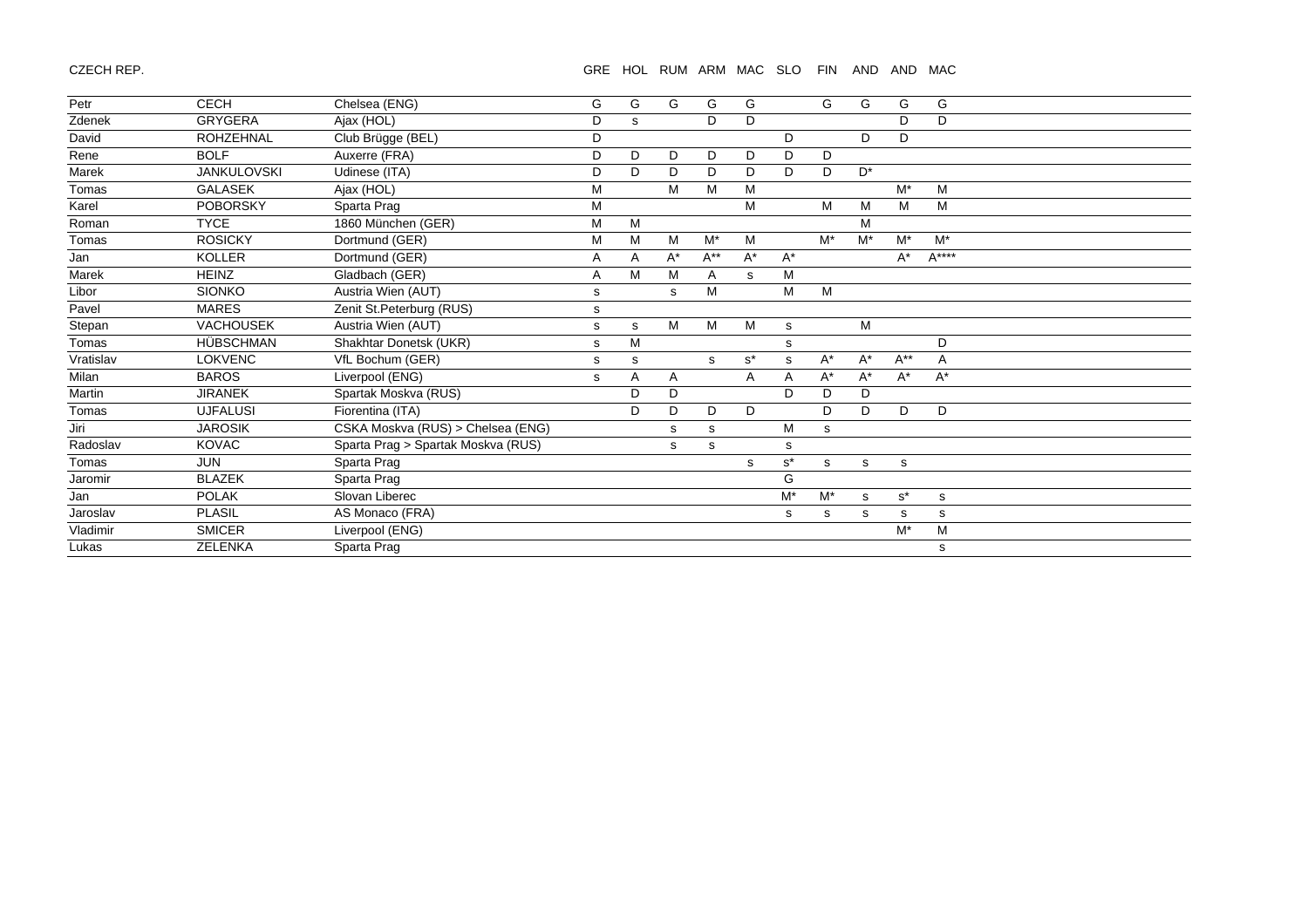DENMARK

| Thomas       | <b>SØRENSEN</b>     | Aston Villa (ENG)                   | G           | G     |             |              | G           | G     | G                | G           | G                    | G           |
|--------------|---------------------|-------------------------------------|-------------|-------|-------------|--------------|-------------|-------|------------------|-------------|----------------------|-------------|
| <b>Brian</b> | <b>PRISKE</b>       | RC Genk (BEL)                       | D           | s     | D           | D            | D           | D     | D                | D           | D                    |             |
| Niclas       | <b>JENSEN</b>       | Dortmund (GER)                      | D           | D     | D           | D            | D           | D     | D                | D           | D                    | D           |
| Thomas       | <b>HELVEG</b>       | Norwich (ENG)                       | D           | D     | D           | D            |             |       | D                | D           |                      | D           |
| Martin       | <b>LAURSEN</b>      | Aston Villa (ENG)                   | D           |       |             |              |             |       | D                |             |                      |             |
| Christian    | <b>POULSEN</b>      | Schalke 04 (GER)                    | M           | M     | M           | M            | M           | M     | $\overline{M^*}$ | M           | M                    | M           |
| Thomas       | <b>GRAVESEN</b>     | Everton (ENG) > Real Madrid (SPA)   | M           | M     | M           | M            | M           | M     |                  | M           | M                    | M           |
| Jesper       | <b>GRØNKJÆR</b>     | Birmingham (ENG) > Atl.Madrid (SPA) | M           | M     | M           | $\mathsf{A}$ |             |       | M                | M           |                      |             |
| Martin       | <b>JØRGENSEN</b>    | Fiorentina (ITA)                    | Α           | $A^*$ | $A^*$       | Α            | Α           | s     | Α                | Α           | Α                    | $A^*$       |
| Jon Dahl     | <b>TOMASSON</b>     | Milan AC (ITA)                      | A           | A     | $A^*$       | $A^*$        | $A^{**}$    | A     | A                | A           | A                    | M           |
| Peter        | <b>MADSEN</b>       | VfL Bochum (GER)                    | $A***$      | Α     |             |              |             | s     |                  |             |                      |             |
| Kasper       | <b>BØGELUND</b>     | PSV Eindhoven (HOL)                 | s           | D     |             |              |             |       |                  |             |                      |             |
| Thomas       | <b>GAARDSØE</b>     | WBA (ENG)                           | $s^*$       |       |             |              |             |       |                  |             |                      |             |
| Dennis       | ROMMEDAHL           | Charlton (ENG)                      | $\mathbf s$ |       | s           | s            | s           | $A^*$ |                  | Α           | Α                    | A           |
| Claus        | <b>JENSEN</b>       | Fulham (ENG)                        | $s^*$       | s     |             |              |             |       | s                | s           |                      |             |
| Kenneth      | PEREZ               | AZ Alkmaar (HOL)                    | s           |       |             | M            | Α           | A     | $\mathbf s$      |             | M                    | $\mathbf S$ |
| Per          | <b>KRØLDRUP</b>     | Udinese (ITA)                       |             | D     | D           | D            | D           | D     |                  | D           | D                    | D           |
| Henrik       | <b>PEDERSEN</b>     | Bolton (ENG)                        |             | s     | A           |              |             |       |                  |             |                      |             |
| Peter        | SKOV-JENSEN         | FC Midtjylland > VfL Bochum (GER)   |             |       | G           | G            |             |       |                  |             |                      |             |
| Thomas       | <b>KAHLENBERG</b>   | <b>Brøndby IF</b>                   |             |       | s           |              |             |       |                  |             |                      |             |
| Jan          | <b>KRISTIANSEN</b>  | Esbjerg FB                          |             |       | $\mathbf s$ | s            |             |       |                  |             |                      |             |
| Steven       | LÜSTÜ               | Lyn Oslo (NOR)                      |             |       |             |              | D           | D     |                  |             |                      |             |
| Daniel       | <b>JENSEN</b>       | Werder Br.(GER)                     |             |       |             |              | M           | M     | M                |             | s                    | s           |
| Peter        | LØVENKRANDS         | Rangers (SCO)                       |             |       |             |              | s           |       |                  |             |                      |             |
| Morten       | <b>SKOUBO</b>       | <b>Brøndby IF</b>                   |             |       |             |              | $\mathbf s$ |       |                  |             |                      |             |
| Per          | <b>NIELSEN</b>      | <b>Brøndby IF</b>                   |             |       |             |              |             | s     |                  |             |                      | D           |
| Peter        | <b>MØLLER</b>       | FC København                        |             |       |             |              |             |       | $A^{**}$         | $\mathbf s$ |                      |             |
| Michael      | SILBERBAUER         | FC København                        |             |       |             |              |             |       | s                | s           | $\texttt{s}^{\star}$ | s           |
| Daniel       | <b>AGGER</b>        | <b>Brøndby IF</b>                   |             |       |             |              |             |       |                  |             | D                    |             |
| Jesper       | <b>CHRISTIANSEN</b> | Viborg FF                           |             |       |             |              |             |       |                  |             | s                    |             |
| Søren        | <b>LARSEN</b>       | Djurgården (SVE)                    |             |       |             |              |             |       |                  |             | $\mathbf s$          | $A^{**}$    |
| Allan K.     | <b>JEPSEN</b>       | AaB                                 |             |       |             |              |             |       |                  |             | s                    |             |
| Rasmus       | <b>WÜRTZ</b>        | AaB                                 |             |       |             |              |             |       |                  |             | s                    |             |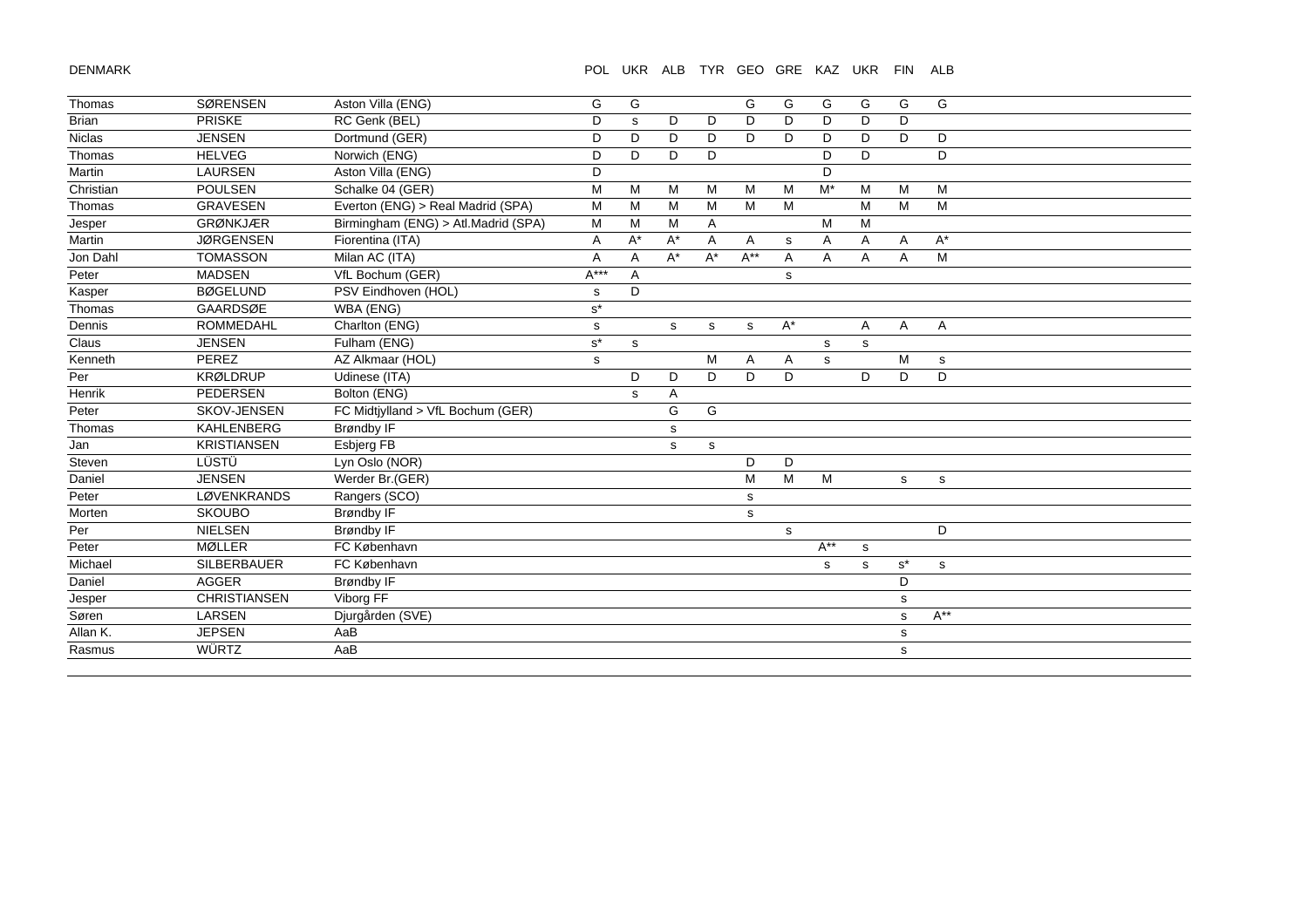ENGLAND

## UKR AUT POL WAL AZB SPA HOL NIR AZB USA COL

|          |                        |                       |                |       | $\star$     |       |       |                |   |          |             |             |           |
|----------|------------------------|-----------------------|----------------|-------|-------------|-------|-------|----------------|---|----------|-------------|-------------|-----------|
| David    | <b>JAMES</b>           | Man.City              | G              | G     |             |       |       |                |   |          |             | G           | G         |
| Gary     | <b>NEVILLE</b>         | Man.Utd.              | D              | D     | D           | D     | D     | D              | D | D        | D           |             |           |
| Ashley   | COLE                   | Arsenal               | D              | D     | D           | D     | D     | D              | D | D        | D           | D           | D         |
| John     | <b>TERRY</b>           | Chelsea               | D              | D     | D           |       |       | D              |   | D        | D           |             |           |
| Ledley   | KING                   | Tottenham             | D              | D     | D           | s     |       |                |   |          | s           |             |           |
| Frank    | LAMPARD                | Chelsea               | M              | $M^*$ | M           | $M^*$ | M     | M              | M | $M^*$    | M           |             |           |
| Nicky    | <b>BUTT</b>            | Newcastle             | M              |       |             | M     | M     | M              |   |          |             |             |           |
| David    | <b>BECKHAM</b>         | Real Madrid (SPA)     | $M^*$          | M     | M           | $M^*$ |       | M              | M | M        | $M^*$       |             | M         |
| Steven   | <b>GERRARD</b>         | Liverpool             | M              | $M^*$ | M           |       |       |                | M | M        | $M^*$       |             |           |
| Michael  | <b>OWEN</b>            | Real Madrid (SPA)     | A*             | Α     | A           | A     | $A^*$ | Α              | Α | $A^{**}$ | Α           |             | $A***$    |
| Alan     | <b>SMITH</b>           | Man.Utd.              | $\overline{A}$ | A     |             | s     | s     | s              |   |          |             | Α           | ${\tt S}$ |
| Glen     | <b>JOHNSON</b>         | Chelsea               | s              |       |             |       |       |                |   |          |             | D           | D         |
| Jamie    | CARRAGHER              | Liverpool             | $\mathsf{s}$   | s     | s           |       |       | $\mathbf S$    | D |          |             |             |           |
| Jermaine | <b>JENAS</b>           | Newcastle             | s              |       |             |       | M     | s              | s |          |             | M           | M         |
| Shaun    | <b>WRIGHT-PHILLIPS</b> | Man.City              | $s^{\star}$    |       |             |       | s     | s              | M |          |             |             |           |
| Kieron   | <b>DYER</b>            | Newcastle             | s              |       | s           |       |       |                | s | s        | s           |             |           |
| Jermaine | <b>DEFOE</b>           | Tottenham             | $\mathsf{s}$   | s     | A*          | A     | A     | $\mathbf s$    |   | s        | $\mathbf s$ | $\mathbf s$ | ${\tt S}$ |
| Wayne    | <b>BRIDGE</b>          | Chelsea               |                | M     | M           |       |       | $\overline{M}$ |   |          |             |             |           |
| Joe      | COLE                   | Chelsea               |                | s     |             |       | s     |                |   | $M^*$    | M           | M           | M         |
| Paul     | <b>ROBINSON</b>        | Tottenham             |                |       | G           | G     | G     | G              | G | G        | G           |             |           |
| Owen     | <b>HARGREAVES</b>      | Bayern München (GER)  |                |       | $\mathbf s$ | s     |       |                | s | s        |             |             |           |
| Sol      | CAMPBELL               | Arsenal               |                |       |             | D     | D     |                |   |          |             | D           |           |
| Rio      | <b>FERDINAND</b>       | Man.Utd.              |                |       |             | D     | D     | D              |   | D        | D           |             |           |
| Wayne    | <b>ROONEY</b>          | Man.Utd.              |                |       |             | A     | Α     | A              | Α | A        | Α           |             |           |
| Matthew  | <b>UPSON</b>           | Birmingham            |                |       |             |       |       | s              |   |          |             |             |           |
| Wes      | <b>BROWN</b>           | Man.Utd.              |                |       |             |       |       |                | D |          |             | D           |           |
| Stewart  | <b>DOWNING</b>         | Middlesbrough         |                |       |             |       |       |                | s |          |             |             |           |
| Andy     | <b>JOHNSON</b>         | <b>Crystal Palace</b> |                |       |             |       |       |                | s |          |             | Α           |           |
| Michael  | <b>CARRICK</b>         | Tottenham             |                |       |             |       |       |                |   |          |             | M           | M         |
| Kieran   | <b>RICHARDSON</b>      | Man.Utd.              |                |       |             |       |       |                |   |          |             | $M^{**}$    | s         |
| Zat      | <b>KNIGHT</b>          | Fulham                |                |       |             |       |       |                |   |          |             | s           | D         |
| Luke     | YOUNG                  | Charlton              |                |       |             |       |       |                |   |          |             | s           | s         |
| Phil     | <b>NEVILLE</b>         | Man.Utd.              |                |       |             |       |       |                |   |          |             | s           | D         |
| Peter    | <b>CROUCH</b>          | Southampton           |                |       |             |       |       |                |   |          |             |             | Α         |
| Robert   | <b>GREEN</b>           | Norwich               |                |       |             |       |       |                |   |          |             |             | s         |
|          |                        |                       |                |       |             |       |       |                |   |          |             |             |           |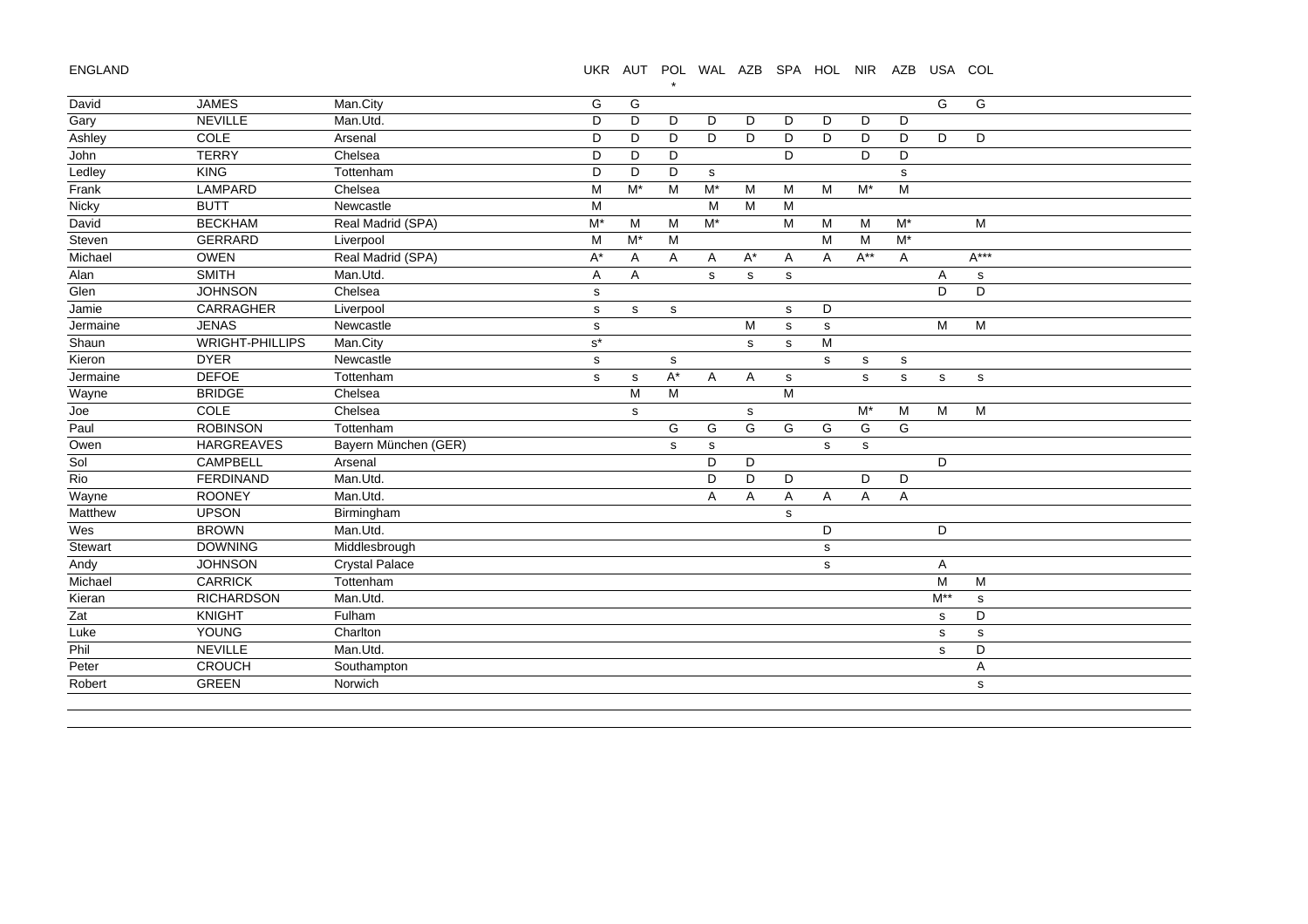ESTONIA

#### LIE LUX POR LAT RUS THA UNG VEN SVK RUS NOR LIE POR

| Artur       | <b>KOTENKO</b>   | Levadia Tallinn                       | G           |              |                |                |             |   | G              | G              | G              | G     | G              | G            | G |  |
|-------------|------------------|---------------------------------------|-------------|--------------|----------------|----------------|-------------|---|----------------|----------------|----------------|-------|----------------|--------------|---|--|
| Teet        | <b>ALLAS</b>     | Flora Tallinn                         | D           | D            | D              | D              | D           |   | D              | D              | D              | D     |                | D            | D |  |
| Enar        | <b>JÄÄGER</b>    | Flora Tallinn > Torpedo Moskva (RUS)  | D           | D            | D              | D              | D           | D |                | D              | D              | D     |                | D            | D |  |
| Raio        | <b>PIIROJA</b>   | Fredrikstad (NOR)                     | D           | D            | D              | D              | D           | D | $\mathbf s$    |                |                |       |                |              |   |  |
| Urmas       | <b>ROOBA</b>     | FC København (DEN)                    | D           | D            | D              | D              | D           |   |                |                | D              |       | D              |              | D |  |
| Taavi       | <b>RÄHN</b>      | Volyn Lutsk (UKR)                     | M           | M            |                | M              | M           |   |                | M              |                | M     | M              |              | M |  |
| Maksim      | <b>SMIRNOV</b>   | <b>TVMK</b>                           | M           |              |                |                |             | M | $\mathbf s$    |                |                | s     | M              | $\mathbf{s}$ |   |  |
| Martin      | <b>REIM</b>      | <b>Flora Tallinn</b>                  | M           | M            | M              |                |             | M |                | M              | M              | M     | М              | M            | M |  |
| Vyatsheslav | ZAHOVAIKO        | Flora Tallinn                         | M           | M            | $\mathsf{s}$   |                |             | Α | s              | s              | s              |       | Α              |              | s |  |
| Kristen     | <b>VIIKMÄE</b>   | Enköping (SVE)                        | $A^*$       | $A^*$        | s              | $\overline{A}$ | Α           | A |                | A              | $\overline{A}$ | A     | $\overline{A}$ | A            | A |  |
| Sergei      | <b>TEREHHOV</b>  | Haka (FIN) > Shinnik Yaroslavll (RUS) | A           |              | M              | M              | M           |   |                | M              | M              | $M^*$ |                | M            | M |  |
| J           | LINDPERE         | Flora Tallinn > CSKA Sofia (BUL)      | $s^*$       | A            | $\mathsf{A}$   | A              | A           |   |                | s              | A              | A     |                | A            |   |  |
| Kert        | <b>HAAVISTU</b>  | Flora Tallinn                         | s           |              |                |                |             |   |                |                |                |       |                |              |   |  |
| Ingemar     | <b>TEEVER</b>    | <b>TVMK</b>                           | $\mathbf s$ | $M^*$        | M              | $M^*$          | M           | s | M              | s              | ${\tt S}$      | s     | $\mathbf s$    | s            |   |  |
| Mart        | <b>POOM</b>      | Sunderland (ENG)                      |             | G            | G              | G              |             |   |                |                |                |       |                |              |   |  |
| Ragnar      | <b>KLAVAN</b>    | Vålerenga (NOR)                       |             | s            | s              |                | $\mathbf s$ |   |                | D              | s              | s     | s              | M            | s |  |
| Andres      | <b>OPER</b>      | Torpedo Moskva (RUS)                  |             | $s^*$        | $\overline{A}$ | $A^*$          | A           |   |                | $\overline{A}$ | $A^*$          | A     |                | $A^*$        | A |  |
| Liivo       | <b>LEETMA</b>    | TVMK > KooTeePee (FIN)                |             | $\mathsf{s}$ | D              | s              |             |   |                |                |                |       |                |              |   |  |
| Dmitri      | <b>KRUGLOV</b>   | Levadia Tallinn                       |             |              |                | s              | $\mathbf s$ | D | $\mathbf s$    | s              | D              | D     | D              | D            | M |  |
| Martin      | <b>KAALMA</b>    | Flora Tallinn                         |             |              |                |                | G           | G |                |                |                |       |                |              |   |  |
| Tihhon      | SISOV            | Levadia Tallinn                       |             |              |                |                |             | D |                |                |                |       | s              |              |   |  |
| Enver       | <b>JÄÄGER</b>    | Flora Tallinn                         |             |              |                |                |             | M |                |                |                |       |                |              |   |  |
| Mati        | LEMBER           | Flora Tallinn                         |             |              |                |                |             | M | s              |                |                |       |                |              |   |  |
| Ott         | <b>REINUMÄE</b>  | Flora Tallinn                         |             |              |                |                |             | s | D              |                |                |       |                |              |   |  |
| Aleksander  | SAHAROV          | Flora Tallinn                         |             |              |                |                |             | s | A              |                |                |       | $s^*$          | $\mathbf s$  | s |  |
| Sander      | <b>POST</b>      | Flora Tallinn                         |             |              |                |                |             |   | D              |                |                |       |                |              |   |  |
| Alo         | <b>BÄRENGRUB</b> | Flora Tallinn                         |             |              |                |                |             |   | D              | D              |                |       | D              |              |   |  |
| Alexander   | <b>DMITRIJEV</b> | Levadia Tallinn                       |             |              |                |                |             |   | M              |                |                |       |                |              |   |  |
| Jarmo       | AHJUPERA         | Flora Tallinn                         |             |              |                |                |             |   | M              |                |                |       |                |              |   |  |
| Andrei      | SIDORENKOV       | Flora Tallinn                         |             |              |                |                |             |   | M              |                |                |       |                |              |   |  |
| Märt        | <b>KOSEMETS</b>  | Tulevik Viljandi                      |             |              |                |                |             |   | $\overline{A}$ |                |                |       |                |              |   |  |
| Indrek      | <b>ZELINSKI</b>  | Levadia Tallinn                       |             |              |                |                |             |   |                | M              |                |       |                |              |   |  |
| Andrei      | <b>STEPANOV</b>  | Torpedo Moskva (RUS)                  |             |              |                |                |             |   |                |                | D              | D     |                | $D^*$        | D |  |
| Erko        | <b>SAVIAUK</b>   | <b>TVMK</b>                           |             |              |                |                |             |   |                |                |                |       | D              |              |   |  |
| Marko       | <b>KRISTAL</b>   | no club                               |             |              |                |                |             |   |                |                |                |       | M              |              |   |  |
| Tarmo       | <b>NEEMELO</b>   | <b>TVMK</b>                           |             |              |                |                |             |   |                |                |                |       | ${\tt S}$      |              |   |  |
|             |                  |                                       |             |              |                |                |             |   |                |                |                |       |                |              |   |  |

\*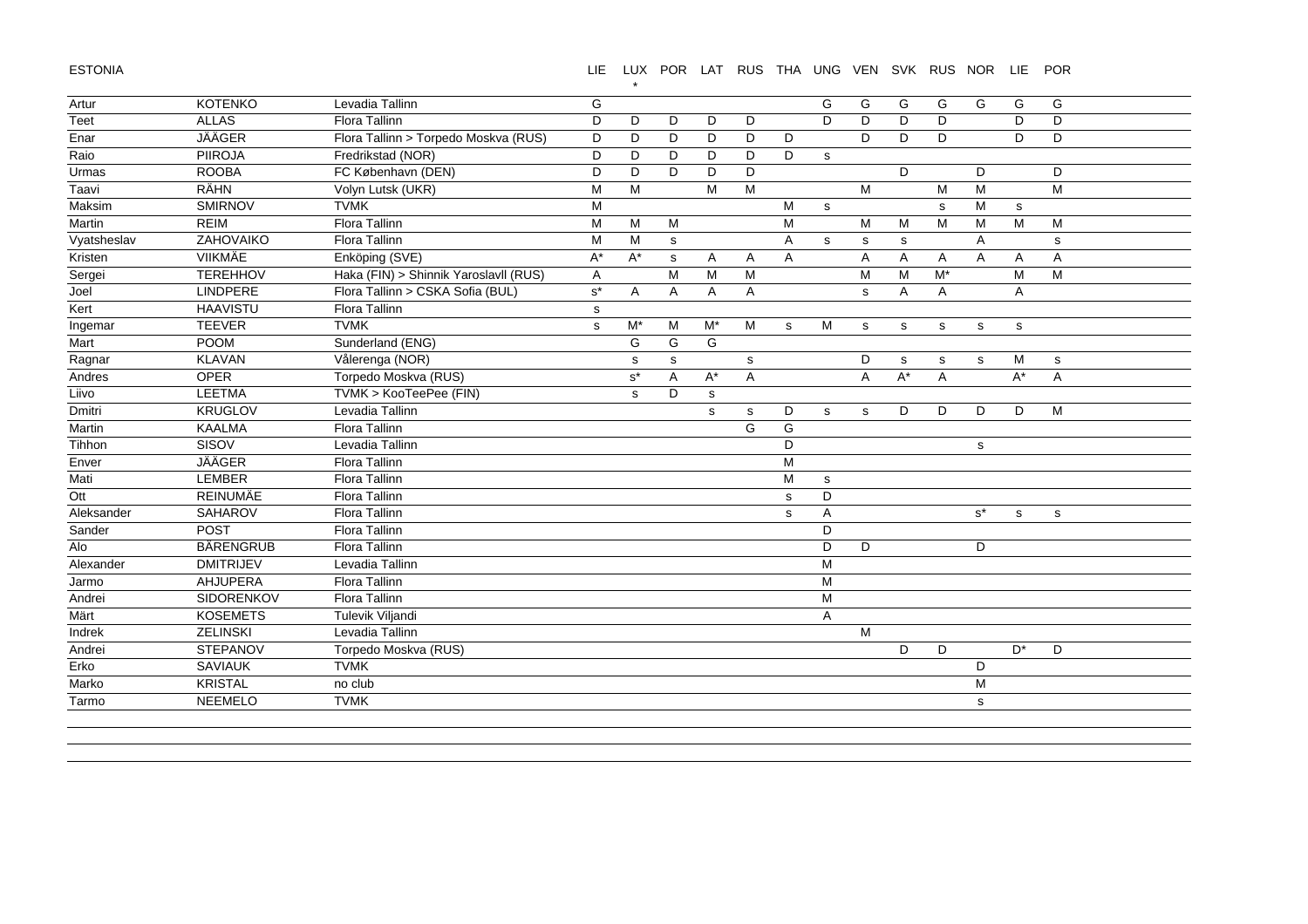# MAL SCH FRA CYP IRL SCH IRL

| Jens Martin     | <b>KNUDSEN</b>       | <b>NSI</b>          | G     | G            |   |              |   |       |   |  |
|-----------------|----------------------|---------------------|-------|--------------|---|--------------|---|-------|---|--|
| Jon Roi         | <b>JACOBSEN</b>      | BK Frem (DEN)       | D     | D            | D | D            | D | D     |   |  |
| Pol             | <b>THORSTEINSSON</b> | <b>B36</b>          | D     | D            | D | D            | D |       |   |  |
| Oli             | <b>JOHANNESEN</b>    | TB                  | D     | D            | D | D            | D | D     | D |  |
| Suni            | <b>OLSEN</b>         | GI                  | D     | D            | D | D            | D | D     | D |  |
| Jakup a         | <b>BORG</b>          | HB                  | $M^*$ | M            | M | M            | M | М     | s |  |
| Frodi           | <b>BENJAMINSEN</b>   | Fram (ISL)          | $M^*$ | M            | M | M            | M | M     | M |  |
| Rogvi           | <b>JACOBSEN</b>      | $HB > KR$ (ISL)     | $M^*$ | $\mathsf{s}$ | M | $M^*$        | M | $M^*$ | M |  |
| Julian          | <b>JOHNSSEN</b>      | $IA$ (ISL) > B68    | M     | M            | M | M            | M |       | M |  |
| John            | PETERSEN             | <b>B36</b>          | Α     | Α            | s | s            | Α |       |   |  |
| Hjalgrim        | <b>ELLTØR</b>        | Fremad Amager (DEN) | Α     |              |   |              |   |       |   |  |
| Johan Byrial    | <b>HANSEN</b>        | Horsens (DEN)       | s     | s            |   |              |   | D     | D |  |
| Jonhard         | <b>FREDERIKSBERG</b> | Skala               | s     | Α            | A | $\mathsf{A}$ | Α | s     |   |  |
| Andrew av       | <b>FLØTUM</b>        | Fremad Amager (DEN) | s     |              | s | s            | s | A     | A |  |
| Jann Ingi       | <b>PETERSEN</b>      | Fremad Amager (DEN) | s     |              |   |              |   |       |   |  |
| Claus Bech      | <b>JØRGENSEN</b>     | Coventry (ENG)      |       | M            | M | $M^*$        |   | M     | M |  |
| Atli            | <b>DANIELSEN</b>     | KI                  |       | s            | s | s            | s | D     | D |  |
| Jakup           | <b>MIKKELSEN</b>     | KI > B36            |       |              | G | G            | G | G     | G |  |
| Hedin a         | LAKJUNI              | HB > KI             |       |              |   |              | s | s     | Α |  |
| Christian Høgni | <b>JACOBSEN</b>      | <b>NSI</b>          |       |              |   |              |   | s     | s |  |
| Tor Ingar       | AKSELSEN             | <b>HB</b>           |       |              |   |              |   |       | s |  |
|                 |                      |                     |       |              |   |              |   |       |   |  |
|                 |                      |                     |       |              |   |              |   |       |   |  |
|                 |                      |                     |       |              |   |              |   |       |   |  |
|                 |                      |                     |       |              |   |              |   |       |   |  |
|                 |                      |                     |       |              |   |              |   |       |   |  |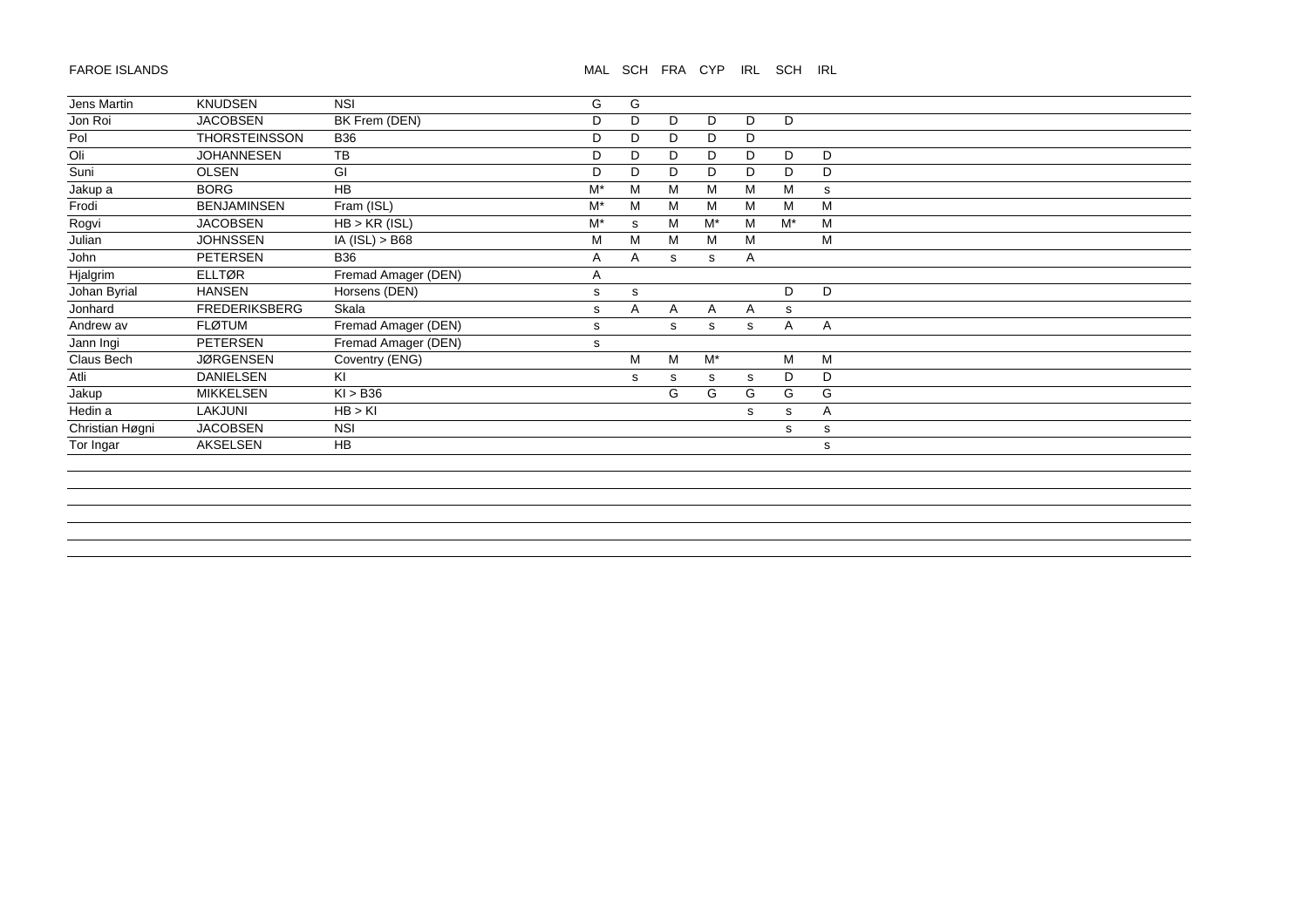FINLAND

| Antti   | <b>NIEMI</b>       | Southampton (ENG)                    | G           | G              | G                    | G            | G              |              |              |              |                |                |             |             |                      |             |             |
|---------|--------------------|--------------------------------------|-------------|----------------|----------------------|--------------|----------------|--------------|--------------|--------------|----------------|----------------|-------------|-------------|----------------------|-------------|-------------|
| Petri   | <b>PASANEN</b>     | Werder Bremen (GER)                  | D           | D              | D                    | D            | D              |              |              |              |                |                |             |             | D                    |             |             |
| Janne   | <b>SAARINEN</b>    | FC København (DEN)                   | D           |                |                      | D            | $\mathbf s$    |              |              |              |                |                |             |             |                      | D           | D           |
| Sami    | <b>HYYPIA</b>      | Liverpool (ENG)                      | D           | D              | D                    | D            | D              |              |              |              | D              |                |             |             | D                    | D           | D           |
| Toni    | <b>KUIVASTO</b>    | Djurgården (SWE)                     | D           | D              | D                    | D            | D              | D            |              |              | D              | $\mathbf s$    | D           | $D^*$       |                      | $\mathbb S$ |             |
| Mika    | <b>NURMELA</b>     | Kaiserslautern (GER)                 | M           | D              | D                    | M            | D              | D            |              |              | s              |                | M           | $M^*$       | D                    | D           | D           |
| Mika    | VÄYRYNEN           | Heerenveen (HOL)                     | M           |                | ${\sf M}$            | M            | M              | D            |              |              |                |                |             |             |                      | $\mathbf s$ | М           |
| Jari    | LITMANEN           | FC Lahti > Hansa Rostock (GER)       | M           | M              | M                    |              |                | M            | M            | M            | M              |                |             |             | M*                   | M           | M           |
| Joonas  | <b>KOLKKA</b>      | Cr.Palace (ENG)                      | M           | M              | M                    | M            | M              | M            |              |              | M              |                |             |             | M                    | $\mathbf s$ |             |
| Aki     | <b>RIIHILAHTI</b>  | Cr.Palace (ENG)                      | M           | $M^*$          | M                    | M            | M              |              |              |              | M              |                |             |             | $\overline{M^*}$     | M           | M           |
| Jonatan | <b>JOHANSSON</b>   | Charlton (ENG)                       | A           | $\mathbf s$    |                      | ${\tt S}$    | $\mathbf s$    | M            |              |              | $A^*$          | $\mathbf s$    |             |             | $\texttt{s}^{\star}$ | M           | ${\tt S}$   |
| Alexei  | <b>EREMENKO JR</b> | US Lecce (TIA)                       | $s^*$       | $A^{**}$       | $A^*$                | $A^*$        | $\overline{A}$ | A            |              |              |                |                |             |             | $\mathbf s$          | M           | M           |
| Miikka  | <b>KOPPINEN</b>    | Tromsø (NOR)                         | $\mathbf s$ |                |                      |              |                |              |              |              |                |                |             |             |                      |             |             |
| Peter   | <b>KOPTEFF</b>     | Viking (NOR)                         | $\mathbf s$ | $\mathbb S$    | s                    |              |                | M            |              |              | D              | D              |             |             | M                    | M           | $\mathbf s$ |
| Antti   | <b>POHJA</b>       | Tampere Utd. > FC Vaduz (SCH)        |             | M              | $\mathbf s$          |              | $\mathsf{s}$   |              | $M^*$        | M            |                | M              |             |             |                      |             |             |
| Mikael  | <b>FORSSELL</b>    | Birmingham (ENG)                     |             | $\overline{A}$ | $\mathsf{A}^{\star}$ |              |                |              |              |              |                |                |             |             |                      | ${\tt S}$   | $\mathbf S$ |
| Markus  | <b>HEIKKINEN</b>   | Aberdeen (SCO)                       |             | $\mathsf{s}$   |                      |              |                |              |              |              |                | D              |             |             |                      |             |             |
| Pekka   | LAGERBLOM          | Werder Br. (GER) > FC Nürnberg (GER) |             |                | s                    |              |                |              |              |              |                |                |             |             |                      |             |             |
| Shefki  | <b>KUQI</b>        | Ipswich (ENG)                        |             |                |                      | $A^{**}$     | A              | A            |              |              |                |                |             |             | A                    | A           | Α           |
| Teemu   | <b>TAINIO</b>      | Auxerre (FRA)                        |             |                |                      | $\mathsf{s}$ | $M^*$          |              |              |              | M              | $\mathbf S$    |             |             |                      |             | M           |
| Toni    | <b>KALLIO</b>      | Molde FK (NOR)                       |             |                |                      | s            |                | D            | D            | D            |                |                |             |             |                      | ${\tt S}$   |             |
| Jussi   | JÄÄSKELAINEN       | Bolton Wan. (ENG)                    |             |                |                      |              |                | G            |              |              | G              |                |             |             | G                    | G           | G           |
| Antti   | <b>OKKONEN</b>     | Landskrona (SWE)                     |             |                |                      |              |                | $\mathbf s$  | M            | $\mathbf s$  | $\mathsf{s}$   | M              |             |             |                      |             |             |
| Juuso   | KANGASKORPI        | FC Haka                              |             |                |                      |              |                | $\mathsf{s}$ |              |              |                |                |             |             |                      |             |             |
| Miikka  | <b>MULTAHARJU</b>  | Denizlispor (TYR)                    |             |                |                      |              |                | s            |              |              |                | $\overline{M}$ |             |             |                      |             |             |
| Mikko   | <b>KAVEN</b>       | Tampere Utd.                         |             |                |                      |              |                |              | G            |              |                | $\mathbf s$    | G           |             |                      |             |             |
| Ari     | <b>NYMAN</b>       | FC Inter                             |             |                |                      |              |                |              | D            | $\mathsf{s}$ |                |                | D           | D           |                      |             |             |
| Juha    | <b>PASOJA</b>      | FC Haka                              |             |                |                      |              |                |              | D            | $\mathbf s$  |                | D              |             |             |                      |             |             |
| Janne   | <b>HIETANEN</b>    | UD Las Palmas (SPA) > Tromsø (NOR)   |             |                |                      |              |                |              | D            | s            | s              | D              |             |             |                      |             |             |
| Jarno   | <b>HEINIKANGAS</b> | <b>TPS</b>                           |             |                |                      |              |                |              | M            |              |                |                | $\mathbf s$ | M           |                      |             |             |
| Fredrik | <b>SVANBÄCK</b>    | Helsingborgs IF (SWE)                |             |                |                      |              |                |              | M            |              |                |                |             |             |                      |             |             |
| Keijo   | <b>HUUSKO</b>      | $\overline{TP-47}$ > Lyn (NOR)       |             |                |                      |              |                |              | $A^*$        | ${\tt S}$    | $s^*$          | Α              | $\mathbf S$ | A           |                      |             |             |
| Toni    | <b>LEHTINEN</b>    | FC Haka                              |             |                |                      |              |                |              | s            | A            |                |                |             |             |                      |             |             |
| Fredrik | <b>NORDBACK</b>    | Örebro SK (SWE)                      |             |                |                      |              |                |              | $\mathbf{s}$ | M            |                |                | $\mathbf s$ | M           |                      |             |             |
| Heikki  | <b>PULKKINEN</b>   | <b>AC Allianssi</b>                  |             |                |                      |              |                |              | $\mathbf S$  | D            |                |                |             |             |                      |             |             |
| Petri   | <b>ORAVAINEN</b>   | <b>HJK</b>                           |             |                |                      |              |                |              | $\mathbf s$  | s            |                |                |             |             |                      |             |             |
| Henri   | <b>SILLANPÄÄ</b>   | <b>AC Allianssi</b>                  |             |                |                      |              |                |              |              | G            |                |                |             | G           |                      |             |             |
| Janne   | RÄSÄNEN            | Tampere Utd.                         |             |                |                      |              |                |              |              | D            |                |                |             |             |                      |             |             |
| Tuomo   | <b>KÖNÖNEN</b>     | MyPa                                 |             |                |                      |              |                |              |              | D            |                |                | s           | D           |                      |             |             |
| Jussi   | <b>KUJALA</b>      | Tampere Utd.                         |             |                |                      |              |                |              |              | M            |                |                |             |             |                      |             |             |
| Henri   | <b>SCHEWELEFF</b>  | Tampere Utd.                         |             |                |                      |              |                |              |              | M            |                |                | M           | $\mathbf S$ |                      |             |             |
| Hannu   | <b>HAARALA</b>     | Heerenveen (HOL)                     |             |                |                      |              |                |              |              |              | D              | $\mathbf s$    |             |             |                      |             |             |
| Jari    | <b>NIEMI</b>       | St.Truiden (BEL)                     |             |                |                      |              |                |              |              |              | $\overline{A}$ | $\mathbf s$    |             |             |                      |             |             |
| Peter   | <b>ENCKELMAN</b>   | Blackburn (ENG)                      |             |                |                      |              |                |              |              |              |                | G              |             |             |                      |             |             |
| Hannu   | <b>TIHINEN</b>     | Anderlecht (BEL)                     |             |                |                      |              |                |              |              |              |                | D              |             |             | D                    | D           | D           |
| Paulus  | <b>ROIHA</b>       | Cercle Brugge (BEL)                  |             |                |                      |              |                |              |              |              |                | $A^{**}$       |             |             |                      |             |             |
|         |                    |                                      |             |                |                      |              |                |              |              |              |                |                |             |             |                      |             |             |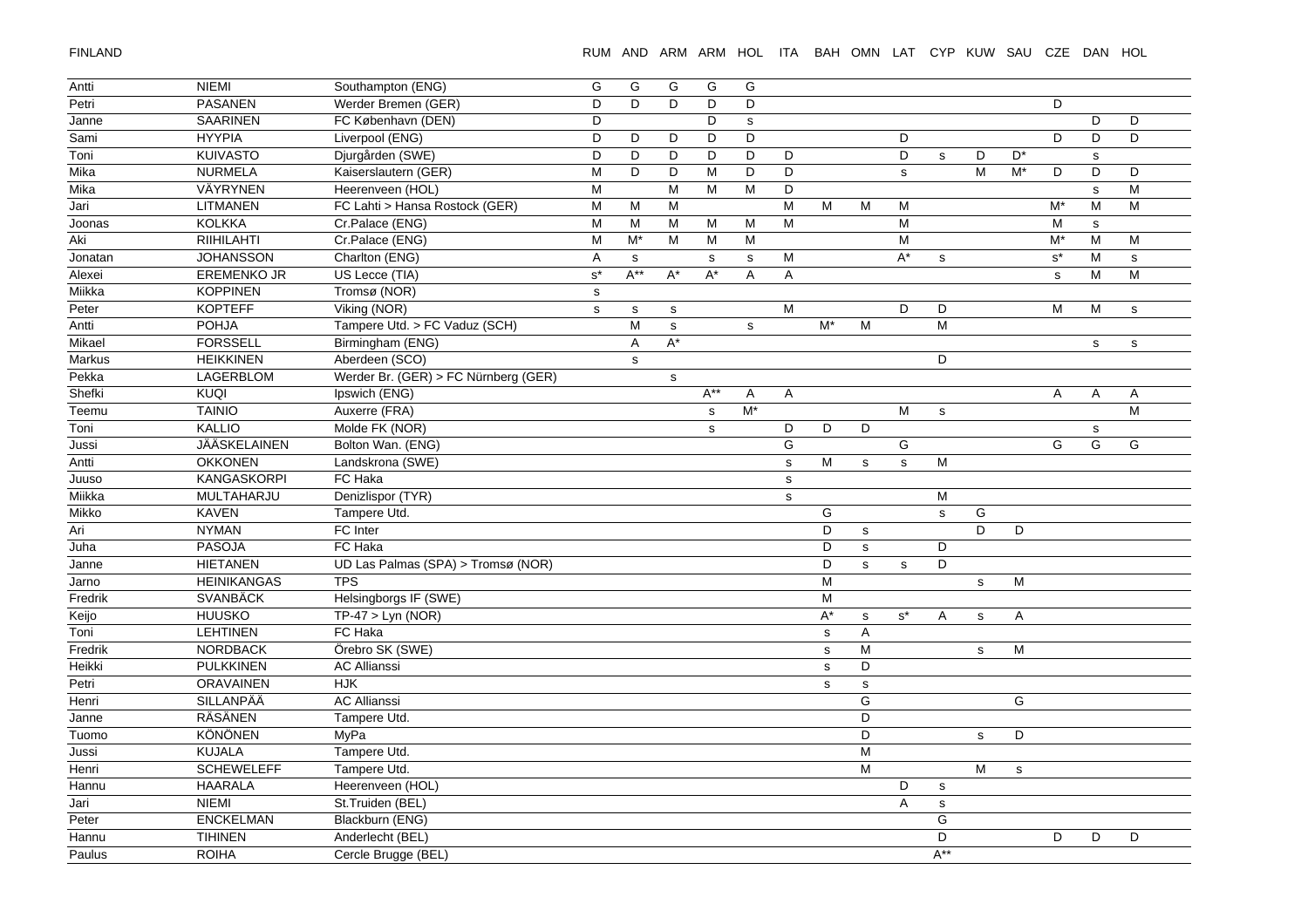| Jukka  | SAUSO           | Örgryte IS (SWE)    | D            | S              |   |  |
|--------|-----------------|---------------------|--------------|----------------|---|--|
| Jani   | SARAJÄRVI       | <b>AC Allianssi</b> |              |                |   |  |
| Jari   | ILOLA           | IF Elfsborg (SWE)   | M            | м              | M |  |
| Jarkko | <b>WISS</b>     | Tampere Utd.        | M            |                |   |  |
| Mikko  | <b>HYYRYNEN</b> | <b>TPS</b>          | $\mathsf{A}$ |                |   |  |
| Njazi  | KUQI            | Birmingham (ENG)    | $A^*$        | $s^{\ast\ast}$ |   |  |
| Sampsa | <b>TIMOSKA</b>  | MyPa                | S.           | D              |   |  |
| Niklas | TARVAJÄRVI      | MvPa                | s.           |                |   |  |
|        |                 |                     |              |                |   |  |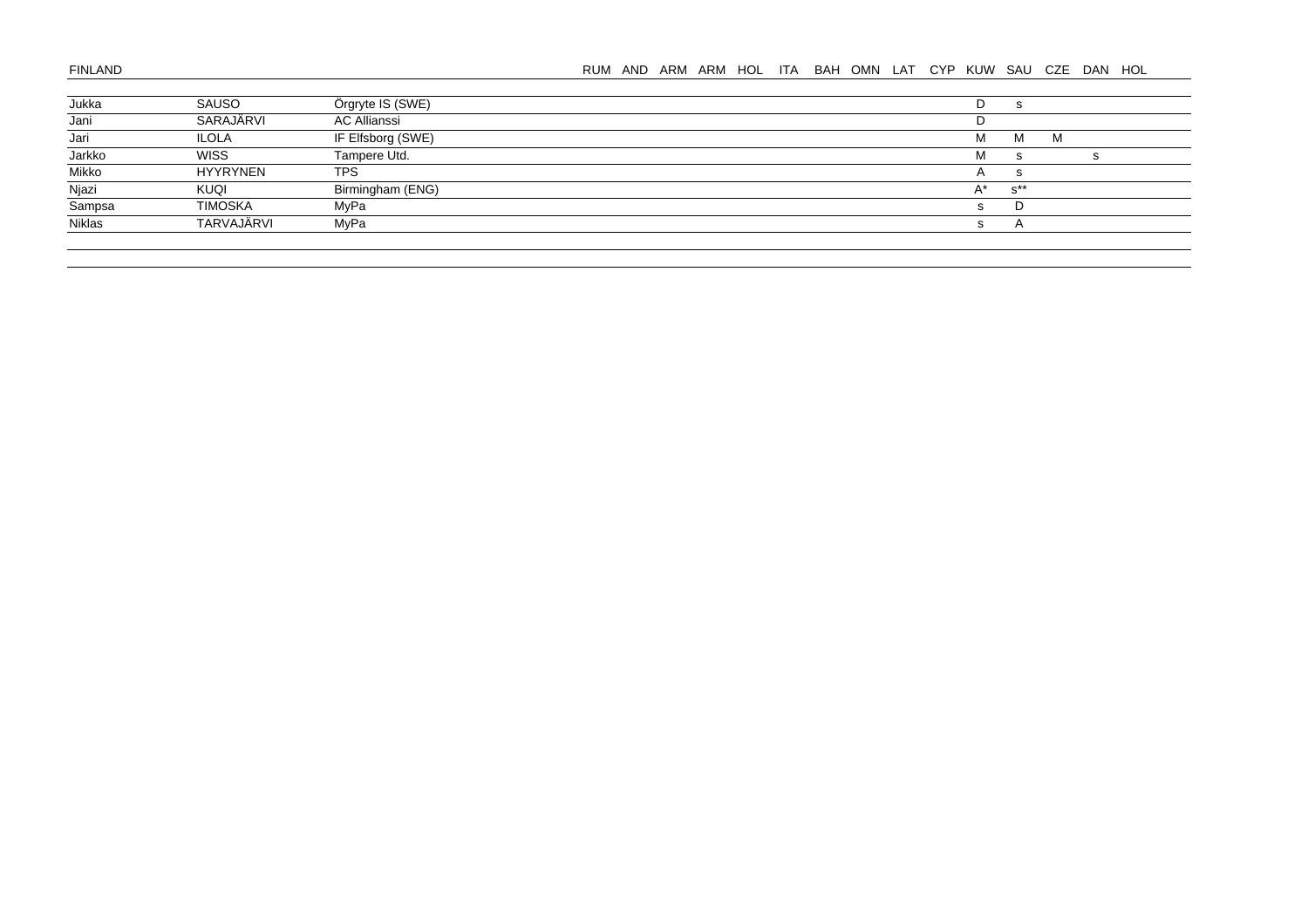# FRANCE

#### BOS ISR FAR IRL CYP POL SVE SCH ISR UNG

| Fabien     | <b>BARTHEZ</b>   | Marseille                           | G           |   |                      | G | G                |              |           | G           | G                    |                      |
|------------|------------------|-------------------------------------|-------------|---|----------------------|---|------------------|--------------|-----------|-------------|----------------------|----------------------|
| Eric       | <b>ABIDAL</b>    | Lyon                                | D           |   |                      |   |                  |              | s         |             |                      | D                    |
| William    | <b>GALLAS</b>    | Chelsea (ENG)                       | D           | D | D                    | D | D                | D            | D         | D           | D                    | D                    |
| Sebastien  | SQUILLACI        | Monaco                              | D           | D | D                    | D | D                | D            | D         |             |                      | $\mathbf S$          |
| Bernard    | <b>MENDY</b>     | Paris SG                            | M           | M |                      |   |                  |              |           |             |                      |                      |
| Rio        | <b>MAVUBA</b>    | <b>Bordeaux</b>                     | M           |   |                      | M |                  |              |           |             |                      | s                    |
| Benoit     | <b>PEDRETTI</b>  | Marseille                           | M           |   | M                    |   |                  | M            | M         | M           | M                    | $\overline{M}$       |
| Patrice    | <b>EVRA</b>      | Monaco                              | M           | M | D                    |   | $\mathbf{s}$     | $\mathbf s$  |           |             |                      |                      |
| Jerome     | <b>ROTHEN</b>    | Paris SG                            | M           | M |                      |   |                  |              |           |             |                      | M                    |
| Thierry    | <b>HENRY</b>     | Arsenal (ENG)                       | Α           | A | A                    | A | $A^*$            | A            | A         |             |                      |                      |
| Pegguy     | LUYINDULA        | Marseille                           | A*          |   |                      |   | Α                |              |           |             |                      |                      |
| Gael       | <b>GIVET</b>     | Monaco                              | s           | D | D                    | D | D                | $\mathbf{s}$ | D         | D           | D                    |                      |
| Sidney     | GOVOU            | Lyon                                | $\mathbb S$ |   |                      |   |                  | $\mathbf s$  |           | s           |                      | $\mathbf S$          |
| Robert     | <b>PIRES</b>     | Arsenal (ENG)                       | $\mathbb S$ | s | M                    | M | $\overline{M}$   |              |           |             |                      |                      |
| Dijbril    | <b>CISSE</b>     | Liverpool (ENG)                     | $\mathbf s$ |   | $\texttt{s}^{\star}$ | A |                  |              |           |             |                      | $\mathsf{A}^{\star}$ |
| Gregory    | <b>COUPET</b>    | Lyon                                |             | G | G                    |   |                  |              | G         |             |                      | G                    |
| Claude     | MAKELELE         | Chelsea (ENG)                       |             | M |                      |   |                  |              |           |             |                      |                      |
| Patrick    | <b>VIEIRA</b>    | Arsenal (ENG)                       |             | M | M                    |   | M                | M            | M         | M           | M                    |                      |
| Louis      | <b>SAHA</b>      | Man.Utd. (ENG)                      |             | Α | A                    |   |                  | A            |           |             |                      |                      |
| Ludovic    | <b>GIULY</b>     | FC Barcelona (SPA)                  |             | s | $\overline{M^*}$     |   |                  | M            | M         | M           |                      | s                    |
| Vikash     | <b>DHORASOO</b>  | Milan AC (ITA)                      |             |   | s                    |   |                  |              | M         | M           | ${\tt S}$            | M                    |
| Mickael    | <b>SILVESTRE</b> | Man.Utd. (ENG)                      |             |   |                      | D | D                |              |           |             |                      |                      |
| Olivier    | <b>DACOURT</b>   | AS Roma (ITA)                       |             |   |                      | M | M                |              |           |             |                      |                      |
| Sylvain    | <b>WILTORD</b>   | Lyon                                |             |   |                      | M | $\overline{M^*}$ |              |           | A           | Α                    | Α                    |
| Alou       | <b>DIARRA</b>    | Lens                                |             |   |                      | s | s                |              |           |             | M                    |                      |
| Sidney     | GOVOU            | Lyon                                |             |   |                      | s |                  |              |           |             |                      |                      |
| Daniel     | <b>MOREIRA</b>   | Toulouse                            |             |   |                      |   | s                |              |           |             |                      |                      |
| Mickaël    | LANDREAU         | Nantes                              |             |   |                      |   |                  | G            |           |             |                      |                      |
| Willy      | SAGNOL           | Bayern München (GER)                |             |   |                      |   |                  | D            |           | D           | D                    |                      |
| Jean-Alain | <b>BOUMSONG</b>  | Gl. Rangers (SCO) > Newcastle (ENG) |             |   |                      |   |                  | D            |           | D           | D                    | D                    |
| Florent    | <b>MALOUDA</b>   | Lyon                                |             |   |                      |   |                  | M            |           |             | M                    | $M^*$                |
| Camel      | <b>MERIEM</b>    | Bordeaux                            |             |   |                      |   |                  | $\mathbf s$  | ${\tt S}$ | $\mathbf s$ |                      |                      |
| Jonathan   | ZEBINA           | Juventus (ITA)                      |             |   |                      |   |                  |              | D         |             |                      |                      |
| David      | TREZEGUET        | Juventus (ITA)                      |             |   |                      |   |                  |              | $A^*$     | A           | $\mathsf{A}^{\star}$ |                      |
| Anthony    | REVEILLERE       | Lyon                                |             |   |                      |   |                  |              |           |             |                      | D                    |
|            |                  |                                     |             |   |                      |   |                  |              |           |             |                      |                      |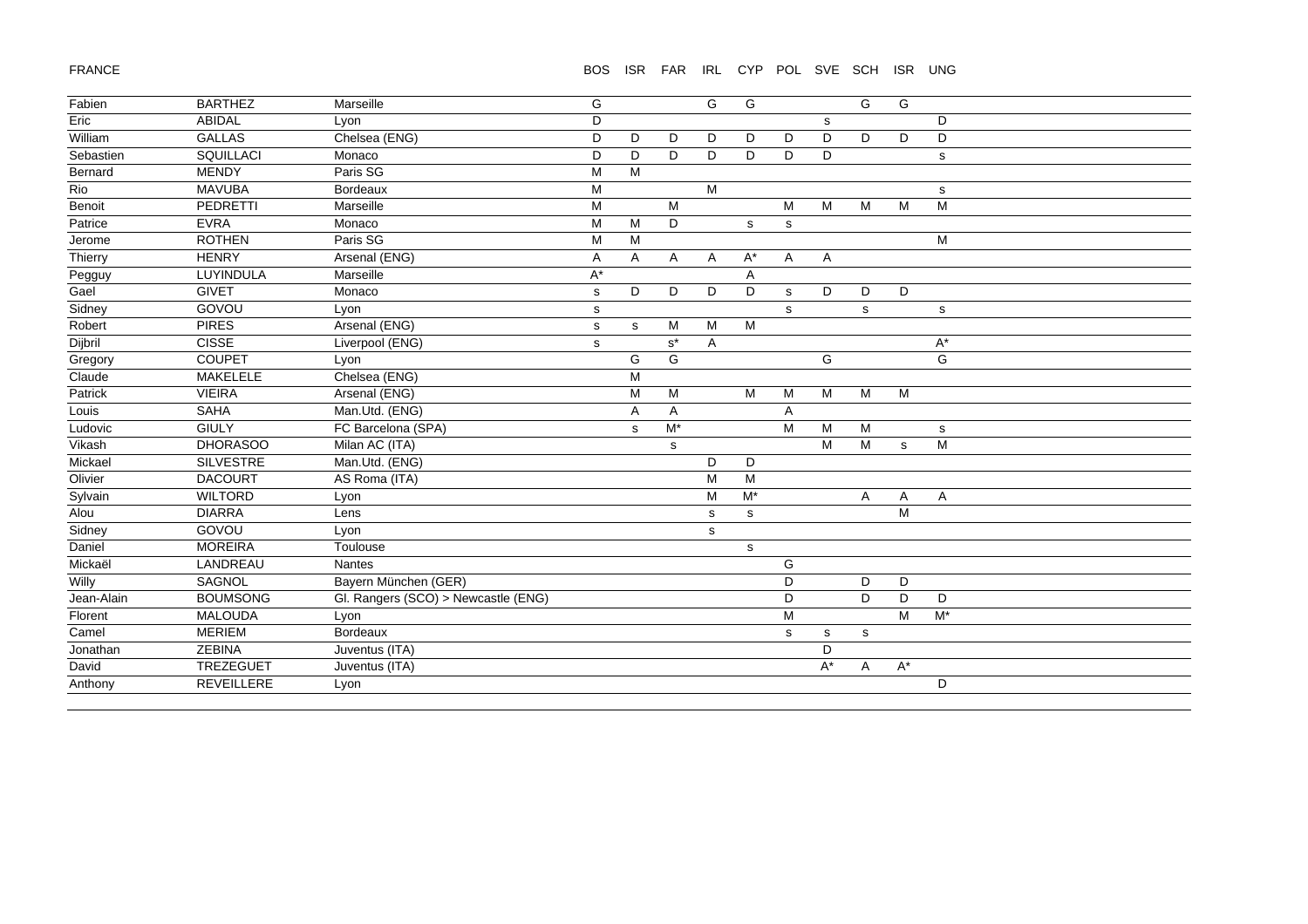GEORGIA

## MOL TYR ALB UKR DAN LIT GRE TYR ALB

| Georgi     | <b>LOMAIA</b>         | Khimki (RUS)                              | G            |       |             |   |              | G           | G     | s     |       |
|------------|-----------------------|-------------------------------------------|--------------|-------|-------------|---|--------------|-------------|-------|-------|-------|
| Kakha      | <b>MZHAVANADZE</b>    | Anzhi Makhachkala (RUS)                   | D            | D     | D           | D | D            | D           | D     | D     |       |
| Zurab      | KHIZANISHVILI         | Rangers (SCO)                             | D            | D     |             | D | D            | D           | D     |       | D     |
| Kakha      | KALADZE               | Milan AC (ITA)                            | D            | D     | D           |   | D            |             | D     | D     | D     |
| Givi       | KVARATSKHELIA         | FC Tbilisi > FBK Kaunas (LIT)             | D            | s     |             |   |              | $\mathbf s$ |       |       |       |
| Levan      | <b>KOBIASHVILI</b>    | Schalke 04 (GER)                          | M            |       | M           | M | M            |             | M     | M     | $M^*$ |
| Levan      | <b>TSKITISHVILI</b>   | Freiburg (GER)                            | M            | M     | M           | M | M            |             | s     | M     |       |
| Vladimir   | <b>BURDULI</b>        | Lokomotivi Tbilisi > Alania Vladik. (RUS) | M            |       |             | s |              |             |       | s     | $s^*$ |
| Gokha      | <b>JAMARAULI</b>      | Metalurg Donetsk (UKR)                    | M            | M     | M           | M |              |             |       |       |       |
| Aleksandr  | <b>IASHVILI</b>       | Freiburg (GER)                            | Α            |       | A*          | Α | Α            |             | s     | $A^*$ |       |
| Georgi     | <b>DEMETRADZE</b>     | Metalurg Donetsk (UKR)                    | A            | Α     | $s^*$       | s | $A^*$        |             | A     |       | Α     |
| Tornike    | <b>APTISAURI</b>      | FC Tbilisi                                | $\mathsf{s}$ |       |             |   |              |             |       |       |       |
| David      | <b>MUJIRI</b>         | Sturm Graz (AUT)                          | $\mathsf{s}$ |       |             |   |              |             |       |       |       |
| Rati       | <b>ALEKSIDZE</b>      | FK Rostov (RUS)                           | $\mathsf{s}$ |       |             |   |              |             |       |       |       |
| Lasha      | <b>JAKOBIA</b>        | Metalist Kharkiv (UKR)                    | $\mathsf{s}$ | s     |             |   |              | M           |       |       | M     |
| Akaki      | <b>DEVADZE</b>        | FC Tbilisi                                |              | G     | G           | G | G            |             |       | G     |       |
| Otar       | KHIZANEISHVILI        | Dinamo Moskva (RUS) > Freiburg (GER)      |              | D     | D           | D | D            |             | D     | D     |       |
| David      | <b>KVIRKVELIA</b>     | Dinamo Tbilisi > Alania Vladik. (RUS)     |              | D     | $\mathbf s$ |   | $\mathbf{s}$ | D           | D     |       | D     |
| Aleksandar | REKHVIASHVILI         | Ventspils (LAT)                           |              | M     |             |   |              |             |       |       | M     |
| Shota      | ARVELADZE             | Rangers (SCO)                             |              | A     | Α           | Α | s            |             | A     |       |       |
| Malkhaz    | <b>ASATIANI</b>       | Lokomotiv Moskva (RUS)                    |              | $s^*$ | M           | M | $M^*$        | M           | $M^*$ | M     | M     |
| Lasha      | SALUKVADZE            | Dinamo Tbilisi > Rubin Kazan (RUS)        |              |       | D           | D |              | D           |       | s     | D     |
| Jaba       | <b>KANKAVA</b>        | Dinamo Tbilisi > Alania Vladik. (RUS)     |              |       | $\mathbf s$ |   |              |             |       |       |       |
| Mamuka     | <b>JIKIA</b>          | Wisla Plock (POL)                         |              |       |             |   | M            |             |       |       |       |
| Alexandre  | <b>AMISULASHVILI</b>  | Dynamo Kyiv (UKR) > no club               |              |       |             |   |              | D           |       | $D^*$ |       |
| Gogita     | <b>GOGUA</b>          | FC Tbilisi > Khimki (RUS)                 |              |       |             |   |              | M           | M     | M     |       |
| Georgi     | <b>KINKLADZE</b>      | Anorthosis (CYP)                          |              |       |             |   |              | M           |       |       |       |
| Mikheil    | <b>ASHVETIA</b>       | Lokomotiv Moskva (RUS)                    |              |       |             |   |              | $A^*$       |       | Α     |       |
| Georgi     | <b>SHASHIASHVILI</b>  | Dinamo Tbilisi > Alania Vladik. (RUS)     |              |       |             |   |              | s           |       |       |       |
| David      | ODIKADZE              | FC Tbilisi > Dinamo Tbilisi               |              |       |             |   |              | $\mathbf s$ |       |       |       |
| Vasil      | <b>GIGIADZE</b>       | Tavriya Simferopol (UKR)                  |              |       |             |   |              | $\mathbf s$ |       |       |       |
| Alexandre  | <b>GOGOBERISHVILI</b> | Dinamo Tbilisi                            |              |       |             |   |              | s           |       |       |       |
| Zviadi     | <b>STURUA</b>         | Lokomotivi Tbilisi                        |              |       |             |   |              |             |       |       | G     |
| Levan      | <b>MAGHRADZE</b>      | Xanthi (GRE)                              |              |       |             |   |              |             |       |       | M     |
| Michael    | <b>BOBOKHIDZE</b>     | Lokomotivi Tbilisi                        |              |       |             |   |              |             |       |       | s     |
| Vitali     | <b>DARASELIA</b>      | Alania Vladikavkaz (RUS)                  |              |       |             |   |              |             |       |       | S     |
|            |                       |                                           |              |       |             |   |              |             |       |       |       |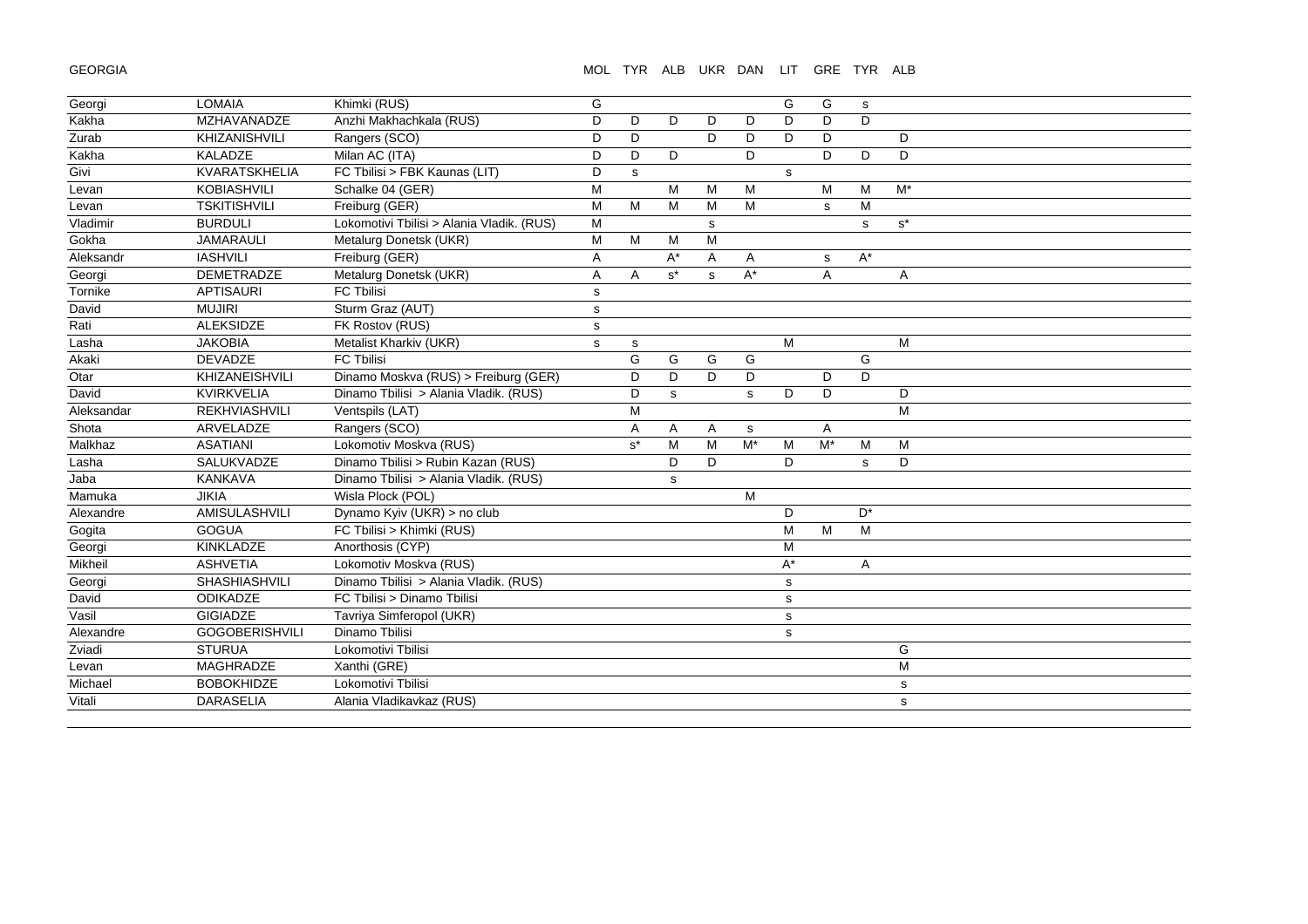GERMANY

## AUT BRA IRN CAM JAP KOR THA ARG SLO NIR RUS AUS TUN ARG BRA MEX

| Oliver         | <b>KAHN</b>           | Bayern München       | G      | G     |             |          | G        | G     |                           |                      | G           |              | G           | G           |       |       |       | G                  |
|----------------|-----------------------|----------------------|--------|-------|-------------|----------|----------|-------|---------------------------|----------------------|-------------|--------------|-------------|-------------|-------|-------|-------|--------------------|
| Andreas        | <b>HINKEL</b>         | <b>VfB Stuttgart</b> | D      | D     |             |          |          | D.    | D                         |                      | D           |              | D           |             |       | D     |       | D                  |
| Philipp        | LAHM                  | <b>VfB Stuttgart</b> | D      | D     | D           | D        |          | D     | D                         |                      |             |              |             |             |       |       |       |                    |
| Frank          | <b>FAHRENHORST</b>    | Werder Br.           | D      | D     |             |          |          |       |                           |                      |             |              |             |             |       |       |       |                    |
| Thomas         | <b>LINKE</b>          | Bayern München       | D      |       |             |          |          |       |                           |                      |             |              |             |             |       |       |       |                    |
| Torsten        | <b>FRINGS</b>         | Bayern München       | M      | M     |             | M        |          |       |                           | $M^*$                | M           | M            | M           | M           | M     | s     | M     | M                  |
| Tim            | <b>BOROWSKI</b>       | Werder Br.           | M      |       | s           | s        | s        |       | M                         |                      | s           | s            |             |             |       |       | s     |                    |
| <b>Bastian</b> | <b>SCHWEINSTEIGER</b> | Bayern München       | M      |       | s           | M        | s        | M     | M                         | M                    | s           | $\mathbf{s}$ | $M^{**}$    | M           | $M^*$ | M     |       | $\mathsf{M}^\star$ |
| Michael        | <b>BALLACK</b>        | Bayern München       | M      | M     | M           | M        | $M^*$    | $M^*$ |                           |                      | M           | $M^{**}$     | M           | $M^*$       | $M^*$ |       | $M^*$ | $M^*$              |
| Gerald         | <b>ASAMOAH</b>        | Schalke 04           | Α      | Α     | s           | Α        | A        | s     | $A^*$                     | A                    |             | $A^*$        | Α           | s           | Α     | $A^*$ | s     | s                  |
| Kevin          | <b>KURANYI</b>        | <b>VfB Stuttgart</b> | $A***$ | $A^*$ |             | $A^*$    |          | A     | $A^{**}$                  | $\mathsf{A}^{\star}$ | $\mathbf s$ | Α            | $\mathbf s$ | $A^*$       | s     | $A^*$ | Α     | $\mathbf{s}$       |
| Jens           | <b>LEHMANN</b>        | Arsenal (ENG)        | s      |       | G           | G        |          |       |                           | G                    |             | G            |             |             | G     |       | G     |                    |
| Fabian         | <b>ERNST</b>          | Werder Br.           | s      |       | $M^*$       | M        | M        | M     |                           | M                    |             | M            | s           | $\mathbf s$ |       | М     | M     | $\mathbf{s}$       |
| Thomas         | <b>BRDARIC</b>        | Wolfsburg            | s      |       | $A^*$       |          |          | s     | A                         |                      |             |              |             |             |       |       |       |                    |
| Lukas          | <b>PODOLSKI</b>       | FC Köln              | s      | s     | s           |          | A        | s     | $\texttt{s}^{\star\star}$ |                      | $A^*$       | $s^*$        | Α           | $A^*$       | $A^*$ |       | A*    | $A^*$              |
| Robert         | <b>HUTH</b>           | Chelsea (ENG)        | s      | D     | D           | D        |          |       |                           |                      | D           | D            |             | D           | D     | D     | D     | $\mathsf{D}^\star$ |
| Frank          | <b>BAUMANN</b>        | Werder Br.           | s      |       |             |          |          |       |                           |                      | M           |              |             |             |       |       |       |                    |
| Bernd          | <b>SCHNEIDER</b>      | Bayer Leverkusen     |        | M     | M           | D        | M        | M     |                           | M                    |             | М            | M           | M           | s     | М     | D     | D                  |
| Sebastian      | <b>DEISLER</b>        | Bayern München       |        | M     | M           |          |          |       |                           |                      |             | s            | s           | $\mathbf s$ | M     | M     | M     | $\overline{M}$     |
| Andreas        | <b>GÖRLITZ</b>        | Bayern München       |        | s     | D           |          |          |       |                           |                      |             |              |             |             |       |       |       |                    |
| Miroslav       | <b>KLOSE</b>          | Werder Br.           |        | s     | Α           | $s^{**}$ | $A^{**}$ | Α     |                           |                      | Α           |              |             |             |       |       |       |                    |
| Christian      | <b>WÖRNS</b>          | Dortmund             |        |       | D           |          | D        | D     | s                         | D                    |             |              |             |             |       |       |       |                    |
| Per            | <b>MERTESACKER</b>    | Hannover 96          |        |       | $\mathbf s$ | D        | D        |       | D.                        | D                    |             | D            | D           | $D^*$       | D     | D     | D     | D                  |
| Thomas         | <b>HITZLSPERGER</b>   | Aston Villa (ENG)    |        |       | s           | s        |          |       |                           | D                    | D           | D            | D           | D           | D     | D     |       |                    |
| Patrick        | <b>OWOMOYELA</b>      | Armenia Bielefeld    |        |       |             |          | D        | s     | s                         | D                    | s           | D            |             |             |       |       |       |                    |
| Christian      | <b>SCHULZ</b>         | Werder Br.           |        |       |             |          | D        |       | s                         | s                    |             |              |             |             |       |       |       |                    |
| Marco          | <b>ENGELHARDT</b>     | Kaiserslautern       |        |       |             |          | s        |       | M                         |                      |             |              |             |             |       | s     |       |                    |
| Arne           | <b>FRIEDRICH</b>      | <b>Hertha BSC</b>    |        |       |             |          |          | D     | D                         |                      | D           |              | D           | D           | D     |       | D     |                    |
| Timo           | <b>HILDEBRAND</b>     | <b>VfB Stuttgart</b> |        |       |             |          |          |       | G                         |                      |             |              |             |             |       | G     |       |                    |
| Paul           | <b>FREIER</b>         | Bayer Leverkusen     |        |       |             |          |          |       |                           | s                    |             |              |             |             |       |       |       |                    |
| Oliver         | <b>NEUVILLE</b>       | Gladbach             |        |       |             |          |          |       |                           |                      | Α           |              |             |             |       |       |       |                    |
| Mike           | <b>HANKE</b>          | Schalke 04           |        |       |             |          |          |       |                           |                      |             |              | s           |             | $s^*$ | s     | s     | A                  |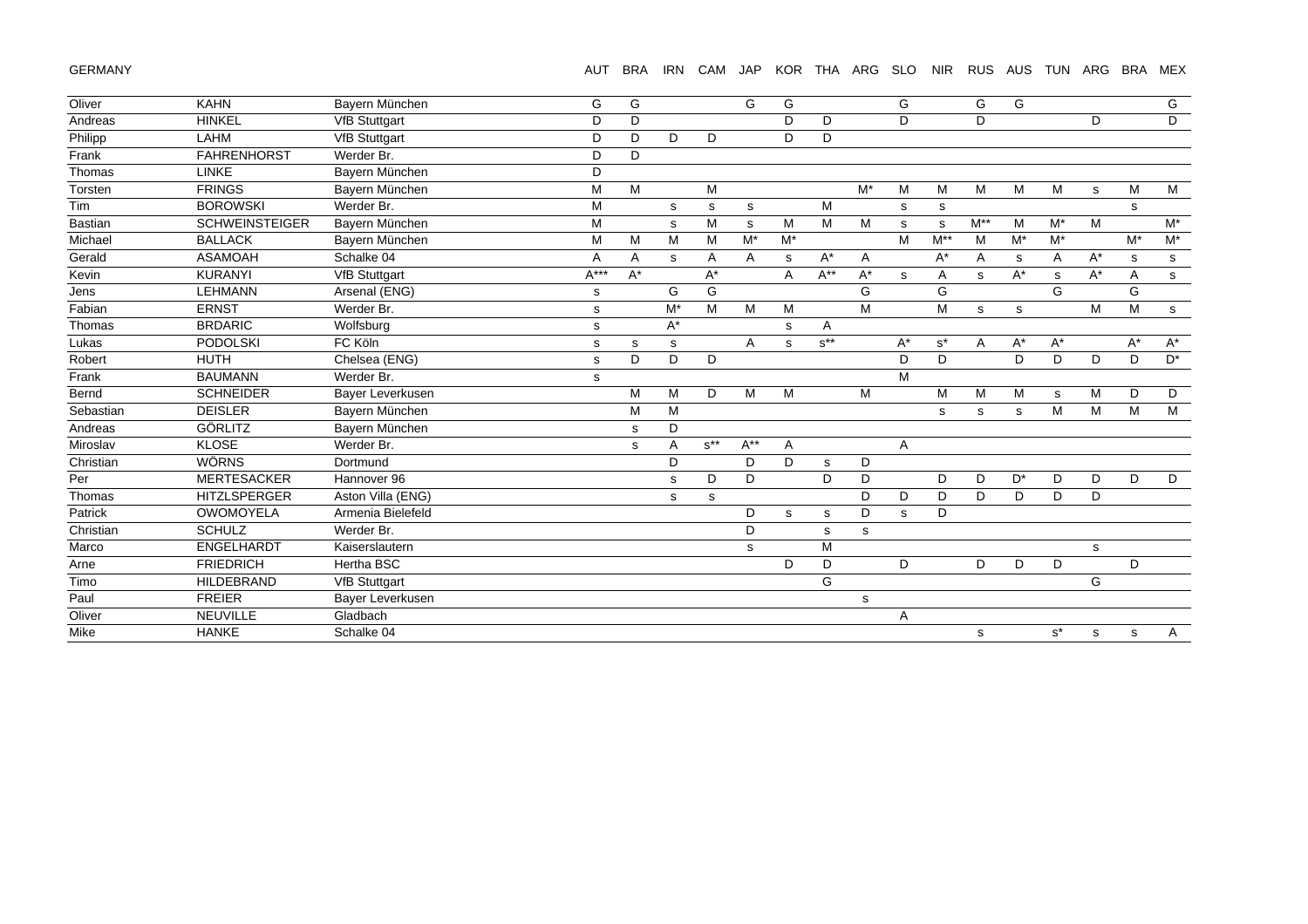GREECE

# CZE ALB TYR UKR KAZ DAN GEO ALB TYR UKR BRA JAP MEX

| Antonios         | <b>NIKOPOLIDIS</b>    | Olympiakos                    | G | G     | G | G     | G        | G     | G     | G     | G | G | G | G | G            |  |
|------------------|-----------------------|-------------------------------|---|-------|---|-------|----------|-------|-------|-------|---|---|---|---|--------------|--|
| Giourkas         | <b>SEITARIDIS</b>     | FC Porto (POR)                | D | D     | D | D     | D        | D     | D     | D     | D | D | D |   |              |  |
| Panagiotis       | <b>FISSAS</b>         | Benfica (POR)                 | D | D     | D | D     | D        | D     |       |       | D | D |   | D | D            |  |
| Michalis         | <b>KAPSIS</b>         | Bordeaux (FRA)                | D | D     | D | D     | D        |       | $D^*$ |       | D | D |   |   | D            |  |
| Kostas           | <b>KATSOURANIS</b>    | <b>AEK Athen</b>              | D | M     | D | M     | $s^*$    | D     | D     | D     | D |   | M | M |              |  |
| Stylianos        | <b>GIANNAKOPOULOS</b> | Bolton (ENG)                  | M | $s^*$ | M | M     |          | М     | $M^*$ | м     | M | м | M | M | M            |  |
| Giorgos          | <b>KARAGOUNIS</b>     | Inter (ITA)                   | M | M     | M | м     | M        | м     | M     | $M^*$ | M | М | M | M |              |  |
| Theodoris        | <b>ZAGORAKIS</b>      | Bologna (ITA)                 | M | M     | M | M     | M        | $M^*$ | M     | M     |   | М | M |   | M            |  |
| Angelis          | <b>BASINAS</b>        | Panathinaikos                 | М | M     | M | м     | M        | M*    | M     | M     | M | D | D | М | M            |  |
| Angelos          | <b>HARISTEAS</b>      | Werder Br. (GER) > Ajax (HOL) | Α | A     | Α | s     | $A^{**}$ | A     | A     | $A^*$ | Α | Α | Α | A | Α            |  |
| Zisis            | <b>VRIZAS</b>         | Celta Vigo (SPA)              | A | A     | A | A     | A        | A     | $A^*$ | A     | A | A | A | A | $\mathsf{A}$ |  |
| Pantelis         | <b>KAFES</b>          | Olympiakos                    | s |       |   |       | s        | s     |       |       |   |   |   |   |              |  |
| Giannis          | <b>GOUMAS</b>         | Panathinaikos                 | s |       |   |       |          |       | D     | D     | M | M | M |   | M            |  |
| <b>Nikos</b>     | <b>DABIZAS</b>        | Leicester (ENG)               | s | D     |   |       |          |       |       |       |   |   |   |   |              |  |
| Giorgios         | <b>GEORGIADIS</b>     | Olympiakos                    | s |       |   | s     | s        |       |       |       |   |   |   |   |              |  |
| Vasslis          | <b>TSARTAS</b>        | no club > FC Köln (GER)       | s | s     | s | $s^*$ | M        |       |       |       |   | s |   | s |              |  |
| Stylianos        | <b>VENETIDIS</b>      | Olympiakos                    | s |       |   |       |          |       |       |       |   |   |   |   |              |  |
| <b>Dimitrios</b> | <b>PAPADOPOULOS</b>   | Panathinaikos                 |   | s     | s |       |          |       |       |       |   | s | s | s | s            |  |
| Trianos          | <b>DELLAS</b>         | AS Roma (ITA)                 |   |       |   | D     | D        | D     |       |       |   |   |   |   |              |  |
| Sotiris          | <b>KYRGIAKOS</b>      | Gl.Rangers (SCO)              |   |       |   |       |          | s     |       | D     |   |   | D | D |              |  |
| Ioannis          | <b>AMANATIDIS</b>     | Kaiserslautern (GER)          |   |       |   |       |          | s     |       | s     |   |   | s |   | M            |  |
| Theofanis        | <b>GEKAS</b>          | Panathinaikos                 |   |       |   |       |          |       |       | s     |   |   |   | s | s            |  |
| Loukas           | <b>VYNTRA</b>         | Panathinaikos                 |   |       |   |       |          |       |       |       |   | s | s |   | D            |  |
| Efstathios       | <b>TAVLARIDIS</b>     | OSC Lille (FRA)               |   |       |   |       |          |       |       |       |   |   |   | D | s            |  |
| Vassilios        | <b>LAKIS</b>          | Crystal Palace (ENG)          |   |       |   |       |          |       |       |       |   |   |   | М |              |  |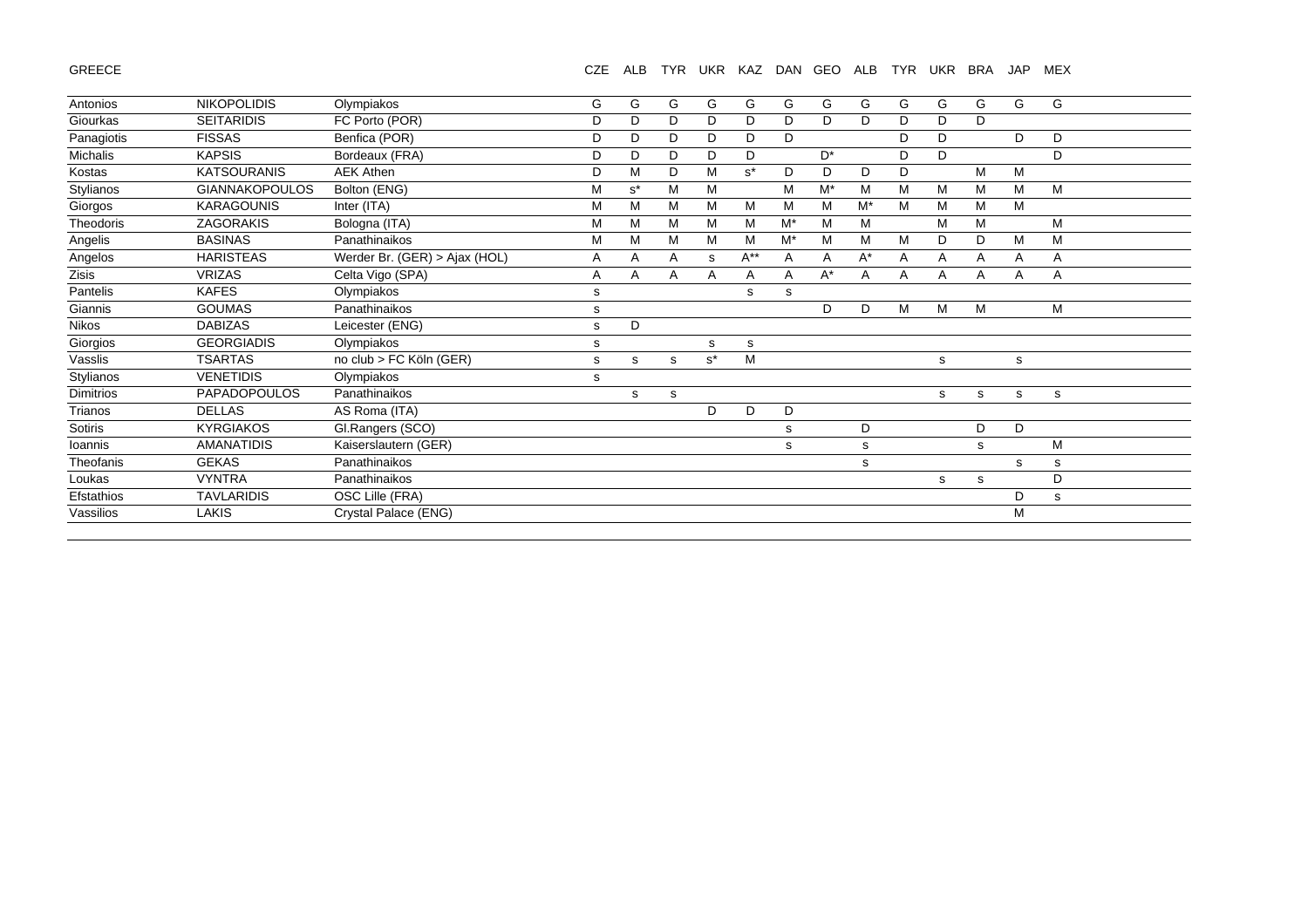HOLLAND

SVE LIE CZE MAC FIN AND ENG RUM ARM RUM FIN

| Edwin     | <b>VAN DER SAR</b>    | Fulham (ENG)         | G                    | G            | G            | G              | G           | G                    | G                       | G                    | G           | G              | G           |
|-----------|-----------------------|----------------------|----------------------|--------------|--------------|----------------|-------------|----------------------|-------------------------|----------------------|-------------|----------------|-------------|
| Nigel     | DE JONG               | Ajax                 | D                    |              | D            | D              | D           |                      |                         |                      |             | s              | M           |
| Giovanni  | <b>VAN BROCKHORST</b> | FC Barcelona (SPA)   | D                    |              | s            |                | s           | D                    | D                       | D                    | D           | D              | D           |
| Johnny    | <b>HEITINGA</b>       | Ajax                 | D                    |              | D            |                | D           |                      | $\overline{\mathsf{M}}$ |                      |             | D              | D           |
| Kevin     | <b>HOFLAND</b>        | VfL Wolfsburg (GER)  | D                    |              |              |                |             |                      |                         |                      |             |                |             |
| Edgar     | <b>DAVIDS</b>         | Inter (ITA)          | M                    | м            | M            | M              | M           |                      |                         |                      |             |                |             |
| Marc      | <b>VAN BOMMEL</b>     | PSV Eindhoven        | M*                   | M*           | M            | M              | $\mathbf s$ |                      | s                       | M                    | M           | М              |             |
| Raphael   | VAN DER VAART         | Ajax                 | M                    | s            | M            | s              | M           |                      | M                       |                      | s           | M              |             |
| Romeo     | <b>CASTELEN</b>       | Feyenoord            | A                    |              | A            | A              | A           |                      | A                       | s                    | $A^*$       |                |             |
| Roy       | <b>MAKAAY</b>         | Bayern München (GER) | Α                    | Α            | s            | s              | s           | s                    | A                       |                      |             |                |             |
| Dave      | VAN DEN BERGH         | Utrecht              | A                    | A            |              |                |             |                      |                         |                      |             |                |             |
| Wesley    | SNEIJDER              | Ajax                 | $\textbf{s}^{\star}$ | M            | M            | M              | $M^*$       | $M^*$                |                         |                      |             |                |             |
| Jan       | <b>KROMKAMP</b>       | AZ Alkmaar           | s                    |              |              |                |             |                      | D                       | D                    | D           |                |             |
| Collins   | <b>JOHN</b>           | Fulham (ENG)         | s                    | s            |              |                |             |                      |                         |                      |             |                |             |
| Khalid    | <b>BOULAHROUZ</b>     | Hamburger SV (GER)   |                      | D            | $\mathbf{s}$ | D              |             |                      | D                       | D                    | D           |                |             |
| Boudewijn | <b>ZENDEN</b>         | Middlesbrough (ENG)  |                      | D            |              |                |             |                      |                         |                      |             |                |             |
| Andre     | <b>OOIJER</b>         | <b>PSV Eindhoven</b> |                      | $D^*$        | D            |                |             | D                    |                         |                      |             |                |             |
| Wilfried  | <b>BOUMA</b>          | PSV Eindhoven        |                      | D            |              | $D^*$          |             |                      |                         |                      |             |                |             |
| Romano    | <b>DENNEBOOM</b>      | <b>NEC</b>           |                      | Α            |              |                |             |                      |                         |                      |             |                |             |
| Maarten   | <b>STEKELENBURG</b>   | Ajax                 |                      | s            |              |                |             |                      |                         |                      |             |                |             |
| Denny     | LANDZAAT              | AZ Alkmaar           |                      | $s^*$        |              | $\mathbf s$    | M           | М                    | M                       | M                    | M           | M              | M           |
| Pierre    | VAN HOOIJDONK         | Fenerbahce (TYR)     |                      | $\mathsf{s}$ | $A^{**}$     | $\overline{A}$ |             | $\mathbf s$          |                         | A                    | $A^*$       |                |             |
| Dirk      | KUIJT                 | Fevenoord            |                      | s            | A            | $A^*$          | A           | A                    | A                       | A                    | A           | $\mathsf{A}^*$ | $A^*$       |
| Philip    | COCU                  | PSV Eindhoven        |                      |              |              | D              | D           | $\mathsf{D}^{\star}$ |                         | $M^*$                | M           |                | $M^*$       |
| Ruud      | VAN NISTELROOY        | Man.Utd.(ENG)        |                      |              |              |                | $A^{**}$    | A                    |                         |                      |             | Α              | $A^*$       |
| Mario     | <b>MELCHIOT</b>       | Birmingham (ENG)     |                      |              |              |                |             | D                    |                         |                      |             |                | $\mathbf s$ |
| Barry     | <b>VAN GALEN</b>      | AZ Alkmaar           |                      |              |              |                |             | M                    |                         |                      |             |                |             |
| Arjen     | <b>ROBBEN</b>         | Chelsea (ENG)        |                      |              |              |                |             | $A^*$                |                         | A                    |             | $M^*$          | M           |
| Joris     | <b>MATHIJSEN</b>      | AZ Alkmaar           |                      |              |              |                |             | $\mathbf s$          | D                       | D                    | D           |                |             |
| Ugur      | <b>YILDIRIM</b>       | Heerenveen           |                      |              |              |                |             |                      | s                       |                      |             |                |             |
| Ryan      | <b>BABAL</b>          | Ajax                 |                      |              |              |                |             |                      |                         | $\texttt{s}^{\star}$ | $\mathbf s$ |                |             |
| Hedwiges  | <b>MADURO</b>         | Ajax                 |                      |              |              |                |             |                      |                         | s                    |             | s              | $\mathbf s$ |
| Jan       | VENNEGOR of HES.      | PSV Eindhoven        |                      |              |              |                |             |                      |                         |                      | s           |                |             |
| Theo      | LUCIUS                | PSV Eindhoven        |                      |              |              |                |             |                      |                         |                      |             | D              | D           |
| Barry     | OPDAM                 | AZ Alkmaar           |                      |              |              |                |             |                      |                         |                      |             | D              | D           |
| Robin     | <b>VAN PERSIE</b>     | Arsenal (ENG)        |                      |              |              |                |             |                      |                         |                      |             | $\mathbf s$    | $s^*$       |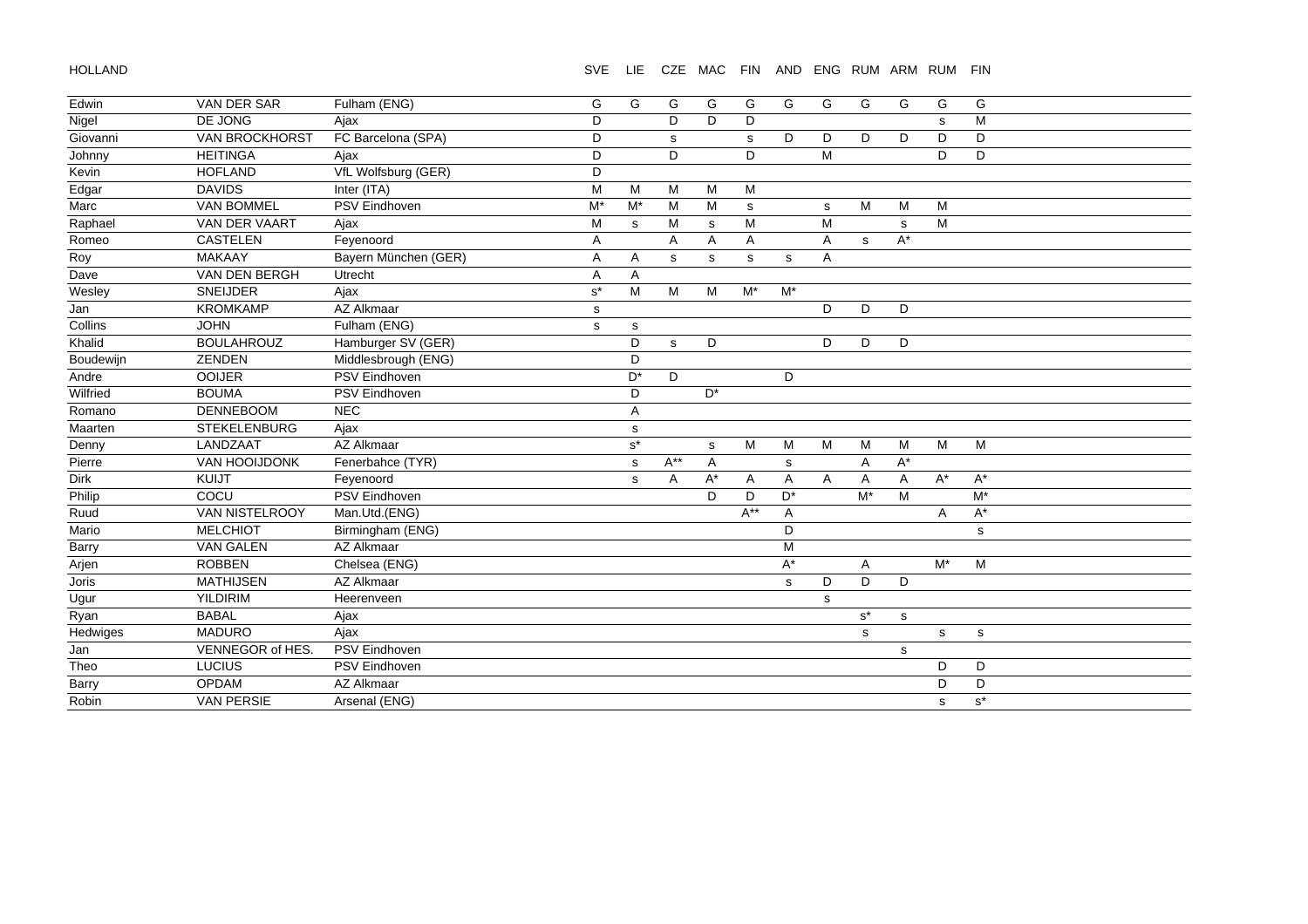HUNGARY

SCO CRO ISL SVE MAL SVK EST SAU WAL BUL FRA ISL

|                 |                    |                                 | $\star$        |              |                      |                |           |             | $^\star$     |                                                                                       |             |             |                      |             |  |
|-----------------|--------------------|---------------------------------|----------------|--------------|----------------------|----------------|-----------|-------------|--------------|---------------------------------------------------------------------------------------|-------------|-------------|----------------------|-------------|--|
| Gabor           | <b>KIRALY</b>      | Crystal Palace (ENG)            | G              | G            | G                    | G              | G         |             |              |                                                                                       | G           | G           | G                    | G           |  |
| Roland          | <b>JUHASZ</b>      | <b>MTK Budapest</b>             | D              | D            | D                    |                | D         | D           | M            | D                                                                                     | D           | D           |                      |             |  |
| Peter           | <b>STARK</b>       | Györi ETO                       | D              | D            |                      | D              | D         | D           | $\mathbf{s}$ | D                                                                                     |             | D           | D                    | D           |  |
| Andras          | <b>TOTH</b>        | Vasas                           | D              | D            | D                    | D              |           |             |              |                                                                                       |             |             |                      |             |  |
| Csaba           | <b>FEHER</b>       | PSV Eindhoven (HOL) > Ujpest    | М              |              |                      | $\mathbf s$    | D         |             |              |                                                                                       |             |             |                      |             |  |
| Laszlo          | <b>BODNAR</b>      | Roda JC (HOL)                   | M              | M            | M                    | M              |           |             |              |                                                                                       | M           | M           | M                    | M           |  |
| Peter           | <b>SIMEK</b>       | Ujpest                          | M              | M            | M                    |                |           | M           |              | $\mathbf s$                                                                           |             |             |                      |             |  |
| <b>Szabolcs</b> | <b>HUSZTI</b>      | Ferencvaros                     | $M^{**}$       | ${\sf M}$    | M                    |                | M         |             |              | $\mathbf s$                                                                           | M           | M           | M                    | $M^*$       |  |
| <b>Balasz</b>   | <b>MOLNAR</b>      | Ankaraspor (TYR)                | M              | M            | M                    | M              |           |             |              |                                                                                       |             |             |                      |             |  |
| Zoltan          | <b>GERA</b>        | WBA (ENG)                       | A              | Α            | $A^*$                | M              | $M^*$     |             |              |                                                                                       | A           |             | Α                    | $A^{**}$    |  |
| Sandor          | <b>TORGHELLE</b>   | Crystal Palace (ENG)            | $\overline{A}$ |              | $\texttt{s}^{\star}$ | A              | A         |             |              |                                                                                       | A           | A           |                      |             |  |
| Gabor           | <b>GYEPES</b>      | Ferencvaros                     | $\mathbf S$    | ${\tt S}$    | D                    | D              | ${\tt S}$ |             |              | ${\tt S}$                                                                             | D           |             |                      |             |  |
| Denes           | <b>ROSA</b>        | Ferencvaros                     | $\mathbf s$    | M            |                      |                | M         |             |              | $\mathbf s$                                                                           | $\mathbf s$ |             |                      |             |  |
| Boldiszar       | <b>BODOR</b>       | Roda JC (HOL)                   | $\mathbf s$    |              |                      | M              |           |             |              |                                                                                       |             |             |                      |             |  |
| Peter           | <b>KOVACS</b>      | Viking (NOR)                    | $\mathbf s$    | $\mathbf{s}$ | Α                    | s              | $s^*$     | A           |              | $\mathbf s$                                                                           | $\mathbf s$ |             |                      |             |  |
| <b>LEANDRO</b>  | de Almeida         | Ferencvaros                     | $\mathbb S$    |              |                      |                |           |             |              | $\mathsf{M}% _{T}=\mathsf{M}_{T}\!\left( a,b\right) ,\ \mathsf{M}_{T}=\mathsf{M}_{T}$ | $\mathbf s$ |             |                      |             |  |
| Imre            | <b>SZABICS</b>     | VfB Stuttgart (GER)             |                | A            | $s^{\star}$          | A              |           |             |              |                                                                                       |             | Α           | A                    | $\mathbf s$ |  |
| Zsolt           | LÖW                | Energie Cottbus (GER)           |                | $\mathbf{s}$ | $\mathsf{s}$         |                |           |             |              |                                                                                       |             |             |                      |             |  |
| Zoltan          | <b>SZELESI</b>     | Energie Cottbus (GER)           |                |              | M                    |                |           |             |              |                                                                                       |             |             |                      |             |  |
| Pal             | <b>DARDAI</b>      | Hertha BSC (GER)                |                |              |                      | $\overline{M}$ | M         |             |              |                                                                                       |             |             |                      |             |  |
| Tamas           | <b>HAJNAL</b>      | St.Truiden (BEL)                |                |              |                      | $\mathbf{s}$   | M         |             |              |                                                                                       | M           |             | M                    | M           |  |
| Robert          | <b>WALTNER</b>     | Zalaegerszegi                   |                |              |                      |                | A         | $\mathbf s$ | Α            |                                                                                       |             |             |                      |             |  |
| Peter           | <b>LIPCSEI</b>     | Ferencvaros                     |                |              |                      |                | s         |             |              | M                                                                                     | M           |             |                      |             |  |
| Geza            | <b>VLASZAK</b>     | Ujpest                          |                |              |                      |                |           | G           | G            |                                                                                       |             |             |                      |             |  |
| Attila          | <b>KRISTON</b>     | FC Fehervar                     |                |              |                      |                |           | D           |              |                                                                                       |             |             |                      |             |  |
| Vilmos          | VANCZAK            | <b>Uipest</b>                   |                |              |                      |                |           | D           | ${\tt S}$    | D                                                                                     |             |             | D                    | D           |  |
| <b>Balasz</b>   | <b>TOTH</b>        | FC Fehervar > Malatyaspor (TYR) |                |              |                      |                |           | M           | $\mathbf{s}$ | M                                                                                     |             |             |                      |             |  |
| Krisztian       | VADOCZ             | Honved                          |                |              |                      |                |           | M           |              |                                                                                       |             |             |                      |             |  |
| Otto            | <b>VINCZE</b>      | Györi ETO                       |                |              |                      |                |           | M           | $\mathbf s$  | M                                                                                     | $\mathbf s$ | M           | M                    |             |  |
| Henrik          | <b>ROSA</b>        | Vasas                           |                |              |                      |                |           | M           | $M^*$        |                                                                                       |             |             |                      |             |  |
| Bela            | <b>KOPLAROVICS</b> | Zalaegerszegi                   |                |              |                      |                |           | ${\tt S}$   | M            |                                                                                       |             |             |                      |             |  |
| Peter           | <b>RAJCZI</b>      | Ujpest                          |                |              |                      |                |           | ${\tt S}$   | M*           | $\mathbf s$                                                                           |             | $s^*$       |                      | ${\tt S}$   |  |
| <b>Balasz</b>   | <b>NIKOLOV</b>     | Debrecen                        |                |              |                      |                |           | $\mathbf s$ | D            | D                                                                                     |             |             |                      |             |  |
| Zsombor         | <b>KEREKES</b>     | Debrecen                        |                |              |                      |                |           | $\mathbf s$ | $A^*$        | Α                                                                                     |             | $\mathbf s$ | $\texttt{s}^{\star}$ | Α           |  |
| Laszlo          | <b>EGER</b>        | Debrecen                        |                |              |                      |                |           |             | D            |                                                                                       |             |             |                      |             |  |
| Adam            | <b>KOMLOSI</b>     | Debrecen                        |                |              |                      |                |           |             | D            |                                                                                       |             | D           |                      |             |  |
| Zoltan          | <b>POLLAK</b>      | <b>MTK Budapest</b>             |                |              |                      |                |           |             | $D^*$        |                                                                                       |             |             |                      |             |  |
| Zsolt           | <b>POZSA</b>       | Vasas                           |                |              |                      |                |           |             | $\mathbf s$  |                                                                                       |             |             |                      |             |  |
| Lajos           | <b>SZÜCS</b>       | Ferencvaros                     |                |              |                      |                |           |             |              | G                                                                                     |             |             |                      |             |  |
| Krisztian       | <b>KENESEI</b>     | Györi ETO                       |                |              |                      |                |           |             |              | A                                                                                     | s           |             |                      |             |  |
| Attila          | <b>DRAGONER</b>    | Vit. Guimaraes (POR)            |                |              |                      |                |           |             |              |                                                                                       | D           |             |                      |             |  |
| Gyorgy          | <b>KORSOS</b>      | Rapid Wien (AUT)                |                |              |                      |                |           |             |              |                                                                                       | M           | M           |                      |             |  |
| Zoltan          | <b>BÖÖR</b>        | Debrecen                        |                |              |                      |                |           |             |              |                                                                                       |             | M           |                      |             |  |
| Zoltan          | <b>BALOG</b>       | Ferencvaros                     |                |              |                      |                |           |             |              |                                                                                       |             |             | D                    | ${\tt S}$   |  |
| Gabor           | <b>VINCZE</b>      | Livingston (SCO)                |                |              |                      |                |           |             |              |                                                                                       |             |             | D                    |             |  |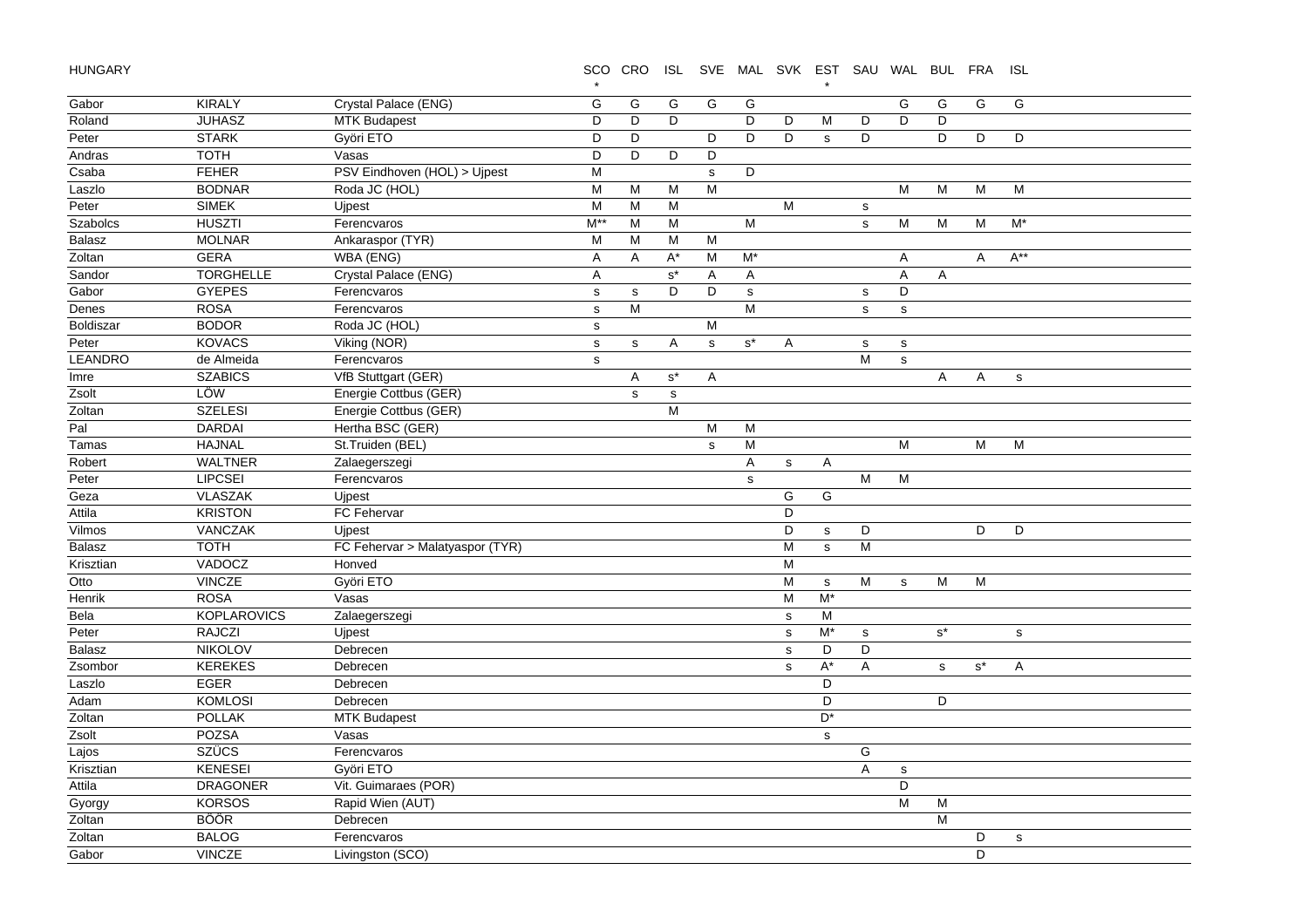#### SCO CRO ISL SVE MAL SVK EST SAU WAL BUL FRA ISL

| Martin  | FÜLOP           | Tottenham (ENG)     |  |
|---------|-----------------|---------------------|--|
| Akos    | <b>TAKACS</b>   | Ferencvaros         |  |
| Norbert | <b>TOTH</b>     | Uipest              |  |
| Zsolt   | <b>BARANYOS</b> | <b>Matay Sopron</b> |  |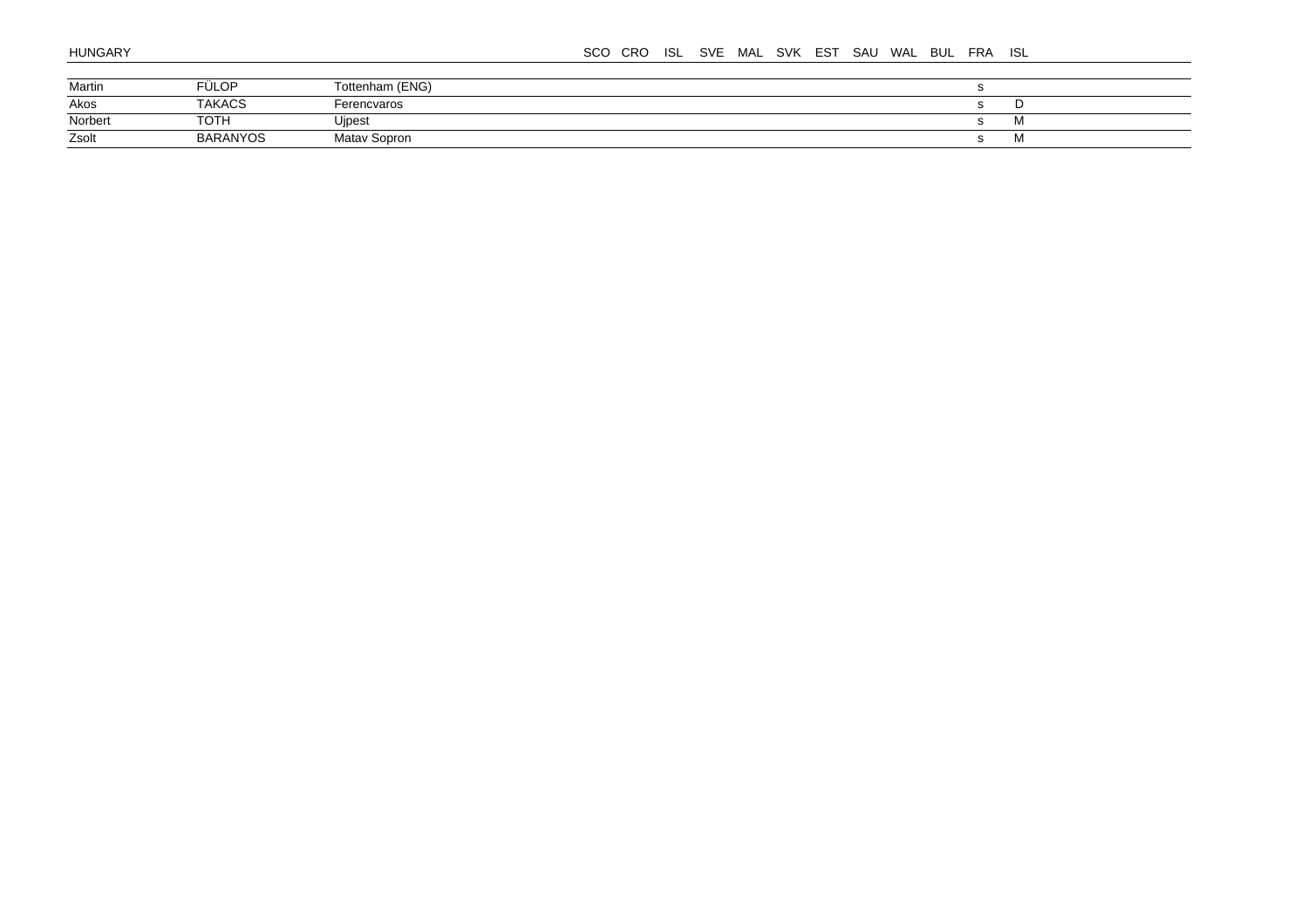ICELAND

## ITA BUL UNG MAL SVE CRO ITA UNG MAL

| <b>Birkir</b>     | <b>KRISTINSSON</b>  | <b>IBV</b>                          | G  |    |                      |   |       |             |             |                      |                      |
|-------------------|---------------------|-------------------------------------|----|----|----------------------|---|-------|-------------|-------------|----------------------|----------------------|
| Kristjan Örn      | <b>SIGURDSSON</b>   | $KR >$ Brann (NOR)                  | D  | D  | D                    | D | D     | D           | D           | $\mathsf{D}^{\star}$ |                      |
| Olafur Örn        | <b>BJARNASON</b>    | Brann (NOR)                         | D  | D  | D                    | D | D     | D           | D           | D                    |                      |
| Hermann           | <b>HREIDARSSON</b>  | Charlton (ENG)                      | D  | D  | D                    | D | D     | D           | D           |                      |                      |
| Brynjar Björn     | <b>GUNNARSSON</b>   | Watford (ENG)                       | D  | D  |                      | D | D     | D           | D           | D                    | D                    |
| Runar             | <b>KRISTINSSON</b>  | Lokeren (BEL)                       | M  |    |                      |   |       |             |             |                      |                      |
| Thordur           | <b>GUDJONSSON</b>   | VfL Bochum (GER) > Stoke (ENG)      | M  | M  | M                    | M | s     |             |             |                      |                      |
| Indridi           | <b>SIGURDSSON</b>   | RC Genk (BEL)                       | M  | M  | $M^*$                | M | M     | M           | M           | M                    |                      |
| Gylfi             | <b>EINARSSON</b>    | Lillestrøm (NOR) > Leeds Utd. (ENG) | M* | M  | s                    | м | M     | м           | M           | M                    |                      |
| Eidur             | <b>GUDJOHNSEN</b>   | Chelsea (ENG)                       | A* | A* | $\mathsf{A}^{\star}$ | Α | $A^*$ |             |             | $A^*$                | $A^*$                |
| Heidar            | <b>HELGUSON</b>     | Watford (ENG)                       | Α  | Α  | Α                    | Α | Α     | A           |             |                      |                      |
| Arni Gautar       | <b>ARASON</b>       | Vålerenga (NOR)                     | s  | G  | G                    | G | G     | G           | G           | G                    | G                    |
| Gunnar Heidar     | THORVALDSSON        | Halmstads BK (SWE)                  | s  |    |                      |   |       |             | s           | s                    | $\mathsf{A}^{\star}$ |
| Veigar Pall       | <b>GUNNARSSON</b>   | Stabæk (NOR)                        | s  |    | s                    | s |       |             |             |                      | $D^*$                |
| Arnar             | <b>GRETARSSON</b>   | Lokeren (BEL)                       | s  | M  | M                    | s |       |             |             |                      |                      |
| <b>Arnar Thor</b> | <b>VIDARSSON</b>    | Lokeren (BEL)                       |    | s  | D                    | M |       | M           |             | М                    | M                    |
| Helgi             | <b>SIGURDSSON</b>   | AGF (DEN)                           |    | s  | s                    | s | s     |             |             |                      |                      |
| Johannes Karl     | <b>GUDJONSSON</b>   | Leicester (ENG)                     |    | s  | M                    |   | M     | М           |             |                      |                      |
| Petur             | <b>MARTEINSSON</b>  | Hammarby (SWE)                      |    |    |                      |   | D     | D           | D           | D                    |                      |
| Hjalmar           | <b>JONSSON</b>      | <b>IFK Göteborg (SWE)</b>           |    |    |                      |   | s     |             |             |                      |                      |
| Gretar Rafn       | <b>STEINSSON</b>    | Young Boys (SCH)                    |    |    |                      |   |       | $\mathbf s$ | M           | M                    | D                    |
| Bjarni            | <b>GUDJONSSON</b>   | Plymouth (ENG)                      |    |    |                      |   |       | $\mathbf s$ | Α           |                      |                      |
| Stefan            | <b>GISLASON</b>     | SFK Lyn (NOR)                       |    |    |                      |   |       | s           | s           | M                    | M                    |
| Hannes            | <b>SIGURDSSON</b>   | Viking (NOR)                        |    |    |                      |   |       |             | M           |                      | s                    |
| Kari              | <b>ARNASON</b>      | Djurgården (SWE)                    |    |    |                      |   |       |             | s           | s                    | M                    |
| Olafur Ingi       | <b>SKULASON</b>     | Arsenal (ENG)                       |    |    |                      |   |       |             | s           |                      |                      |
| Emil              | <b>HALLFREDSSON</b> | Tottenham (ENG)                     |    |    |                      |   |       |             | $\mathbf s$ |                      |                      |
| Haraldur          | <b>GUDMUNSSON</b>   | Aalesunds FK (NOR)                  |    |    |                      |   |       |             |             | $\mathbf s$          |                      |
| Audun             | <b>HELGASON</b>     | <b>FH</b>                           |    |    |                      |   |       |             |             |                      | D                    |
| Thyggvi           | <b>GUDMUNDSSON</b>  | <b>FH</b>                           |    |    |                      |   |       |             |             |                      | $M^*$                |
| Johannes          | <b>HARDARSON</b>    | IK Start (NOR)                      |    |    |                      |   |       |             |             |                      | ${\bf s}$            |
| Helgi             | <b>DANIELSSON</b>   | Fylkir                              |    |    |                      |   |       |             |             |                      | s                    |
|                   |                     |                                     |    |    |                      |   |       |             |             |                      |                      |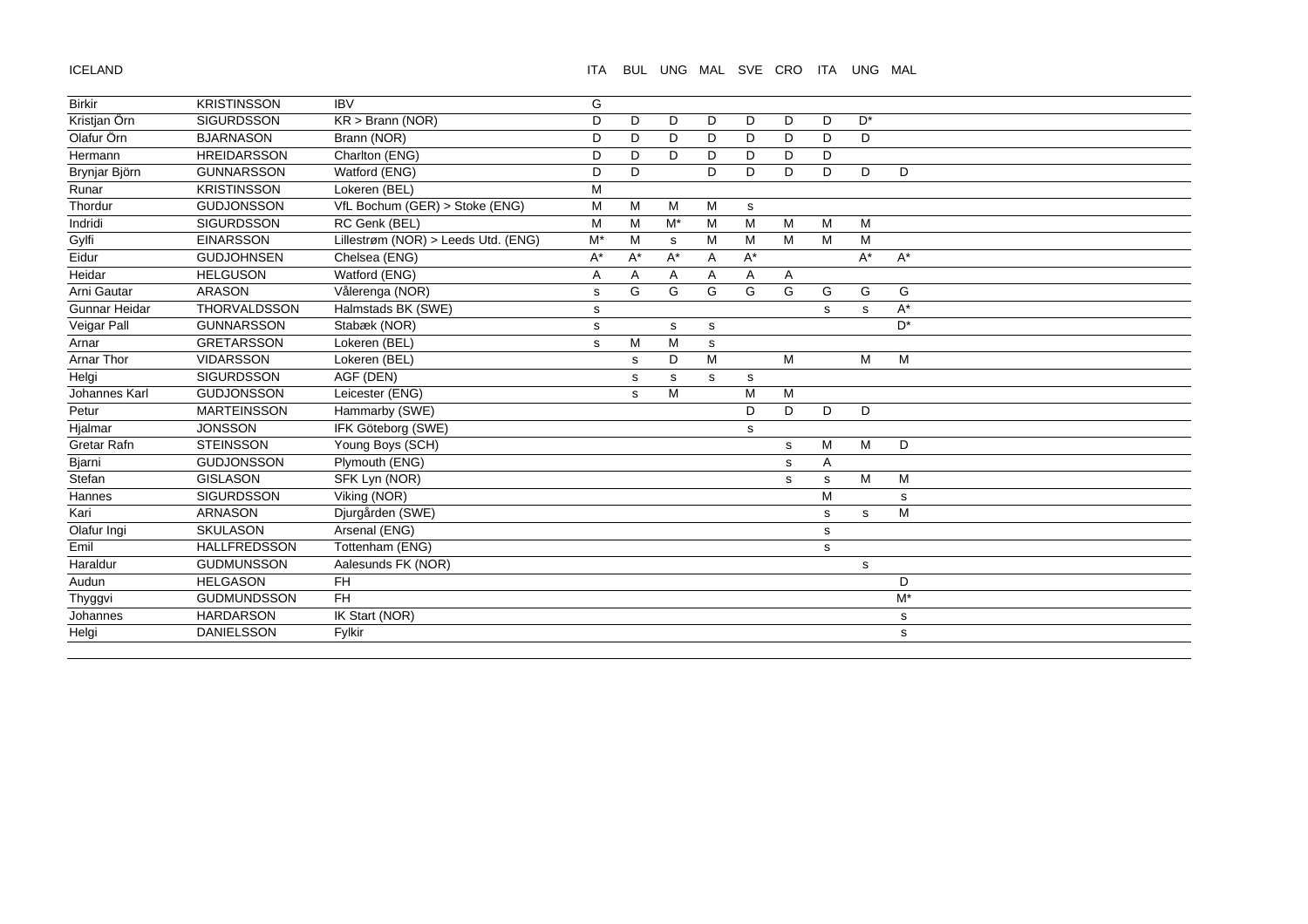ISRAEL

# CRO FRA CYP SCH CYP CRO IRL FRA IRL

| <b>BENADO</b>   | Maccabi Haifa          |   |   |       |          |       |       |              |       |       |
|-----------------|------------------------|---|---|-------|----------|-------|-------|--------------|-------|-------|
|                 |                        | D | D | D     | D        | D     | D     | D            |       | D     |
|                 | Hapoel Tel-Aviv        | D | D |       |          |       |       |              |       |       |
| <b>GERSHON</b>  | Hapoel Tel-Aviv        | D |   |       | D        | D     | D     | D            | D     | D     |
| <b>BEN HAIM</b> | Bolton Wan.(ENG)       | D | D | D     | D        |       |       | D            | D     |       |
| GAZAL           | Maccabi Haifa          | M | s | s     | M        |       |       |              |       |       |
| <b>TAL</b>      | Maccabi Haifa          | M | M | M     | M        |       | M     | M            | M     | M     |
| <b>BADIR</b>    | Maccabi Haifa          | M | M | $M^*$ | м        | M     | M     | м            | $M^*$ |       |
| <b>BENAYOUN</b> | Racing Santander (SPA) | М | M | $M^*$ | $M^{**}$ | М     | м     | M            | м     | M     |
| AFEK            | Salamanca (SPA)        | Α | M | s     | A        | Α     | $A^*$ | Α            | s     |       |
| <b>BALILI</b>   | Kayserispor (TYR)      | Α |   | s     | A        | A     | $A^*$ | s            | A     | s     |
| <b>SUAN</b>     | Bnei Sakhnin           | s |   |       |          | s     | s     | $s^*$        |       | M     |
| <b>KEISI</b>    | Hapoel Petah Tikva     | s | s | M     | M        | $M^*$ | м     | M            | M     | M     |
| <b>NIMNI</b>    | Beitar Jerusalem       | s | s | M     | s        | $M^*$ | м     | s            | м     | $M^*$ |
| <b>UZAN</b>     | Maccabi Haifa          | s |   |       |          |       |       |              |       |       |
| <b>GOLAN</b>    | Maccabi Petah Tikva    | s | A | A     | s        | s     | $s^*$ | $\mathsf{A}$ |       | s     |
| SABAN           | Maccabi Petah Tikva    |   | D | D     | S.       | D     | D     |              | D     | D     |
| KATAN           | Maccabi Haifa          |   | A | A     |          | A     | s     | A            | Α     | Α     |
| <b>REVIVO</b>   | MS Ashdod              |   |   |       |          | s     | s     |              |       |       |
| AWAT            | Racing Santander (SPA) |   |   |       |          |       | G     | G            | G     | G     |
| <b>HARAZI</b>   | Maccabi Haifa          |   |   |       |          |       | s     |              |       |       |
| <b>YEHIEL</b>   | Hapoel Petah Tikva     |   |   |       |          |       |       |              |       | $D^*$ |
|                 |                        |   |   |       |          |       |       |              |       |       |
|                 | <b>ANTEBI</b>          |   |   |       |          |       |       |              |       |       |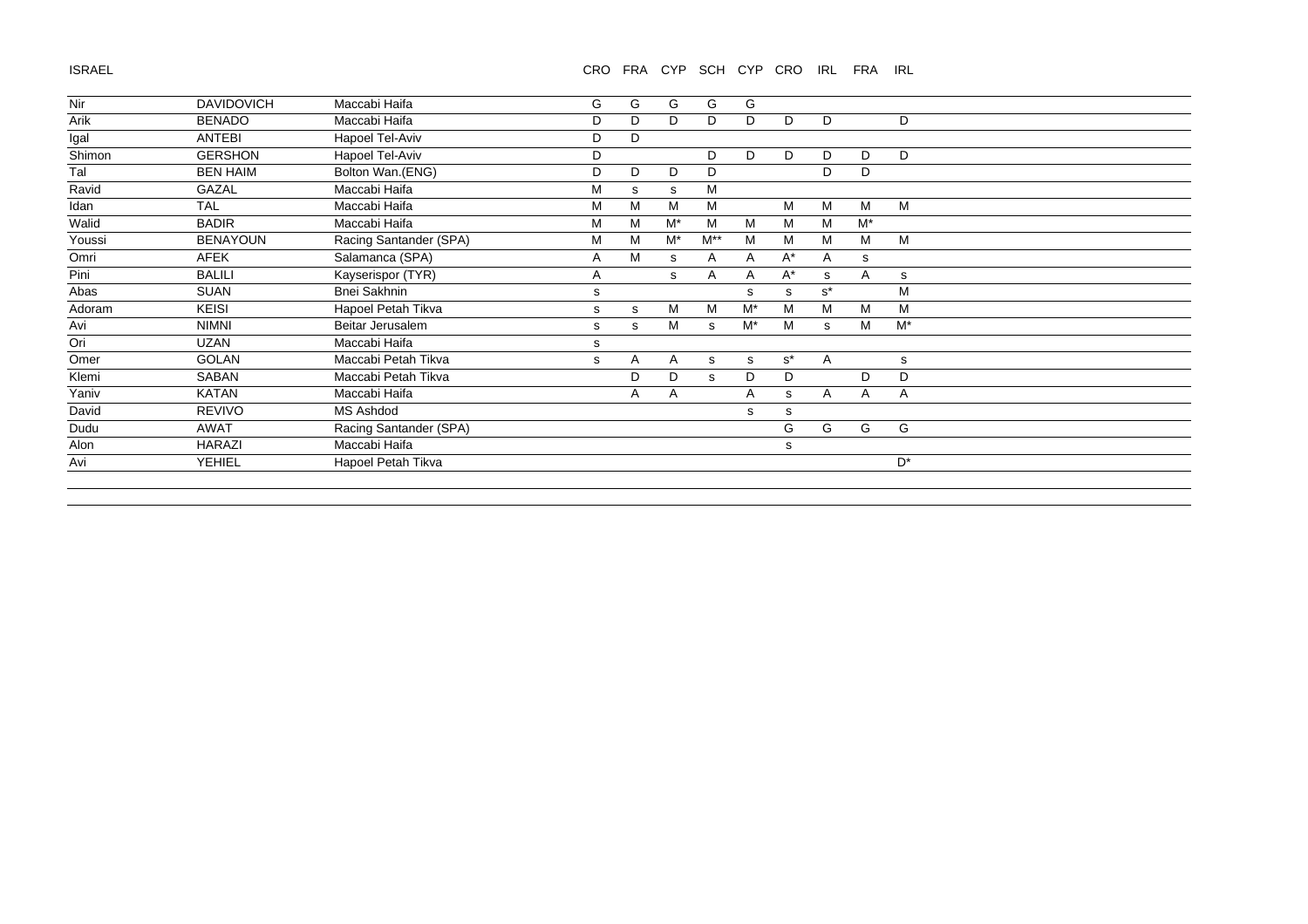ITALY

ISL NOR MOL SLO BLS FIN RUS SCO ISL NOR SER ECU

| Gianluigi  | <b>BUFFON</b>     | Juventus       | ${\mathsf G}$ | G                         | G              | G            | G           |                                                                                       | G                    | G              |             | $\overline{G}$ |              |                      |
|------------|-------------------|----------------|---------------|---------------------------|----------------|--------------|-------------|---------------------------------------------------------------------------------------|----------------------|----------------|-------------|----------------|--------------|----------------------|
| Massimo    | ODDO              | Lazio          | D             |                           | $\mathbf s$    |              | D           |                                                                                       |                      |                |             |                | D            |                      |
| Gianluca   | <b>ZAMBROTTA</b>  | Juventus       | D             | M                         | ${\sf M}$      | D            | M           |                                                                                       |                      |                |             | M              |              |                      |
| Alessandro | <b>NESTA</b>      | Milan          | D             | D                         | D              | D            | D           |                                                                                       |                      |                |             |                |              |                      |
| Marco      | <b>MATERAZZI</b>  | Inter          | D             | D                         | D              |              | D           | D                                                                                     | D                    | D              | D           | D              |              |                      |
| Gennaro    | <b>GATTUSO</b>    | Milan          | M             | M                         | M              | M            | M           |                                                                                       | M                    | ${\sf M}$      |             |                |              |                      |
| Sergio     | <b>VOLPI</b>      | Sampdoria      | M             |                           |                |              |             |                                                                                       |                      |                |             |                |              |                      |
| Simone     | <b>PERROTTA</b>   | Roma           | M             |                           |                |              | s           |                                                                                       |                      |                |             |                |              |                      |
| Stefano    | <b>FIORE</b>      | Valencia (SPA) | M             | M                         |                | ${\tt S}$    |             |                                                                                       |                      |                |             |                |              |                      |
| Marco      | <b>DI VAIO</b>    | Valencia (SPA) | A             |                           |                | $\mathsf{s}$ |             |                                                                                       |                      |                |             |                |              |                      |
| Fabio      | <b>BAZZANI</b>    | Sampdoria      | Α             |                           |                |              |             |                                                                                       |                      |                |             |                |              |                      |
| Giuseppe   | <b>FAVALLI</b>    | Inter          | $\mathbf s$   | D                         |                |              |             |                                                                                       |                      |                |             |                |              |                      |
| Alessandro | <b>BIRINDELLI</b> | Juventus       | s             |                           |                |              |             |                                                                                       |                      |                |             |                |              |                      |
| Aimo       | <b>DIANA</b>      | Sampdoria      | $\mathsf{s}$  | s                         | D              |              | M           | $\mathbf s$                                                                           |                      |                | $\mathbf S$ | ${\tt S}$      |              |                      |
| Manuele    | <b>BLASI</b>      | Juventus       | $\mathbf s$   |                           | $\mathbf s$    |              | $\mathbf s$ | M                                                                                     | ${\tt S}$            |                | M           |                | M            |                      |
| Fabrizio   | <b>MICCOLI</b>    | Fiorentina     | s             | $\mathsf{A}$              |                |              |             | $\mathsf{A}^\star$                                                                    |                      |                |             |                |              |                      |
| Luca       | <b>TONI</b>       | Palermo        | s             | $\texttt{s}^{\star}$      | $\mathbf S$    | $\mathbf s$  |             | $\overline{A}$                                                                        |                      | $\mathbf s$    | Α           | ${\tt S}$      | A            | $\mathsf{A}^{\star}$ |
| Daniele    | <b>BONERA</b>     | Parma          |               | D                         | D              | D            |             |                                                                                       | D                    | D              |             | D              |              |                      |
| Daniele    | <b>DE ROSSI</b>   | Roma           |               | $\overline{\mathsf{M}^*}$ |                | M            | $M^*$       | M                                                                                     | M                    | $\mathbf s$    | M           | M              |              |                      |
| Alberto    | <b>GILARDINO</b>  | Parma          |               | $\mathsf{A}$              | A              | A            | $A^*$       |                                                                                       | $\texttt{s}^{\star}$ | A              |             |                |              |                      |
| Bernardo   | CORRADI           | Valencia (SPA) |               | $\mathbf{s}$              |                |              |             |                                                                                       |                      |                |             |                |              |                      |
| Massimo    | <b>AMBROSINI</b>  | Milan          |               |                           | $\overline{M}$ |              |             |                                                                                       |                      |                |             |                |              |                      |
| Andrea     | <b>PIRLO</b>      | Milan          |               |                           | $\overline{M}$ |              |             |                                                                                       | M                    | $M^{**}$       |             | M              |              |                      |
| Alessandro | <b>DEL PIERO</b>  | Juventus       |               |                           | $A^*$          |              |             |                                                                                       |                      |                |             |                |              |                      |
| Fabio      | CANNAVARO         | Juventus       |               |                           |                | D            | s           |                                                                                       | D                    | D              |             | D              |              |                      |
| Mauro      | <b>CAMORANESI</b> | Juventus       |               |                           |                | M            |             |                                                                                       |                      | $\overline{M}$ |             | M              |              |                      |
| Mauro      | <b>ESPOSITO</b>   | Cagliari       |               |                           |                | M            |             | M                                                                                     | $\mathbf s$          |                | Α           |                | M            |                      |
| Francesco  | <b>TOTTI</b>      | Roma           |               |                           |                | A            | $A^{**}$    |                                                                                       | $\overline{A}$       | M              |             |                |              |                      |
| Giuseppe   | <b>PANCARO</b>    | Milan          |               |                           |                |              | D           |                                                                                       | D                    |                |             |                |              |                      |
| Ivan       | PELIZZOLI         | Roma           |               |                           |                |              |             | G                                                                                     |                      |                |             |                |              |                      |
| Cristian   | ZACCARDO          | Palermo        |               |                           |                |              |             | D                                                                                     |                      |                | D           |                | D            | D                    |
| Alessandro | <b>PARISI</b>     | Messina        |               |                           |                |              |             | D                                                                                     |                      |                |             |                |              |                      |
| Andrea     | <b>BARZAGLI</b>   | Palermo        |               |                           |                |              |             | D                                                                                     |                      |                | D           |                | D            | D                    |
| Stefano    | <b>MAURI</b>      | Udinese        |               |                           |                |              |             | $\mathsf{M}% _{T}=\mathsf{M}_{T}\!\left( a,b\right) ,\ \mathsf{M}_{T}=\mathsf{M}_{T}$ |                      |                |             |                | M            |                      |
| Giorgio    | <b>CHIELLINI</b>  | Fiorentina     |               |                           |                |              |             | s                                                                                     | $\mathbf s$          | D              |             |                | D            | $\mathbf s$          |
| Simone     | <b>BARONE</b>     | Palermo        |               |                           |                |              |             | $\mathbf s$                                                                           | $\textbf{s}^{\star}$ |                | M           |                | M            | M                    |
| Andrea     | CARACCIOLO        | <b>Brescia</b> |               |                           |                |              |             | $\mathbf{s}$                                                                          |                      |                |             |                |              |                      |
| Vincenzo   | <b>MONTELLA</b>   | Roma           |               |                           |                |              |             | $\mathbf s$                                                                           | $\mathsf{A}$         |                |             |                |              |                      |
| Christian  | <b>VIERI</b>      | Inter          |               |                           |                |              |             |                                                                                       | Α                    |                |             | A              |              |                      |
| Antonio    | LANGELLA          | Cagliari       |               |                           |                |              |             |                                                                                       | $\mathbf s$          |                | A           |                |              | $\mathbf s$          |
| Antonio    | CASSANO           | Roma           |               |                           |                |              |             |                                                                                       |                      | A              |             | A              |              |                      |
| Flavio     | <b>ROMA</b>       | Monaco (FRA)   |               |                           |                |              |             |                                                                                       |                      |                | G           |                |              | G                    |
| Fabio      | <b>GROSSO</b>     | Palermo        |               |                           |                |              |             |                                                                                       |                      |                | D           | D              | $\mathsf{s}$ | M                    |
| Morgan     | <b>DE SANCTIS</b> | Udinese        |               |                           |                |              |             |                                                                                       |                      |                | $\mathbf s$ |                |              |                      |
| Marco      | <b>CASSETTI</b>   | Lecce          |               |                           |                |              |             |                                                                                       |                      |                | $\mathbf s$ |                |              | M                    |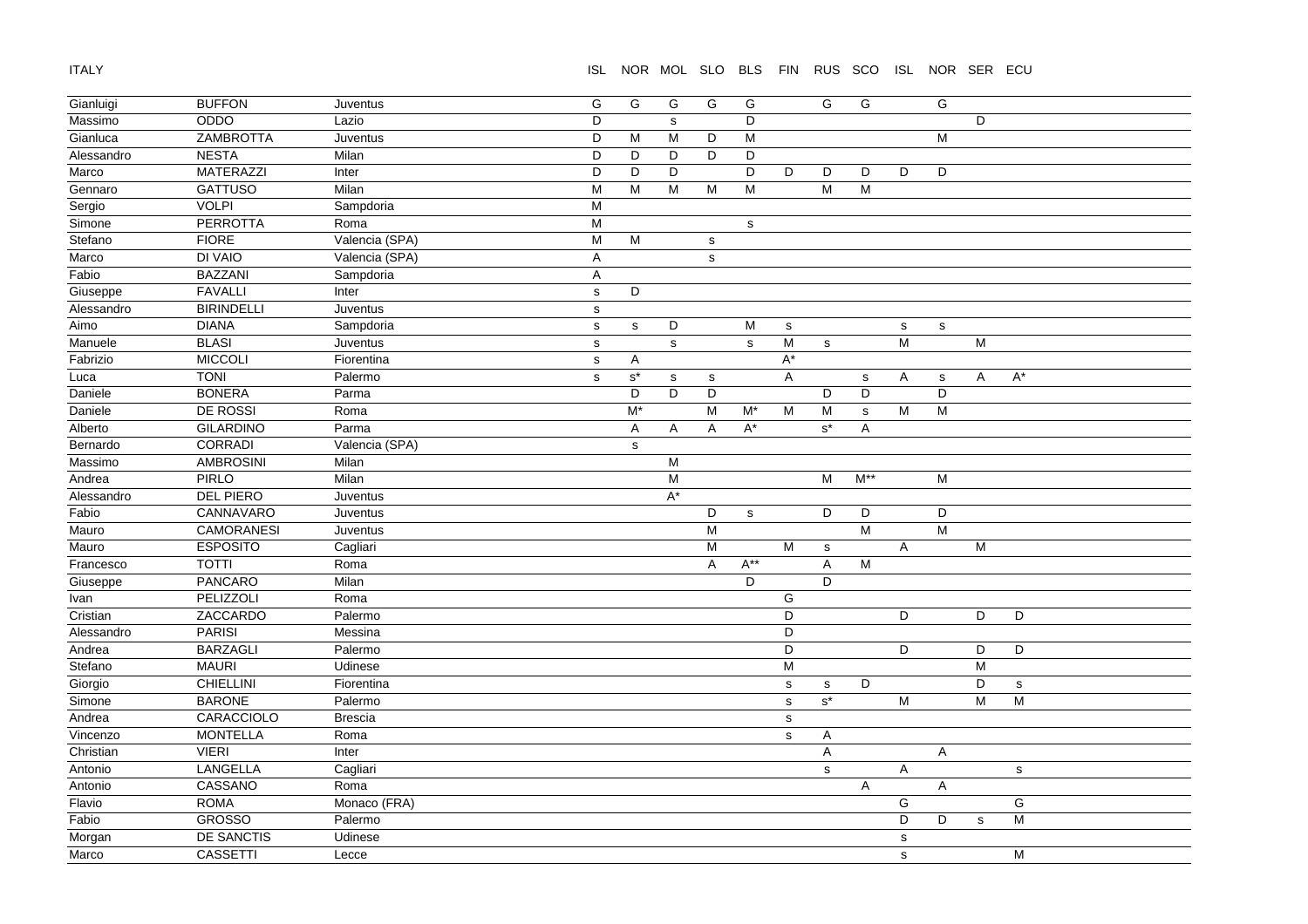| David        | DE MICHELE      | Udinese    |  |  | s |   | s.           | A              |  |
|--------------|-----------------|------------|--|--|---|---|--------------|----------------|--|
| Vincenzo     | IAQUINTA        | Udinese    |  |  | s | s | $\mathsf{A}$ | s              |  |
| Giampiero    | <b>PINZI</b>    | Udinese    |  |  |   |   |              |                |  |
| Angelo       | PERUZZI         | Lazio      |  |  |   |   | G            |                |  |
| Roberto      | <b>BRIENZA</b>  | Palermo    |  |  |   |   | s.           | $\overline{A}$ |  |
| Giandomenico | <b>MESTO</b>    | Reggina    |  |  |   |   | s.           | s              |  |
| Cristiano    | LUCARELLI       | Livorno    |  |  |   |   | $s^*$        | s              |  |
| Carmine      | <b>COPPOLA</b>  | Messina    |  |  |   |   | S.           | м              |  |
| Dario        | <b>DAINELLI</b> | Fiorentina |  |  |   |   |              |                |  |
| Roberto      | <b>BARONIO</b>  | Chievo     |  |  |   |   |              | s              |  |
|              |                 |            |  |  |   |   |              |                |  |
|              |                 |            |  |  |   |   |              |                |  |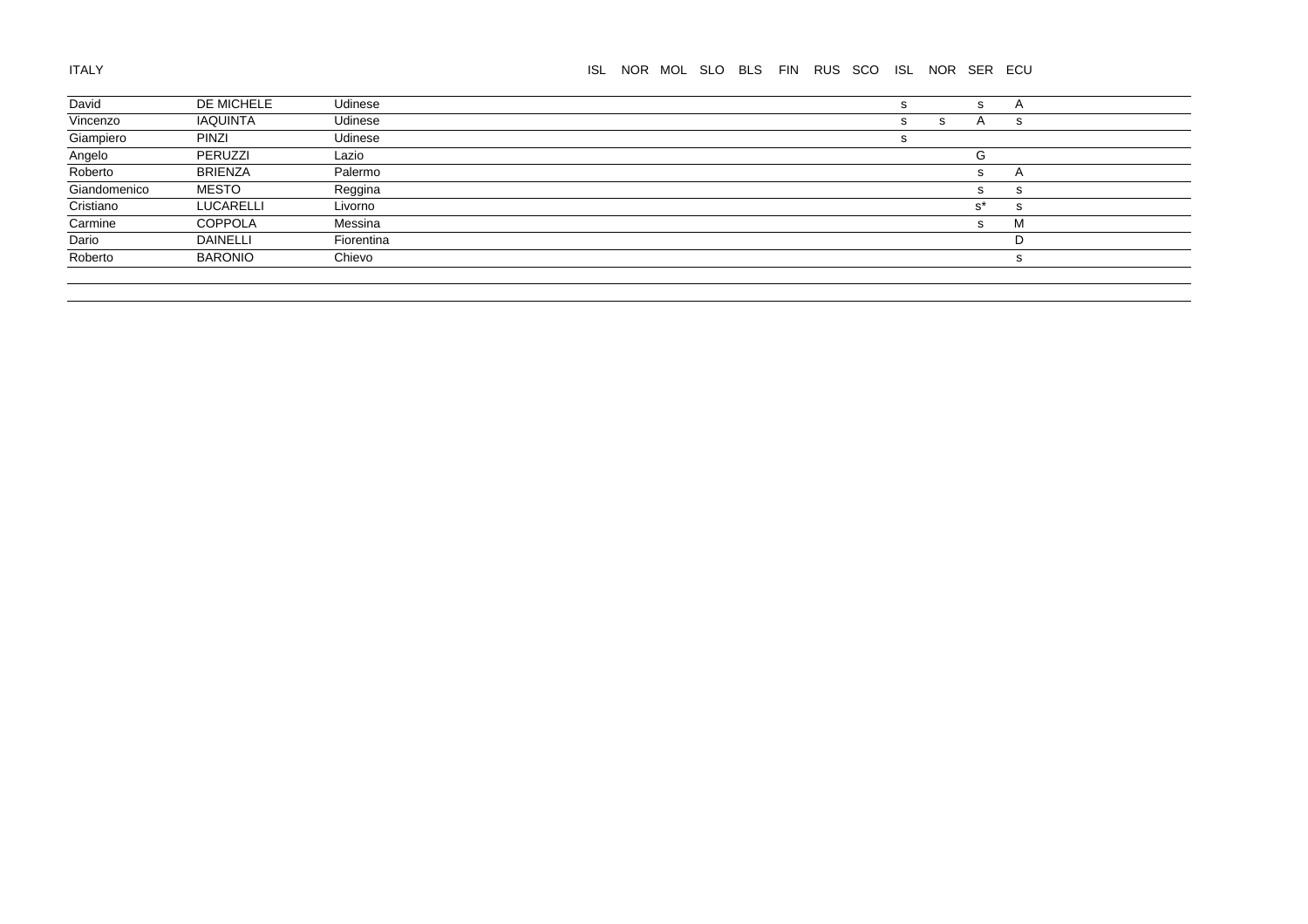# UKR TYR ALB GRE JAP DAN UKR TYR

| Yuri      | <b>NOVIKOV</b>     | Irtysh Pavlodar                    | G           | G            |   | G     |   | G | G | G |
|-----------|--------------------|------------------------------------|-------------|--------------|---|-------|---|---|---|---|
| Renat     | <b>DUBINSKY</b>    | Shinnik Yaroslavl (RUS)            | D           | D            | D | D     | s | s | D | D |
| Alexander | <b>FAMILTSEV</b>   | Tom Tomsk (RUS)                    | D           | D            | D |       |   | D | D | D |
| Igor      | <b>AVDEYEV</b>     | Zhenis Astana > Shakhter Karagandy | D           | D            | D |       | D | D | D | D |
| Samat     | <b>SMAKOV</b>      | <b>Kairat Almaty</b>               | D           | D            | D | D     | D | D | D | s |
| Farhadbek | <b>IRISMETOV</b>   | Irtysh Pavlodar                    | D           | D            | D | D     |   |   |   |   |
| Anton     | <b>CHICHULIN</b>   | Zhenis Astana                      | M           | M            |   | M     | M | M | s | s |
| Maksim    | <b>NIZOVSHEV</b>   | <b>Tobol Kostenai</b>              | М           | M            | M |       |   |   | s | M |
| Ruslan    | <b>BALTIYEV</b>    | FK Moskva (RUS)                    | M           | s            | M | $M^*$ |   | М | M | м |
| Andrei    | <b>KARPOVICH</b>   | <b>Kairat Almaty</b>               | $M^*$       | M            | M | M     |   | M | M | M |
| Murat     | <b>TLESHEV</b>     | <b>Irtysh Pavlodar</b>             | Α           |              |   |       |   |   |   |   |
| Oleg      | <b>MUSIN</b>       | <b>Kairat Almaty</b>               | s           |              |   |       |   |   |   |   |
| Rafael    | <b>URAZBAKHTIN</b> | Aktobe Lento                       | s           |              | A | Α     |   |   |   |   |
| Denis     | <b>RODIONOV</b>    | Atyrau                             | $\mathbf S$ |              |   | s     | s | M | M | M |
| Dmitri    | <b>LYAPKIN</b>     | Khimki (RUS) > Zhenis Astana       |             | D            | D | D     | D | D | D | D |
| Alibek    | <b>BULUSHEV</b>    | <b>Kairat Almaty</b>               |             | Α            | s | A     |   |   |   |   |
| Andrei    | <b>MOREV</b>       | Ekibastuzets                       |             | $\mathsf{s}$ | G |       |   |   |   |   |
| Sergey    | <b>KOZULIN</b>     | Ordabasy Shymkent                  |             | s            |   |       |   |   |   |   |
| Dias      | <b>KAMELOV</b>     | Irtysh Pavlodar                    |             |              | s | s     | M |   |   |   |
| Maxim     | SHEVCHENKO         | Zhetysu Taldykorgan                |             |              | s | s     | A |   |   |   |
| Maxim     | ZHALMAGAMBETOV     | Zhenis Astana                      |             |              |   | M     | s |   |   |   |
| Alexander | <b>MOKIN</b>       | Zhenis Astana                      |             |              |   |       | G |   |   |   |
| Igor      | SOLOSHENKO         | Shakhter Karagandy                 |             |              |   |       | D |   |   |   |
| Kairat    | <b>UTABAEV</b>     | <b>Kairat Almaty</b>               |             |              |   |       | D | D |   |   |
| Maxat     | <b>BAYZHANOV</b>   | Almaty > Irtysh Pavlodar           |             |              |   |       | M | s | M | M |
| Sergey    | LARIN              | Almaty                             |             |              |   |       | Α | s |   |   |
| Piraly    | <b>ALIEV</b>       | <b>Kairat Almaty</b>               |             |              |   |       | s |   |   |   |
| Igor      | <b>AZOVSKIY</b>    | Almaty                             |             |              |   |       | s |   |   |   |
| Maksim    | <b>AZOVSKIY</b>    | Taraz                              |             |              |   |       | S |   |   |   |
| Andrei    | <b>TRAVIN</b>      | Almaty                             |             |              |   |       |   | Α | s |   |
| Alexander | <b>KROKHMAL</b>    | <b>Ordabasy Shymkent</b>           |             |              |   |       |   |   | A | Α |
| Oleg      | <b>LITVINENKO</b>  | Almaty                             |             |              |   |       |   |   |   | s |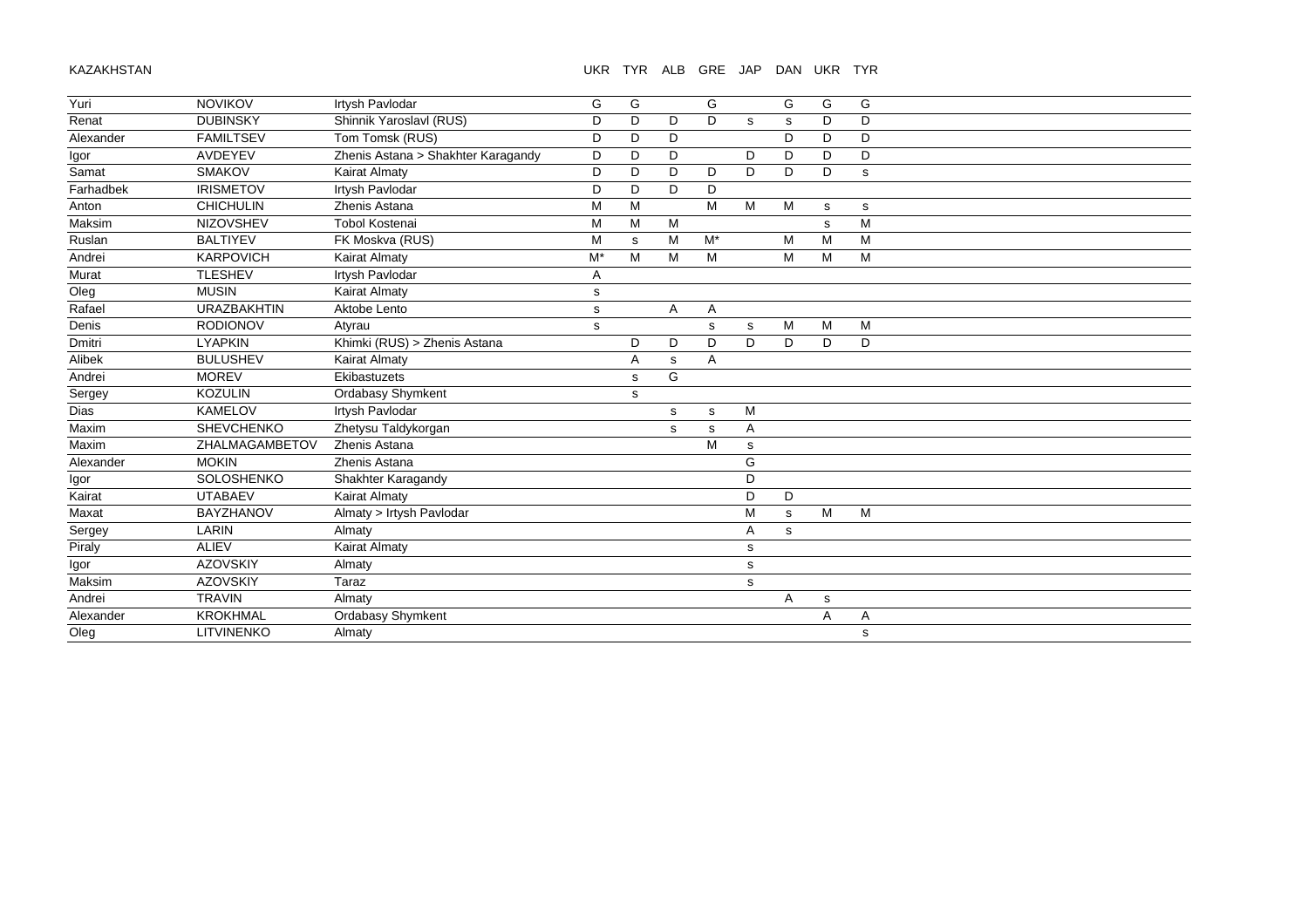LATVIA

# WAL POR LUX SVK EST LIE OMN BAH FIN AUT LUX LIT RUS LIE

| Aleksandrs      | <b>KOLINKO</b>        | Rostov (RUS) > Rubin Kazan (RUS)       | G           | G | G                    | G  | G     | G     |       |       | G           | G           | G        |             |   |       |  |
|-----------------|-----------------------|----------------------------------------|-------------|---|----------------------|----|-------|-------|-------|-------|-------------|-------------|----------|-------------|---|-------|--|
| Juris           | LAIZANS               | CSKA Moskva (RUS)                      | D           | D | D                    | D  | $D^*$ | D     |       |       | D           | M           | $D^*$    |             | M | M     |  |
| Olegs           | <b>BLAGONADEZDINS</b> | Skonto Riga                            | D           |   |                      |    |       |       | D     |       |             |             |          |             |   |       |  |
| Mihalis         | <b>ZEMLINSKIS</b>     | Skonto Riga                            | D           | D | D <sup>*</sup>       |    | D     | $D^*$ |       |       | $D^*$       |             |          | D           |   |       |  |
| Igors           | <b>STEPANOVS</b>      | Grasshoppers (SCH)                     | D           | D | D                    |    | D     | D     |       |       | D           | D           | D        |             | D | D     |  |
| Valentins       | <b>LOBANOVS</b>       | Met.Zaporizhya (UKR) > FK Venta        | M           | M | M                    | M  | M     |       |       |       |             |             |          | M           |   |       |  |
| Aleksandrs      | <b>ISAKOVS</b>        | Skonto Riga                            | М           | D | D                    | D  | M     | M     |       |       | M           |             |          | D           | D |       |  |
| Andrejs         | <b>RUBINS</b>         | Shinnik Yaro. (RUS) > Spartak M. (RUS) | M           | M | M                    |    | s     | м     | $M^*$ | M     | M           | M           | M        |             | M | M     |  |
| Andrejs         | <b>PROHORENKOVS</b>   | Dinamo M. (RUS) > Mac.Tel-Aviv (ISR)   | M           | Α | $\texttt{s}^{\star}$ |    | Α     | $s^*$ |       |       | Α           |             | Α        |             | Α | Α     |  |
| Maris           | <b>VERPAKOVSKIS</b>   | Dynamo Kyiv (UKR)                      | Α           | A | $A^*$                | A* | A     | $A^*$ |       |       | A           | Α           | $A^{**}$ |             | A | Α     |  |
| Mihalis         | <b>MIKHOLAPS</b>      | Skonto Riga                            | Α           |   |                      | s  |       |       |       |       |             | s           | s        | $\mathbf s$ |   |       |  |
| Igors           | <b>KORABLOVS</b>      | Ventspils > Jurmala                    | $\mathbf s$ |   |                      | M  |       |       | D     | D     |             |             |          |             |   | D     |  |
| Igors           | <b>SEMJONOVS</b>      | Skonto Riga                            | $\mathbf s$ |   | s                    | s  |       |       | M     | s     |             |             |          |             |   |       |  |
| Vitas           | <b>RIMKUS</b>         | Ventspils > Rostov (RUS)               | s           | s | $\overline{A}$       | A  | s     | A     | $A^*$ | A     |             |             | s        |             | s | s     |  |
| Vitalijs        | <b>ASTAFJEVS</b>      | Rubin Kazan (RUS)                      |             | M | M                    | M  | $M^*$ | M     |       |       | M           |             | M        |             | M | M     |  |
| Imants          | <b>BLEIDELIS</b>      | Viborg FF (DEN) > Grazer AK (AUT)      |             | M | M                    | M  | M     | M     |       |       | M           | M           | $M^*$    |             | M | $M^*$ |  |
| Maris           | <b>SMIRNOVS</b>       | Ventspils > Amica Wronki (POL)         |             |   |                      | D  |       |       | D     | D     |             | D           | D        |             | D | D     |  |
| <b>Dzintars</b> | <b>ZIRNIS</b>         | Metalurgs Liepaja                      |             |   |                      | D  | D     | D     |       |       | D           | D           | D        | D           | D |       |  |
| Vladimirs       | <b>KOLESNICHENKO</b>  | FK Moskva (RUS) > FK Venta             |             |   |                      | s  |       |       | M     | $M^*$ |             |             |          |             |   |       |  |
| Arturs          | ZAKRESEVSKIS          | Skonto Riga                            |             |   |                      |    |       | s     | D     | $D^*$ |             |             |          | D           |   |       |  |
| Andris          | <b>VANINS</b>         | FK Moskva (RUS) > FK Venta             |             |   |                      |    |       |       | G     |       |             |             |          |             |   |       |  |
| <b>Viktors</b>  | <b>MOROZS</b>         | Skonto Riga                            |             |   |                      |    |       |       | M     | М     | s           | М           | M        | M           |   |       |  |
| Aleksejs        | <b>VISNAKOVS</b>      | Skonto Riga                            |             |   |                      |    |       |       | Α     | A     | $\mathbf s$ | $s^*$       |          | A           |   |       |  |
| Vladimirs       | ZAVORONKOVS           | Ventspils                              |             |   |                      |    |       |       | s     | D     | s           | D           | s        | s           | s | D     |  |
| Kristaps        | <b>BLANKS</b>         | Skonto Riga                            |             |   |                      |    |       |       | s     | s     |             | s           |          | s           |   |       |  |
| Gatis           | <b>KALNINS</b>        | Skonto Riga                            |             |   |                      |    |       |       | s     | s     | s           | Α           |          | s           |   |       |  |
| Denis           | <b>ROMANOVS</b>       | Ventspils                              |             |   |                      |    |       |       |       | G     |             |             |          | s           |   |       |  |
| Ruslans         | <b>MIHALCUKS</b>      | Jurmala                                |             |   |                      |    |       |       |       | M     |             |             |          | s           |   |       |  |
| Vadims          | <b>LOGINS</b>         | Dinaburg > Ventspils                   |             |   |                      |    |       |       |       |       |             | $\mathbf s$ |          |             |   |       |  |
| Andrejs         | <b>PIEDELS</b>        | Skonto Riga                            |             |   |                      |    |       |       |       |       |             |             |          | G           | G | G     |  |
| Genadijs        | <b>SOLONICINS</b>     | Metalurgs Liepaja                      |             |   |                      |    |       |       |       |       |             |             |          | M           |   |       |  |
| Andrejs         | <b>STOLCERS</b>       | Yeovil Town (ENG)                      |             |   |                      |    |       |       |       |       |             |             |          | М           |   |       |  |
|                 |                       |                                        |             |   |                      |    |       |       |       |       |             |             |          |             |   |       |  |

\*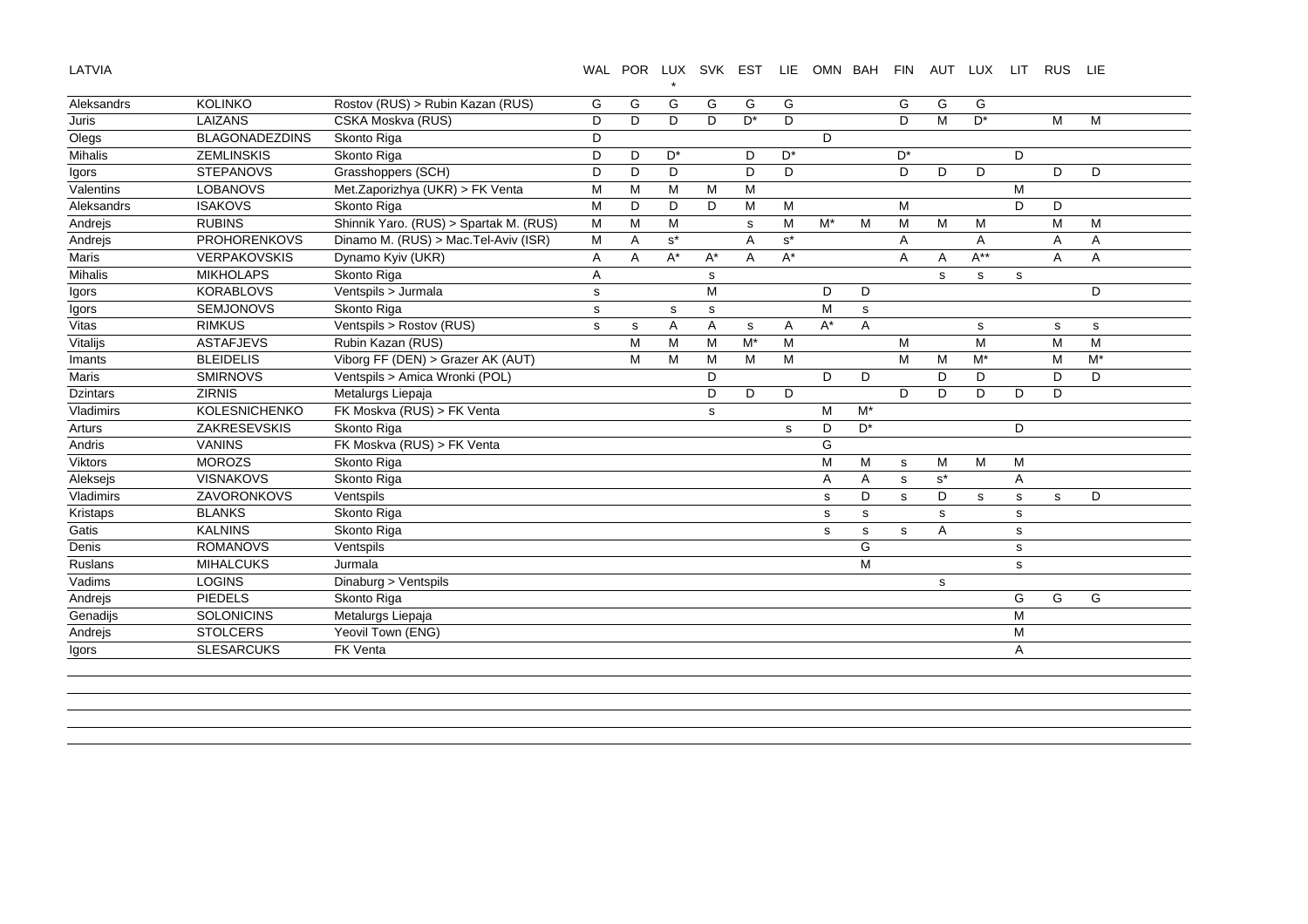#### LIECHTENSTEIN

# EST HOL SVK POR LUX LAT RUS EST LAT

| Martin      | <b>HEEB</b>       | USV Eschen/Mauren  | G              | G | G |       |          |       |       |   |   |  |
|-------------|-------------------|--------------------|----------------|---|---|-------|----------|-------|-------|---|---|--|
| Martin      | <b>TELSER</b>     | FC Vaduz           | D              | D | D | D     | D        |       | D     | D | D |  |
| Fabio       | <b>D'ELIA</b>     | FC Vaduz           | D <sup>*</sup> | D | D |       | s        |       | D     | D | D |  |
| Daniel      | <b>HASLER</b>     | FC Vaduz           | D              |   |   | D     | D        | D     | D     | D | D |  |
| Michael     | <b>STOCKLASA</b>  | FC Vaduz           | D              | D |   | D     | D        | D     | D     |   |   |  |
| Christof    | <b>RITTER</b>     | Chur 97 (SCH)      | D              | D |   | D     | D        | D     | D     | D | D |  |
| Martin      | <b>STOCKLASA</b>  | FC Vaduz           | M              | M | М | M     | $M^*$    | М     |       | M | M |  |
| Andreas     | <b>GERSTER</b>    | FC Vaduz           | м              | M |   | M     | M        | м     | M     | M |   |  |
| Mario       | <b>FRICK</b>      | Ternana (ITA)      | M              | M | M | A     | $M^*$    | $M^*$ | M     | M | M |  |
| Roger       | <b>BECK</b>       | VfB Hohenems (AUT) | A              | Α | A | s     | Α        | Α     | A     | Α | Α |  |
| Thomas      | <b>BECK</b>       | Chiasso (SCH)      | A              | Α | Α | $A^*$ | A        | A     | $A^*$ | Α | Α |  |
| Raphael     | <b>ROHRER</b>     | Chur 97 (SCH)      | s              | s | M | M     | s        | s     |       |   | s |  |
| Franz-Josef | <b>VOGT</b>       | FC Balzers         | s              | M | M |       |          | M     | s     |   | s |  |
| Ronny       | <b>BÜCHEL</b>     | Chur 97 (SCH)      |                | s |   | s     |          | s     | s     | s | M |  |
| Marco       | <b>RITZBERGER</b> | FC Vaduz           |                | s |   |       |          |       |       |   |   |  |
| Patrick     | <b>BURGMEIER</b>  | FC Vaduz           |                |   | D |       |          |       |       | M | M |  |
| Martin      | <b>BÜCHEL</b>     | FC Ruggell (SCH)   |                |   | M |       | s        |       |       |   | s |  |
| Christof    | <b>FRICK</b>      | USV Eschen/Mauren  |                |   | s |       |          |       |       |   |   |  |
| Claudio     | <b>ALABOR</b>     | FC Vaduz           |                |   | s |       |          |       |       | s |   |  |
| Peter       | <b>JEHLE</b>      | Grasshoppers (SCH) |                |   |   | G     | G        | G     | G     | G | G |  |
| Franz       | <b>BURGMEIER</b>  | FC Vaduz           |                |   |   | $M^*$ | $M^{**}$ | М     | M     |   |   |  |
| Daniel      | <b>FRICK</b>      | FC Balzers         |                |   |   | s     |          | s     |       |   |   |  |
|             |                   |                    |                |   |   |       |          |       |       |   |   |  |
|             |                   |                    |                |   |   |       |          |       |       |   |   |  |
|             |                   |                    |                |   |   |       |          |       |       |   |   |  |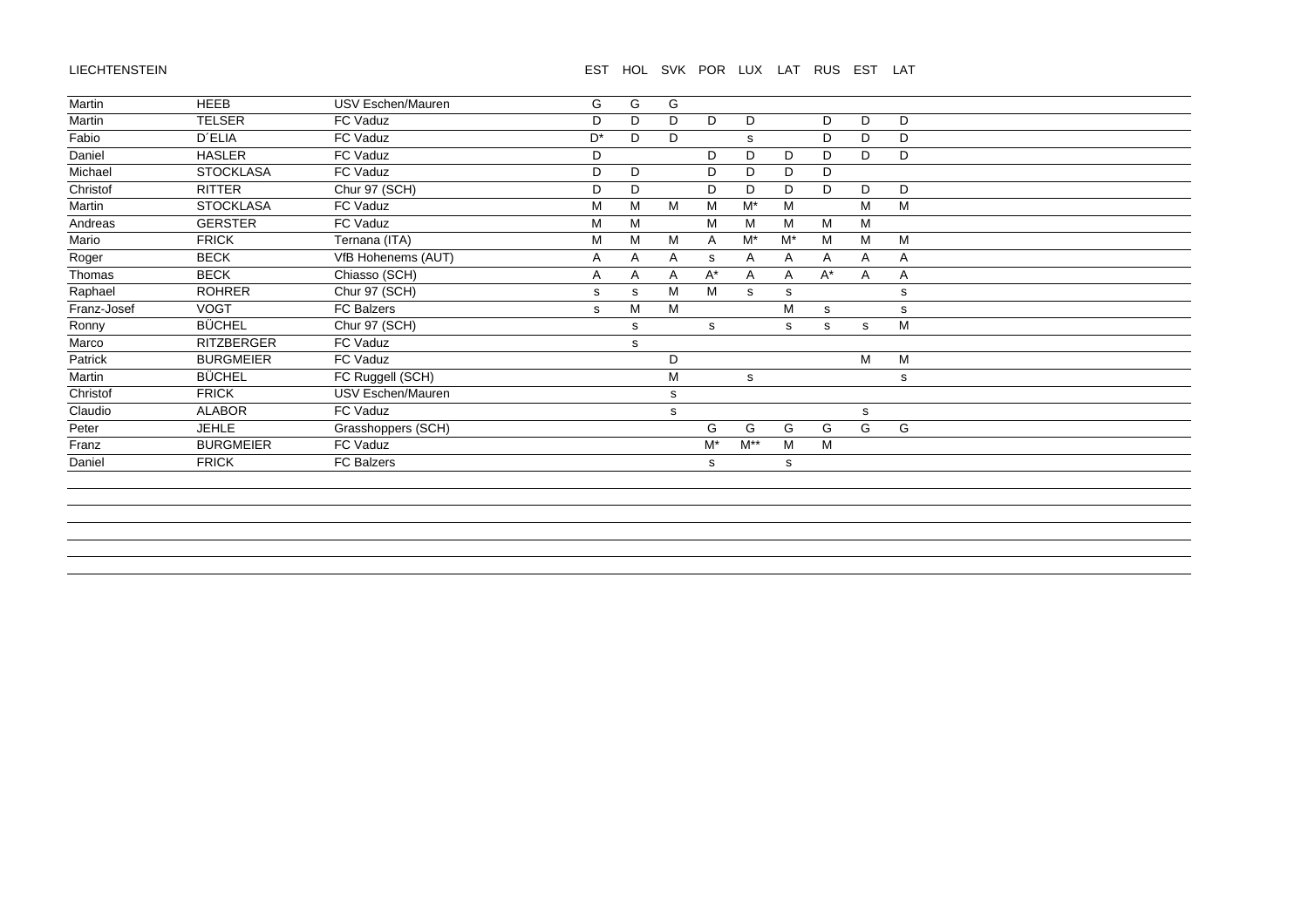LITHUANIA

RUS BEL SMA SPA SMA GEO BOS LAT SPA

| Zhidrunas     | <b>KARCEMARSKAS</b>  | Dinamo Moskva (RUS)                   | G              | G  | G           | G | G           | G           | G     |             | G |
|---------------|----------------------|---------------------------------------|----------------|----|-------------|---|-------------|-------------|-------|-------------|---|
| Deividas      | <b>SEMBERAS</b>      | CSKA Moskva (RUS)                     | D              |    |             |   | D           | D           | D     |             |   |
| Rolandas      | <b>DZIAUKSTAS</b>    | FK Moskva (RUS)                       | D              | D  | D           | D | D           |             | D     |             | D |
| <b>Nerius</b> | <b>BARASA</b>        | Alania Vladikavkaz (RUS)              | D <sup>*</sup> | D  | D           | D |             | D           | s     | D           | D |
| Tomas         | ZVIRGDAUSKAS         | Halmstad (SWE)                        | D              |    |             |   | D           | D           |       |             | D |
| Aurelius      | <b>SKARBALIUS</b>    | Brøndby IF (DEN) > Herfølge (DEN)     | M              | M  |             | M | M           | М           | M     |             |   |
| Tomas         | <b>RAZANAUSKAS</b>   | Trelleborg (SWE)                      | M              | s  |             |   |             |             |       |             |   |
| Edgaras       | <b>CESNAUSKIS</b>    | Dynamo Kyiv (UKR)                     | M              | M  | M           | M | M           | M           | M     |             | s |
| Saulius       | <b>MIKOLIUNAS</b>    | FBK Kaunas > Hearts (SCO)             | M              | s  | M           | s | s           |             | s     |             | s |
| Tomas         | <b>DANILEVICIUS</b>  | Livorno (ITA)                         | A*             | Α  | $A^*$       | A | A           |             | A     |             | Α |
| Robertas      | <b>POSKUS</b>        | Krylya Sovetov Samara (RUS)           | A*             | Α  | A           |   |             | Α           | A     |             | M |
| Tomas         | <b>RADZINEVICIUS</b> | Suduva Marijampole                    | s              |    | $\mathbf s$ | s | Α           | $\mathbf S$ |       | s           |   |
| Darius        | <b>ZUTAUTAS</b>      | FBK Kaunas > Alania Vladikavkaz (RUS) | s              |    |             |   |             | s           |       |             |   |
| Tomas         | <b>TAMOSAUSKAS</b>   | Dinamo Moskva (RUS) > FBK Kaunas      | s              |    |             |   |             |             |       |             |   |
| Marius        | <b>STANKEVICIUS</b>  | Brescia (ITA)                         | s              | D  | D           | D | D           | D           | $D^*$ |             |   |
| Aurimas       | <b>KUCYS</b>         | <b>Ekranes Panevezys</b>              | $\mathsf{s}$   |    |             |   |             | $\mathbf s$ |       | M           | M |
| Andrius       | <b>SKERLA</b>        | Dunfermline (SCO)                     |                | D  | D           | D |             | D           | D     |             | D |
| Donatas       | <b>VENCEVICIUS</b>   | Vetra Vilnius > Sundsvall (SWE)       |                | M  | M           | M | $\mathbf s$ |             | s     |             |   |
| Edgaras       | <b>JANKAUSKAS</b>    | Nice (FRA)                            |                | A* | $A^{**}$    | A |             | s           | A     |             |   |
| Igoris        | <b>MORINAS</b>       | Zalgiris Vilnius                      |                | s  | s           |   | s           |             |       | $A^{**}$    | A |
| Andrius       | <b>GEDGAUDAS</b>     | <b>FBK Kaunas</b>                     |                |    | $s^*$       | M | M           | M           |       |             |   |
| Deividas      | <b>CESNAUSKIS</b>    | Lokomotiv Moskva (RUS) > Hearts (SCO) |                |    |             |   | $M^*$       | M           | M     |             | M |
| Vaidotas      | <b>ZUTAUTAS</b>      | <b>KFK Siauliai</b>                   |                |    |             |   |             |             |       | G           |   |
| Darius        | <b>REGELSKIS</b>     | <b>FBK Kaunas</b>                     |                |    |             |   |             |             |       | D           |   |
| Arunas        | <b>KLIMAVICIUS</b>   | <b>Ekranes Panevezys</b>              |                |    |             |   |             |             |       | D           |   |
| Gediminas     | <b>PAULAUSKAS</b>    | <b>Ekranes Panevezys</b>              |                |    |             |   |             |             |       | D           | D |
| Irmantas      | <b>ZELMIKAS</b>      | <b>FBK Kaunas</b>                     |                |    |             |   |             |             |       | M           |   |
| Darius        | <b>MACIULEVICIUS</b> | Suduva Marijampole                    |                |    |             |   |             |             |       | M           |   |
| Aivaras       | <b>LAURISAS</b>      | Atlantas Klaipeda                     |                |    |             |   |             |             |       | M           |   |
| Andrius       | <b>VELICKA</b>       | <b>FBK Kaunas</b>                     |                |    |             |   |             |             |       | Α           |   |
| Tadas         | <b>GRAZIUNAS</b>     | Zalgiris Vilnius                      |                |    |             |   |             |             |       | s           |   |
| Tadas         | <b>PAPECKYS</b>      | <b>FBK Kaunas</b>                     |                |    |             |   |             |             |       | s           |   |
| Eimantas      | <b>PODERIS</b>       | <b>FBK Kaunas</b>                     |                |    |             |   |             |             |       | s           |   |
| Ricardas      | <b>BENIUSIS</b>      | <b>FBK Kaunas</b>                     |                |    |             |   |             |             |       | s           |   |
| Nerijus       | <b>ASTRAUSKAS</b>    | FK Vilnius                            |                |    |             |   |             |             |       | $\mathbf s$ |   |
| Aidas         | <b>PREIKSAITIS</b>   | Vetra Vilnius                         |                |    |             |   |             |             |       |             | s |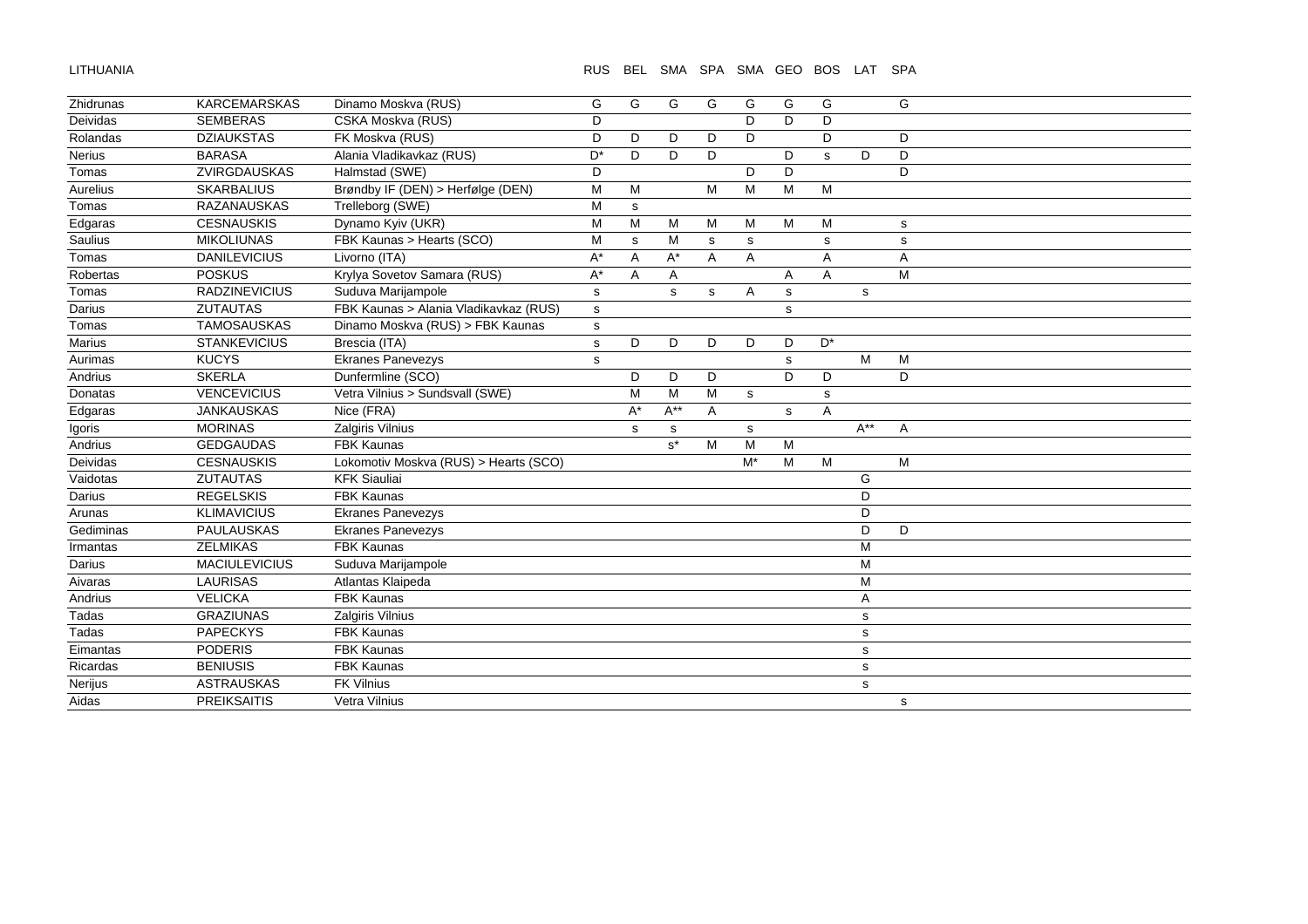# LUXEMBOURG

# SVK EST LAT RUS LIE POR LAT SVK

| Alija     | <b>BESIC</b>       | Swift Hesperange   | G              | G | G     | G  | G | G |   |   |
|-----------|--------------------|--------------------|----------------|---|-------|----|---|---|---|---|
| Eric      | <b>HOFFMANN</b>    | Etzella Ettelbruck | D              | D | D     | D. | D | D | D | D |
| Jeff      | <b>STRASSER</b>    | Gladbach (GER)     | D <sup>*</sup> | D | D     | D. | D |   | D | D |
| Manou     | <b>SCHAULS</b>     | Jeunesse           | D              | D | D     | D  |   | D | D |   |
| Claude    | <b>REITER</b>      | Union Luxembourg   | D              | D |       |    |   | D |   | D |
| Rene      | <b>PETERS</b>      | Swift Hesperange   | M              | M | M     | D  |   | м | M |   |
| Sebastien | <b>REMY</b>        | F91 Dudelange      | М              | M | M     | M  | M | M | M | M |
| Alphonse  | <b>LEWECK</b>      | Etzella Ettelbruck | M              | M | $M^*$ | M  | M | M |   | M |
| Manuel    | CARDONI            | Jeunesse           | M              | M | $M^*$ | M  | M |   |   |   |
| Gordon    | <b>BRAUN</b>       | Jeunesse           | Α              | A | $A^*$ | Α  | Α |   |   |   |
| Daniel    | <b>HUSS</b>        | Grevenmacher       | A              | Α |       |    |   | A |   |   |
| Charles   | <b>LEWECK</b>      | Etzella Ettelbruck | s              | s | s     | s  | M | M | s | M |
| Paul      | <b>MANNON</b>      | Union Luxembourg   | s              |   |       | s  |   | A | s |   |
| Gregory   | <b>MOLITOR</b>     | Swift Hesperange   | s              |   | A     | A  | A |   |   |   |
| Sven      | DI DOMENICO        | Swift Hesperange   |                | s | s     |    | s | s |   |   |
| Xavier    | <b>HELLENBRAND</b> | Spora Luxembourg   |                | s | D     |    | D |   |   |   |
| Dan       | <b>COLLETTE</b>    | Swift Hesperange   |                |   | s     |    | s | s | A | A |
| Ben       | <b>FEDERSPIEL</b>  | Etzella Ettelbruck |                |   |       | M  | M | M |   | M |
| Tom       | <b>SCHNELL</b>     | Union Luxembourg   |                |   |       | s  |   |   |   |   |
| Marc      | <b>OBERWEIS</b>    | Grevenmacher       |                |   |       |    |   |   | G | G |
| Tim       | <b>HEINZ</b>       | Etzella Ettelbruck |                |   |       |    |   |   | D | D |
| Joao      | <b>FERREIRA</b>    | Etzella Ettelbruck |                |   |       |    |   |   | M |   |
| Phillippe | <b>DÜRRER</b>      | Swift Hesperange   |                |   |       |    |   |   | M | s |
| Carlo     | <b>PACE</b>        | Kärjeng            |                |   |       |    |   |   | Α | s |
| Benoit    | LANG               | Swift Hesperange   |                |   |       |    |   |   | s | M |
| Ernad     | <b>SABOTIC</b>     | Jeunesse           |                |   |       |    |   |   |   | s |
|           |                    |                    |                |   |       |    |   |   |   |   |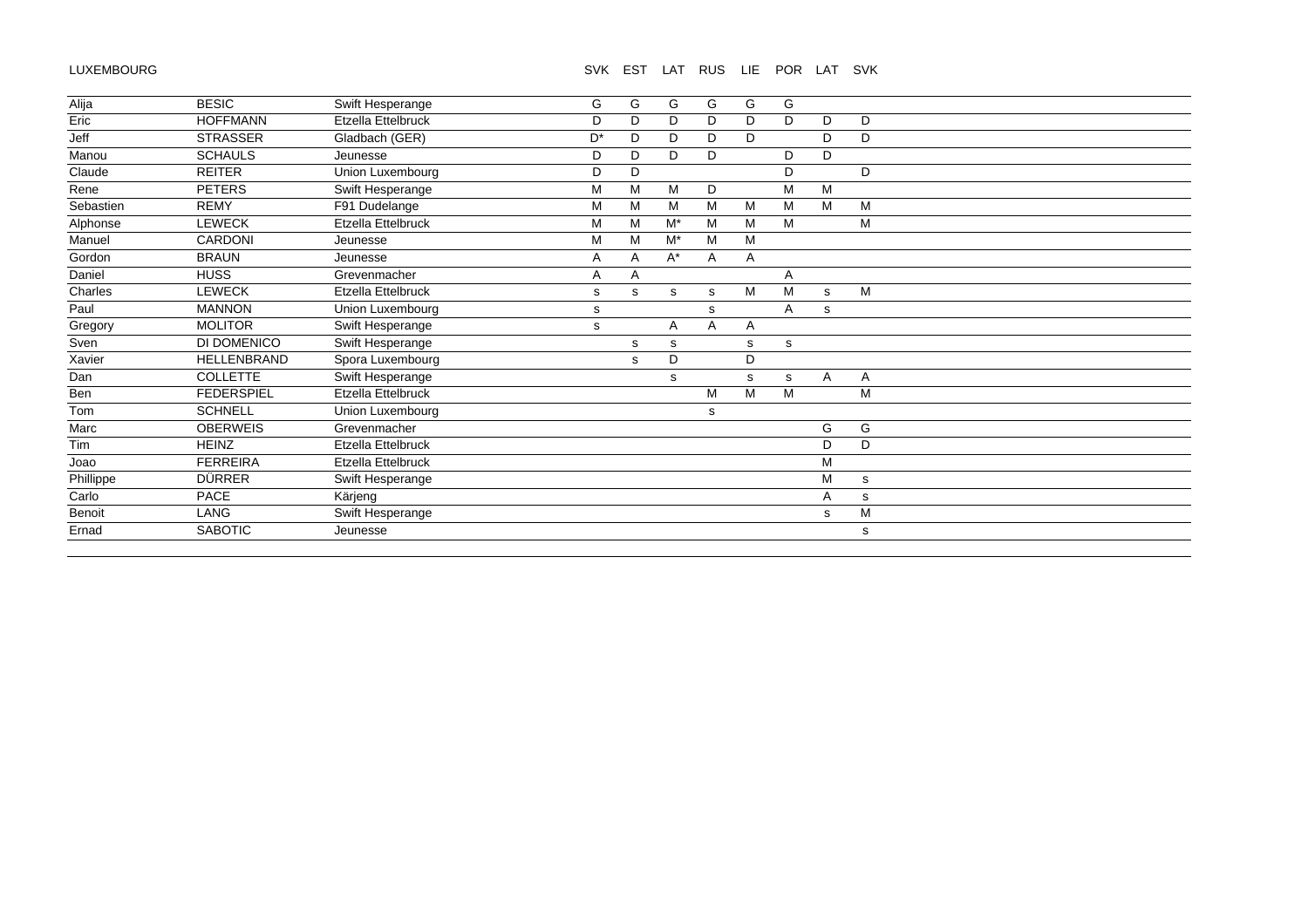| Petar      | <b>MILOSEVSKI</b>   | Sebatspor (TYR)                          | G           | G     |                    |    | G           | G | G                    |          |       |
|------------|---------------------|------------------------------------------|-------------|-------|--------------------|----|-------------|---|----------------------|----------|-------|
| Goran      | <b>STAVREVSKI</b>   | Diyarbakirspor (TYR)                     | D           |       |                    | D. |             | s |                      |          |       |
| Mile       | <b>KRSTEV</b>       | Groningen (HOL)                          | D           | D     | D                  |    | M           | D | M                    | s        | M     |
| Igor       | <b>MITRESKI</b>     | Spartak Moskva (RUS)                     | D           | D     | D                  | D  | D           |   |                      |          |       |
| Goce       | <b>SEDLOSKI</b>     | Vegalta Sendai (JAP) > Dinamo Z.(CRO)    | D           |       | D                  |    | D           | D | D                    | D        | D     |
| Aleksander | <b>MITRESKI</b>     | Grasshoppers (SCH)                       | M           | M     | M                  | M  | M           | M | M                    | M        | M     |
| Vanco      | <b>TRAJANOV</b>     | Armenia Bielefeld (GER)                  | M           | s     | s                  | M  |             |   |                      |          |       |
| Velice     | <b>SUMOLIKOVSKI</b> | Zenit St. Peterburg (RUS)                | $M^*$       | M     |                    |    |             |   | M                    | M        | M     |
| Artim      | <b>SAKIRI</b>       | WBA (ENG)                                | $M^*$       | M     | M                  | M  | M           | М |                      |          |       |
| Goran      | PANDEV              | Lazio (ITA)                              | A*          | Α     | A*                 | A  | A           | Α |                      | $A^{**}$ | $A^*$ |
| Draganco   | <b>DIMITROVSKI</b>  | Pobeda Prilep                            | Α           |       |                    |    |             |   |                      |          |       |
| Goce       | <b>TOLESKI</b>      | Rabotnicki Kometal Skopje                | $\mathbf s$ | s     |                    |    |             |   |                      |          |       |
| Igor       | <b>JANCEVSKI</b>    | Varteks Varazdin (CRO)                   | s           | Α     | Α                  | A  | $\mathbf s$ |   | A                    |          |       |
| Aleksander | <b>VASOSKI</b>      | Vardar Skopje > Ein.Frankfurt (GER)      | s           | $M^*$ | M                  |    | M           | M | M                    | M        | M     |
| Milan      | <b>STOJANOVSKI</b>  | Partizan Beograd (SCG)                   |             | D     |                    | D  |             |   |                      |          |       |
| Goran      | <b>POPOV</b>        | Crvena Zvezda (SCG)                      |             | D     |                    |    |             |   |                      | D        | D     |
| Vasko      | <b>BOZINOVSKI</b>   | Kamen Ingrad (CRO)                       |             | s     | D                  | s  | D           | D | s                    |          |       |
| Jane       | <b>NIKOLOVSKI</b>   | Sloga Jugo. >> Pirouzi (IRN)             |             |       | G                  | G  |             |   |                      |          |       |
| Aco        | <b>STOJKOV</b>      | Fidelia Andria (ITA)                     |             |       | $\mathsf{M}^\star$ | M  | s           | M |                      |          |       |
| Vlatko     | <b>GROZDANOVSKI</b> | Omonia Nicosia (CYP)                     |             |       | $\mathbf s$        | M  |             |   | M                    | M        | s     |
| Aleksander | <b>BAJEVSKI</b>     | Ferencvaros (UNG)                        |             |       | s                  | s  |             | s | s                    |          |       |
| Nikolce    | <b>NOVESKI</b>      | Mainz 05 (GER)                           |             |       |                    |    | D           | D |                      |          |       |
| Dragan     | <b>CADIKOVSKI</b>   | Publikum Celje (SLO) > Zenit St.P. (RUS) |             |       |                    |    | Α           | A |                      |          |       |
| Stojan     | <b>IGNATOV</b>      | Rabotnicki Kometal Skopje                |             |       |                    |    | s           |   | s                    |          |       |
| Robert     | <b>POPOV</b>        | Litex Lovech (BUL)                       |             |       |                    |    |             | s | D                    |          |       |
| Robert     | <b>PETROV</b>       | Lok.Plovdiv (BUL)                        |             |       |                    |    |             |   | D                    | D        | D     |
| Goran      | <b>MAZNOV</b>       | Rabotnicki Kometal Skopje                |             |       |                    |    |             |   | $\mathsf{A}^{\star}$ | Α        | A     |
| Filip      | <b>MADZOVSKI</b>    | Rabotnicki Kometal Skopje                |             |       |                    |    |             |   |                      | G        | G     |
| Vlade      | LAZAREVSKI          | Napredak Krusevac (SER)                  |             |       |                    |    |             |   |                      | D        | D     |
| Ismail     | <b>ISMAILI</b>      | Shkendia 79                              |             |       |                    |    |             |   |                      | s        |       |
| Igor       | <b>KRALEVSKI</b>    | Rabotnicki Kometal Skopje                |             |       |                    |    |             |   |                      | s        | s     |
| Toni       | <b>BANDULIEV</b>    | Rabotnicki Kometal Skopje                |             |       |                    |    |             |   |                      |          | s     |
|            |                     |                                          |             |       |                    |    |             |   |                      |          |       |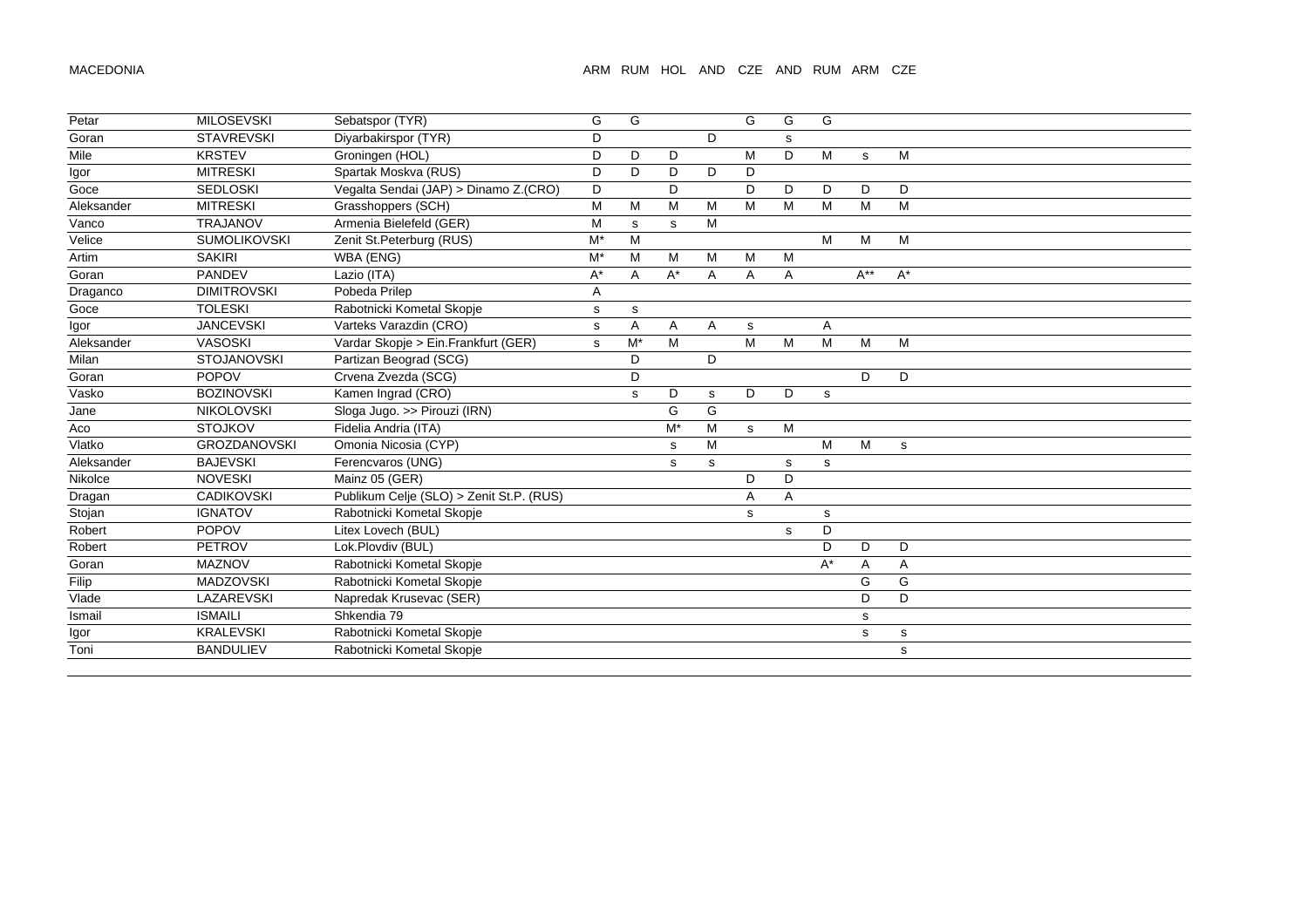# MALTA

## FAR SVE ISL BUL UNG NOR CRO SVE ISL

| Mario    | <b>MUSCAT</b>    | <b>Hibernians</b>                 | G     | G |              |       |   |   |   |   |       |
|----------|------------------|-----------------------------------|-------|---|--------------|-------|---|---|---|---|-------|
| Roderick | <b>BRIFFA</b>    | <b>Birkirkara</b>                 | D     | D | D            | D     | D |   |   | s | D     |
| Stephen  | <b>WELLMANN</b>  | Floriana                          | D     |   |              |       |   | D |   |   |       |
| Brian    | SAID             | Sliema Wanderers                  | D     | D | D            | D     | D | D | D | D | $D^*$ |
| Luke     | <b>DIMECH</b>    | Mansfield (ENG)                   | D     | D | D            | D     | D |   | D | D | D     |
| Peter    | <b>PULLICINO</b> | Hibernians                        | M     | M |              | s     |   | s | M | M | M     |
| Stefan   | <b>GIGLIO</b>    | Sliema Wanderers                  | $M^*$ | М | M            | M     | M | s | M | М |       |
| Antoine  | <b>ZAHRA</b>     | <b>Birkirkara</b>                 | М     | м |              | s     |   |   |   |   |       |
| Ivan     | <b>WOODS</b>     | Pieta Hotspurs > Sliema Wanderers | M     | A | $\mathsf{A}$ | A     | Α | Α | s | M |       |
| Andrew   | <b>COHEN</b>     | <b>Hibernians</b>                 | A     |   |              | s     | s | A |   | A | s     |
| Michael  | <b>MIFSUD</b>    | Lillestrøm (NOR)                  | A*    | A | A            | $A^*$ | A |   | Α | Α | Α     |
| lan      | <b>AZZOPARDI</b> | Floriana                          | s     | М | M            | м     | M | M | M |   |       |
| Etienne  | <b>BARBARA</b>   | Marsaxlokk > Birkirkara           | s     |   |              |       | s | s | s |   |       |
| Michael  | <b>GALEA</b>     | <b>Birkirkara</b>                 |       | M | s            |       | s |   |   |   |       |
| George   | <b>MALLIA</b>    | <b>Birkirkara</b>                 |       | s | s            |       |   | м | s | s | M     |
| Gilbert  | <b>AGIUS</b>     | Valletta FC                       |       | s | M            | м     | M | M | M | M | M     |
| Justin   | <b>HABER</b>     | <b>Birkirkara</b>                 |       |   | G            | G     | G | G | G | G |       |
| lan      | <b>CIANTAR</b>   | Floriana                          |       |   | D            | D     | D |   |   |   |       |
| Claude   | <b>MATTOCKS</b>  | Sliema Wanderers                  |       |   | M            | M     | M |   | м |   | M     |
| Jeffrey  | <b>CHETCUTI</b>  | Sliema Wanderers                  |       |   |              |       |   | D |   |   |       |
| David    | <b>CARABOTT</b>  | Ghajnsielem                       |       |   |              |       |   | D |   |   |       |
| Jamie    | PACE             | Marsaxlokk                        |       |   |              |       |   | M |   |   |       |
| Saviour  | <b>DARMANIN</b>  | <b>Birkirkara</b>                 |       |   |              |       |   | s |   |   |       |
| Massimo  | <b>GRIMA</b>     | Valletta FC                       |       |   |              |       |   | s | A |   |       |
| Kevin    | <b>SAMMUT</b>    | Msida                             |       |   |              |       |   | s | D | D | D     |
| Adrian   | <b>PULIS</b>     | <b>Hibernians</b>                 |       |   |              |       |   |   |   | D | D     |
| Reuben   | <b>GAUCI</b>     | Floriana                          |       |   |              |       |   |   |   |   | G     |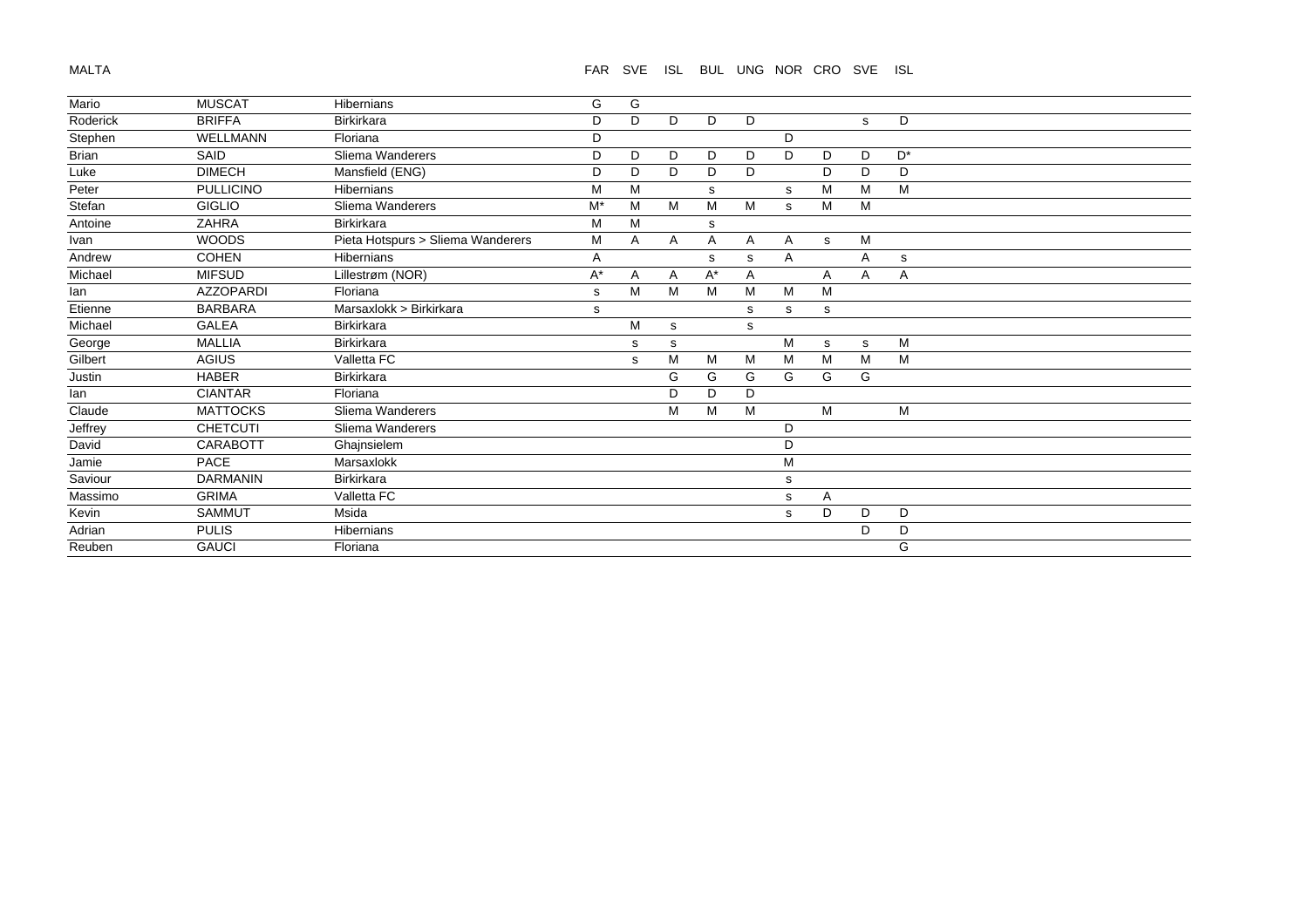MOLDOVA

#### GEO SLO ITA BLS SCO AZB NOR SCO

| Eugen        | <b>HMARUC</b>     | CSKA Sofia (BUL)                         | G  | G | G | G  | G     |              | G | G |  |
|--------------|-------------------|------------------------------------------|----|---|---|----|-------|--------------|---|---|--|
| Sergey       | LASCENCOV         | Nistru Otaci > Metalist Kharkiv (UKR)    | D  | D | D | D. | D     |              | D | D |  |
| Aleksandr    | COVALENCO         | Dinamo Moskva (RUS)                      | D  | D |   |    |       |              | s | s |  |
| Valeri       | <b>CATINSUS</b>   | Arsenal Tula (RUS) > Tom Tomsk (RUS)     | D  | D | D | D  | D     | D            | D | D |  |
| Gennadi      | <b>OLEXICI</b>    | Amkar Perm (RUS)                         | D  | D | D | D  | D     | D            | D | D |  |
| Yuri         | <b>PRIGANIUC</b>  | Sheriff Tiraspol > Khimki (RUS)          | M  | M | D |    | D     |              | D | D |  |
| Sergiu       | <b>COVALICIUC</b> | Spartak Moskva (RUS)                     | М  | М | M | м  | M     | м            |   | s |  |
| Aleksey      | SAVINOV           | Zakarpattya Uzhgorod (UKR)               | М  | М |   | M  | M     | м            | м | M |  |
| <b>Boris</b> | <b>CEBOTARI</b>   | Volyn Lutsk (UKR)                        | M  | M | s |    | s     |              |   |   |  |
| Yuri         | <b>MITEREV</b>    | Chornomorets Odesa (UKR)                 | A* | Α | Α | A  | s     | A            |   |   |  |
| Sergey       | <b>ROGACIOV</b>   | Saturn Ramenskoye (RUS)                  | A  | A | A | A  | Α     |              | A | A |  |
| Iulian       | <b>BURSUC</b>     | Nistru Otaci > Aktobe Lento (KAZ)        | s  |   | M | M  | M     | D            |   |   |  |
| Stanislav    | <b>IVANOV</b>     | FK Moskva (RUS)                          | s  | s | M | м  | M     | м            | M | M |  |
| Denis        | <b>CALINCOV</b>   | Heerenveen (HOL)                         | s  |   |   |    |       |              |   |   |  |
| Sergey       | <b>CLESCENCO</b>  | Zimbru Chisinau                          | s  |   |   |    |       |              |   |   |  |
| Sergey       | <b>DADU</b>       | CSKA Moskva (RUS) > Alania Vlad.(RUS)    |    | s | s |    | $A^*$ | $\mathsf{A}$ | A | A |  |
| Vladislav    | LUNGU             | Publikum Celje (SLO)                     |    | s | M |    |       |              |   |   |  |
| Victor       | <b>BARISEV</b>    | Sheriff Tiraspol > Arsenal Kharkiv (UKR) |    |   |   | D  |       | D            | s |   |  |
| Alexandru    | <b>GOLBAN</b>     | Karpaty Lviv (UKR)                       |    |   |   | s  |       | s            |   |   |  |
| Sergey       | <b>POGREBAN</b>   | Nistru Otaci                             |    |   |   | s  |       |              |   |   |  |
| Sergiu       | EPUREANU          | Vorskla Poltava (UKR)                    |    |   |   | s  |       | М            | M | м |  |
| Denis        | <b>ROMANENKO</b>  | Anzhi Makhachkala (RUS)                  |    |   |   |    |       | G            |   |   |  |
| Viorel       | <b>FRUNZA</b>     | FC Vaslui (RUM)                          |    |   |   |    |       | s            | s | s |  |
| Vadim        | <b>BORET</b>      | Groclin Grodzisk (POL)                   |    |   |   |    |       |              | м | м |  |
|              |                   |                                          |    |   |   |    |       |              |   |   |  |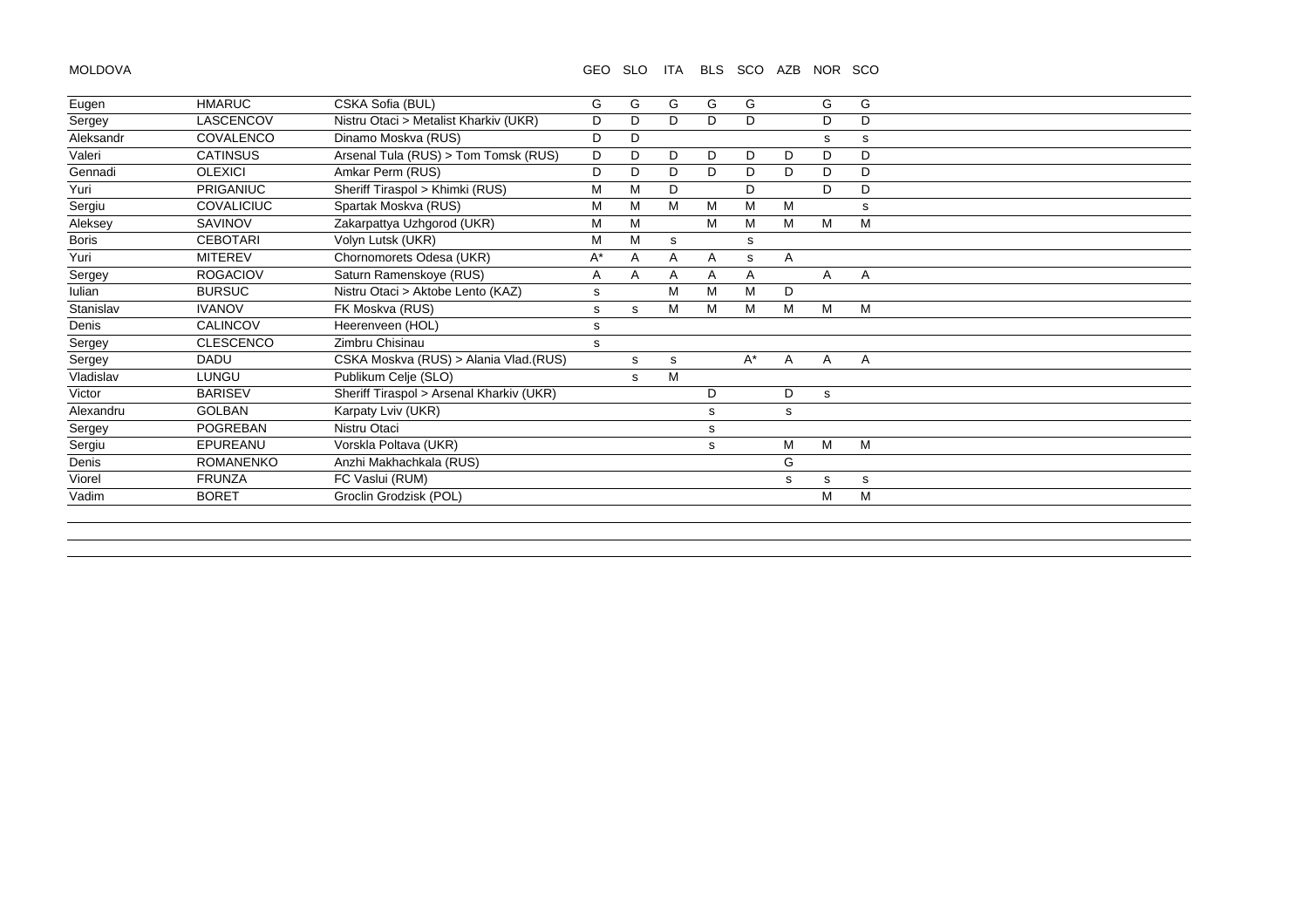#### NORTHERN IRELAND SCH POL WAL AZB AUT CAN ENG POL BRD

| Roy     | CARROLL          | Man.Utd.(ENG)                         | G            |   |                      |   | G     | s           |                |             |             |
|---------|------------------|---------------------------------------|--------------|---|----------------------|---|-------|-------------|----------------|-------------|-------------|
| Aaron   | <b>HUGHES</b>    | Newcastle (ENG)                       | D            | D | D                    | D | D     | D           | D              | D           |             |
| Tony    | <b>CAPALDI</b>   | Plymouth (ENG)                        | D            | D | D                    |   |       | M           | D              | M           |             |
|         | <b>CRAIGAN</b>   | Motherwell (ENG)                      |              |   |                      |   |       |             |                |             | D           |
| Stephen |                  |                                       | D            | D |                      |   |       | s           |                |             |             |
| Mark    | <b>WILLIAMS</b>  | MK Dons (ENG) > Rushden & D. (ENG)    | D            | D | D                    | D | D     |             |                | D           |             |
| Danny   | <b>SONNER</b>    | Peterborough (ENG)                    | M            |   |                      |   |       |             |                |             |             |
| Damien  | <b>JOHNSON</b>   | Birmingham (ENG)                      | M            | M | M                    | M | M     |             | M              |             | M           |
| Keith   | <b>GILLESPIE</b> | Leicester (ENG)                       | M            |   |                      | s | M     | M           | M              | M           | M           |
| Stuart  | <b>ELLIOTT</b>   | Hull City (ENG)                       | M            | м |                      | Α | $s^*$ |             | A              | s           | Α           |
| David   | <b>HEALY</b>     | Preston (ENG) > Leeds (ENG)           | A            | Α | $\mathsf{A}^{\star}$ |   | $A^*$ | A           | $\overline{A}$ | Α           | $A^*$       |
| Andy    | <b>SMITH</b>     | Preston (ENG)                         | A            | s | $\mathbf S$          | s |       |             |                | s           | $\mathbf s$ |
| Michael | <b>DUFF</b>      | Cheltenham (ENG)                      | s            |   |                      |   |       |             |                |             |             |
| Colin   | <b>MURDOCK</b>   | Hibernian (SCO) > Crewe Alex. (ENG)   | s            |   | D                    | D | $D^*$ | D           | D              | D           |             |
| Paul    | <b>McVEIGH</b>   | Norwich (ENG)                         | s            | s | s                    |   | s     |             |                |             |             |
| Chris   | <b>BRUNT</b>     | Sheffield Wed.(ENG)                   | $\mathsf{s}$ |   |                      |   |       |             |                |             | s           |
| Gary    | <b>HAMILTON</b>  | Portadown                             | s            |   |                      |   |       |             |                |             |             |
| Maik    | <b>TAYLOR</b>    | Birmingham (ENG)                      |              | G | G                    | G |       | G           | G              | G           | G           |
| Jeff    | WHITLEY          | Sunderland (ENG)                      |              | M | $\mathsf{M}^\star$   | M | M     | M           | M              | M           |             |
| Michael | <b>HUGHES</b>    | Cr.Palace (ENG)                       |              | M | M                    |   |       |             |                |             |             |
| James   | <b>QUINN</b>     | Willem II (HOL) > Sheffield Wed.(ENG) |              | Α | A                    | A | A     |             |                | Α           |             |
| Steve   | <b>JONES</b>     | Crewe Alex.(ENG)                      |              | s |                      |   | s     | s           | s              |             | A           |
| Mark    | <b>CLYDE</b>     | Wolves (ENG)                          |              |   | M                    | M |       |             |                |             | D           |
| George  | <b>McCARTNEY</b> | Sunderland (ENG)                      |              |   | $\mathbf s$          |   | D     | D           |                |             | D           |
| Chris   | <b>BAIRD</b>     | Southampton (ENG)                     |              |   |                      | D |       | D           | D              | D           | D           |
| Tommy   | <b>DOHERTY</b>   | <b>Bristol City (ENG)</b>             |              |   |                      | M | M     | м           | M              |             |             |
| Steve   | <b>DAVIS</b>     | Aston Villa (ENG)                     |              |   |                      |   |       | M           | s              | M           | M           |
| Andy    | <b>KIRK</b>      | Boston (ENG) > Northampton (ENG)      |              |   |                      |   |       | $\mathbf s$ | s              |             | ${\bf s}$   |
| Philip  | <b>MULRYNE</b>   | Norwich (ENG)                         |              |   |                      |   |       | $\mathbf s$ |                |             |             |
| Warren  | <b>FEENEY</b>    | Luton (ENG)                           |              |   |                      |   |       |             |                | $\mathbf s$ | ${\bf s}$   |
| Gareth  | <b>McAULEY</b>   | Lincoln (ENG)                         |              |   |                      |   |       |             |                |             | s           |
| Michael | <b>INGRAM</b>    | Sunderland (ENG)                      |              |   |                      |   |       |             |                |             | s           |
|         |                  |                                       |              |   |                      |   |       |             |                |             |             |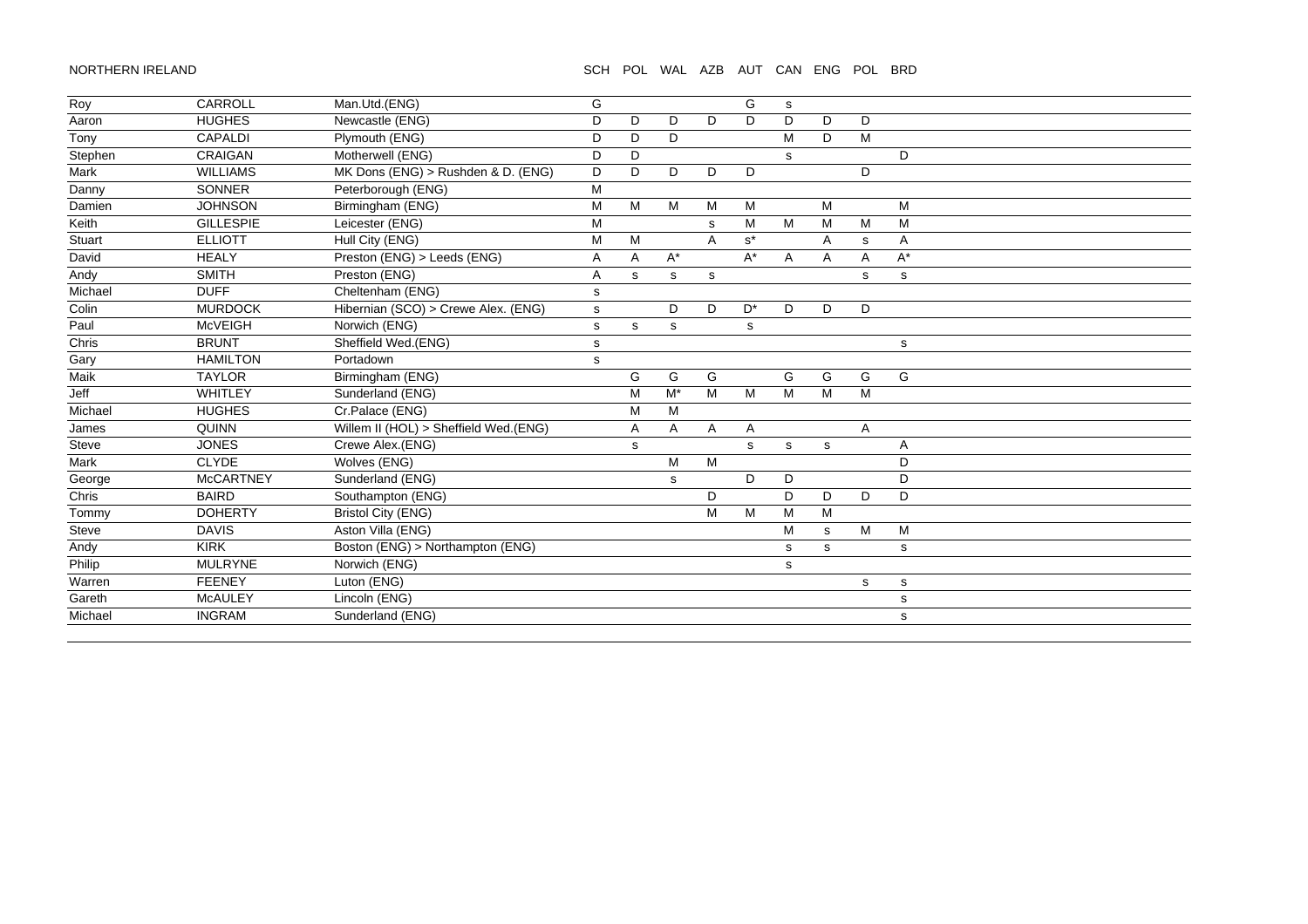NORWAY

# BEL ITA BLS SCO SLO AUS KUW BAH JOR MAL MOL EST CRC ITA SVE

| Thomas               | <b>MYHRE</b>     | Sunderland (ENG)                     | G            |              | G            | G            | G                    | G           |             |              |             |                                                                                       | G           |             |                | $\overline{G}$ |             |
|----------------------|------------------|--------------------------------------|--------------|--------------|--------------|--------------|----------------------|-------------|-------------|--------------|-------------|---------------------------------------------------------------------------------------|-------------|-------------|----------------|----------------|-------------|
| Hassan               | <b>EL-FAKIRI</b> | Monaco (FRA)                         | D            |              |              |              |                      | D           |             |              |             | ${\tt S}$                                                                             |             |             |                |                |             |
| Vidar                | <b>RISETH</b>    | Rosenborg                            | D*           | D            | D*           |              |                      |             |             |              |             |                                                                                       |             | D           |                |                |             |
| Claus                | LUNDEKVAM        | Southampton (ENG)                    | D            | D            | D            | D            | D                    | D           |             |              |             | D                                                                                     | D           |             |                | D              |             |
| John Arne            | <b>RIISE</b>     | Liverpool (ENG)                      | D            | D            | D            | D            | D                    | D           |             |              |             | $D^*$                                                                                 | D           |             |                | D              | $D^*$       |
| Martin               | ANDRESEN         | Stabæk > Brann                       | М            | M            | M            | $\mathbf s$  | M                    |             |             |              |             |                                                                                       |             |             | М              | M              |             |
| Magne                | <b>HOSET</b>     | FC København (DEN)                   | M            | M            | M            | M            |                      | M           |             |              |             | M                                                                                     | M           |             |                |                | M           |
| Jan Derek            | <b>SØRENSEN</b>  | Lyn                                  | M            | M            | $\mathbf s$  | M            |                      |             |             |              |             |                                                                                       |             |             |                |                |             |
| Frode                | <b>JOHNSEN</b>   | Rosenborg                            | $M^*$        | M            | M            | $\mathbf s$  | $\mathbf S$          |             |             |              |             |                                                                                       |             | $A^*$       | $s^*$          | $\mathbf S$    | M           |
| <b>Morten Gamst</b>  | PEDERSEN         | Tromsø > Blackburn (ENG)             | M            | $\mathsf{s}$ | M            | $\mathbf{s}$ | $\overline{M^*}$     | $M^*$       |             |              |             | M                                                                                     | M           |             | $\mathsf{A}$   | M              | M           |
| Sigurd               | <b>RUSHFELDT</b> | Austria Wien (AUT)                   | A            | $\mathsf{s}$ | A            |              | s                    |             |             |              |             | $s^{**}$                                                                              | A           |             |                |                |             |
| Christer             | <b>BASMA</b>     | Rosenborg                            | $\mathbf s$  | D            |              |              |                      |             | D           | D            |             |                                                                                       |             |             |                |                |             |
| Ragnvald             | <b>SOMA</b>      | <b>Brann</b>                         | $\mathbf s$  |              |              |              |                      | s           | D           | $\mathsf{s}$ | D           |                                                                                       |             |             |                |                |             |
| Jan Gunnar           | SOLLI            | Rosenborg                            | $\mathsf{s}$ | $\mathbf s$  | $\mathbf s$  | M            | M                    |             |             |              |             |                                                                                       | M           | M           | M              | M              | $\mathbf s$ |
| Alexander            | ØDEGAARD         | Sogndal                              | $\mathbf s$  |              |              |              | $\texttt{s}^{\star}$ | M           |             |              |             |                                                                                       |             |             |                |                |             |
| <b>Tore Andre</b>    | <b>FLO</b>       | Siena (ITA)                          | $\mathbf s$  |              |              |              |                      |             |             |              |             |                                                                                       |             |             |                |                |             |
| Ole Martin           | ÅRST             | Tromsø                               | $\mathbf s$  |              |              |              |                      |             | Α           | $\mathbf s$  |             |                                                                                       |             | Α           | s              |                | s           |
| Espen                | <b>JOHNSEN</b>   | Rosenborg                            |              | G            |              |              |                      |             | G           | G            | G           | G                                                                                     |             | G           | $\overline{G}$ |                | G           |
| Petter               | <b>RUDI</b>      | Molde                                |              | M            | M            |              |                      |             | M           | M            | M           | $\mathsf{M}% _{T}=\mathsf{M}_{T}\!\left( a,b\right) ,\ \mathsf{M}_{T}=\mathsf{M}_{T}$ |             | $\mathbf s$ |                |                |             |
| John                 | CAREW            | Besiktas (TYR)                       |              | $A^*$        | $\mathsf{s}$ | A            | $A^*$                | A           |             |              |             | Α                                                                                     | $\mathbf s$ |             |                | A              | A           |
| Jon Inge             | <b>HØILAND</b>   | Malmö FF (SWE)                       |              |              | D            |              |                      |             | D           |              |             |                                                                                       |             |             | D              |                | D           |
| Andre                | <b>BERGDØLMO</b> | Dortmund (GER)                       |              |              |              | D            | D                    |             |             |              |             | D                                                                                     | D           | D           | D              | D              |             |
| Erik                 | <b>HAGEN</b>     | Vålerenga > Zenit St.Peterburg (RUS) |              |              |              | D            | D                    | D           |             |              |             | D                                                                                     | D           |             |                | D              |             |
| <b>Tommy Svindal</b> | LARSEN           | FC Nürnberg (GER)                    |              |              |              | M            | M                    |             |             |              |             |                                                                                       | M           |             | M              |                |             |
| Steffen              | <b>IVERSEN</b>   | Vålerenga                            |              |              |              | $M^*$        | M                    | M*          |             |              |             | A                                                                                     | Α           |             | M              | M              | $s^*$       |
| Thomas               | <b>HOLM</b>      | Vålerenga                            |              |              |              |              |                      | M           | ${\tt S}$   | ${\tt S}$    | М           |                                                                                       |             |             |                |                |             |
| Ardian               | <b>GASHI</b>     | Vålerenga                            |              |              |              |              |                      | s           | M           | M            | M           |                                                                                       |             |             |                |                |             |
| Bengt                | <b>SÆTERNES</b>  | Club Brügge (BEL)                    |              |              |              |              |                      | $\mathbf s$ | A           | Α            | A           |                                                                                       |             |             | Α              |                |             |
| Azar                 | <b>KARADAS</b>   | Benfica (POR)                        |              |              |              |              |                      | $\mathbf s$ |             |              |             | $\mathbf s$                                                                           | $\mathbf s$ |             |                | $\mathbf s$    | s           |
| <b>Brede</b>         | HANGELAND        | Viking                               |              |              |              |              |                      | $\mathbf S$ |             |              |             |                                                                                       |             | M           | D              |                | D           |
| <b>Jarl Andre</b>    | <b>STORBÆK</b>   | HamKam                               |              |              |              |              |                      |             | D           |              | D           |                                                                                       |             | s           |                |                |             |
| Øyvind               | <b>STORFLOR</b>  | Rosenborg                            |              |              |              |              |                      |             | M           | M            | ${\tt S}$   |                                                                                       |             |             |                |                |             |
| Raymond              | <b>KVISVIK</b>   | <b>Brann</b>                         |              |              |              |              |                      |             | $M^*$       | $M^*$        | M           | s                                                                                     |             | M           | s              |                | s           |
| Frode                | <b>KIPPE</b>     | Lillestrøm                           |              |              |              |              |                      |             | $\mathbf s$ | D            | D           |                                                                                       |             |             |                |                |             |
| Roger                | <b>RISHOLT</b>   | Fredrikstad                          |              |              |              |              |                      |             | ${\tt S}$   | s            | $\mathbf s$ |                                                                                       |             |             |                |                |             |
| Lars Iver            | <b>STRAND</b>    | Tromsø                               |              |              |              |              |                      |             | s           | M            | $\mathbf s$ |                                                                                       |             |             |                |                |             |
| Trond                | ANDERSEN         | AaB (DEN)                            |              |              |              |              |                      |             |             | D            | M           |                                                                                       |             | D           |                |                |             |
| Erlend               | <b>HANSTVEIT</b> | <b>Brann</b>                         |              |              |              |              |                      |             |             | D            | D           |                                                                                       |             |             |                |                |             |
| Espen                | <b>HOFF</b>      | Odd Grenland                         |              |              |              |              |                      |             |             | $\mathbf s$  |             |                                                                                       |             |             |                |                |             |
| Espen                | <b>SØGÅRD</b>    | Lillestrøm                           |              |              |              |              |                      |             |             | s            | $\mathbf s$ |                                                                                       |             |             |                |                |             |
| Knut                 | <b>BORCH</b>     | Tromsø                               |              |              |              |              |                      |             |             |              | $\mathbf s$ |                                                                                       |             |             |                |                |             |
| Thorstein            | <b>HELSTAD</b>   | Rosenborg                            |              |              |              |              |                      |             |             |              |             | M                                                                                     |             |             |                |                | $M^*$       |
| Ståle                | <b>STENSAAS</b>  | Rosenborg                            |              |              |              |              |                      |             |             |              |             | s                                                                                     |             | D           |                |                |             |
| Daniel               | <b>BRAATEN</b>   | Rosenborg                            |              |              |              |              |                      |             |             |              |             |                                                                                       |             | $M^*$       |                |                |             |
| Bård                 | <b>BORGERSEN</b> | Start                                |              |              |              |              |                      |             |             |              |             |                                                                                       |             |             | D              |                | D           |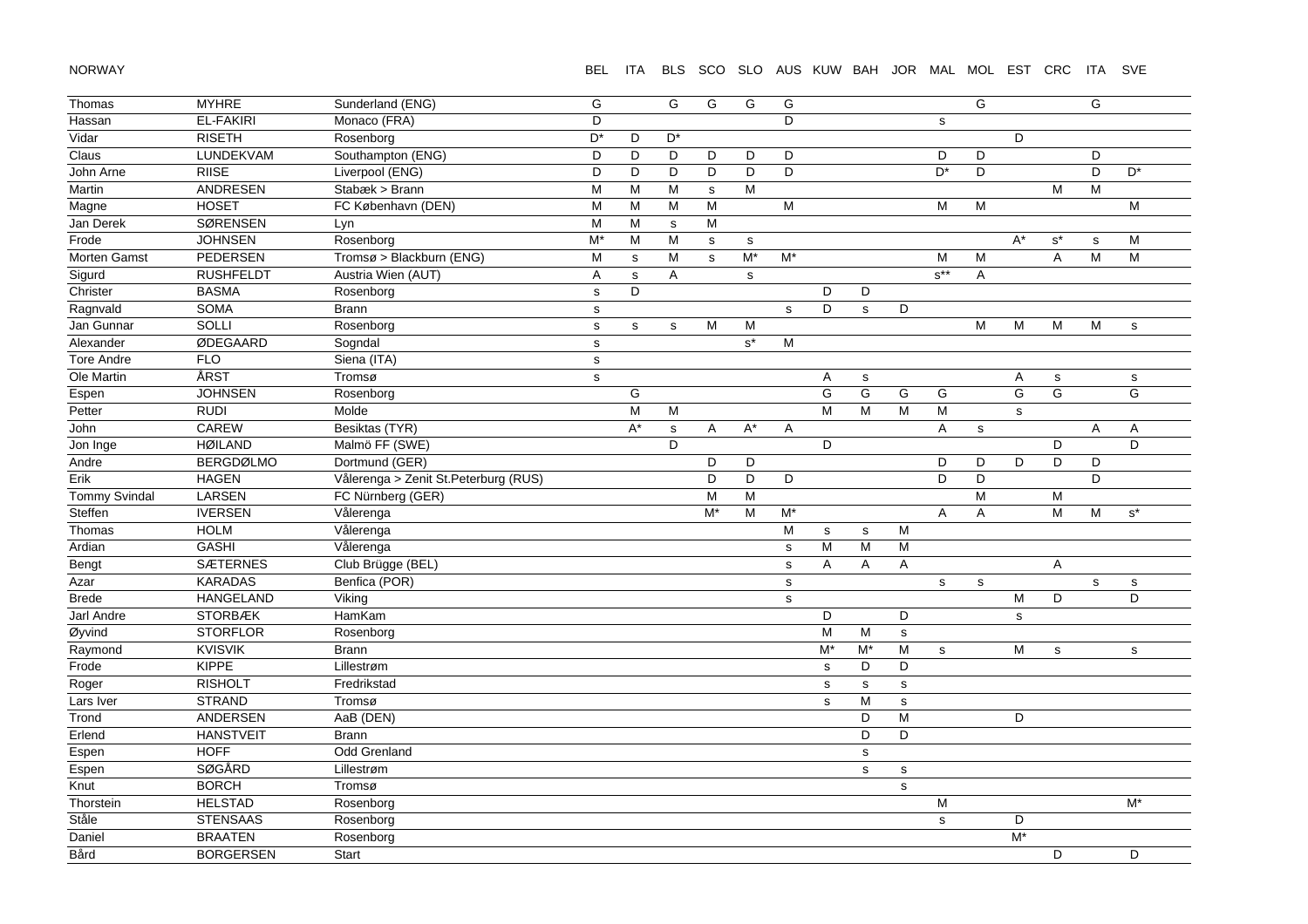| Marius    | HNSEN<br>$\sim$<br>ושנ | Start |       |       |
|-----------|------------------------|-------|-------|-------|
| Kristofe. | <b>ÆSTAD</b>           | Start | 1 V I | 1 V I |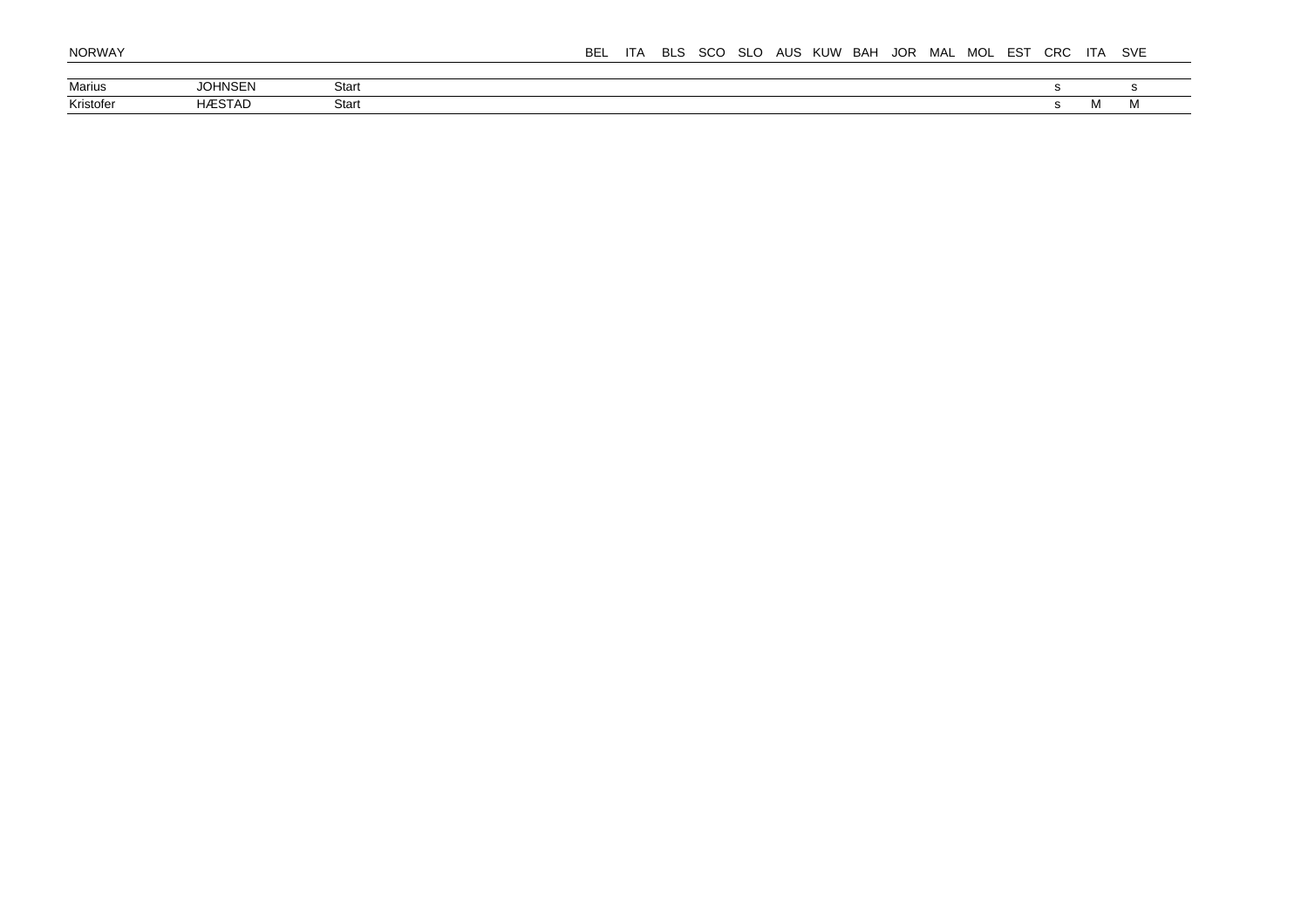POLAND

## USA DAN NIR ENG AUT WAL FRA BLS AZB NIR MEX ALB AZB

\*

| Artur     | <b>BORUC</b>        | Legia                                | G            | $\mathbb S$          |                      |              |                      |                      |             | $\mathbf s$  |             |             | G           | G           |             |  |
|-----------|---------------------|--------------------------------------|--------------|----------------------|----------------------|--------------|----------------------|----------------------|-------------|--------------|-------------|-------------|-------------|-------------|-------------|--|
| Mariusz   | <b>MOWLIK</b>       | Lech Poznan                          | D            |                      |                      |              |                      |                      |             |              |             |             |             |             |             |  |
| Dariusz   | <b>DUDKA</b>        | Amica Wronki                         | D            | D                    |                      |              |                      |                      |             |              |             |             | D           |             |             |  |
| Pawel     | <b>KACZOROWSKI</b>  | Lech Poznan                          | D            |                      |                      |              |                      |                      |             |              |             |             |             | $\mathbf s$ |             |  |
| Jaroslaw  | <b>BIENIUK</b>      | Amica Wronki                         | M            |                      |                      |              |                      |                      |             |              |             |             | s           |             |             |  |
| Tomasz    | <b>JARZEBOWSKI</b>  | Legia                                | M            |                      |                      |              |                      |                      |             |              |             |             |             |             |             |  |
| Sebastian | <b>MILA</b>         | Groclin > Austria Wien (AUT)         | M            |                      | M                    | M            | M                    | s                    | s           | M            |             | s           |             |             | M           |  |
| Patryk    | <b>RACHWAL</b>      | <b>Wisla Plock</b>                   | M            |                      |                      |              |                      |                      |             |              |             |             | $\mathbf s$ |             |             |  |
| Marcin    | <b>BURKHARDT</b>    | Amica Wronki                         | M            |                      |                      |              |                      |                      |             |              |             |             | s           |             |             |  |
| Ireneusz  | <b>JELEN</b>        | <b>Wisla Plock</b>                   | Α            |                      |                      |              |                      |                      |             |              |             |             |             |             |             |  |
| Piotr     | WLODARCZYK          | Legia                                | $A^*$        |                      | $\mathsf{A}^{\star}$ |              |                      | Α                    |             |              |             |             |             |             |             |  |
| Michal    | <b>STASIAK</b>      | Amica Wronki                         | $\mathbf{s}$ |                      |                      |              |                      |                      |             |              |             |             |             |             |             |  |
| Michal    | <b>GOLINSKI</b>     | Lech Poznan                          | s            |                      |                      |              |                      |                      |             |              |             |             |             |             |             |  |
| Rafal     | <b>LASOCKI</b>      | Lech Poznan                          | $\mathbf s$  |                      |                      |              |                      |                      |             |              |             |             |             |             |             |  |
| Maciej    | <b>SCHERFCHEN</b>   | Lech Poznan                          | $\mathbf s$  |                      |                      |              |                      |                      |             |              |             |             |             |             |             |  |
| Vahan     | <b>GEVORGYAN</b>    | <b>Wisla Plock</b>                   | $\mathbf s$  |                      |                      |              |                      |                      |             |              |             |             |             |             |             |  |
| Jerzy     | <b>DUDEK</b>        | Liverpool (ENG)                      |              | G                    | G                    | G            | G                    | G                    | G           | G            | G           | G           |             |             | G           |  |
| Jacek     | <b>BAK</b>          | Lens (FRA)                           |              | D                    | D                    | D            | D                    | D                    | D           |              | D           | D           |             |             | D           |  |
| Bartosz   | <b>BOSACKI</b>      | FC Nürnberg (GER)                    |              | D                    |                      |              |                      |                      |             |              |             |             |             | D           |             |  |
| Michal    | <b>ZEWLAKOW</b>     | Anderlecht (BEL)                     |              | D                    | D                    | D            |                      |                      | $\mathbf s$ | D            |             |             |             |             |             |  |
| Mariusz   | <b>LEWANDOWSKI</b>  | Shakter Donetsk (UKR)                |              | M                    | M                    | M            |                      |                      |             |              |             |             |             |             |             |  |
| Kamil     | <b>KOSOWSKI</b>     | Kaiserslautern (GER)                 |              | M                    |                      | M            | $\mathbf s$          | M                    | M           | M            | $M^*$       |             |             | M           | М           |  |
| Jacek     | <b>KRZYNOWEK</b>    | Bayer Leverkusen (GER)               |              | M                    | $M^*$                | M            | $M^*$                | $M^*$                | M           | M            | $M^*$       | M           |             | M           |             |  |
| Mariusz   | <b>KUKIELKA</b>     | Wisla Krakow > Dyn.Dresden (GER)     |              | M                    |                      | ${\tt S}$    |                      |                      |             |              |             |             |             |             |             |  |
| Grzegorz  | <b>RASIAK</b>       | Siena (ITA) > Derby Co.(ENG)         |              | A                    |                      | $\mathsf{A}$ | A                    |                      | $\mathbf s$ | s            |             | $\mathbf s$ |             |             |             |  |
| Andrzej   | NIEDZIELAN          | NEC (HOL)                            |              | $\overline{A}$       |                      | s            |                      |                      |             |              | ${\tt S}$   |             |             | $\mathbf s$ | $\mathbf s$ |  |
| Arkadiusz | <b>GLOWACKI</b>     | Wisla Krakow                         |              | $\mathbf s$          | D                    | D            |                      |                      |             |              |             |             | D           |             |             |  |
| Tomasz    | <b>KLOS</b>         | Wisla Krakow                         |              | $\mathbf s$          |                      |              |                      | s                    | s           | D            | D           | D           | D           | D           | $D^*$       |  |
| Damian    | <b>GORAWSKI</b>     | Wisla Krakow > FK Moskva (RUS)       |              | $\mathsf{s}$         | s                    | ${\tt S}$    |                      |                      | $\mathbf s$ | $\mathbf s$  |             |             |             |             |             |  |
| Miroslaw  | <b>SZYMKOWIAK</b>   | Wisla Krakow > Trabzonspor (TYR)     |              | $\mathsf{s}$         |                      |              |                      | M                    | M           |              | M           | M           |             |             | M           |  |
| Maciej    | ZURAWSKI            | Wisla Krakow                         |              | $\texttt{s}^{\star}$ | $A^*$                | $A^*$        | A                    | $A^*$                | Α           | $A^*$        | Α           | $A^*$       |             | $A^*$       | $A^*$       |  |
| Tomasz    | <b>RZASA</b>        | Heerenveen (HOL)                     |              |                      | D                    | D            | M                    | D                    | D           | D            | D           | D           |             |             | D           |  |
| Marek     | <b>ZIENCZYK</b>     | Wisla Krakow                         |              |                      | M                    |              |                      |                      |             |              |             |             |             | $\mathbf s$ | $\mathbf S$ |  |
| Pawel     | <b>KRYSZALOWICZ</b> | Amica Wronki                         |              |                      | $\mathbf S$          |              |                      |                      |             |              |             |             |             |             |             |  |
| Arkadiusz | <b>RADOMSKI</b>     | Heerenveen (HOL)                     |              |                      | $\mathbf s$          |              | $\mathbf s$          |                      | s           | s            |             |             |             | М           | $\mathbf s$ |  |
| Marcin    | <b>ZAJAC</b>        | Groclin                              |              |                      |                      |              | D                    |                      |             | s            |             |             | M           |             |             |  |
| Tomasz    | <b>HAJTO</b>        | FC Nürnberg (GER)                    |              |                      |                      |              | D                    | D                    | D           | $\mathsf{s}$ |             |             |             |             |             |  |
| Marcin    | <b>BASZCZYNSKI</b>  | Wisla Krakow                         |              |                      |                      |              | D                    | D                    | D           |              | D           | D           | D           | D           | D           |  |
| Radoslaw  | KALUZNY             | Bayer Leverk. (GER) > RW Essen (GER) |              |                      |                      |              | $M^*$                | M                    | M           | M            |             | M           |             |             |             |  |
| Tomasz    | <b>FRANKOWSKI</b>   | Wisla Krakow                         |              |                      |                      |              | $\texttt{s}^{\star}$ | $\texttt{s}^{\star}$ | A           | Α            | $A***$      | Α           |             | A           | $A^*$       |  |
| Dariusz   | ZURAW               | Hannover 96 (GER)                    |              |                      |                      |              |                      |                      |             | D            |             |             |             |             |             |  |
| Radoslaw  | <b>SOBOLEWSKI</b>   | Wisla Krakow                         |              |                      |                      |              |                      |                      |             |              | M           |             | М           | М           | М           |  |
| Ebi       | <b>SMOLAREK</b>     | Dortmund (GER)                       |              |                      |                      |              |                      |                      |             |              | $\mathbf s$ |             |             |             |             |  |
| Marek     | <b>SAGANOWSKI</b>   | Legia                                |              |                      |                      |              |                      |                      |             |              | $s^{**}$    |             |             |             |             |  |
| Bartosz   | <b>KARWAN</b>       | Legia                                |              |                      |                      |              |                      |                      |             |              |             | M           |             | $\mathbf s$ |             |  |
|           |                     |                                      |              |                      |                      |              |                      |                      |             |              |             |             |             |             |             |  |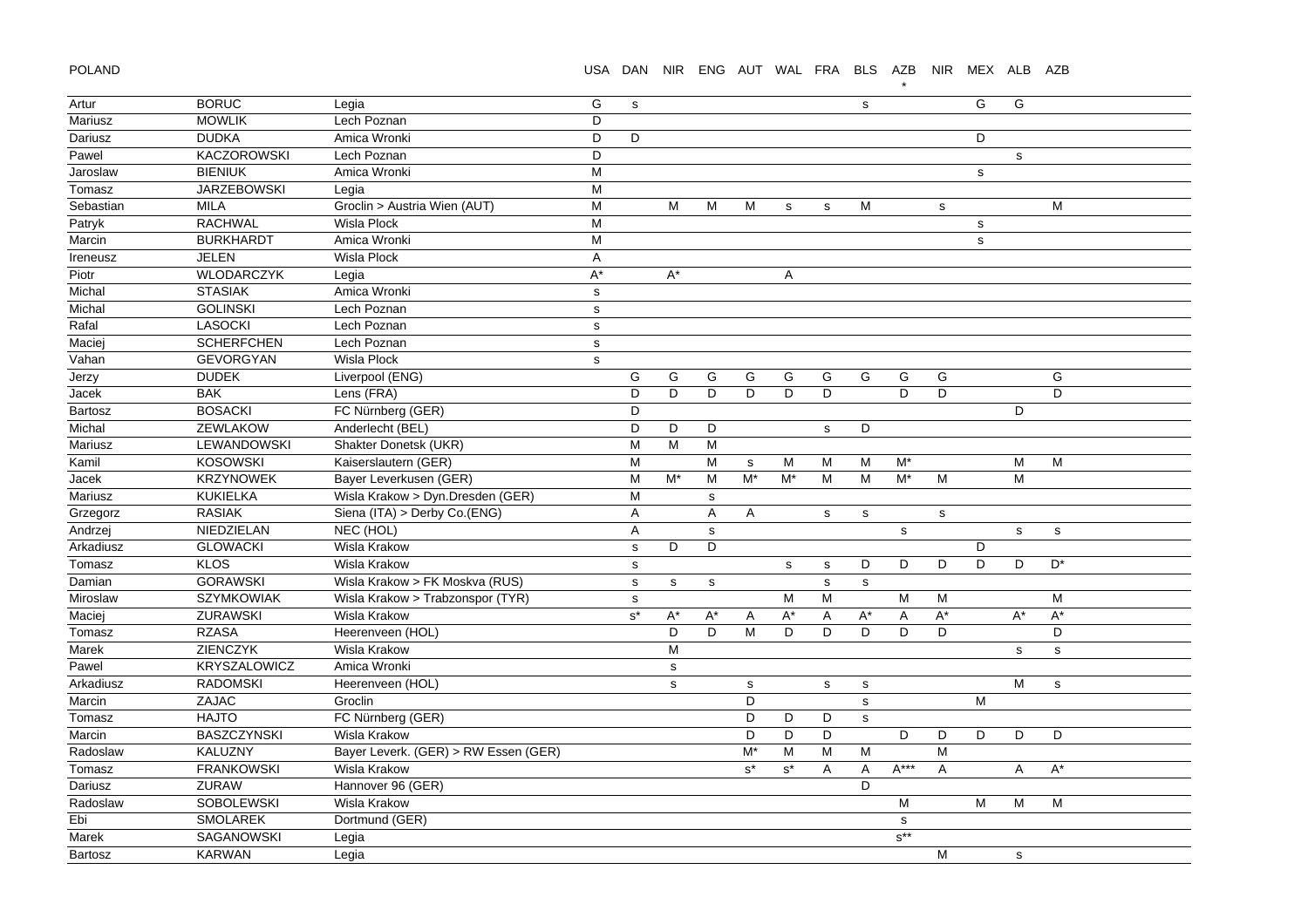# POLAND

## USA DAN NIR ENG AUT WAL FRA BLS AZB NIR MEX ALB AZB

| Tomasz     | KIELBOWICZ        | Legia        | ΙVΙ |    |
|------------|-------------------|--------------|-----|----|
| Przwmyslaw | KAZMIERCZAK       | Pogon        | M   |    |
| Pawel      | <b>BROZEK</b>     | Wisla Krakow |     |    |
| Bartosz    | SLUSARSKI         | Groclin      |     | ÷. |
| Konrad     | <b>GOLOS</b>      | Polonia      |     |    |
| Piotr      | GIZA              | Cracovia     |     |    |
| Maciej     | <b>STOLARCZYK</b> | Wisla Krakow |     |    |
|            |                   |              |     |    |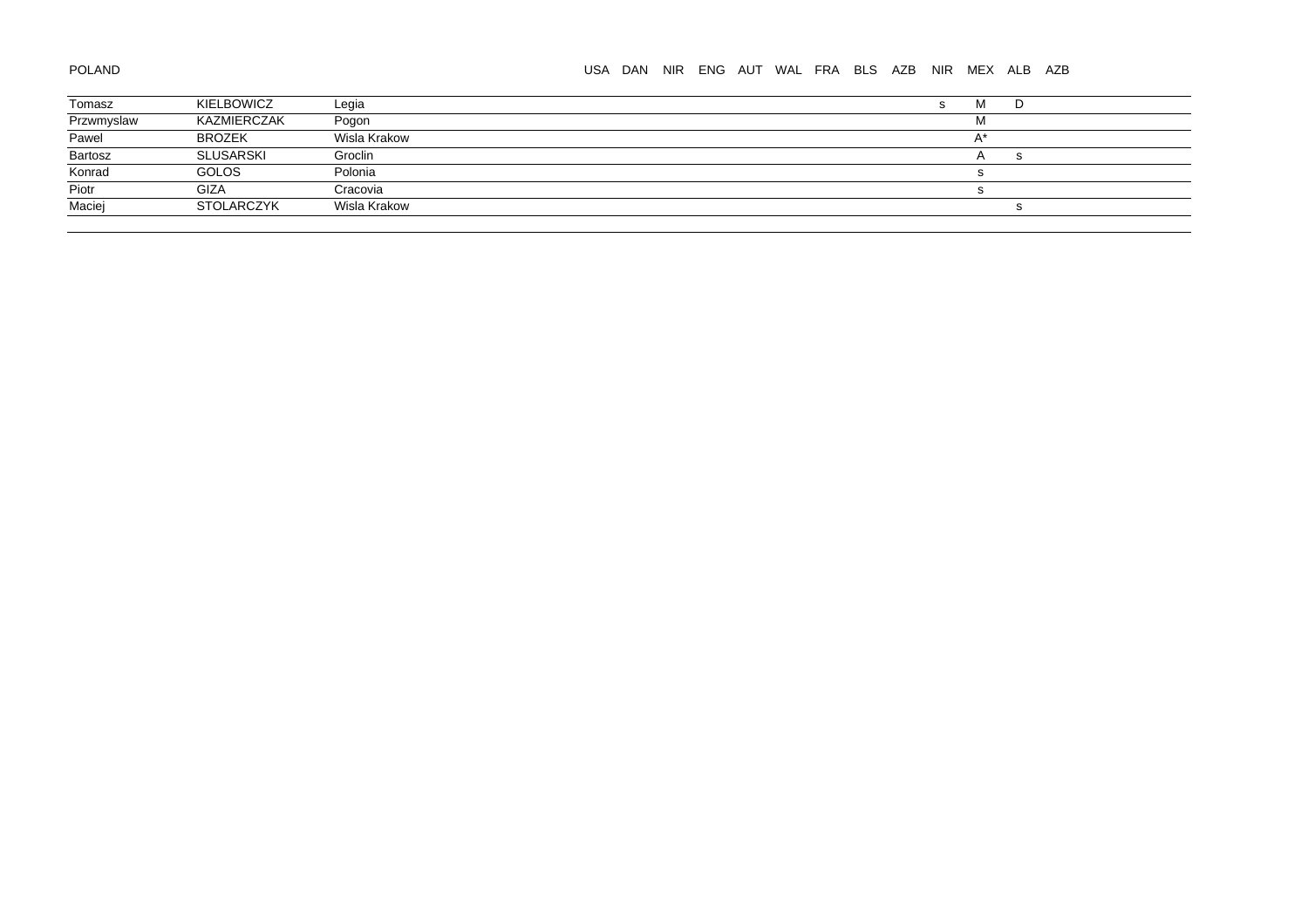PORTUGAL

#### LAT EST LIE RUS LUX IRL CAN SVK SVK EST

| PAULO<br>Chelsea (ENG)<br>D<br><b>FERREIRA</b><br>D<br>D<br>D<br>D<br>D<br>D<br>D<br><b>NUNO</b><br><b>VALENTE</b><br>FC Porto<br>D<br>D<br>D<br>Deportivo la Coruna (SPA)<br>ANDRADE<br>D<br>Jorge Manuel<br>D<br>D<br>D<br>D<br>D<br>D<br>D<br>D<br>D<br><b>RICARDO</b><br>CARVALHO<br>Chelsea (ENG)<br>D<br>D<br>D<br>D<br>D<br>D<br>Francisco<br>FC Porto<br><b>COSTINHA</b><br>M<br>М<br>M<br>M<br>M<br>M<br>M<br><b>MANICHE</b><br>$M^*$<br>FC Porto<br>M<br>M<br>M<br>M<br>M<br>M<br>Ribeiro<br>M<br>DECO<br>FC Barcelona (SPA)<br>M<br>$M^*$<br>M<br>M<br>Souza<br>M<br>M<br>M<br>M<br>M<br>м<br><b>RONALDO</b><br>$M^*$<br>$M^*$<br>M<br>$M^{**}$<br>$M^*$<br>$M^*$<br>$M^*$<br>Cristiano<br>Man.Utd. (ENG)<br>M<br>M<br>M<br><b>SIMAO</b><br>Benfica<br>$A^*$<br>Sabrosa<br>A<br>Α<br>Α<br>Α<br>A<br>Α<br><b>PAULETA</b><br>Paris SG (FRA)<br>Pedro<br>$A^*$<br>$A^{**}$<br>$A^*$<br>$A^*$<br>$A^*$<br>$A^*$<br>A<br>A<br>A<br>Α<br><b>BOAMORTE</b><br>Fulham (ENG)<br>$A^*$<br>Lus<br>s<br>s<br>s<br>s<br>s<br><b>MARCO</b><br><b>CANEIRA</b><br>Valencia (SPA)<br>D<br>D<br>D<br>s<br>$s^{**}$<br>M<br>M<br>Armando<br>PETIT<br>Benfica<br>s<br>$\mathbf s$<br>s<br>s<br><b>JORGE</b><br>RUI<br>D<br>Sporting<br><b>MIGUEL</b><br>Benfica<br>D<br>Monteiro<br>s<br>s<br>s<br><b>HELDER</b><br>$s^{**}$<br>$s^*$<br>$s^*$<br>FC Porto<br>Postiga<br>s<br>${\tt S}$<br>s<br><b>RIBEIRO</b><br>Gil Vicente > Dinamo Moskva (RUS)<br>D<br>D<br>Mendes<br>Chelsea (ENG)<br>M<br>s<br>s<br>s<br>${\tt S}$<br><b>GOMES</b><br>Benfica<br>$s^*$<br>A<br>s<br>s<br>QUARESMA<br>FC Porto<br>s<br>s<br>Vitoria Guimaraes<br><b>Matias</b><br>D<br><b>VIANA</b><br>Sporting<br>s<br>s<br>s<br><b>COSTA</b><br>FC Porto<br>s<br>s<br>$\mathsf{D}^{\star}$<br><b>MEIRA</b><br>D<br>D<br>VfB Stuttgart (GER)<br>s<br><b>FERNANDES</b><br>Benfica<br>$M^*$<br>s<br>QUIM<br>G<br>Benfica<br>Joaquin<br>Vitoria Guimaraes<br>D<br>D<br>Costa<br><b>FIGO</b><br>M<br>M<br>Real Madrid (SPA) | <b>RICARDO</b> | Pereira | Sporting | G | G | G | G | G | G | G | G | G |
|--------------------------------------------------------------------------------------------------------------------------------------------------------------------------------------------------------------------------------------------------------------------------------------------------------------------------------------------------------------------------------------------------------------------------------------------------------------------------------------------------------------------------------------------------------------------------------------------------------------------------------------------------------------------------------------------------------------------------------------------------------------------------------------------------------------------------------------------------------------------------------------------------------------------------------------------------------------------------------------------------------------------------------------------------------------------------------------------------------------------------------------------------------------------------------------------------------------------------------------------------------------------------------------------------------------------------------------------------------------------------------------------------------------------------------------------------------------------------------------------------------------------------------------------------------------------------------------------------------------------------------------------------------------------------------------------------------------------------------------------------------------------------------------------------------------------------------------------------------------------------------------------------------------------------------------------------------------------------------------|----------------|---------|----------|---|---|---|---|---|---|---|---|---|
|                                                                                                                                                                                                                                                                                                                                                                                                                                                                                                                                                                                                                                                                                                                                                                                                                                                                                                                                                                                                                                                                                                                                                                                                                                                                                                                                                                                                                                                                                                                                                                                                                                                                                                                                                                                                                                                                                                                                                                                      |                |         |          |   |   |   |   |   |   |   |   |   |
|                                                                                                                                                                                                                                                                                                                                                                                                                                                                                                                                                                                                                                                                                                                                                                                                                                                                                                                                                                                                                                                                                                                                                                                                                                                                                                                                                                                                                                                                                                                                                                                                                                                                                                                                                                                                                                                                                                                                                                                      |                |         |          |   |   |   |   |   |   |   |   |   |
|                                                                                                                                                                                                                                                                                                                                                                                                                                                                                                                                                                                                                                                                                                                                                                                                                                                                                                                                                                                                                                                                                                                                                                                                                                                                                                                                                                                                                                                                                                                                                                                                                                                                                                                                                                                                                                                                                                                                                                                      |                |         |          |   |   |   |   |   |   |   |   |   |
|                                                                                                                                                                                                                                                                                                                                                                                                                                                                                                                                                                                                                                                                                                                                                                                                                                                                                                                                                                                                                                                                                                                                                                                                                                                                                                                                                                                                                                                                                                                                                                                                                                                                                                                                                                                                                                                                                                                                                                                      |                |         |          |   |   |   |   |   |   |   |   |   |
|                                                                                                                                                                                                                                                                                                                                                                                                                                                                                                                                                                                                                                                                                                                                                                                                                                                                                                                                                                                                                                                                                                                                                                                                                                                                                                                                                                                                                                                                                                                                                                                                                                                                                                                                                                                                                                                                                                                                                                                      |                |         |          |   |   |   |   |   |   |   |   |   |
|                                                                                                                                                                                                                                                                                                                                                                                                                                                                                                                                                                                                                                                                                                                                                                                                                                                                                                                                                                                                                                                                                                                                                                                                                                                                                                                                                                                                                                                                                                                                                                                                                                                                                                                                                                                                                                                                                                                                                                                      |                |         |          |   |   |   |   |   |   |   |   |   |
|                                                                                                                                                                                                                                                                                                                                                                                                                                                                                                                                                                                                                                                                                                                                                                                                                                                                                                                                                                                                                                                                                                                                                                                                                                                                                                                                                                                                                                                                                                                                                                                                                                                                                                                                                                                                                                                                                                                                                                                      |                |         |          |   |   |   |   |   |   |   |   |   |
|                                                                                                                                                                                                                                                                                                                                                                                                                                                                                                                                                                                                                                                                                                                                                                                                                                                                                                                                                                                                                                                                                                                                                                                                                                                                                                                                                                                                                                                                                                                                                                                                                                                                                                                                                                                                                                                                                                                                                                                      |                |         |          |   |   |   |   |   |   |   |   |   |
|                                                                                                                                                                                                                                                                                                                                                                                                                                                                                                                                                                                                                                                                                                                                                                                                                                                                                                                                                                                                                                                                                                                                                                                                                                                                                                                                                                                                                                                                                                                                                                                                                                                                                                                                                                                                                                                                                                                                                                                      |                |         |          |   |   |   |   |   |   |   |   |   |
|                                                                                                                                                                                                                                                                                                                                                                                                                                                                                                                                                                                                                                                                                                                                                                                                                                                                                                                                                                                                                                                                                                                                                                                                                                                                                                                                                                                                                                                                                                                                                                                                                                                                                                                                                                                                                                                                                                                                                                                      |                |         |          |   |   |   |   |   |   |   |   |   |
|                                                                                                                                                                                                                                                                                                                                                                                                                                                                                                                                                                                                                                                                                                                                                                                                                                                                                                                                                                                                                                                                                                                                                                                                                                                                                                                                                                                                                                                                                                                                                                                                                                                                                                                                                                                                                                                                                                                                                                                      |                |         |          |   |   |   |   |   |   |   |   |   |
|                                                                                                                                                                                                                                                                                                                                                                                                                                                                                                                                                                                                                                                                                                                                                                                                                                                                                                                                                                                                                                                                                                                                                                                                                                                                                                                                                                                                                                                                                                                                                                                                                                                                                                                                                                                                                                                                                                                                                                                      |                |         |          |   |   |   |   |   |   |   |   |   |
|                                                                                                                                                                                                                                                                                                                                                                                                                                                                                                                                                                                                                                                                                                                                                                                                                                                                                                                                                                                                                                                                                                                                                                                                                                                                                                                                                                                                                                                                                                                                                                                                                                                                                                                                                                                                                                                                                                                                                                                      |                |         |          |   |   |   |   |   |   |   |   |   |
|                                                                                                                                                                                                                                                                                                                                                                                                                                                                                                                                                                                                                                                                                                                                                                                                                                                                                                                                                                                                                                                                                                                                                                                                                                                                                                                                                                                                                                                                                                                                                                                                                                                                                                                                                                                                                                                                                                                                                                                      |                |         |          |   |   |   |   |   |   |   |   |   |
|                                                                                                                                                                                                                                                                                                                                                                                                                                                                                                                                                                                                                                                                                                                                                                                                                                                                                                                                                                                                                                                                                                                                                                                                                                                                                                                                                                                                                                                                                                                                                                                                                                                                                                                                                                                                                                                                                                                                                                                      |                |         |          |   |   |   |   |   |   |   |   |   |
|                                                                                                                                                                                                                                                                                                                                                                                                                                                                                                                                                                                                                                                                                                                                                                                                                                                                                                                                                                                                                                                                                                                                                                                                                                                                                                                                                                                                                                                                                                                                                                                                                                                                                                                                                                                                                                                                                                                                                                                      |                |         |          |   |   |   |   |   |   |   |   |   |
|                                                                                                                                                                                                                                                                                                                                                                                                                                                                                                                                                                                                                                                                                                                                                                                                                                                                                                                                                                                                                                                                                                                                                                                                                                                                                                                                                                                                                                                                                                                                                                                                                                                                                                                                                                                                                                                                                                                                                                                      |                |         |          |   |   |   |   |   |   |   |   |   |
|                                                                                                                                                                                                                                                                                                                                                                                                                                                                                                                                                                                                                                                                                                                                                                                                                                                                                                                                                                                                                                                                                                                                                                                                                                                                                                                                                                                                                                                                                                                                                                                                                                                                                                                                                                                                                                                                                                                                                                                      | <b>JORGE</b>   |         |          |   |   |   |   |   |   |   |   |   |
|                                                                                                                                                                                                                                                                                                                                                                                                                                                                                                                                                                                                                                                                                                                                                                                                                                                                                                                                                                                                                                                                                                                                                                                                                                                                                                                                                                                                                                                                                                                                                                                                                                                                                                                                                                                                                                                                                                                                                                                      | <b>TIAGO</b>   |         |          |   |   |   |   |   |   |   |   |   |
|                                                                                                                                                                                                                                                                                                                                                                                                                                                                                                                                                                                                                                                                                                                                                                                                                                                                                                                                                                                                                                                                                                                                                                                                                                                                                                                                                                                                                                                                                                                                                                                                                                                                                                                                                                                                                                                                                                                                                                                      | <b>NUNO</b>    |         |          |   |   |   |   |   |   |   |   |   |
|                                                                                                                                                                                                                                                                                                                                                                                                                                                                                                                                                                                                                                                                                                                                                                                                                                                                                                                                                                                                                                                                                                                                                                                                                                                                                                                                                                                                                                                                                                                                                                                                                                                                                                                                                                                                                                                                                                                                                                                      | Ricardo        |         |          |   |   |   |   |   |   |   |   |   |
|                                                                                                                                                                                                                                                                                                                                                                                                                                                                                                                                                                                                                                                                                                                                                                                                                                                                                                                                                                                                                                                                                                                                                                                                                                                                                                                                                                                                                                                                                                                                                                                                                                                                                                                                                                                                                                                                                                                                                                                      | <b>ROGERIO</b> |         |          |   |   |   |   |   |   |   |   |   |
|                                                                                                                                                                                                                                                                                                                                                                                                                                                                                                                                                                                                                                                                                                                                                                                                                                                                                                                                                                                                                                                                                                                                                                                                                                                                                                                                                                                                                                                                                                                                                                                                                                                                                                                                                                                                                                                                                                                                                                                      | <b>HUGO</b>    |         |          |   |   |   |   |   |   |   |   |   |
|                                                                                                                                                                                                                                                                                                                                                                                                                                                                                                                                                                                                                                                                                                                                                                                                                                                                                                                                                                                                                                                                                                                                                                                                                                                                                                                                                                                                                                                                                                                                                                                                                                                                                                                                                                                                                                                                                                                                                                                      | <b>RICARDO</b> |         |          |   |   |   |   |   |   |   |   |   |
|                                                                                                                                                                                                                                                                                                                                                                                                                                                                                                                                                                                                                                                                                                                                                                                                                                                                                                                                                                                                                                                                                                                                                                                                                                                                                                                                                                                                                                                                                                                                                                                                                                                                                                                                                                                                                                                                                                                                                                                      | Fernando       |         |          |   |   |   |   |   |   |   |   |   |
|                                                                                                                                                                                                                                                                                                                                                                                                                                                                                                                                                                                                                                                                                                                                                                                                                                                                                                                                                                                                                                                                                                                                                                                                                                                                                                                                                                                                                                                                                                                                                                                                                                                                                                                                                                                                                                                                                                                                                                                      | Manuel         |         |          |   |   |   |   |   |   |   |   |   |
|                                                                                                                                                                                                                                                                                                                                                                                                                                                                                                                                                                                                                                                                                                                                                                                                                                                                                                                                                                                                                                                                                                                                                                                                                                                                                                                                                                                                                                                                                                                                                                                                                                                                                                                                                                                                                                                                                                                                                                                      |                |         |          |   |   |   |   |   |   |   |   |   |
|                                                                                                                                                                                                                                                                                                                                                                                                                                                                                                                                                                                                                                                                                                                                                                                                                                                                                                                                                                                                                                                                                                                                                                                                                                                                                                                                                                                                                                                                                                                                                                                                                                                                                                                                                                                                                                                                                                                                                                                      | <b>ALEX</b>    |         |          |   |   |   |   |   |   |   |   |   |
|                                                                                                                                                                                                                                                                                                                                                                                                                                                                                                                                                                                                                                                                                                                                                                                                                                                                                                                                                                                                                                                                                                                                                                                                                                                                                                                                                                                                                                                                                                                                                                                                                                                                                                                                                                                                                                                                                                                                                                                      | Luis           |         |          |   |   |   |   |   |   |   |   |   |
|                                                                                                                                                                                                                                                                                                                                                                                                                                                                                                                                                                                                                                                                                                                                                                                                                                                                                                                                                                                                                                                                                                                                                                                                                                                                                                                                                                                                                                                                                                                                                                                                                                                                                                                                                                                                                                                                                                                                                                                      |                |         |          |   |   |   |   |   |   |   |   |   |

\*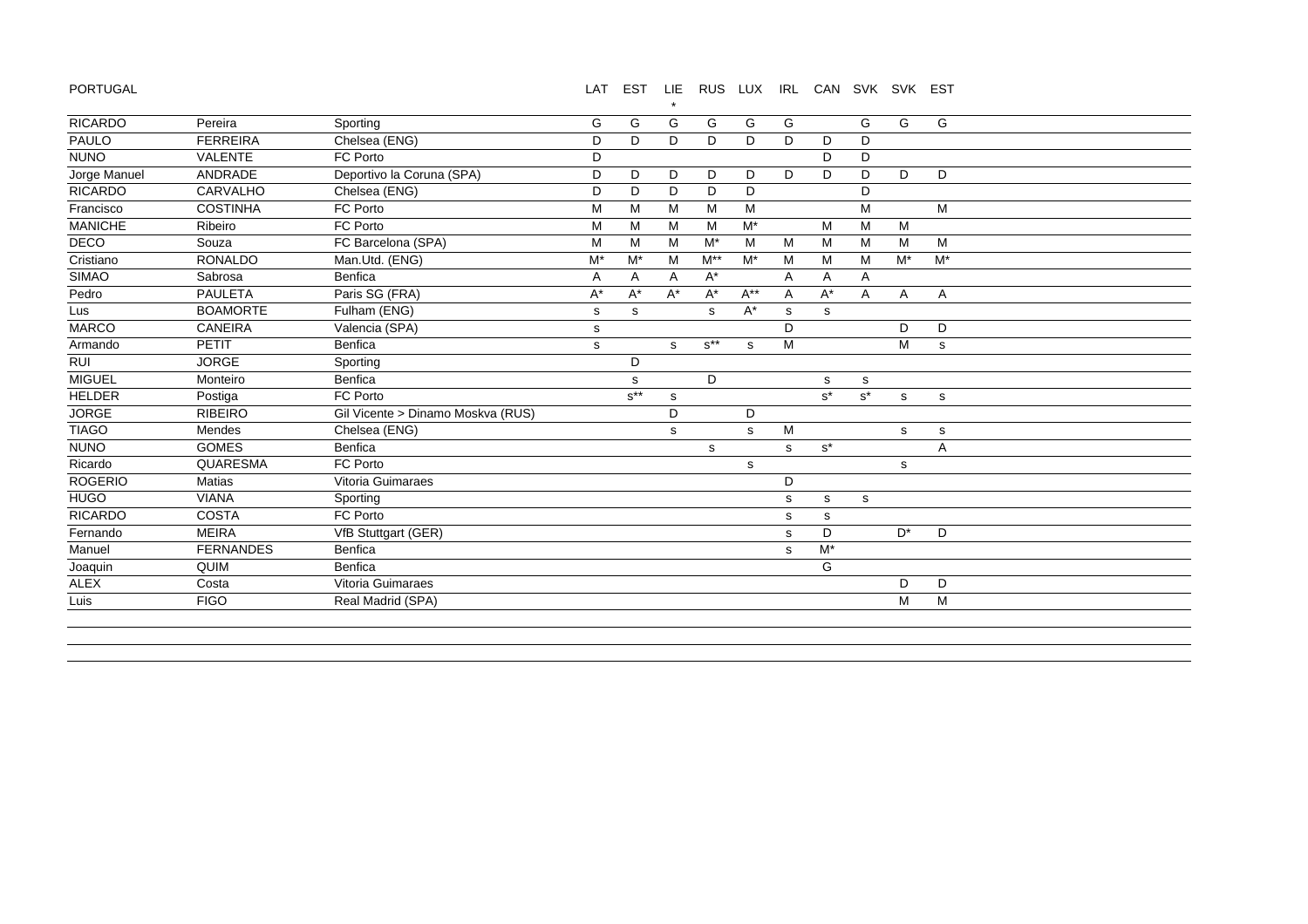#### REP. Of IRELAND

## BUL CYP SCH FRA FAR CRO POR ISR CHN ISR FAR

| Shay     | <b>GIVEN</b>      | Newcastle (ENG)                    | G     | G     | G     | G  | G                         | s     | G     | G     |             | G     | G     |  |
|----------|-------------------|------------------------------------|-------|-------|-------|----|---------------------------|-------|-------|-------|-------------|-------|-------|--|
| Steve    | <b>FINNAN</b>     | Liverpool (ENG)                    | D     | s     | D     | M  | M                         | D     | D     | M     |             |       |       |  |
| John     | O'SHEA            | Man.Utd.(ENG)                      | D     | D     |       | D. | D                         | D     | D     | D     | D           | D     | D     |  |
| Kenny    | <b>CUNNINGHAM</b> | Birmingham (ENG)                   | D     | D     | D     | D  | D                         | s     | D     | D     | D           | D     | D     |  |
| Gary     | <b>DOHERTY</b>    | Norwich (ENG)                      | D     |       | s     |    | s                         |       |       |       | s           | s     | s     |  |
| Roy      | <b>KEANE</b>      | Man.Utd.(ENG)                      | M     |       | M     | M  | M                         |       |       | M     | s           |       | M     |  |
| Liam     | <b>MILLER</b>     | Man.Utd.(ENG)                      | M     |       |       |    | s                         | М     | s     |       | s           |       |       |  |
| Andy     | <b>REID</b>       | Not.Forest (ENG) > Tottenham (ENG) | $M^*$ | $M^*$ | M     | s  | M                         |       | M     |       | M           | M     | M     |  |
| Kevin    | <b>KILBANE</b>    | Everton (ENG)                      | M     | M     | М     | M  | M                         | М     | M     | M     | M           | М     | $M^*$ |  |
| Damien   | <b>DUFF</b>       | Chelsea (ENG)                      | Α     | M     | M     | M  | A                         | М     | M     | M     | M           | M     | M     |  |
| Clinton  | <b>MORRISON</b>   | Birmingham (ENG)                   | Α     | $A^*$ | $A^*$ | A  |                           |       | A     | $A^*$ | $s^*$       | Α     | Α     |  |
| Paddy    | <b>KENNY</b>      | Sheffield Utd.(ENG)                | s     |       |       |    |                           | G     |       |       | G           |       |       |  |
| Alan     | <b>QUINN</b>      | Sheffield Utd.(ENG)                | s     |       |       |    |                           | s     |       |       |             |       |       |  |
| Gary     | <b>BREEN</b>      | Sunderland (ENG)                   | s     |       |       |    |                           | D     |       |       |             |       |       |  |
| Stephen  | CARR              | Newcastle (ENG)                    | s     | D     | D     | D  | D                         |       |       | D     |             |       | D     |  |
| Graham   | KAVANAGH          | Cardiff City (ENG)                 | s     | M     | s     |    |                           | М     | s     |       | M           | s     |       |  |
| Jonathan | <b>MACKEN</b>     | Man.City (ENG)                     | s     |       |       |    |                           |       |       |       |             |       |       |  |
| Andy     | O'BRIEN           | Newcastle (ENG)                    |       | D     | D     | D  | D                         |       | $D^*$ | D     | $\mathbf s$ | D     |       |  |
| Robbie   | <b>KEANE</b>      | Tottenham (ENG)                    |       | A*    | A     | Α  | $\mathsf{A}^{\star\star}$ | $A^*$ | Α     | Α     | Α           | $A^*$ |       |  |
| Alan     | LEE.              | Cardiff City (ENG)                 |       | s     |       |    |                           |       |       |       |             |       |       |  |
| Alan     | <b>MAYBURY</b>    | Hearts (SCO) > Leicester (ENG)     |       | s     |       |    |                           |       |       |       | D           |       |       |  |
| Richard  | <b>DUNNE</b>      | Man.City (ENG)                     |       |       |       |    |                           | D     | s     |       | D           |       |       |  |
| Stephen  | <b>ELLIOTT</b>    | Sunderland (ENG)                   |       |       |       |    |                           | A     |       |       | Α           |       | Α     |  |
| Aidan    | McGREADY          | Celtic (SCO)                       |       |       |       |    |                           | s     | s     |       |             |       |       |  |
| Matt     | <b>HOLLAND</b>    | Charlton (ENG)                     |       |       |       |    |                           |       | М     | s     |             | М     |       |  |
| lan      | <b>HARTE</b>      | Levante (SPA)                      |       |       |       |    |                           |       |       |       |             | $D^*$ | $D^*$ |  |
|          |                   |                                    |       |       |       |    |                           |       |       |       |             |       |       |  |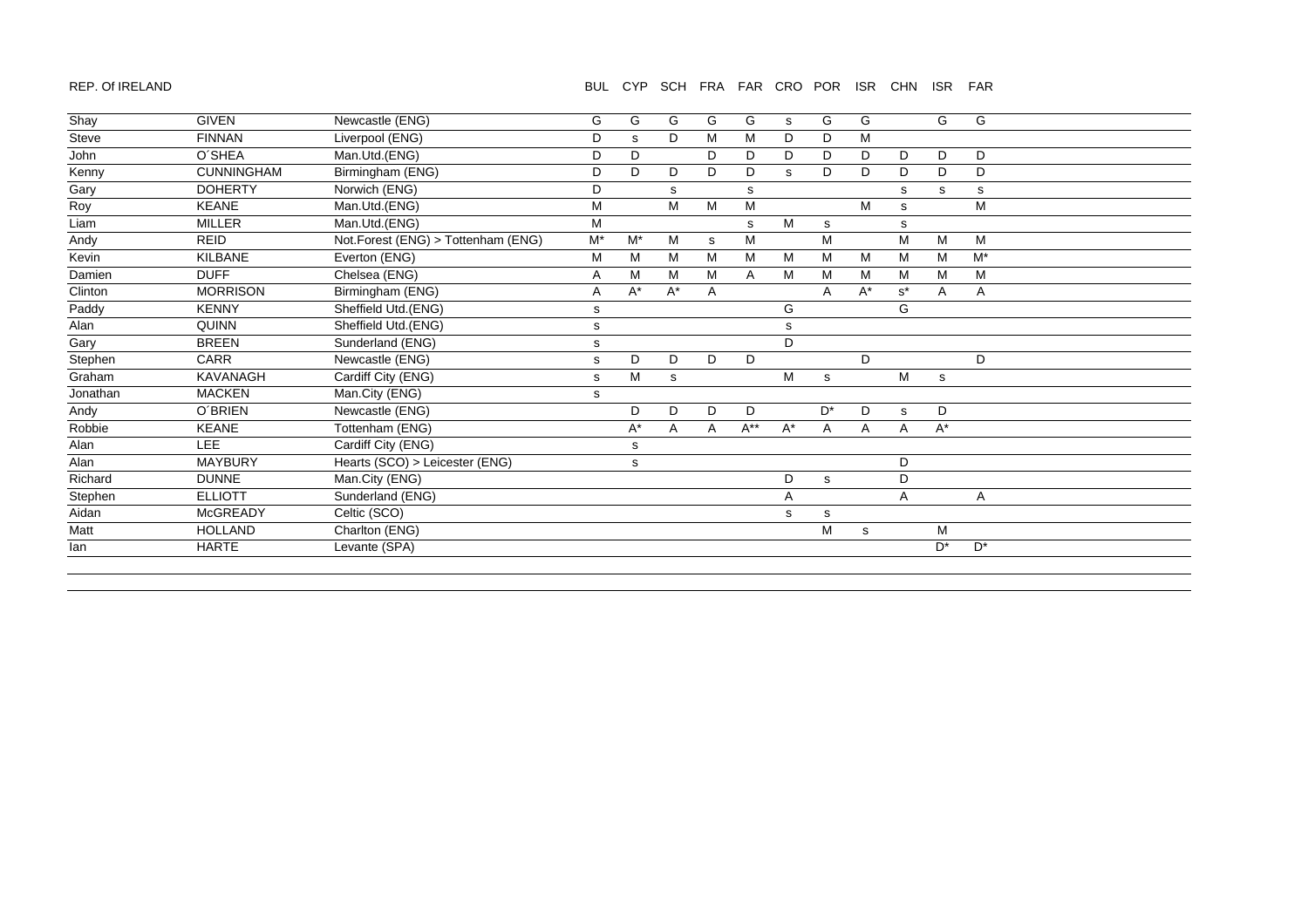ROMANIA

#### FIN MAC AND CZE ARM SVK HOL MAC HOL ARM

| Bogdan                | <b>LOBONT</b>      | Ajax (HOL)                           | G            | G            | G           | G           |             |                      | G           | G            | G | G           |
|-----------------------|--------------------|--------------------------------------|--------------|--------------|-------------|-------------|-------------|----------------------|-------------|--------------|---|-------------|
| <b>Flavius Lucian</b> | <b>STOICAN</b>     | Shakhtar Donetsk (UKR)               | D            | D            | D           | D           | D           |                      |             |              |   | $\mathbf s$ |
| Razvan                | <b>RAT</b>         | Shakhtar Donetsk (UKR)               | D            | D            | D           | D           |             | D                    |             | D            |   | D           |
| Sorin                 | <b>GHIONEA</b>     | Steaua Bucuresti                     | D            |              |             |             |             |                      |             | s            |   |             |
| Cosmin                | <b>BARCAUAN</b>    | Shakhtar Donetsk (UKR)               | D            |              | D           | D           | D           |                      |             |              |   |             |
| Mirel Matei           | <b>RADOI</b>       | Steaua Bucuresti                     | M            |              |             |             |             | D                    | D           | D            |   |             |
| Nicolae               | <b>DICA</b>        | Steaua Bucuresti                     | M            | M            | s           | s           | s           |                      |             |              |   |             |
| Florentin             | <b>PETRE</b>       | Dinamo Bucuresti                     | $M^*$        | M            |             | M           |             | M                    | Α           | M            | M |             |
| Gheorghe              | CARAMARIN          | <b>National Bucuresti</b>            | M            |              | M           |             | M           |                      |             |              |   |             |
| Ionel Daniel          | <b>DANCIULESCU</b> | Dinamo Bucuresti > Shenzhen (CHN)    | Α            | A            |             |             |             |                      |             |              |   |             |
| Adrian                | <b>MUTU</b>        | Chelsea (ENG) > Juventus (TIA)       | $A^*$        | $A^*$        |             | A           |             |                      |             |              | Α |             |
| Florin Lucian         | <b>CERNAT</b>      | Dynamo Kyiv (UKR)                    | $\mathbf{s}$ | $\mathsf{s}$ | $M^*$       | s           | M           |                      |             |              |   |             |
| Florin                | <b>SOAVA</b>       | Spartak Moskva (RUS)                 | $\mathbf s$  | M            | M           | M           |             |                      |             |              |   |             |
| Adrian Mihai          | <b>IENCSI</b>      | Spartak Moskva (RUS)                 | $\mathbf s$  | D            | D           | D           |             | D                    |             |              |   |             |
| Flavius               | MOLDOVAN           | National Bucuresti > Rapid Bucuresti |              | D            |             | $\mathbf s$ | D           |                      |             |              |   |             |
| Daniel                | <b>PANCU</b>       | Besiktas (TYR)                       |              | M*           | $M^*$       | M           |             | M*                   | M           | M            | M |             |
| Ciprian Andrei        | <b>MARICA</b>      | Shakhtar Donetsk (UKR)               |              | $\mathsf{s}$ | s           | A           | $A^*$       |                      |             |              |   |             |
| Adrian                | <b>NEAGA</b>       | Steaua Bucuresti                     |              | $\mathsf{s}$ | Α           |             | A           |                      |             |              |   |             |
| <b>Marius</b>         | <b>NICULAE</b>     | Sporting CP (POR)                    |              |              | $A^{**}$    |             |             |                      |             |              | s | Α           |
| Sorin                 | <b>PARASCHIV</b>   | Steaua Bucuresti                     |              |              | $\mathbf s$ |             | M           |                      |             |              |   |             |
| Paul Constantin       | CODREA             | Torino (ITA)                         |              |              |             | M           |             |                      |             |              |   |             |
| Bogdan                | <b>STELEA</b>      | Dinamo Bucuresti                     |              |              |             |             | G           | G                    |             |              |   |             |
| Ioan Cristian         | <b>DANCIA</b>      | Torpedo Moskva (RUS)                 |              |              |             |             | D           |                      |             |              |   |             |
| Mihai                 | <b>TARARACHE</b>   | Grasshoppers (SCH)                   |              |              |             |             | M           |                      |             |              |   |             |
| <b>Florin Daniel</b>  | <b>BRATU</b>       | Nantes (FRA)                         |              |              |             |             | $\mathbf s$ |                      |             |              |   |             |
| <b>Marius</b>         | MALDERASANU        | Rapid Bucuresti                      |              |              |             |             | $\mathbf s$ |                      |             |              |   |             |
| Valentin              | <b>NASTASE</b>     | Bologna (ITA)                        |              |              |             |             |             | D                    |             |              |   |             |
| Dorinel               | <b>MUNTEANU</b>    | Steaua Bucuresti                     |              |              |             |             |             | M                    | M           | M            | M | M           |
| Constantin            | <b>GALCA</b>       | UD Almeria (SPA)                     |              |              |             |             |             | M                    |             | M            |   |             |
| Adrian                | <b>ILIE</b>        | FC Zürich (SCH)                      |              |              |             |             |             | Α                    | A           |              |   |             |
| Daniel                | <b>NICULAE</b>     | Rapid Bucuresti                      |              |              |             |             |             | A                    |             |              |   |             |
| Valentin              | <b>BADOI</b>       | Rapid Bucuresti                      |              |              |             |             |             | s                    |             |              |   |             |
| Tiberiu               | <b>BALAN</b>       | Sportul Bucuresti                    |              |              |             |             |             | $\mathbf s$          |             |              |   |             |
| Daniel                | <b>OPRITA</b>      | Steaua Bucuresti                     |              |              |             |             |             | $\texttt{s}^{\star}$ |             |              |   |             |
| Mihaita               | <b>PLESAN</b>      | Universitatea Craiova                |              |              |             |             |             | s                    | s           |              |   | M           |
| Nicolae               | <b>MITEA</b>       | Ajax (HOL)                           |              |              |             |             |             | $\mathbf s$          |             | $M^{**}$     | M | $\mathbf s$ |
| Gheorghe              | <b>BUCUR</b>       | Sportul Bucuresti                    |              |              |             |             |             | s                    | $\mathbf S$ | s            |   | $A^{**}$    |
| George                | OGARARU            | Steaua Bucuresti                     |              |              |             |             |             |                      | D           |              |   |             |
| Cristian              | <b>CHIVU</b>       | AS Roma (ITA)                        |              |              |             |             |             |                      | D           | D            | D | D           |
| Petre                 | <b>MARIN</b>       | Steaua Bucuresti                     |              |              |             |             |             |                      | D           |              |   |             |
| Tiberiu               | <b>GHIOANE</b>     | Dynamo Kyiv (UKR)                    |              |              |             |             |             |                      | M           |              |   |             |
| Viorel                | MOLDOVAN           | Politehnica Timisoara                |              |              |             |             |             |                      | Α           | A            |   |             |
| Andrei                | <b>CRISTEA</b>     | Steaua Bucuresti                     |              |              |             |             |             |                      | $\mathbf s$ | $\mathsf{s}$ |   |             |
| <b>Cosmin Marius</b>  | <b>CONTRA</b>      | Politehnica Timisoara                |              |              |             |             |             |                      |             | D            | D | D           |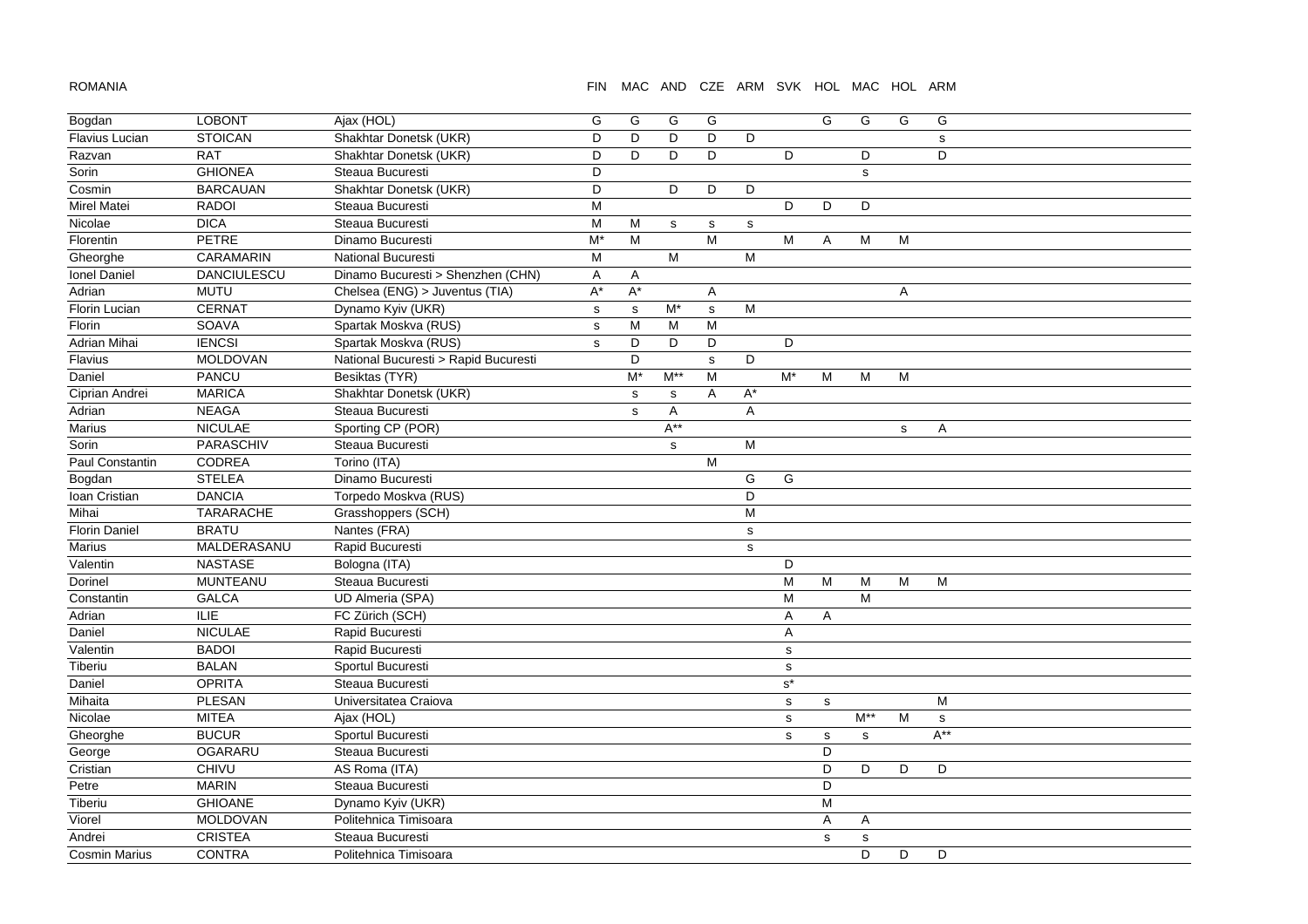#### FIN MAC AND CZE ARM SVK HOL MAC HOL ARM

|                     | <b>STOICA</b> | FK Moskva (RUS)       |    |
|---------------------|---------------|-----------------------|----|
| Pompiliu<br>Gabriel | <b>TAMAS</b>  | Dinamo Bucuresti      | ш  |
| Claudiu             | NICULESCU     | Dinamo Bucuresti      |    |
| Gigel               | <b>COMAN</b>  | Politehnica Timisoara | M  |
| Ovidiu              | <b>PETRE</b>  | Politehnica Timisoara | M* |
| Ionut               | MAZILU        | Sportul Bucuresti     |    |
|                     |               |                       |    |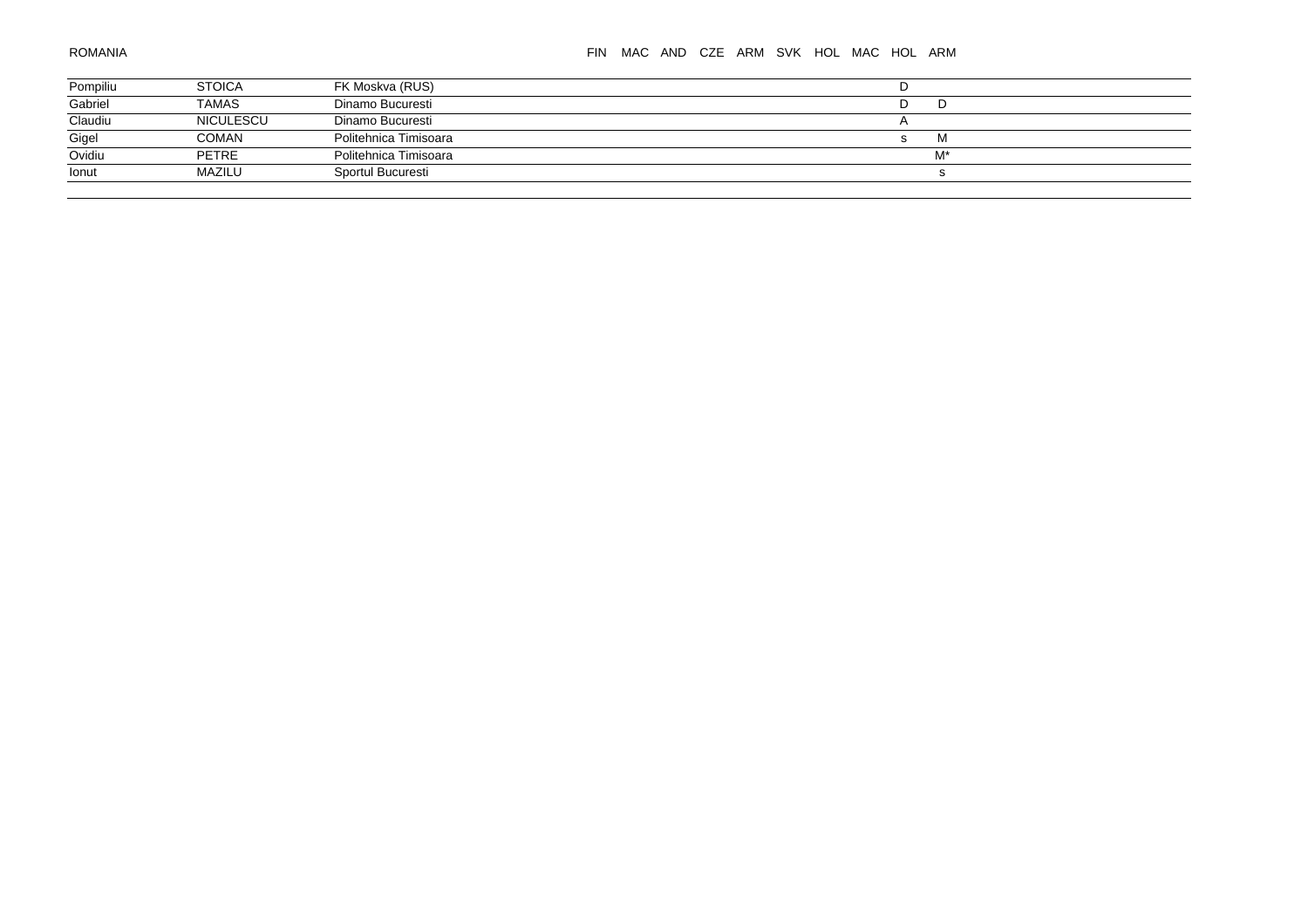RUSSIA

#### LIT SVK LUX POR EST ITA LIE EST LAT BRD

| Sergey     | <b>OVCHINNIKOV</b> | Lokomotiv Moskva                  | G     |       |           |                |       |    |       |             |             | G     |
|------------|--------------------|-----------------------------------|-------|-------|-----------|----------------|-------|----|-------|-------------|-------------|-------|
| Alexandr   | <b>ANYUKOV</b>     | Krylya Sovetov Samara             | D     | D     | D         | D              |       | D. |       |             | D           | $D^*$ |
| Roman      | <b>SHARONOV</b>    | Rubin Kazan > Terek Grozniy       | D     | D     |           |                |       |    |       |             |             |       |
| Alexei     | <b>SMERTIN</b>     | Chelsea (ENG)                     | D     | D     | M         | M              | D     |    |       | D           | D           |       |
| Dmitri     | <b>SENNIKOV</b>    | Lokomotiv Moskva                  | D     | s     |           | D              |       | D  |       |             | s           | D     |
| Denis      | <b>KOLODIN</b>     | Krylya Sovetov Samara             | M     | M     |           |                |       | s  |       | $\mathbf s$ |             |       |
| Vladimir   | <b>BYSTROV</b>     | Zenit St.Petersburg               | M     |       |           |                |       |    | M     | M           | $\mathbf s$ |       |
| Dmitri     | <b>KHOKHLOV</b>    | Lokomotiv Moskva                  | $M^*$ | M     |           |                | M     | M  | M     | M           |             |       |
| Vladislav  | <b>RADIMOV</b>     | Zenit St.Petersburg               | M     |       |           |                |       |    |       |             |             |       |
| Andrey     | <b>ARSHAVIN</b>    | Zenit St.Petersburg               | M     |       | $M^*$     | $M^*$          |       |    | M     | $M^*$       | $M^*$       | s     |
| Alexandr   | <b>KERZHAKOV</b>   | Zenit St.Petersburg               | A     | Α     |           |                | Α     | Α  | $A^*$ | A           | Α           | $s^*$ |
| Vyacheslav | MALAFEEV           | Zenit St.Petersburg               | s     | G     | G         | G              | G     | G  | G     | G           | G           |       |
| Viktor     | <b>ONOPKO</b>      | Saturn Ramenskoye                 | s     |       |           |                |       |    |       |             |             |       |
| Denis      | <b>BOYARINTSEV</b> | Rubin Kazan > Spartak Moskva      | s     | s     | s         | s              |       | s  |       |             |             |       |
| Andrey     | <b>KARYAKA</b>     | Krylya Sovetov Samara             | $s^*$ | M     |           |                | $M^*$ | s  | $M^*$ | s           |             |       |
| Dmitri     | <b>BULYKIN</b>     | Dinamo Moskva                     | $s^*$ | $A^*$ | A         | $\overline{A}$ |       |    |       |             |             |       |
| Dmitri     | <b>SYCHEV</b>      | Lokomotiv Moskva                  | $s^*$ |       | $A***$    | A              | $A^*$ | Α  | s     | s           |             | Α     |
| Vadim      | <b>EVSEEV</b>      | Lokomotiv Moskva                  |       | D     | D         | D              | D     | D  | D     |             |             | D     |
| Dmitri     | <b>ALENICHEV</b>   | Spartak Moskva                    |       | M     |           |                |       | s  |       |             |             |       |
| Alexei     | <b>BUGAYEV</b>     | Torpedo Moskva > Lokomotiv Moskva |       |       | D         | D              | D     | D  |       |             |             |       |
| Sergey     | <b>IGNASHEVICH</b> | <b>CSKA Moskva</b>                |       |       | D         | D              |       |    | D     | D           |             |       |
| Lubomir    | <b>KANTONISTOV</b> | Kuban Krasnodar                   |       |       | M         |                |       |    |       |             |             |       |
| Rolan      | <b>GUSEV</b>       | <b>CSKA Moskva</b>                |       |       | M         | s              | s     |    |       |             |             |       |
| Yevgeny    | <b>ALDONIN</b>     | <b>CSKA Moskva</b>                |       |       | ${\tt S}$ | M              |       |    | s     |             | M           | M     |
| Dmitri     | <b>KIRICHENKO</b>  | CSKA Moskva > FK Moskva (RUS)     |       |       | s         | s              |       |    |       |             |             |       |
| Alexei     | <b>BEREZUTSKY</b>  | <b>CSKA Moskva</b>                |       |       |           |                | D     |    | D     | D           | D           | D     |
| Marat      | <b>IZMAILOV</b>    | Lokomotiv Moskva                  |       |       |           |                | $M^*$ | м  | s     |             | $\mathbf s$ | M     |
| Dmitri     | <b>LOSKOV</b>      | Lokomotiv Moskva                  |       |       |           |                | $M^*$ | M  | M     | M           | $M^*$       | M     |
| Igor       | <b>SEMSHOV</b>     | Torpedo Moskva                    |       |       |           |                | s     |    |       |             | M           |       |
| Yuri       | ZHIRKOV            | <b>CSKA Moskva</b>                |       |       |           |                |       | M  |       | M           | M           | M     |
| Vasily     | <b>BEREZUTSKY</b>  | <b>CSKA Moskva</b>                |       |       |           |                |       |    | D     | D           | D           | D     |
| Sergey     | <b>SEMAK</b>       | Paris SG (FRA)                    |       |       |           |                |       |    |       |             |             | s     |
|            |                    |                                   |       |       |           |                |       |    |       |             |             |       |
|            |                    |                                   |       |       |           |                |       |    |       |             |             |       |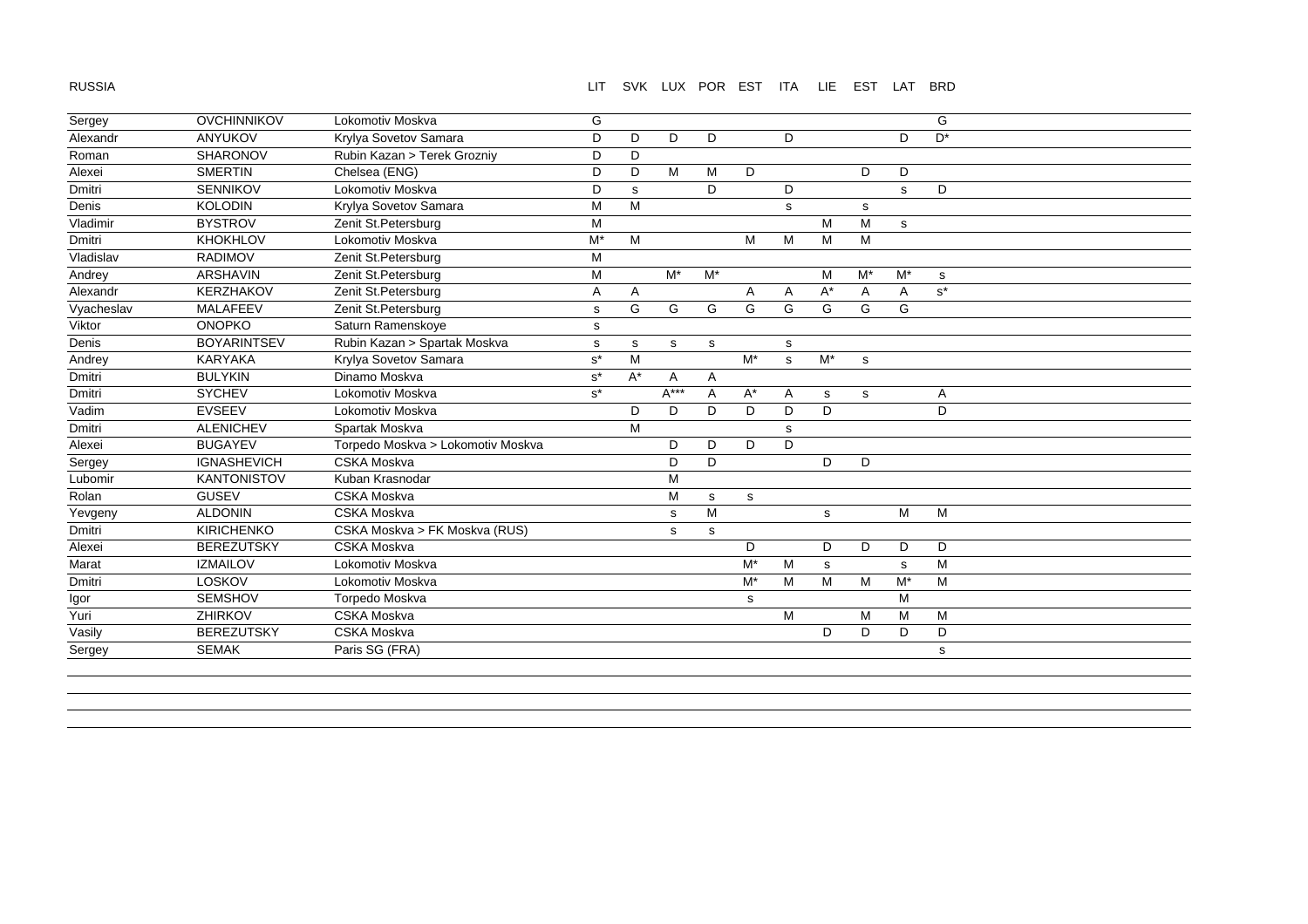#### SAN MARINO

#### SER LIT SER LIT SPA BEL BOS

| Federico   | <b>GASPERONI</b>   | Urbino Calcio           | G | G | G | G | G | G     |       |  |
|------------|--------------------|-------------------------|---|---|---|---|---|-------|-------|--|
| Carlo      | <b>VALENTINI</b>   | Virtus Villa            | D | D | D | D | D | D     | D     |  |
| Michele    | <b>MARANI</b>      | San Marino Calcio       | D | D | D | D | D | D     | D     |  |
| Alessandro | <b>DELLA VALLE</b> | <b>Tropical Coriano</b> | D | D | D | D | D | D     | D     |  |
| Federico   | <b>CRESCENTINI</b> | <b>SS Tre Fiori</b>     | D |   |   |   |   |       | D     |  |
| Simone     | <b>BACCIOCCHI</b>  | Marchionni              | M | M | M | M | M | M     | M     |  |
| Marco      | <b>DOMENICONI</b>  | Riccione Calcio         | M | M | M | s | M | M     | M     |  |
| Alex       | <b>GASPERONI</b>   | San Marino Calcio       | М | м | M | M | M | M     | M     |  |
| Damiano    | <b>VANNUCCI</b>    | <b>SS Virtus</b>        | M | м | M | м | M | M     | M     |  |
| Nicola     | <b>CIACCI</b>      | SS Pennarossa           | A | A | A | s | s | A     |       |  |
| Andrea     | <b>UGOLINI</b>     | <b>SS Virtus</b>        | A |   |   |   |   |       |       |  |
| Paolo      | <b>MONTAGNA</b>    | Juvenes/Dogana          | s | A |   |   |   | S.    | s     |  |
| Michele    | <b>MORETTI</b>     | Sammaurese Calcio       | s | s | A |   | s |       |       |  |
| Giacomo    | MAIANI             | SP Domagnano            | s | s |   |   |   |       |       |  |
| Nicola     | <b>ALBANI</b>      | San Mauro Mare          |   | D | D | D | D | D     |       |  |
| Luca       | <b>NANNI</b>       | <b>SS Murata</b>        |   | s |   |   |   |       |       |  |
| Bryan      | <b>GASPERONI</b>   | Novafeltria             |   |   | s |   | s | s     | s     |  |
| Lorenzo    | <b>MORETTI</b>     | Gambettola Calcio       |   |   | s |   |   |       |       |  |
| Marco      | DE LUIGI           | <b>SS Murata</b>        |   |   | s | A |   |       | A     |  |
| Riccardo   | <b>MUCCIOLI</b>    | Lugo AC                 |   |   |   | M |   |       |       |  |
| Andy       | <b>SELVA</b>       | Spal Ferrara            |   |   |   | A | A | $A^*$ | $A^*$ |  |
| Luca       | <b>BONIFAZI</b>    | <b>SS Tre Fiori</b>     |   |   |   | s |   |       |       |  |
| Matteo     | ANDREINI           | <b>SP Libertas</b>      |   |   |   |   | D |       | s     |  |
| Michele    | CECCOLI            | <b>SP Libertas</b>      |   |   |   |   |   |       | G     |  |
|            |                    |                         |   |   |   |   |   |       |       |  |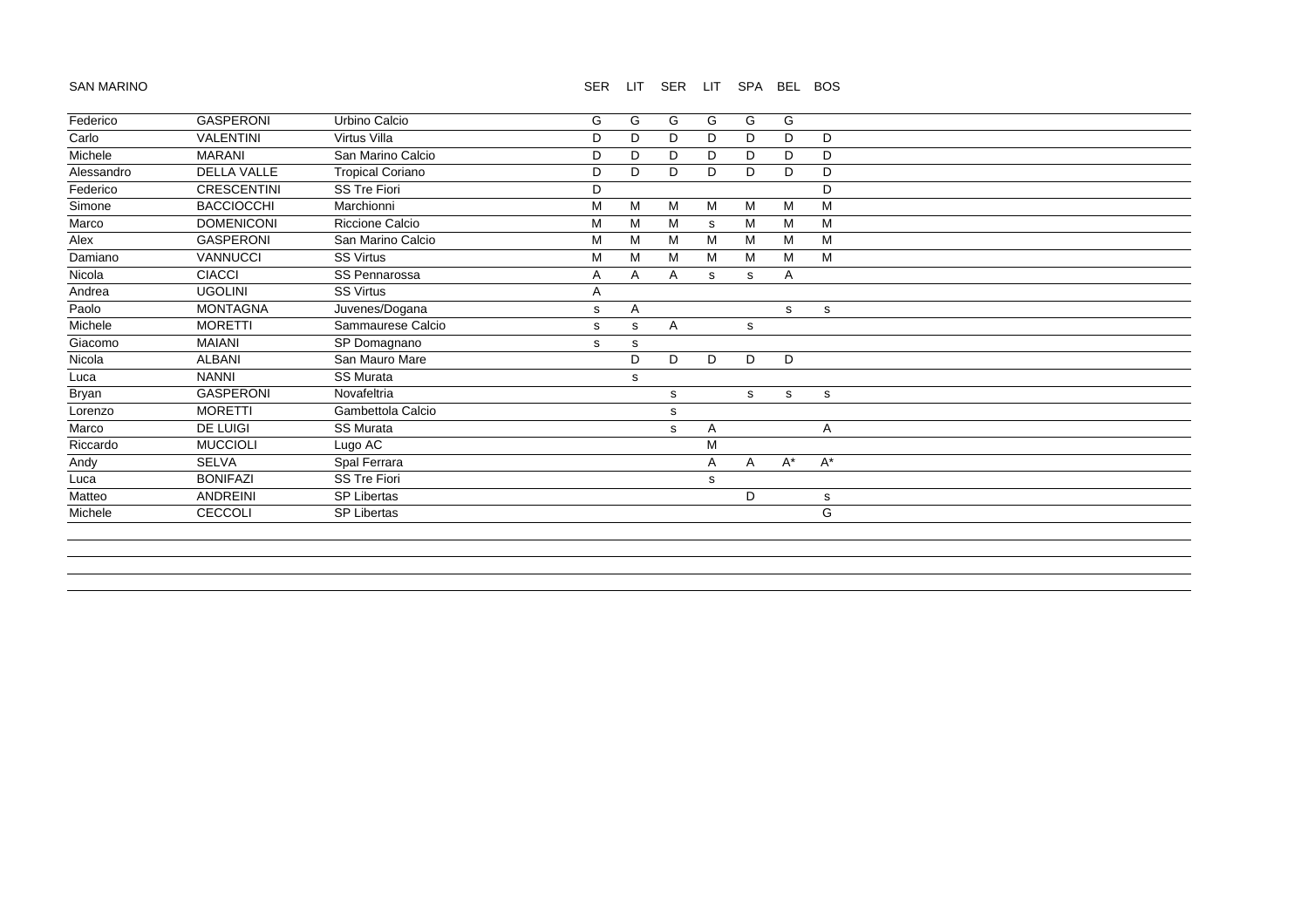SCOTLAND

#### UNG SPA SLO NOR MOL SVE ITA MOL BLS

| David     | <b>MARSHALL</b>   | Celtic                       | G           |   |              |              |       | G     |              |       |           |  |  |
|-----------|-------------------|------------------------------|-------------|---|--------------|--------------|-------|-------|--------------|-------|-----------|--|--|
| Gary      | CALDWELL          | Hibernian                    | D           | D | D            | D            | D     |       | D            |       | D         |  |  |
| Andy      | <b>WEBSTER</b>    | Hearts                       | D           | D | D            | D            | D     | D     |              | D     | D         |  |  |
| Steven    | PRESSLEY          | Hearts                       | D           |   |              |              |       |       | D            | D     | D         |  |  |
| Gary      | <b>NAYSMITH</b>   | Everton (ENG)                | D           | D | D            | D            | D     |       | D            |       |           |  |  |
| Barry     | <b>FERGUSON</b>   | Blackburn (ENG) > Rangers    | M           | M | M            | M            | M     |       | M            | M     | M         |  |  |
| Gary      | <b>HOLT</b>       | Norwich (ENG)                | M           |   | s            | M            | M     |       |              |       |           |  |  |
| Darren    | <b>FLETCHER</b>   | Man. Utd. (ENG)              | M           | M | M            | M            | M     |       |              | M     | M         |  |  |
| Nigel     | <b>QUASHIE</b>    | Portsmouth (ENG)             | M           | M | M            |              |       | M     | M            |       |           |  |  |
| James     | <b>McFADDEN</b>   | Everton (ENG)                | A           | A | $\mathsf{A}$ | $\mathsf{A}$ |       | $A^*$ |              | $s^*$ | ${\tt S}$ |  |  |
| Kenny     | <b>MILLER</b>     | Wolves (ENG)                 | Α           | s |              | s            | s     | Α     | Α            | Α     | Α         |  |  |
| Steven    | <b>THOMPSON</b>   | Rangers                      | s           |   |              | s            | $A^*$ |       |              |       |           |  |  |
| Stephen   | <b>PEARSON</b>    | Celtic                       | $\mathbb S$ | s |              | $\mathbf s$  |       | M     |              |       |           |  |  |
| Steve     | CRAWFORD          | Plymouth (ENG) > Dundee Utd. | s           | A | s            |              | A     | s     | s            |       |           |  |  |
| Scott     | <b>SEVERIN</b>    | Aberdeen                     | s           |   |              |              |       | s     |              |       |           |  |  |
| Craig     | <b>GORDON</b>     | Hearts                       |             | G | G            | G            | G     |       | $\mathsf{s}$ | G     | G         |  |  |
| Malcolm   | MacKAY            | West Ham (ENG)               |             | D | D            |              |       |       |              |       |           |  |  |
| Jackie    | <b>McNAMARA</b>   | Celtic                       |             | M | M            |              |       | M     | M            | M     |           |  |  |
| Colin     | <b>CAMERON</b>    | Wolves (ENG)                 |             | s |              |              | M     |       |              |       |           |  |  |
| Paul      | <b>DICKOV</b>     | Blackburn (ENG)              |             |   | A            | A            |       |       |              |       |           |  |  |
| Russell   | ANDERSON          | Aberdeen                     |             |   |              | D            |       | D     |              |       |           |  |  |
| Richard   | <b>HUGHES</b>     | Portsmouth (ENG)             |             |   |              | M            |       | s     |              |       |           |  |  |
| Stephen   | CALDWELL          | Sunderland (ENG)             |             |   |              |              | D     |       |              |       |           |  |  |
| Stephen   | <b>MURRAY</b>     | Hibernian                    |             |   |              |              | s     | D     |              |       |           |  |  |
| Lee       | <b>McCULLOCH</b>  | Wigan Ath.(ENG)              |             |   |              |              | s     |       | A            | A     | Α         |  |  |
| Kevin     | <b>McNAUGHTON</b> | Aberdeen                     |             |   |              |              |       | D     |              |       |           |  |  |
| Barry     | <b>NICHOLSON</b>  | Dunfermline                  |             |   |              |              |       | M     |              |       |           |  |  |
| Steven    | <b>HAMMELL</b>    | Motherwell                   |             |   |              |              |       | s     |              |       |           |  |  |
| Robert    | <b>DOUGLAS</b>    | Celtic                       |             |   |              |              |       |       | G            |       |           |  |  |
| David     | <b>WEIR</b>       | Everton (ENG)                |             |   |              |              |       |       | D            | D     | D         |  |  |
| Paul      | <b>HARTLEY</b>    | Hearts                       |             |   |              |              |       |       | M            | M     |           |  |  |
| Gary      | <b>O'CONNOR</b>   | Hibernian                    |             |   |              |              |       |       | s            |       |           |  |  |
| Graham    | ALEXANDER         | Preston NE (ENG)             |             |   |              |              |       |       |              | D     | M         |  |  |
| Christian | <b>DAILLY</b>     | West Ham (ENG)               |             |   |              |              |       |       |              | $s^*$ | M         |  |  |

\*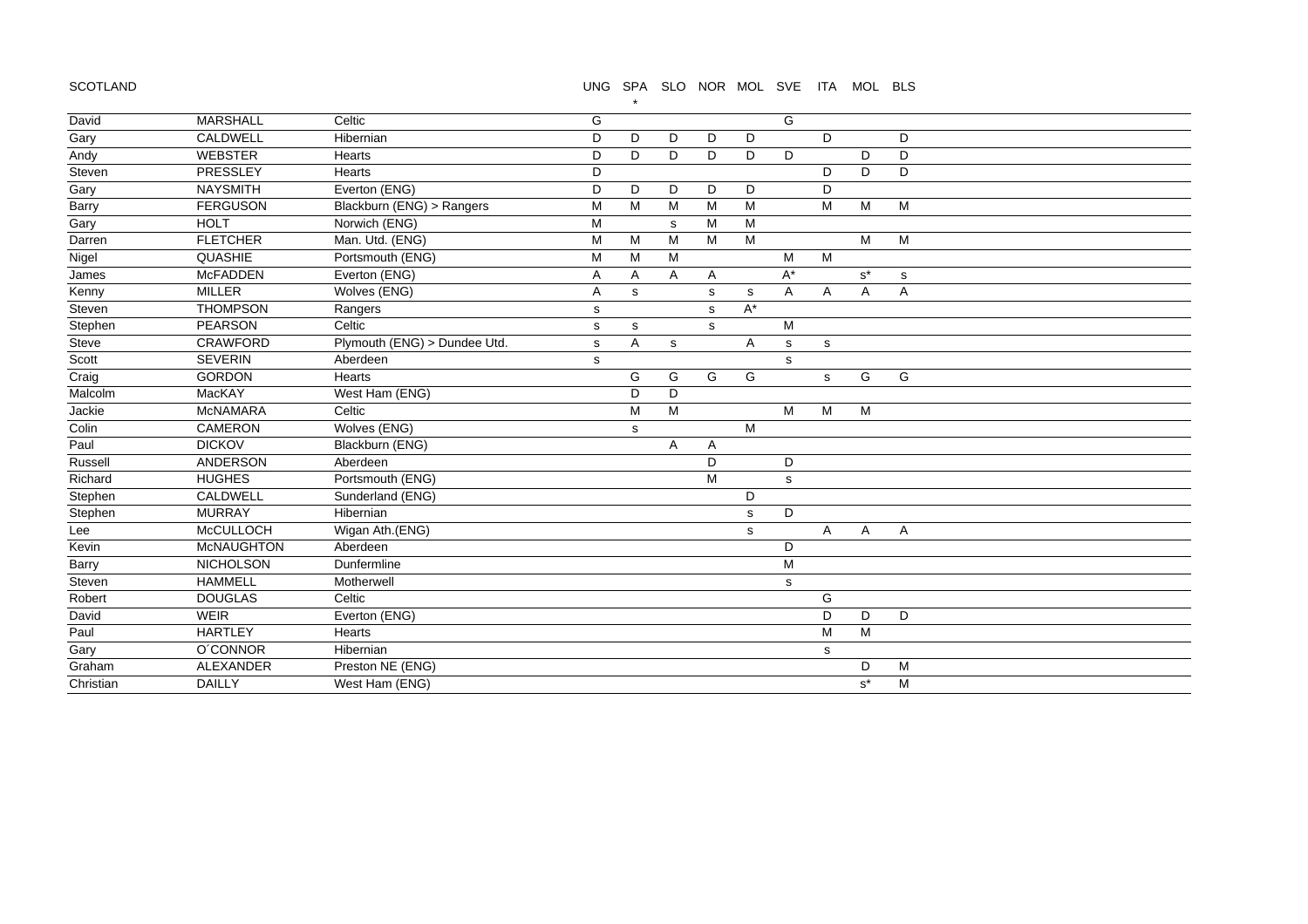#### SERBIA & MONTENEGRO SLO SMA BOS SMA BEL BUL SPA BEL ITA

| Dragoslav        | <b>JEVRIC</b>       | Vitesse (HOL) > Ankaraspor (TYR)    | G            | G        | G           | G     | G     | G           | G           | G           |           |
|------------------|---------------------|-------------------------------------|--------------|----------|-------------|-------|-------|-------------|-------------|-------------|-----------|
| Goran            | <b>GAVRANCIC</b>    | Dynamo Kyiv (UKR)                   | D            | D        | D           | D     | D     | D           | D           | D           |           |
| Mladen           | <b>KRSTAJIC</b>     | Schalke 04 (GER)                    | D            | D        | D           | D     |       | D           | D           | D           |           |
| Ivica            | <b>DRAGUTINOVIC</b> | Standard Liege (BEL)                | D            | D        | D           | D     | D     | D           | D           | D           |           |
| Nemanja          | <b>VIDIC</b>        | Spartak Moskva (RUS)                | D            | D        |             |       | D     | D           | D           | D           |           |
| Igor             | <b>DULJAJ</b>       | Shakhtar Donetsk (UKR)              | M            | s        | M           | M     | s     | $\mathbf s$ | M           | M           |           |
| Ognjen           | <b>KOROMAN</b>      | Krylya Sovetov Samara (RUS)         | M            | M        | M           | $M^*$ | M     |             | M           | M           | s         |
| Dejan            | <b>STANKOVIC</b>    | Inter (ITA)                         | M            | M        | M           | $M^*$ | M     | M           | M           | M           |           |
| Zvonimir         | <b>VUKIC</b>        | Shakhtar Donetsk (UKR)              | M            | $M^*$    | M           | $M^*$ | A*    | s           |             | M           |           |
| Savo             | <b>MILOSEVIC</b>    | Osasuna (SPA)                       | Α            | Α        | A           | $A^*$ | Α     | Α           | A           |             |           |
| Mateja           | <b>KEZMAN</b>       | Chelsea (ENG)                       | A            | s        |             |       | $s^*$ | s           | A           |             |           |
| Dusan            | PETKOVIC            | Spartak Moskva (RUS)                | $\mathbf S$  |          |             |       |       |             |             |             |           |
| Danko            | LAZOVIC             | Feyenoord (HOL)                     | s            |          |             |       |       |             |             |             |           |
| Milos            | <b>MARIC</b>        | Olympiakos (GRE)                    | $\mathsf{s}$ |          |             |       |       |             |             |             | M         |
| Nenad            | <b>JESTROVIC</b>    | Anderlecht (BEL)                    | $s^*$        | $A^{**}$ |             |       |       | s           | $\mathbf s$ | Α           | s         |
| Dragan           | <b>MLADENOVIC</b>   | Rangers (SCO) > Real Sociedad (SPA) |              | M        |             |       | M     | M           |             | s           | M         |
| Nenad            | <b>BRNOVIC</b>      | Partizan Beograd                    |              | s        | s           | s     |       |             |             |             | M         |
| Nenad            | <b>DJORDJEVIC</b>   | Partizan Beograd                    |              |          | D           |       | s     |             |             |             | D         |
| Daniel           | <b>LJUBOJA</b>      | Paris SG (FRA)                      |              |          | Α           | A     |       |             |             | Α           |           |
| Marko            | <b>PANTELIC</b>     | Crvena Zvezda                       |              |          | $\mathbf s$ | s     |       |             |             |             |           |
| Marjan           | <b>MARKOVIC</b>     | Crvena Zvezda                       |              |          | s           | D     | D     |             |             |             |           |
| Milivoje         | <b>VITAKIC</b>      | Lille (FRA)                         |              |          |             | s     |       |             |             |             |           |
| Predrag          | <b>DJORDJEVIC</b>   | Olympiakos (GRE)                    |              |          |             |       | M     | M           | M           |             |           |
| Milivoje         | <b>CIRKOVIC</b>     | Partizan Beograd                    |              |          |             |       |       | D           |             |             |           |
| Simon            | <b>VUKCEVIC</b>     | Partizan Beograd                    |              |          |             |       |       | M           |             | $\mathbf s$ | М         |
| Milan            | <b>DUDIC</b>        | Crvena Zvezda                       |              |          |             |       |       | $\mathbf s$ |             |             | D         |
| Nikola           | <b>TRAJKOVIC</b>    | Zeta Golubovci                      |              |          |             |       |       | $\mathbf s$ |             |             | s         |
| Sasa             | <b>ILIC</b>         | Partizan Beograd                    |              |          |             |       |       |             | s           |             |           |
| Dusan            | <b>BASTA</b>        | Crvena Zvezda                       |              |          |             |       |       |             | $\mathbf s$ |             |           |
| Mirko            | <b>VUCINIC</b>      | Lecce (ITA)                         |              |          |             |       |       |             |             | $\mathbf s$ | Α         |
| Oliver           | <b>KOVACEVIC</b>    | Zeleznik                            |              |          |             |       |       |             |             |             | G         |
| Marko            | <b>BASA</b>         | OFK Beograd                         |              |          |             |       |       |             |             |             | D         |
| Nemanja          | <b>RNIC</b>         | Partizan Beograd                    |              |          |             |       |       |             |             |             | M         |
| Nikola           | <b>ZIGIC</b>        | Crvena Zvezda                       |              |          |             |       |       |             |             |             | A*        |
| <b>Branislav</b> | <b>IVANOVIC</b>     | OFK Beograd                         |              |          |             |       |       |             |             |             | ${\bf s}$ |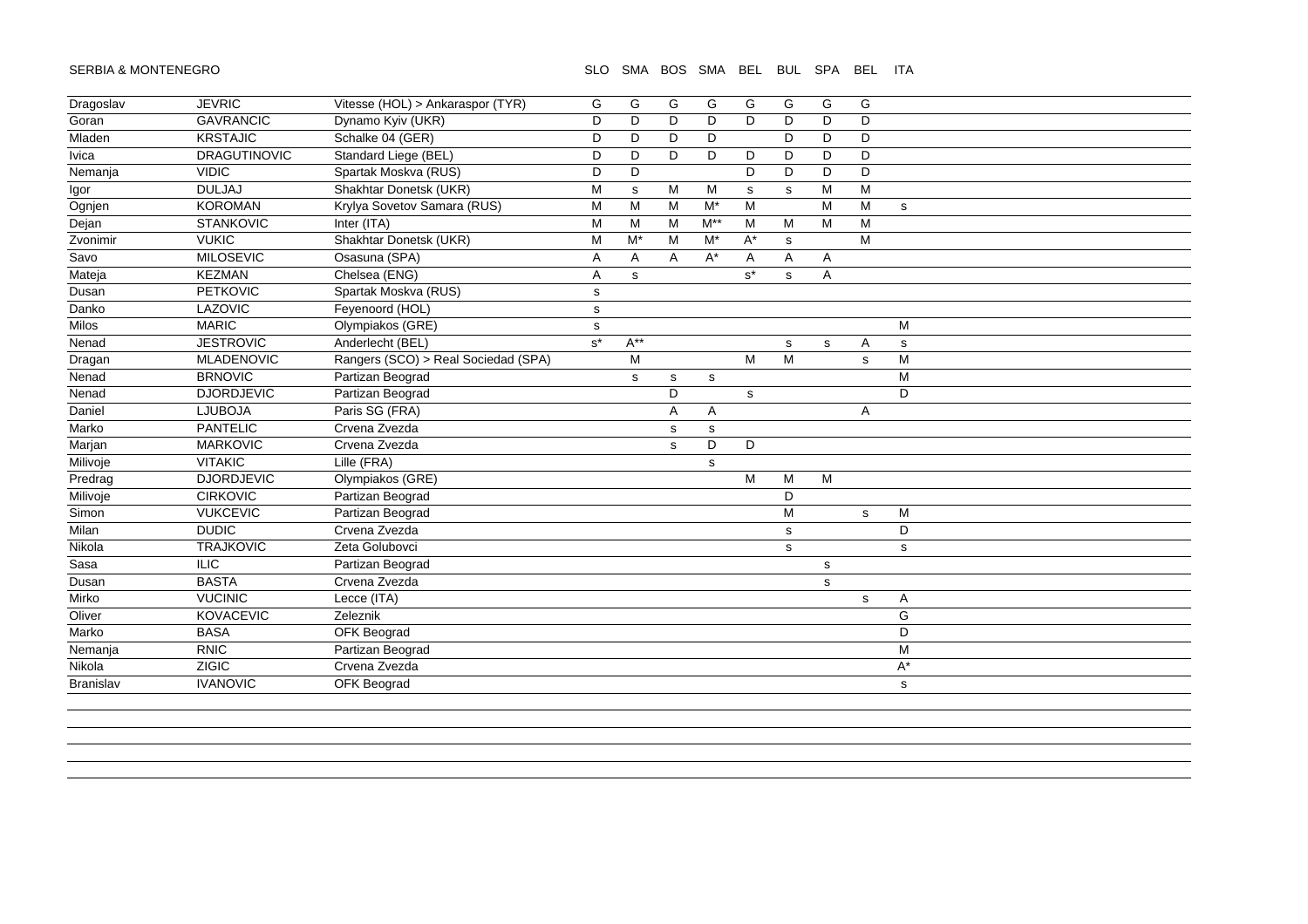SLOVAKIA

## LUX RUS LIE LAT SLO UNG THA RUM EST POR POR LUX

| Miroslav      | <b>KÖNIG</b>      | Banik Ostrava (CZE) > Zilina            | G                    |              |                      |                      | G           |                      |                      |             |       |                  |             |                      |  |
|---------------|-------------------|-----------------------------------------|----------------------|--------------|----------------------|----------------------|-------------|----------------------|----------------------|-------------|-------|------------------|-------------|----------------------|--|
| Vratislav     | <b>GRESKO</b>     | Blackburn (ENG)                         | D*                   | D            | M                    | D                    | M           |                      |                      |             |       |                  |             |                      |  |
| Roman         | <b>KRATOCHVIL</b> | Denizlispor (TYR)                       | D                    | D            | D                    | D                    | D           |                      |                      |             |       |                  |             |                      |  |
| Stanislav     | <b>VARGA</b>      | Celtic (SCO)                            | D                    | D            |                      | D                    |             |                      |                      | D           | D     | D                | D           | D                    |  |
| Miroslav      | <b>KARHAN</b>     | VfL Wolfsburg (GER)                     | D                    | M            | D*                   | $M^*$                | M           |                      |                      | M           | M     | $\overline{M^*}$ | M           | M                    |  |
| Radoslav      | ZABAVNIK          | CSKA Sofia (BUL)                        | M                    | M            | $M^*$                | M                    | M           |                      |                      | D           | D     | D                | D           |                      |  |
| Vladimir      | <b>JANOCKO</b>    | Austria Wien (AUT)                      | M                    |              | s                    | s                    | s           |                      |                      | M           |       |                  |             |                      |  |
| Rastislav     | <b>MICHALIK</b>   | Sparta Praha (CZE) > Kayserispor (TYR)  | M                    | M            |                      | $\overline{M}$       |             |                      |                      |             | M     | M                |             |                      |  |
| Marek         | <b>MINTAL</b>     | FC Nürnberg (GER)                       | M                    | M            | $M^*$                | M                    | M           |                      |                      | Α           | $A^*$ | A                | Α           | $A^*$                |  |
| Szilard       | <b>NEMETH</b>     | Middlesbrough (ENG)                     | Α                    | Α            | $\mathsf{A}^{\star}$ | $\mathsf{A}^{\star}$ |             |                      |                      |             | A     | Α                | Α           | $A^*$                |  |
| Robert        | <b>VITTEK</b>     | FC Nürnberg (GER)                       | A*                   | A*           | $A***$               | A                    | Α           |                      |                      | A           |       |                  | s           | Α                    |  |
| Igor          | <b>DEMO</b>       | Gladbach (GER)                          | $\texttt{s}^{\star}$ |              | M                    |                      |             |                      |                      | s           |       |                  |             |                      |  |
| Marek         | <b>CECH</b>       | Sparta Praha (CZE)                      | $\mathbf{s}$         | $\mathsf{s}$ | D                    | s                    | D           |                      |                      | D           | s     |                  |             |                      |  |
| Stanislav     | <b>SESTAK</b>     | Zilina                                  | $\mathbf s$          |              |                      |                      | $\mathsf A$ | Α                    | $\mathbf s$          |             |       |                  |             |                      |  |
| Kamil         | CONTOFALSKY       | Zenit St.Peterburg (RUS)                |                      | G            | G                    | G                    | s           |                      |                      | G           | G     | G                | G           | G                    |  |
| Michal        | <b>HANEK</b>      | Dinamo Moskva (RUS)                     |                      | D            | D                    | D                    | D           |                      |                      |             |       | D                | D           | D                    |  |
| Lubomir       | <b>REITER</b>     | Sigma Olo. (CZE) > Chicago Fire (USA)   |                      | $\mathsf{s}$ |                      | $s^*$                | s           |                      |                      | $\mathbf s$ | $s^*$ | s                |             | $\texttt{s}^{\star}$ |  |
| Mario         | <b>BRESKA</b>     | Panionios (GRE)                         |                      | $\mathsf{s}$ | ${\sf s}$            |                      | $\mathbf s$ |                      |                      | $\mathbf s$ |       |                  |             |                      |  |
| Martin        | <b>PETRAS</b>     | Sparta Praha (CZE)                      |                      |              | s                    |                      | D           |                      |                      | D           | D     | D                | D           | D                    |  |
| Martin        | <b>DURICA</b>     | Zilina                                  |                      |              |                      |                      | s           | ${\sf M}$            | $\texttt{s}^{\star}$ |             |       |                  |             |                      |  |
| Jozef         | VALACHOVIC        | Slovan Liberec (CZE) > Rapid Wien (AUT) |                      |              |                      |                      | s           |                      |                      |             | D     |                  |             |                      |  |
| Ivan          | <b>TRABALIK</b>   | Zilina                                  |                      |              |                      |                      |             | G                    |                      |             |       |                  |             |                      |  |
| Marian        | <b>CISOVSKY</b>   | Zilina                                  |                      |              |                      |                      |             | D                    | D                    |             |       |                  |             |                      |  |
| Marian        | <b>HAD</b>        | Ruzomberok > FC Brno (CZE)              |                      |              |                      |                      |             | D                    | D                    | $\mathbf s$ |       | s                | D           | D                    |  |
| Jan           | <b>DURICA</b>     | Artmedia Bratislava                     |                      |              |                      |                      |             | D                    | D                    |             |       |                  |             |                      |  |
| Dusan         | <b>SNINSKY</b>    | Zilina > Groclin (POL)                  |                      |              |                      |                      |             | D                    | D                    |             |       |                  |             | $\mathbf s$          |  |
| <b>Balazs</b> | <b>BORBELY</b>    | Artmedia Bratislava                     |                      |              |                      |                      |             | M                    | M                    |             |       |                  |             |                      |  |
| Jan           | <b>KOZAK</b>      | Artmedia Bratislava                     |                      |              |                      |                      |             | M                    |                      |             |       |                  |             |                      |  |
| Miroslav      | <b>BARCIK</b>     | Zilina                                  |                      |              |                      |                      |             | M                    | м                    | $\mathbf s$ |       |                  |             |                      |  |
| Martin        | <b>JAKUBKO</b>    | Dukla Banska Bystrica                   |                      |              |                      |                      |             | Α                    | Α                    |             | s     | ${\sf M}$        | ${\sf M}$   |                      |  |
| Igor          | <b>ZOFCAK</b>     | Ruzomberok                              |                      |              |                      |                      |             | $\mathbf s$          | M                    |             |       |                  |             |                      |  |
| Branislav     | <b>FODREK</b>     | Artmedia Bratislava                     |                      |              |                      |                      |             | $\mathbf s$          | ${\tt S}$            |             |       |                  |             |                      |  |
| Andrej        | <b>PORAZIK</b>    | Dubnica                                 |                      |              |                      |                      |             | $\texttt{s}^{\star}$ | A                    |             |       |                  |             |                      |  |
| Ivan          | <b>BELAK</b>      | Matador Puchov                          |                      |              |                      |                      |             | s                    | ${\tt S}$            |             |       |                  |             |                      |  |
| Dusan         | <b>PERNIS</b>     | Dubnica                                 |                      |              |                      |                      |             |                      | G                    |             |       |                  |             |                      |  |
| Rudolf        | <b>URBAN</b>      | Ruzomberok                              |                      |              |                      |                      |             |                      | M                    |             |       |                  |             |                      |  |
| Krisztian     | <b>NEMETH</b>     | Rimavska Sobota                         |                      |              |                      |                      |             |                      | $\mathbf s$          |             |       |                  |             |                      |  |
| Peter         | <b>HLINKA</b>     | Rapid Wien (AUT)                        |                      |              |                      |                      |             |                      |                      | M           | M     | M                | M           | M                    |  |
| Karol         | KISEL             | Slovan Liberec (CZE)                    |                      |              |                      |                      |             |                      |                      | M           | M     | $\mathbf s$      | $\mathbf s$ | $M^*$                |  |
| Jozef         | KOZLEJ            | Omonia Nicosia (CYP)                    |                      |              |                      |                      |             |                      |                      | $\mathbf s$ |       |                  |             |                      |  |
| Samuel        | <b>SLOVAK</b>     | FC Nürnberg (GER)                       |                      |              |                      |                      |             |                      |                      |             |       |                  | ${\tt S}$   | $\mathbf s$          |  |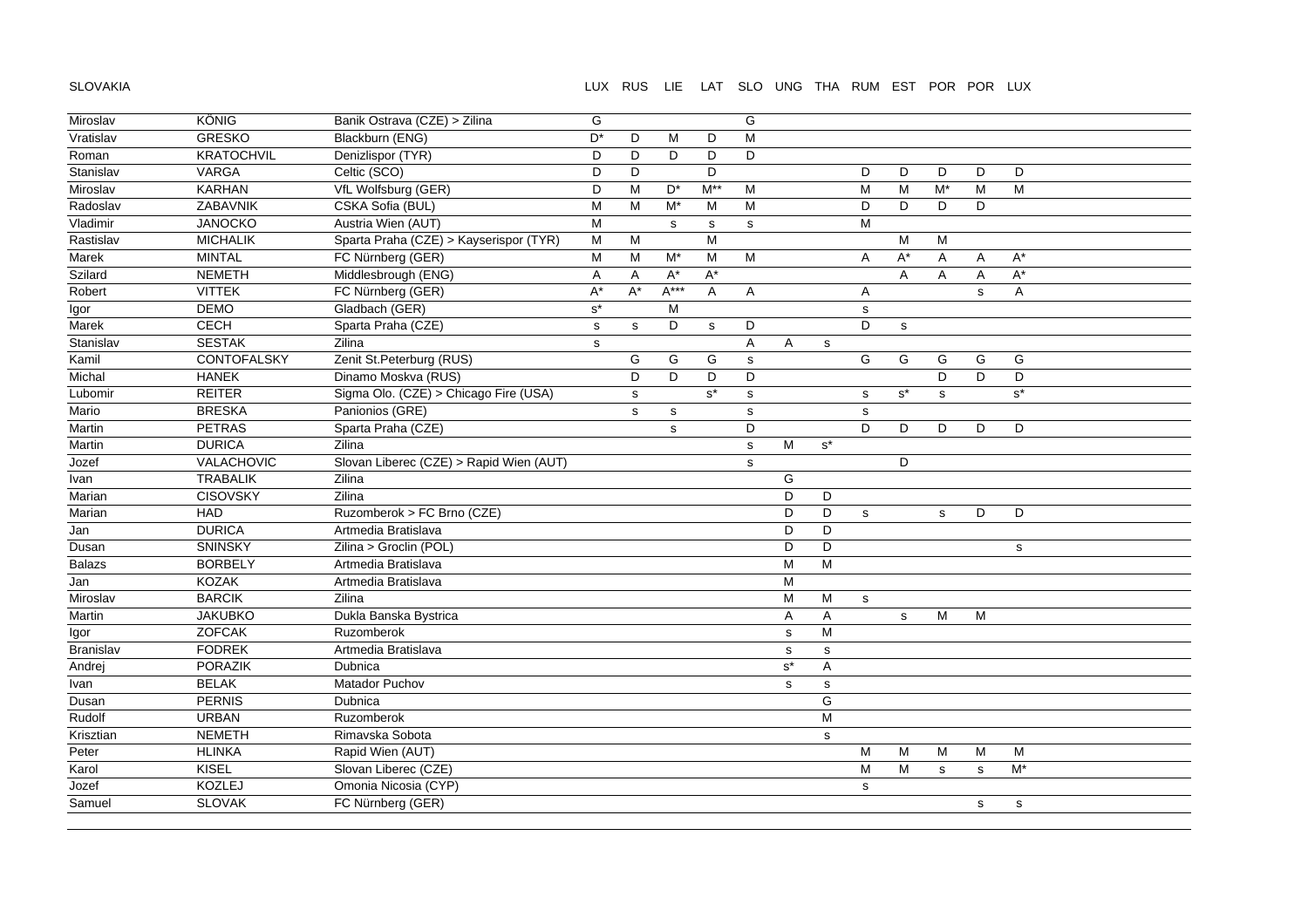#### SLOVENIA

#### SER MOL SCO ITA NOR SVK CZE BRD BLS BLS

| <b>Borut</b>  | <b>MAVRIC</b>     | Greuther Fürth (GER)                   | G     | G      | G | G                    | G |   | G |             |       |             |
|---------------|-------------------|----------------------------------------|-------|--------|---|----------------------|---|---|---|-------------|-------|-------------|
| Almir         | <b>TANJIC</b>     | Primorje                               | D     | s      |   |                      |   |   |   |             |       |             |
| Amir          | <b>KARIC</b>      | FK Moskva (RUS)                        | D     | D      | D | D                    |   |   |   |             |       |             |
| Matej         | <b>MAVRIC</b>     | Molde FK (NOR)                         | D     | D      | D | D.                   | D | D | D | D           | D     | D           |
| Aleksandar    | <b>KNAVS</b>      | VfL Bochum (GER)                       | D     | D      | D |                      |   | D |   | D           | D     |             |
| <b>Branko</b> | <b>ILIC</b>       | Olimpija > Domzale                     | D     |        |   |                      |   |   | D | D           | D     | D           |
| Jalen         | <b>POKORN</b>     | Hapoel Nazareth Elit (ISR)             | M     | м      | M | M                    | м | м | M | s           | s     | M           |
| Milenko       | <b>ACIMOVIC</b>   | Lille (FRA)                            | M     | $M***$ | M | M                    | M | M | M |             | M     |             |
| Simon         | <b>SESLAR</b>     | Publikum Celje                         | M     | M      | M | M                    | M | M | M | M           | M     |             |
| Ermin         | <b>SILJAK</b>     | Dalian Shide (CHN) > Excelsior M.(BEL) | Α     | Α      | Α | Α                    | Α |   |   | Α           | s     |             |
| Andrej        | <b>KOMAC</b>      | Gorica                                 | A     | A      | A | A                    | s | A | Α | Α           | A     | Α           |
| Robert        | <b>KOREN</b>      | Publikum Celje                         | s     | s      |   |                      |   |   |   | M           |       |             |
| Nastja        | <b>CEH</b>        | Club Brügge (BEL)                      | $s^*$ | M      | M | M                    | M | M | M | M           | М     | $M^*$       |
| <b>Borut</b>  | <b>SEMLER</b>     | Bayern München (GER)                   | s     |        |   |                      |   | М | s |             |       |             |
| Zlatko        | <b>DEDIC</b>      | Empoli (ITA)                           | s     | м      | M | s                    | s |   |   |             |       |             |
| Goran         | <b>SUKALO</b>     | Unterhaching (GER)                     |       | s      | s | M                    | M | s |   | s           |       | $\mathbf s$ |
| Klemen        | LAVRIC            | Dynamo Dresden (GER)                   |       |        | s |                      | Α |   |   |             |       | Α           |
| Zeljko        | <b>MITRAKOVIC</b> | Domzale > Ethnikos Akhnas (CYP)        |       |        |   | D                    | D |   |   |             |       |             |
| Bostjan       | <b>CESAR</b>      | Dinamo Zagreb (CRO)                    |       |        |   | $\texttt{s}^{\star}$ | D | D | D |             |       | D           |
| Igor          | LAZIC             | Publikum Celje                         |       |        |   | s                    |   |   |   |             |       |             |
| Samir         | <b>HANDANOVIC</b> | Udinese (ITA)                          |       |        |   |                      |   | G |   | G           | G     | G           |
| Sebastian     | <b>CIMIROTIC</b>  | Olimpija > Publikum Celje              |       |        |   |                      |   | Α | Α | s           | Α     | s           |
| Miso          | <b>BRECKO</b>     | Hamburger SV (GER)                     |       |        |   |                      |   | s | s |             |       |             |
| Luka          | <b>ZINKO</b>      | Istres (FRA)                           |       |        |   |                      |   | s |   |             |       |             |
| Aleksandar    | <b>RODIC</b>      | Portsmouth (ENG)                       |       |        |   |                      |   |   | Α | $\mathbf s$ | $s^*$ | A           |
| Sebastjan     | <b>GOBEC</b>      | Publikum Celje                         |       |        |   |                      |   |   | s |             |       |             |
| Milan         | <b>RAKIC</b>      | Maribor                                |       |        |   |                      |   |   | s |             |       |             |
| Suad          | <b>FILEKOVIC</b>  | Ergotelis (GRE)                        |       |        |   |                      |   |   |   | D           | D     | D           |
| Fabijan       | <b>CIPOT</b>      | Al-Arabi (QAT)                         |       |        |   |                      |   |   |   | M           | M     | М           |
| Anton         | <b>ZLOGAR</b>     | EN Paralimni (CYP)                     |       |        |   |                      |   |   |   |             |       | s           |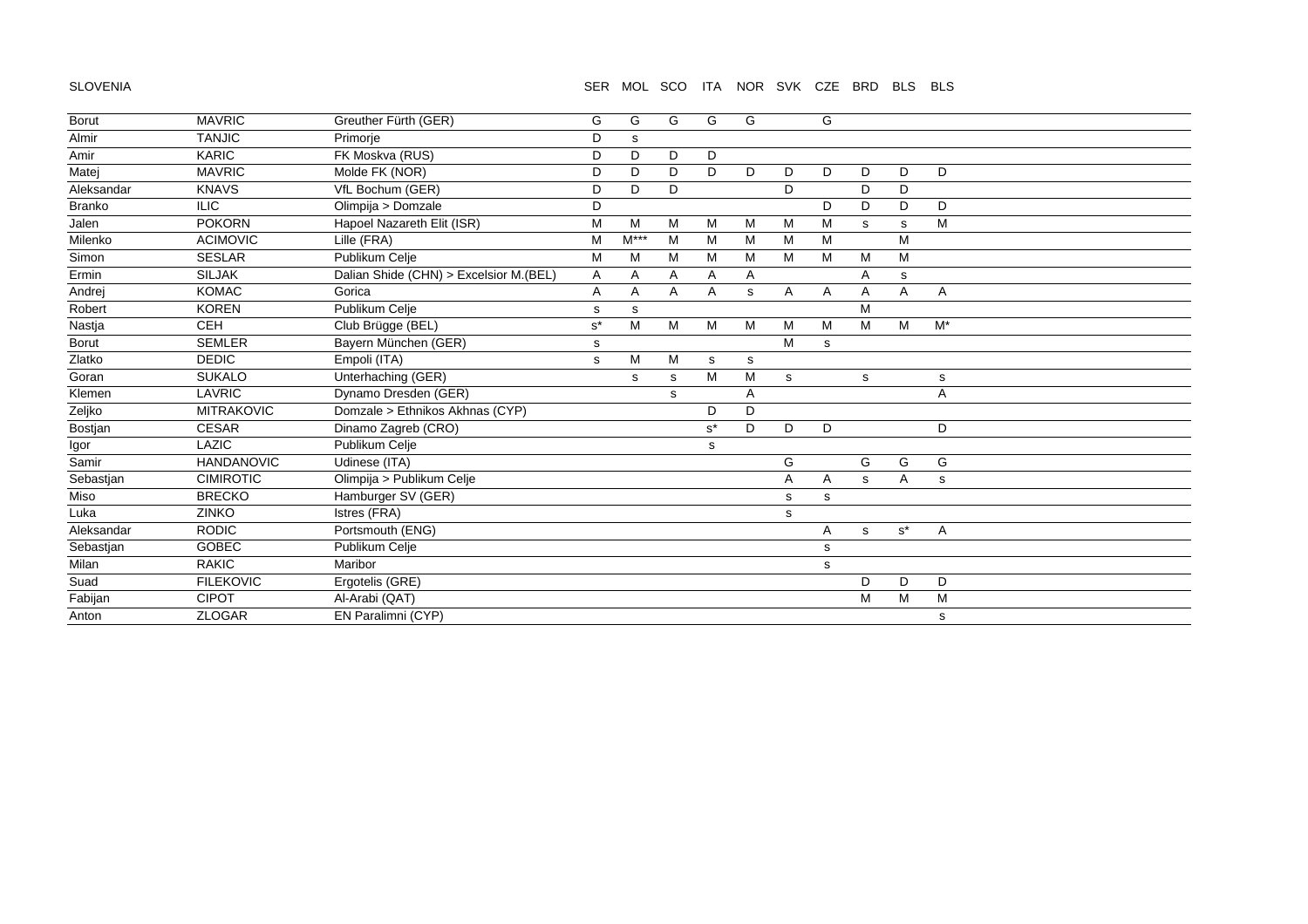SPAIN

## VEN SCO BOS BEL LIT ENG SMA CHN SER LIT BOS

| Jose Santiago       | CANIZARES        | Valencia                      | G           |                      |                |                      |           |                |           |             |           |                      |             |
|---------------------|------------------|-------------------------------|-------------|----------------------|----------------|----------------------|-----------|----------------|-----------|-------------|-----------|----------------------|-------------|
| Miguel Angel        | SALGADO          | Real Madrid                   | D           |                      | D              | D                    | D         | D              | D         |             |           | D                    | D           |
| Enrique             | <b>ROMERO</b>    | Deportivo la Coruna           | D           |                      | D              |                      |           | $\mathbf{s}$   |           |             |           |                      |             |
| Carlos              | <b>PUYOL</b>     | FC Barcelona                  | D           | D                    | D              | D                    | D         |                | D         | D           | D         | D                    | D           |
| Ivan                | <b>HELGUERA</b>  | <b>Real Madrid</b>            | D           | s                    | D              |                      |           |                |           |             |           |                      |             |
| David               | <b>ALBELDA</b>   | Valencia                      | M           |                      | M              | M                    | M         |                |           | M           | M         | M                    | M           |
| Ruben               | <b>BARAJA</b>    | Valencia                      | M           | M                    | M              | $\mathbf s$          | ${\sf M}$ |                |           |             |           |                      |             |
| <b>VICENTE</b>      | Rodriguez        | Valencia                      | M           | $\mathsf{s}$         | $M^*$          |                      |           |                |           |             |           | M                    | M           |
| <b>VICTOR</b>       | Sanchez          | Deportivo la Coruna           | M           |                      | M              |                      | M         |                |           |             |           |                      |             |
| <b>RAUL</b>         | Gonzalez         | <b>Real Madrid</b>            | A           | $\texttt{s}^{\star}$ | Α              | $A^*$                | A         | Α              | $A^*$     |             | s         | Α                    | Α           |
| Fernando            | <b>MORIENTES</b> | Real Madrid > Liverpool (ENG) | A*          | Α                    | ${\tt S}$      |                      |           |                |           |             |           |                      |             |
| Jose Antonio        | <b>REYES</b>     | Arsenal (ENG)                 | $\mathbf s$ | M                    | $\overline{A}$ | M                    | s         | М              |           | $\mathbf s$ | M         |                      |             |
| FERNANDO            | <b>TORRES</b>    | Atl. Madrid                   | $\mathbf s$ |                      |                | A                    | s         | $\overline{A}$ | $A^*$     | $A^*$       | A         | A                    | Α           |
| Raul                | <b>TAMUDO</b>    | Espanyol                      | $s^{**}$    | A                    |                |                      | s         |                |           |             |           |                      |             |
| Juan Carlos         | VALERON          | Deportivo la Coruna           | $\mathbf s$ | $\mathbf S$          | ${\tt S}$      |                      |           |                |           | ${\tt S}$   |           |                      |             |
| <b>XABI</b>         | <b>ALONSO</b>    | Liverpool (ENG)               | $\mathbf s$ | M                    | $\mathbf s$    | $\mathbf s$          |           | M              |           |             |           |                      | $\mathbf s$ |
| <b>JOAQUIN</b>      | Sanchez          | <b>Betis Sevilla</b>          | $\mathbf s$ | M                    |                | M                    |           | M              | $M^*$     | $M^*$       | M         | M                    | M           |
| Iker                | <b>CASILLAS</b>  | <b>Real Madrid</b>            |             | G                    | G              | G                    | G         | G              | G         | G           | G         | $\overline{G}$       |             |
| Aitor               | LOPEZ REKARTE    | Real Sociedad                 |             | D                    |                |                      |           |                |           |             |           |                      |             |
| Asier               | DEL HORNO        | Athletic Bilbao               |             | D                    |                | D                    |           | $D^*$          | $D^*$     | D           | D         | D                    |             |
| Carlos              | <b>MARCHENA</b>  | Valencia                      |             | D                    |                | D                    | D         | D              | D         |             |           | D                    | $D^*$       |
| <b>XAVI</b>         | Hernandez        | FC Barcelona                  |             |                      |                | $\overline{M}$       | M         | M              | M         | $M^*$       | M         | M                    | M           |
| Albert              | <b>LUQUE</b>     | Deportivo la Coruna           |             |                      |                | $\texttt{s}^{\star}$ | Α         | $\mathbf s$    | M         | M           |           | $\mathtt{s}^{\star}$ | s           |
| Joan                | CAPDEVILLA       | Deportivo la Coruna           |             |                      |                |                      | D         |                |           |             |           |                      |             |
| <b>JUANITO</b>      | Gutierrez        | <b>Betis Sevilla</b>          |             |                      |                |                      |           | D              |           | D           | ${\tt S}$ |                      | s           |
| PABLO               | Ibanez           | Atl. Madrid                   |             |                      |                |                      |           | s              |           | D           | D         |                      |             |
| Pablo               | <b>ORBAIZ</b>    | Athletic Bilbao               |             |                      |                |                      |           | s              |           | s           |           |                      |             |
| Miguel Angel        | ANGULO           | Valencia                      |             |                      |                |                      |           | $\mathbf S$    |           |             |           |                      |             |
| Jose Maria          | <b>GUTI</b>      | Real Madrid                   |             |                      |                |                      |           | $\mathbf s$    | $s^*$     |             |           |                      |             |
| Ivan                | DE LE PENA       | Espanyol                      |             |                      |                |                      |           |                | M         | M           | M         |                      |             |
| David               | <b>VILLA</b>     | Zaragoza                      |             |                      |                |                      |           |                | ${\tt S}$ |             |           |                      |             |
| Jose Antonio        | <b>GUAYRE</b>    | Villarreal                    |             |                      |                |                      |           |                | s         |             |           |                      |             |
| <b>SERGIO</b>       | <b>RAMOS</b>     | Sevilla                       |             |                      |                |                      |           |                |           | s           | D         | $\mathbf s$          |             |
| LUIS                | <b>GARCIA</b>    | Liverpool (ENG)               |             |                      |                |                      |           |                |           | s           |           | $\mathbf s$          |             |
| <b>Miguel Angel</b> | <b>MISTA</b>     | Valencia                      |             |                      |                |                      |           |                |           | s           |           |                      |             |
| Antonio             | LOPEZ            | Atl. Madrid                   |             |                      |                |                      |           |                |           |             | s         |                      | D           |
|                     |                  |                               |             |                      |                |                      |           |                |           |             |           |                      |             |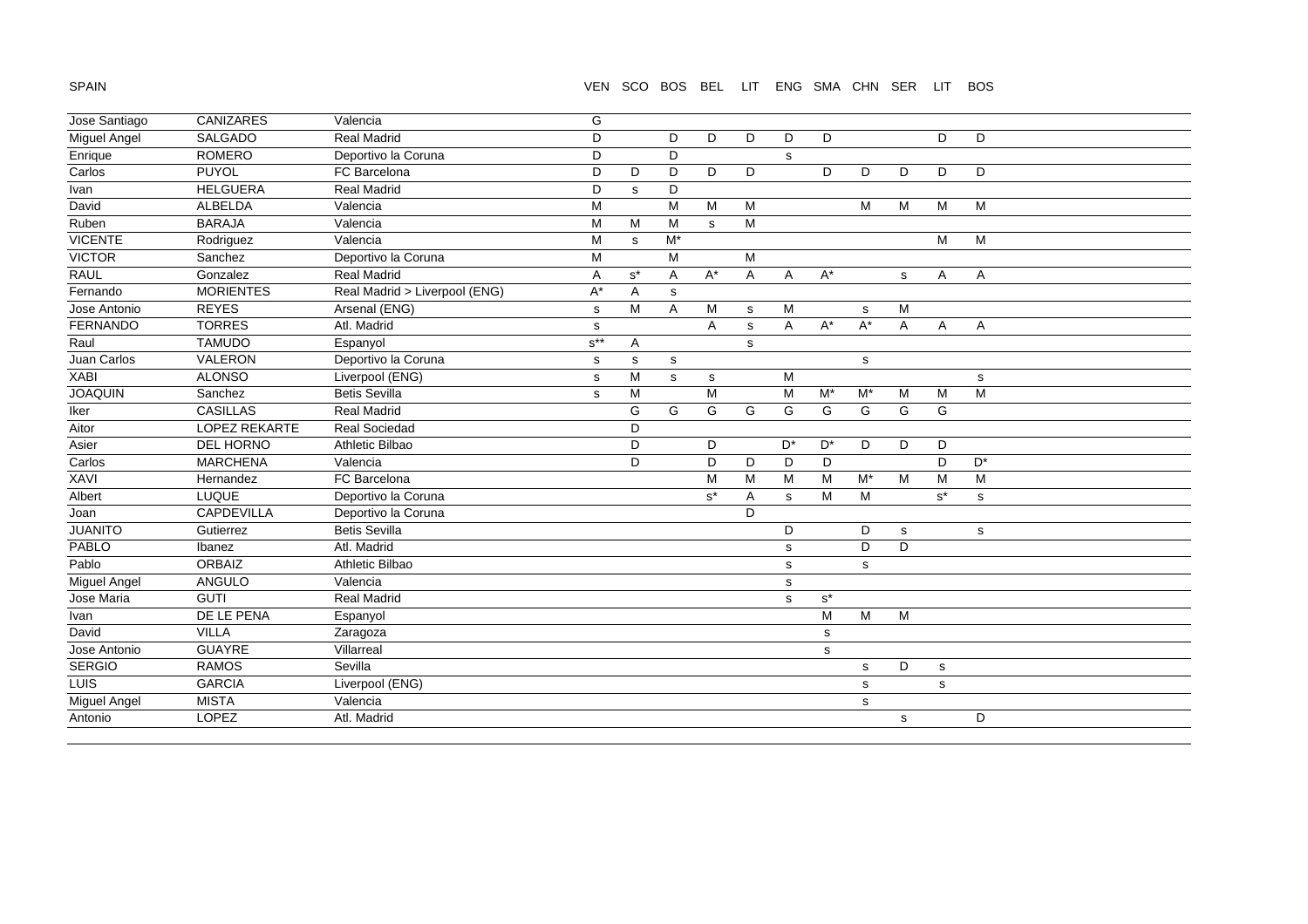SWEDEN

#### HOL MAL CRO UNG ISL SCO KOR MEX FRA BUL MAL NOR

| Andreas     | <b>ISAKSSON</b>    | Rennes (FRA)                         | G            | G            | G              | G         | G         |                      |                      |             | G           | G           | G                | G            |  |
|-------------|--------------------|--------------------------------------|--------------|--------------|----------------|-----------|-----------|----------------------|----------------------|-------------|-------------|-------------|------------------|--------------|--|
| Teddy       | LUCIC              | Bayer Leverkusen (GER) > Häcken      | D            | D            | D              | D         | D         | D                    | D                    | D           | D           | D           | D                | D            |  |
| Erik        | <b>EDMAN</b>       | Tottenham (ENG)                      | D            | D            | D              |           |           |                      |                      |             | D           | $D^*$       | D                |              |  |
| Olof        | <b>MELLBERG</b>    | Aston Villa (ENG)                    | D            | D            | D              | D         | D         | D                    |                      |             | D           | D           | D                |              |  |
| Petter      | <b>HANSSON</b>     | Heerenveen (HOL)                     | D            | D            |                |           |           | s                    |                      |             | s           |             |                  | D            |  |
| Michael     | <b>NILSSON</b>     | Southampton (ENG)                    | M            | $\mathsf{s}$ |                | s         | D         | D                    |                      |             |             |             |                  | M            |  |
| Tobias      | <b>LINDEROTH</b>   | FC København (DEN)                   | M            | M            | M              | M         | M         |                      |                      |             | M           | М           | м                | $\mathbf s$  |  |
| Fredrik     | LJUNGBERG          | Arsenal (ENG)                        | M            | $M^*$        | M              | $M^*$     | M         |                      |                      |             | $M^*$       | $M^{**}$    | $M^*$            |              |  |
| Christian   | <b>WILHELMSSON</b> | Anderlecht (BEL)                     | ${\sf M}$    | M            | M              | M         | $M^*$     | M                    |                      |             | M           | $\mathbf s$ | $M^*$            |              |  |
| Mattias     | <b>JONSON</b>      | Norwich (ENG)                        | $A^*$        | $\mathbf S$  | s              |           |           |                      |                      |             |             | A           | $A^*$            |              |  |
| Zlatan      | <b>IBRAHIMOVIC</b> | Juventus (TIA)                       | $A^*$        | A****        | $\overline{A}$ |           | s         |                      |                      |             |             | A           | $A^*$            |              |  |
| Michael     | <b>DORSIN</b>      | Rosenborg (NOR)                      | s            |              |                |           |           | D                    | D                    |             |             |             |                  |              |  |
| Alexander   | ÖSTLUND            | Hammarby > Feyenoord (HOL)           | $\mathbf S$  | $\mathsf{s}$ | D              | D         | D         | s                    |                      |             | D           | D           |                  | D            |  |
| Anders      | SVENSSON           | Southampton (ENG)                    | $\mathbf s$  | M            | M              | $M^*$     | M         |                      |                      |             | M           | ${\sf M}$   | $\overline{M^*}$ | M            |  |
| Niclas      | ALEXANDERSSON      | IFK Göteborg                         | s            |              |                | ${\tt S}$ | ${\tt S}$ | M                    | M                    | M           | $\mathbf S$ | M           | D                |              |  |
| Markus      | <b>ALLBÄCK</b>     | Aston V. (ENG) > Hansa Rostock (GER) | $\mathbf{s}$ |              | s              | A         | $A^*$     | $A^{**}$             |                      |             | A           | s           | $\mathbf s$      |              |  |
| Henrik      | LARSSON            | FC Barcelona (SPA)                   |              | $A^*$        | Α              | $A^*$     | $A^{**}$  |                      |                      |             |             |             |                  |              |  |
| Johan       | MJÄLLBY            | Levante (SPA)                        |              |              |                | D         |           |                      |                      |             |             |             |                  |              |  |
| Kim         | KÄLLSTRÖM          | Rennes (FRA)                         |              |              |                | s         |           | M                    |                      |             | s           |             | ${\tt S}$        | $M^*$        |  |
| Magnus      | <b>HEDMAN</b>      | Celtic (SCO)                         |              |              |                |           | s         | G                    |                      |             |             |             |                  |              |  |
| Anders      | ANDERSSON          | Belenenses (POR)                     |              |              |                |           |           | M                    |                      |             | $\mathbf s$ |             |                  |              |  |
| Fredrik     | <b>BERGLUND</b>    | Esbjerg fB (DEN)                     |              |              |                |           |           | $A^*$                | A                    | $\mathbf s$ |             |             |                  | s            |  |
| Johan       | <b>ELMANDER</b>    | Brøndby IF (DEN)                     |              |              |                |           |           | $\texttt{s}^{\star}$ |                      | A           |             |             | $s^*$            | $A^*$        |  |
| Sharbel     | <b>TOUMA</b>       | Halmstad > Twente (HOL)              |              |              |                |           |           | s                    |                      |             |             |             |                  |              |  |
| Eddie       | <b>GUSTAFSSON</b>  | Molde FK (NOR)                       |              |              |                |           |           |                      | G                    |             |             |             |                  | ${\tt S}$    |  |
| Christoffer | ANDERSSON          | Lillestrøm (NOR)                     |              |              |                |           |           |                      | D                    |             |             |             |                  | D            |  |
| Fredrik     | <b>RISP</b>        | IFK Göteborg                         |              |              |                |           |           |                      | D                    |             |             |             |                  |              |  |
| Daniel      | <b>ANDERSSON</b>   | Malmö FF                             |              |              |                |           |           |                      | M                    | M           | s           |             |                  | М            |  |
| Martin      | <b>ERICSSON</b>    | AaB (DEN)                            |              |              |                |           |           |                      | M                    |             |             |             |                  |              |  |
| Tobias      | <b>HYSEN</b>       | Djurgården                           |              |              |                |           |           |                      | M                    | M           |             |             |                  |              |  |
| George      | <b>MOURAD</b>      | <b>IFK Göteborg</b>                  |              |              |                |           |           |                      | A                    | $\mathbf s$ |             |             |                  |              |  |
| Marcus      | <b>ROSENBERG</b>   | Malmö FF                             |              |              |                |           |           |                      | $\texttt{s}^{\star}$ | A           | Α           |             |                  | Α            |  |
| Petter      | ANDERSSON          | Hammarby                             |              |              |                |           |           |                      | s                    | $\mathbf s$ |             |             |                  |              |  |
| Jonas       | SANDQVIST          | Landskrona BoIS                      |              |              |                |           |           |                      |                      | G           |             |             |                  |              |  |
| Olof        | PERSSON            | Malmö FF                             |              |              |                |           |           |                      |                      | D           |             |             |                  |              |  |
| Mattias     | <b>NYLUND</b>      | <b>GIF Sundsvall</b>                 |              |              |                |           |           |                      |                      | D           |             |             |                  |              |  |
| Fredrik     | <b>LUNDQVIST</b>   | <b>GIF Sundsvall</b>                 |              |              |                |           |           |                      |                      | D           |             |             |                  |              |  |
| Stefan      | <b>ISHIZAKI</b>    | Vålerenga IF (NOR)                   |              |              |                |           |           |                      |                      | M           |             |             |                  |              |  |
| Dusan       | <b>DJURIC</b>      | Halmstad                             |              |              |                |           |           |                      |                      | s           |             |             |                  |              |  |
| Daniel      | <b>MAJSTOROVIC</b> | Twente (HOL)                         |              |              |                |           |           |                      |                      |             |             |             |                  | $\mathbf S$  |  |
| Alexander   | <b>FARNERUD</b>    | Strasbourg (FRA)                     |              |              |                |           |           |                      |                      |             |             |             |                  | $\mathbf{s}$ |  |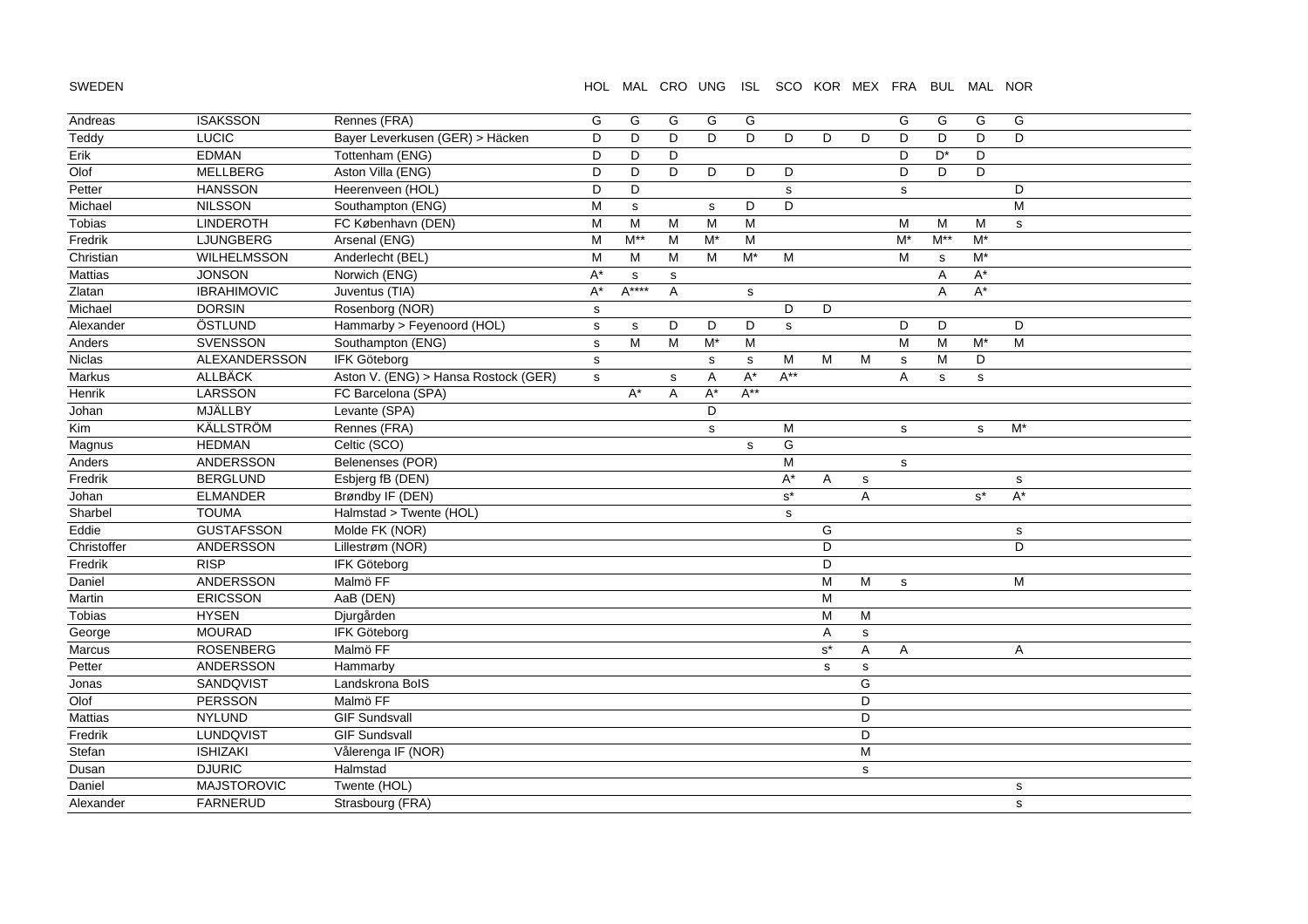#### SWITZERLAND

#### NIR FAR IRL ISR UAE FRA CYP FAR

| Pascal     | ZUBERBÜHLER       | FC Basel                              | G | G      | G            | G     | G     | G           | G     | G |  |
|------------|-------------------|---------------------------------------|---|--------|--------------|-------|-------|-------------|-------|---|--|
|            |                   |                                       |   |        |              |       |       |             |       |   |  |
| Bernt      | <b>HAAS</b>       | WBA (ENG) > Bastia (FRA)              | D | D      | D.           | D     | D     |             |       |   |  |
| Christoph  | <b>SPYCHER</b>    | Grasshoppers                          | D | D      |              |       | D     | D           | D     |   |  |
| Patrick    | <b>MÜLLER</b>     | Mallorca (SPA) > FC Basel             | D | D      | D            | D     | $D^*$ | D           | D     | D |  |
| Murat      | <b>YAKIN</b>      | <b>FC Basel</b>                       | D | D      | D            | D     |       |             |       |   |  |
| Johann     | <b>VOGEL</b>      | PSV Eindhoven (HOL)                   | M | M      | M            | М     | M     | M           | M     | M |  |
| Ricardo    | <b>CABANAS</b>    | Grasshoppers                          | M | M      | M            | M     | M     | M           | M     |   |  |
| Raphael    | <b>WICKY</b>      | Hamburger SV (GER)                    | M | M      |              |       |       |             |       | M |  |
| Benjamin   | <b>HUGGEL</b>     | FC Basel                              | M | s      |              |       | s     | $\mathbf s$ |       |   |  |
| Hakan      | <b>YAKIN</b>      | VfB Stuttgart(GER) > Galatasaray(TYR) | Α | M      | $M^*$        | M     | s     |             | s     |   |  |
| Johann     | <b>VONLANTHEN</b> | PSV Eindhoven (HOL) > Brescia (ITA)   | Α | $A***$ | $\mathsf{A}$ | $A^*$ | A     |             | s     | A |  |
| Stephane   | <b>HENCHOZ</b>    | Liverpool (ENG) > Celtic (SCO)        | s |        |              | s     | D     | s           |       |   |  |
| Ludovic    | <b>MAGNIN</b>     | Werder Br.(GER)                       | s | s      | D            | D     | M     | s           | s     | D |  |
| Johan      | <b>LONFAT</b>     | Sochaux (FRA)                         | s |        | s            | s     | s     | M           | M     | s |  |
| Alexander  | <b>FREI</b>       | Rennes (FRA)                          | s |        |              | $A^*$ | A     | A           | $A^*$ | Α |  |
| Andre      | <b>MUFF</b>       | Grasshoppers                          | s |        |              |       |       |             |       |   |  |
| Alexander  | <b>REY</b>        | Xamax Neuchatel                       |   | $A***$ | Α            |       | s     |             |       |   |  |
| Thomas     | HÄBERLI           | Young Boys                            |   | S      |              |       |       |             |       |   |  |
| Tranquillo | <b>BARNETTA</b>   | Hannover 96 (GER)                     |   |        | M            | M     |       |             |       | M |  |
| Daniel     | <b>GYGAX</b>      | FC Zürich                             |   |        |              | s     | $M^*$ | M           | M     | M |  |
| Stephane   | <b>GRICHTING</b>  | Auxerre (FRA)                         |   |        |              |       | s     |             |       |   |  |
| Philipp    | <b>DEGEN</b>      | FC Basel                              |   |        |              |       | s     | М           | M     | D |  |
| Reto       | <b>ZIEGLER</b>    | Tottenham (ENG)                       |   |        |              |       |       | D           | D     | s |  |
| Philippe   | <b>SENDEROS</b>   | Arsenal (ENG)                         |   |        |              |       |       | D           | D     |   |  |
| Alain      | <b>ROCHAT</b>     | Young Boys                            |   |        |              |       |       |             |       | D |  |
| Xavier     | <b>MARGAIRAZ</b>  | FC Zürich                             |   |        |              |       |       |             |       | s |  |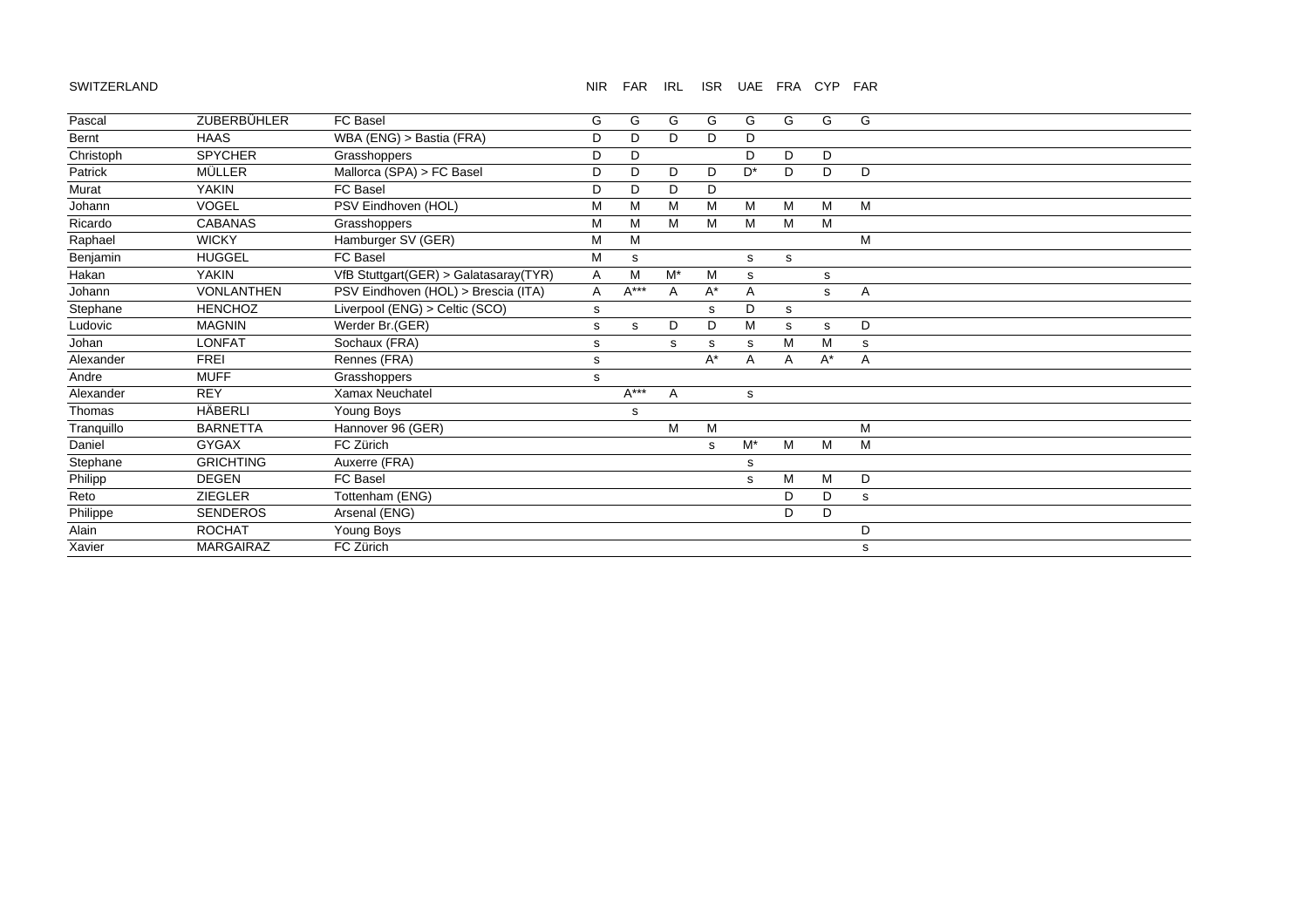TURKEY

## BLS GEO GRE KAZ DEN UKR ALB GEO GRE KAZ

| <b>RÜSTÜ</b>   | Recber         | Fenerbahce           | G            | G     | G | G        | G     | G | G            | G        | G           |                           |
|----------------|----------------|----------------------|--------------|-------|---|----------|-------|---|--------------|----------|-------------|---------------------------|
| ÖNDER          | Turaci         | Fenerbahce           | D            |       |   |          |       |   |              |          |             |                           |
| <b>HAKAN</b>   | Ünsal          | Galatasaray          | D            |       |   |          |       |   |              |          |             |                           |
| <b>ÜMIT</b>    | Özat           | Fenerbahce           | D            | D     | D | D        | D     | D | D            | D        | D           | D                         |
| <b>SERVET</b>  | Cetin          | Fenerbahce           | D            |       | D | D        | D     | D |              |          |             |                           |
| <b>SERKAN</b>  | Balci          | Fenerbahce           | M            | D     | D | M        | s     |   | D            |          | s           | ${\tt S}$                 |
| <b>EMRE</b>    | Belozoglu      | Inter (ITA)          | M            | M     | M |          | M     | M | M            | M        | M           | M                         |
| <b>SERHAT</b>  | Akin           | Fenerbahce           | M            |       | s |          |       |   |              |          |             | s                         |
| <b>TUNCAY</b>  | Sanli          | Fenerbahce           | M            | М     |   | s        | s     | s |              | $s^*$    | s           | $\mathsf{M}^{\ast\ast}$   |
| <b>NIHAT</b>   | Kahveci        | Real Sociedad (SPA)  | A            | s     | A | $A^*$    | $A^*$ | A |              |          |             |                           |
| <b>HAKAN</b>   | Sükür          | Galatasaray          | A*           | A     |   |          |       |   |              |          |             |                           |
| <b>BULENT</b>  | Korkmaz        | Galatasaray          | s            |       |   |          |       |   | s            |          |             |                           |
| <b>ERSEN</b>   | Martin         | Denizlispor          | $\mathsf{s}$ |       |   |          |       |   |              |          |             |                           |
| <b>MUSTAFA</b> | Izzet          | Birmingham (ENG)     | s            |       |   |          |       |   |              |          |             |                           |
| <b>HASAN</b>   | Sas            | Galatasaray          | $\mathsf{s}$ | М     |   | s        |       |   |              |          |             |                           |
| GÖKDENIZ       | Karadeniz      | Trabzonspor          | s            | s     | M | $M^*$    | M     | M | s            | M        | M           | M                         |
| <b>KÜRSAT</b>  | Duymus         | Rizespor             | s            |       |   |          |       |   |              |          |             |                           |
| DENIZ          | <b>Baris</b>   | Fenerbahce           |              | D     | D | D        |       | D |              |          |             |                           |
| <b>IBRAHIM</b> | Toraman        | <b>Besiktas</b>      |              | M     | M |          |       |   | M            | D        | D           | $D^*$                     |
| <b>OKAN</b>    | <b>Buruk</b>   | <b>Besiktas</b>      |              | M     | M |          | M     | M |              |          |             |                           |
| <b>FATIH</b>   | <b>Tekke</b>   | Trabzonspor          |              | $A^*$ | A | $A^{**}$ | A     | A | $\mathsf{A}$ | $A^{**}$ | Α           | $\mathsf{A}^{\star\star}$ |
| <b>HUSEYIN</b> | Cimsir         | Trabzonspor          |              | s     | s | M        | M     | M |              | s        | M           | M                         |
| <b>HAMIT</b>   | Altintop       | Schalke 04 (GER)     |              |       | s | s        |       |   | M            | M        | M           | M                         |
| <b>TOLGA</b>   | Seyhan         | Trabzonspor          |              |       |   | D        | D     | D | D            | $D^*$    | D           | D                         |
| <b>NECATI</b>  | Ates           | Galatasaray          |              |       |   | Α        | s     | s | $A^*$        | Α        | $\mathbf s$ | Α                         |
| <b>IBRAHIM</b> | Üzülmez        | <b>Besiktas</b>      |              |       |   |          | D     |   |              |          |             |                           |
| YILDIRAY       | <b>Bastürk</b> | Hertha BSC (GER)     |              |       |   |          |       | s | $M^*$        | M        | M           |                           |
| <b>KORAY</b>   | Avci           | <b>Besiktas</b>      |              |       |   |          |       |   | D            | $D^*$    | D           |                           |
| <b>AYHAN</b>   | Akman          | Galatasaray          |              |       |   |          |       |   | s            |          |             |                           |
| <b>HALIL</b>   | Altintop       | Kaiserslautern (GER) |              |       |   |          |       |   |              | s        |             | $s^*$                     |
| ÖMER           | Catkic         | Genclerbirligi       |              |       |   |          |       |   |              |          |             | G                         |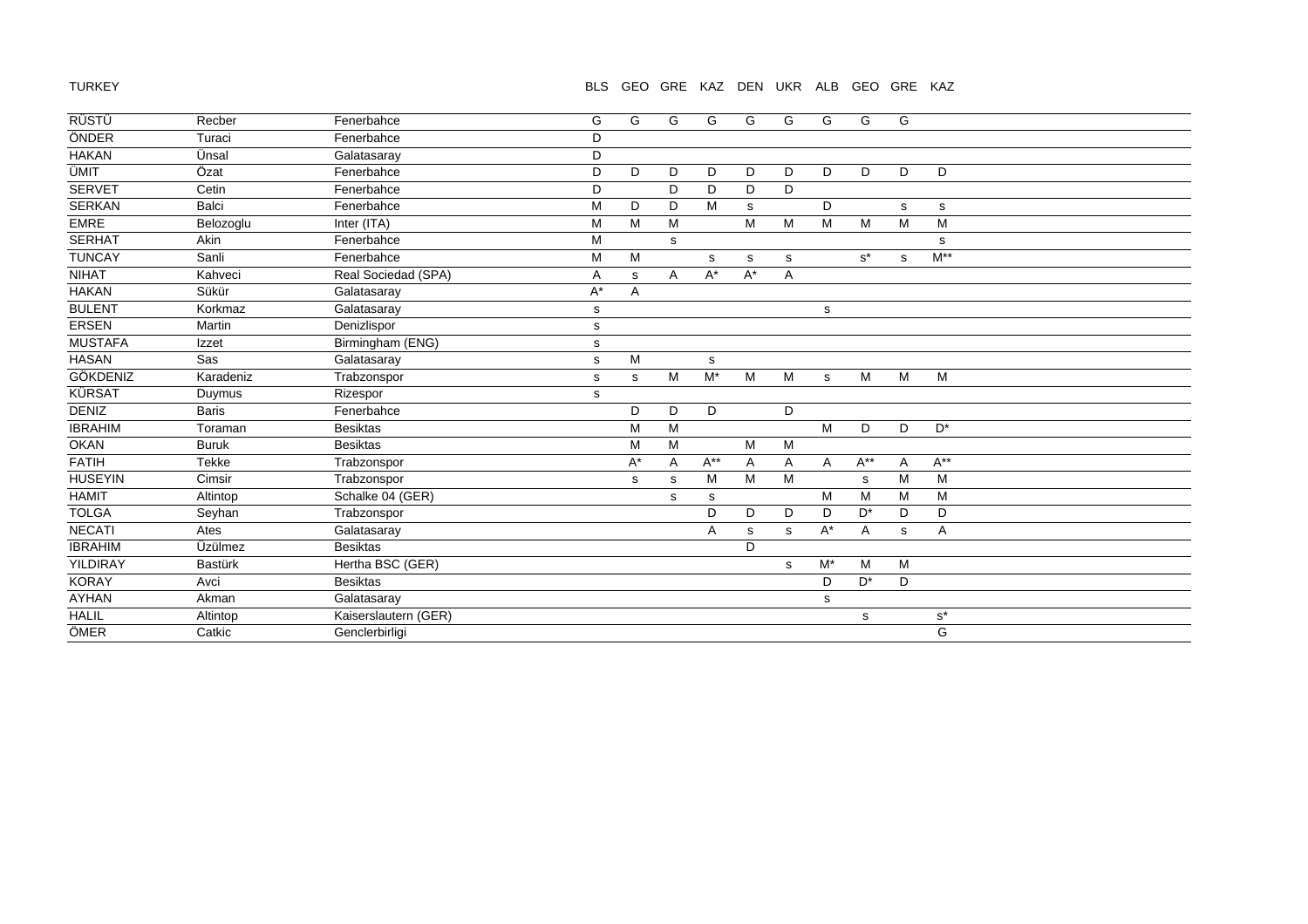UKRAINE

## ENG DAN KAZ GRE GEO TYR ALB DAN KAZ GRE

 $\star$ 

| G            |
|--------------|
| D            |
| D            |
| D            |
| D            |
| М            |
| M            |
| s            |
| s            |
| Α            |
| Α            |
|              |
|              |
|              |
| $\mathsf{A}$ |
|              |
| $M^*$        |
|              |
| s            |
|              |
|              |
|              |
|              |
|              |
|              |
|              |